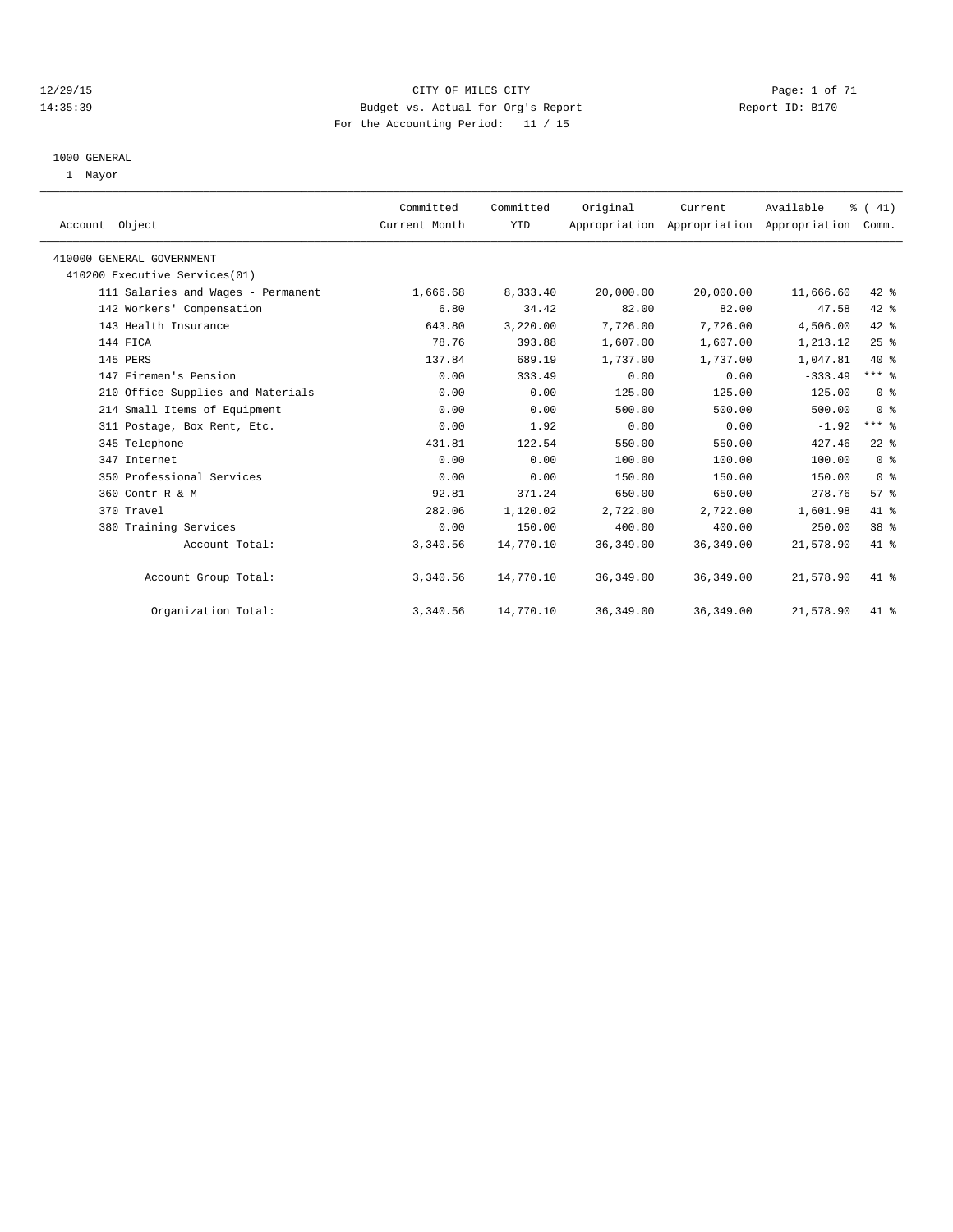#### 12/29/15 CITY OF MILES CITY Page: 2 of 71 14:35:39 Budget vs. Actual for Org's Report Report ID: B170 For the Accounting Period: 11 / 15

#### 1000 GENERAL

2 City Council

| Account Object                           | Committed<br>Current Month | Committed<br><b>YTD</b> | Original  | Current.  | Available<br>Appropriation Appropriation Appropriation | $\frac{1}{6}$ ( 41)<br>Comm. |
|------------------------------------------|----------------------------|-------------------------|-----------|-----------|--------------------------------------------------------|------------------------------|
| 410000 GENERAL GOVERNMENT                |                            |                         |           |           |                                                        |                              |
| 410100 Legislative Services(02)          |                            |                         |           |           |                                                        |                              |
| 111 Salaries and Wages - Permanent       | 1,875.00                   | 9,375.00                | 24,000.00 | 24,000.00 | 14,625.00                                              | 39 %                         |
| 141 Unemployment Insurance               | 0.19                       | 0.19                    | 0.00      | 0.00      | $-0.19$                                                | $***$ 8                      |
| 142 Workers' Compensation                | 7.65                       | 38.71                   | 95.00     | 95.00     | 56.29                                                  | 41.8                         |
| 144 FICA                                 | 143.40                     | 717.00                  | 1,837.00  | 1,837.00  | 1,120.00                                               | 39 <sup>°</sup>              |
| 145 PERS                                 | 41.36                      | 206.79                  | 497.00    | 497.00    | 290.21                                                 | 42 %                         |
| 220 Operating Expenses                   | 0.00                       | 89.40                   | 200.00    | 200.00    | 110.60                                                 | 45%                          |
| 350 Professional Services                | 0.00                       | 0.00                    | 500.00    | 500.00    | 500.00                                                 | 0 <sup>8</sup>               |
| 370 Travel                               | 0.00                       | 0.00                    | 500.00    | 500.00    | 500.00                                                 | 0 <sup>8</sup>               |
| 380 Training Services                    | 0.00                       | 0.00                    | 500.00    | 500.00    | 500.00                                                 | 0 <sup>8</sup>               |
| Account Total:                           | 2,067.60                   | 10,427.09               | 28,129.00 | 28,129.00 | 17,701.91                                              | 37 <sup>8</sup>              |
| 410105 Safety Culture-Supplies           |                            |                         |           |           |                                                        |                              |
| 230 Repair and Maintenance Supplies      | 0.00                       | 0.00                    | 500.00    | 500.00    | 500.00                                                 | 0 <sup>8</sup>               |
| Account Total:                           | 0.00                       | 0.00                    | 500.00    | 500.00    | 500.00                                                 | 0 <sup>8</sup>               |
| Account Group Total:                     | 2,067.60                   | 10,427.09               | 28,629.00 | 28,629.00 | 18,201.91                                              | 36 <sup>8</sup>              |
| 470000 Housing and Community Development |                            |                         |           |           |                                                        |                              |
| 470300 Ecomonic Development              |                            |                         |           |           |                                                        |                              |
| 350 Professional Services                | 0.00                       | 5,000.00                | 5,000.00  | 5,000.00  | 0.00                                                   | $100$ %                      |
| Account Total:                           | 0.00                       | 5.000.00                | 5.000.00  | 5.000.00  | 0.00                                                   | $100*$                       |
| Account Group Total:                     | 0.00                       | 5,000.00                | 5,000.00  | 5,000.00  | 0.00                                                   | $100*$                       |
| Organization Total:                      | 2,067.60                   | 15,427.09               | 33,629.00 | 33,629.00 | 18,201.91                                              | 46 %                         |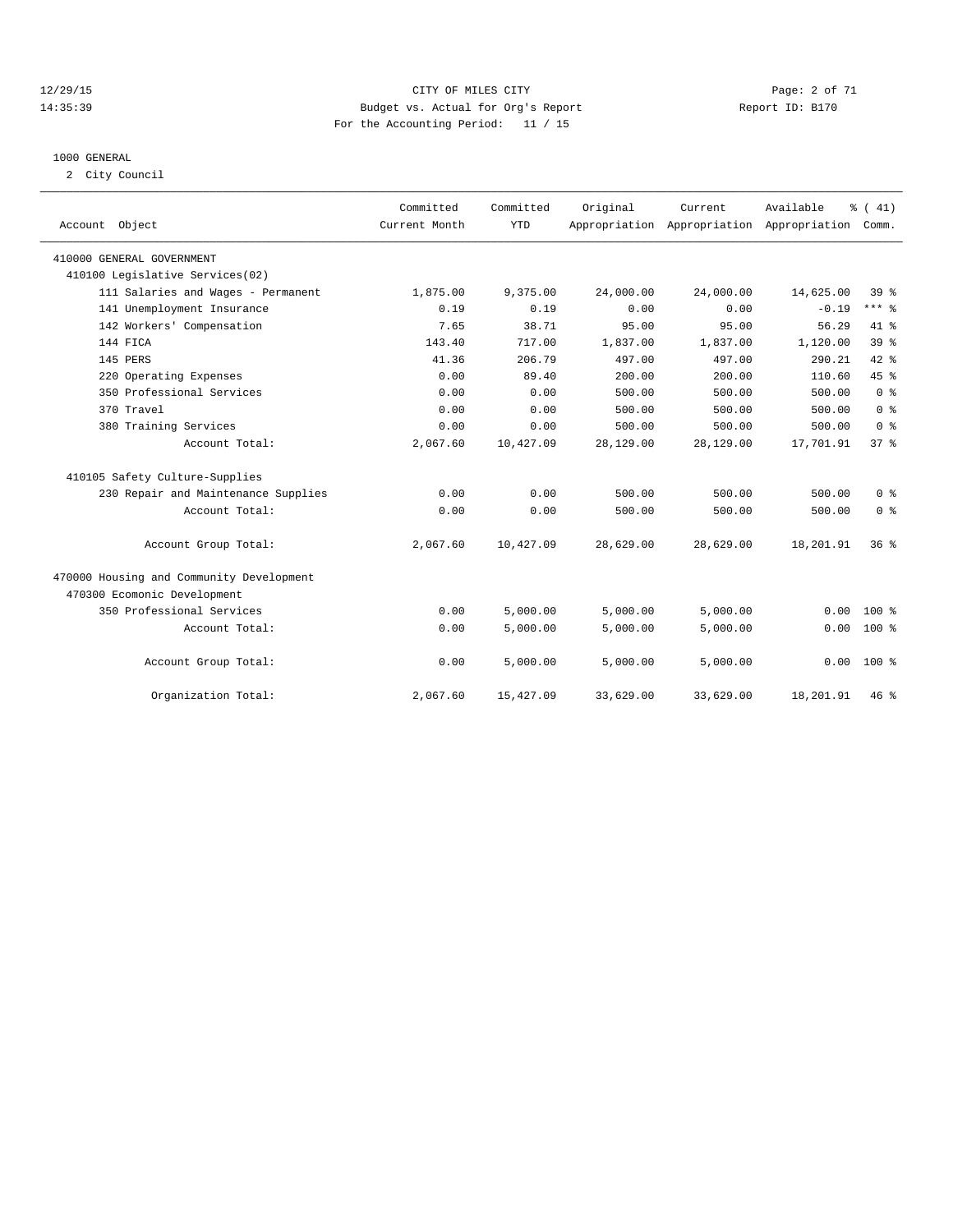#### 12/29/15 CITY OF MILES CITY Page: 3 of 71 14:35:39 Budget vs. Actual for Org's Report Report ID: B170 For the Accounting Period: 11 / 15

#### 1000 GENERAL

3 City Clerk

| Account Object                             | Committed<br>Current Month | Committed<br><b>YTD</b> | Original   | Current    | Available<br>Appropriation Appropriation Appropriation Comm. | % (41)           |
|--------------------------------------------|----------------------------|-------------------------|------------|------------|--------------------------------------------------------------|------------------|
| 410000 GENERAL GOVERNMENT                  |                            |                         |            |            |                                                              |                  |
| 410500 Financial Services(03)              |                            |                         |            |            |                                                              |                  |
| 111 Salaries and Wages - Permanent         | 9,873.30                   | 40,997.28               | 110,973.00 | 110,973.00 | 69,975.72                                                    | 37%              |
| 131 VACATION                               | 159.52                     | 8,448.32                | 2,200.00   | 2,200.00   | $-6, 248.32$                                                 | 384 %            |
| 132 SICK LEAVE                             | 94.72                      | 3, 274.14               | 700.00     | 700.00     | $-2,574.14$                                                  | 468 %            |
| 133 OTHER LEAVE PAY                        | 0.00                       | 73.06                   | 9,855.00   | 9,855.00   | 9,781.94                                                     | 1 <sup>8</sup>   |
| 141 Unemployment Insurance                 | 15.19                      | 79.65                   | 186.00     | 186.00     | 106.35                                                       | 43 %             |
| 142 Workers' Compensation                  | 121.84                     | 647.47                  | 1,427.00   | 1,427.00   | 779.53                                                       | 45 %             |
| 143 Health Insurance                       | 1,930.34                   | 7,721.89                | 23,177.00  | 23, 177.00 | 15, 455. 11                                                  | 33 <sup>8</sup>  |
| 144 FICA                                   | 774.75                     | 4,061.62                | 9,465.00   | 9,465.00   | 5,403.38                                                     | 43 %             |
| 145 PERS                                   | 826.72                     | 4,109.54                | 10,232.00  | 10,232.00  | 6,122.46                                                     | 40 %             |
| 196 CLOTHING ALLOTMENT                     | 0.00                       | 300.00                  | 450.00     | 450.00     | 150.00                                                       | 67 %             |
| 210 Office Supplies and Materials          | 0.00                       | 781.94                  | 3,000.00   | 3,000.00   | 2,218.06                                                     | 26%              |
| 214 Small Items of Equipment               | 0.00                       | 0.00                    | 5,580.00   | 5,580.00   | 5,580.00                                                     | 0 <sup>8</sup>   |
| 220 Operating Expenses                     | 1,601.73                   | 2,730.08                | 2,600.00   | 2,600.00   | $-130.08$                                                    | 105 <sub>8</sub> |
| 230 Repair and Maintenance Supplies        | 0.00                       | 0.00                    | 200.00     | 200.00     | 200.00                                                       | 0 <sup>8</sup>   |
| 311 Postage, Box Rent, Etc.                | $-241.36$                  | 578.56                  | 3,600.00   | 3,600.00   | 3,021.44                                                     | 16 <sup>8</sup>  |
| 320 Printing, Duplicating, Typing &        | 0.00                       | 68.16                   | 250.00     | 250.00     | 181.84                                                       | $27$ %           |
| Publicity, Subscriptions & Dues<br>330     | 249.34                     | 919.33                  | 1,400.00   | 1,400.00   | 480.67                                                       | 66 %             |
| 334 Memberships, Registrations & Dues      | 0.00                       | 2,791.20                | 3,400.00   | 3,400.00   | 608.80                                                       | $82*$            |
| 345 Telephone                              | 102.29                     | 352.90                  | 750.00     | 750.00     | 397.10                                                       | 47 %             |
| 347 Internet                               | 39.04                      | 117.12                  | 250.00     | 250.00     | 132.88                                                       | 47 %             |
| 350 Professional Services                  | 17,900.00                  | 23, 241.68              | 22,000.00  | 22,000.00  | $-1, 241.68$                                                 | $106$ %          |
| 360 Contr R & M                            | 278.44                     | 6,437.78                | 15,732.00  | 15,732.00  | 9,294.22                                                     | 41 %             |
| 370 Travel                                 | 188.04                     | 570.10                  | 1,500.00   | 1,500.00   | 929.90                                                       | 38 <sup>8</sup>  |
| 380 Training Services                      | 0.00                       | 150.00                  | 1,000.00   | 1,000.00   | 850.00                                                       | 15 <sup>°</sup>  |
| 382 Books                                  | 0.00                       | 0.00                    | 200.00     | 200.00     | 200.00                                                       | 0 <sup>8</sup>   |
| 513 Liability                              | 0.00                       | 26,637.38               | 26,638.00  | 26,638.00  | 0.62                                                         | 100 %            |
| 521 Surety Bonds for Officials & Employees | 0.00                       | 750.00                  | 750.00     | 750.00     | 0.00                                                         | $100*$           |
| Account Total:                             | 33,913.90                  | 135,839.20              | 257,515.00 | 257,515.00 | 121,675.80                                                   | 53%              |
| 411101 Labor Negotiations                  |                            |                         |            |            |                                                              |                  |
| 350 Professional Services                  | 5,810.00                   | 10,469.74               | 11,000.00  | 11,000.00  | 530.26                                                       | 95 <sub>8</sub>  |
| Account Total:                             | 5,810.00                   | 10,469.74               | 11,000.00  | 11,000.00  | 530.26                                                       | 95 <sub>8</sub>  |
| Account Group Total:                       | 39,723.90                  | 146,308.94              | 268,515.00 | 268,515.00 | 122,206.06                                                   | $54$ $%$         |
| Organization Total:                        | 39,723.90                  | 146,308.94              | 268,515.00 | 268,515.00 | 122,206.06                                                   | 54%              |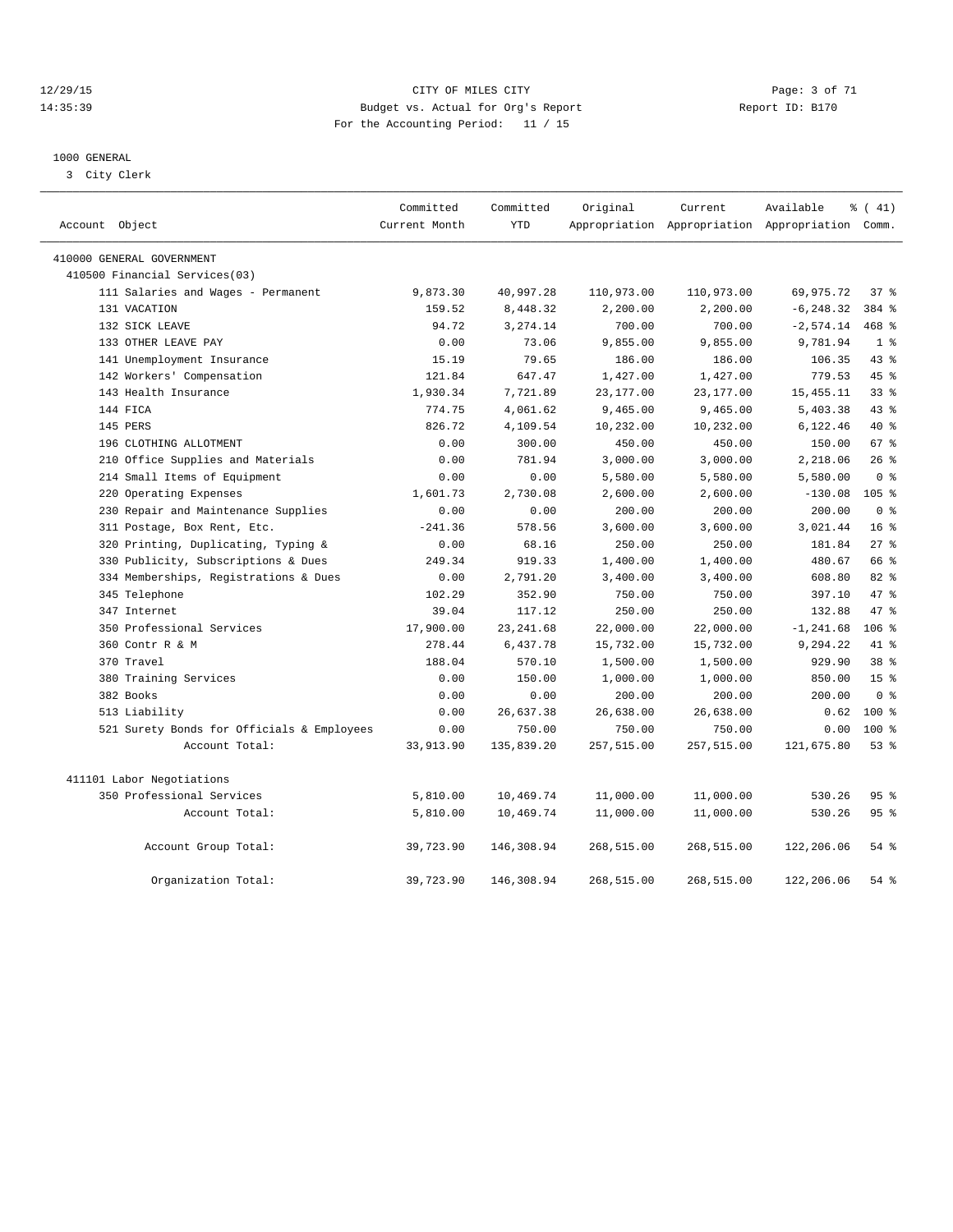#### 12/29/15 CITY OF MILES CITY Page: 4 of 71 14:35:39 Budget vs. Actual for Org's Report Report ID: B170 For the Accounting Period: 11 / 15

# 1000 GENERAL

4 Attorney

| Account Object                     | Committed<br>Current Month | Committed<br><b>YTD</b> | Original   | Current<br>Appropriation Appropriation Appropriation | Available  | $\frac{1}{6}$ ( 41)<br>Comm. |  |
|------------------------------------|----------------------------|-------------------------|------------|------------------------------------------------------|------------|------------------------------|--|
| 410000 GENERAL GOVERNMENT          |                            |                         |            |                                                      |            |                              |  |
| 411100 Legal Services(04)          |                            |                         |            |                                                      |            |                              |  |
| 111 Salaries and Wages - Permanent | 10,013.70                  | 44,764.74               | 97,975.00  | 97,975.00                                            | 53, 210.26 | 46 %                         |  |
| 131 VACATION                       | 128.56                     | 2,100.36                | 3,000.00   | 3,000.00                                             | 899.64     | 70 %                         |  |
| 132 SICK LEAVE                     | 128.56                     | 192.84                  | 1,500.00   | 1,500.00                                             | 1,307.16   | 13 <sup>°</sup>              |  |
| 141 Unemployment Insurance         | 15.40                      | 70.70                   | 154.00     | 154.00                                               | 83.30      | 46 %                         |  |
| 142 Workers' Compensation          | 56.49                      | 259.53                  | 564.00     | 564.00                                               | 304.47     | 46 %                         |  |
| 144 FICA                           | 785.72                     | 3,605.69                | 7,839.00   | 7,839.00                                             | 4,233.31   | 46%                          |  |
| 145 PERS                           | 849.39                     | 3,891.68                | 8,475.00   | 8,475.00                                             | 4,583.32   | 46 %                         |  |
| 196 CLOTHING ALLOTMENT             | 0.00                       | 75.00                   | 100.00     | 100.00                                               | 25.00      | 75 %                         |  |
| 210 Office Supplies and Materials  | 19.98                      | 479.60                  | 500.00     | 500.00                                               | 20.40      | 96%                          |  |
| 214 Small Items of Equipment       | 0.00                       | 399.98                  | 450.00     | 450.00                                               | 50.02      | 89 %                         |  |
| 220 Operating Expenses             | 130.35                     | 833.40                  | 1,500.00   | 1,500.00                                             | 666.60     | 56 %                         |  |
| 311 Postage, Box Rent, Etc.        | 40.53                      | 194.27                  | 600.00     | 600.00                                               | 405.73     | 32%                          |  |
| 345 Telephone                      | 6.53                       | 50.58                   | 120.00     | 120.00                                               | 69.42      | 42 %                         |  |
| 350 Professional Services          | 3,715.50                   | 10,291.00               | 15,501.00  | 15,501.00                                            | 5,210.00   | 66 %                         |  |
| 360 Contr R & M                    | 0.00                       | 0.00                    | 100.00     | 100.00                                               | 100.00     | 0 <sup>8</sup>               |  |
| 370 Travel                         | 0.00                       | 115.00                  | 550.00     | 550.00                                               | 435.00     | $21$ %                       |  |
| Account Total:                     | 15,890.71                  | 67, 324.37              | 138,928.00 | 138,928.00                                           | 71,603.63  | 48 %                         |  |
| Account Group Total:               | 15,890.71                  | 67, 324.37              | 138,928.00 | 138,928.00                                           | 71,603.63  | 48 %                         |  |
| Organization Total:                | 15,890.71                  | 67, 324.37              | 138,928.00 | 138,928.00                                           | 71,603.63  | $48*$                        |  |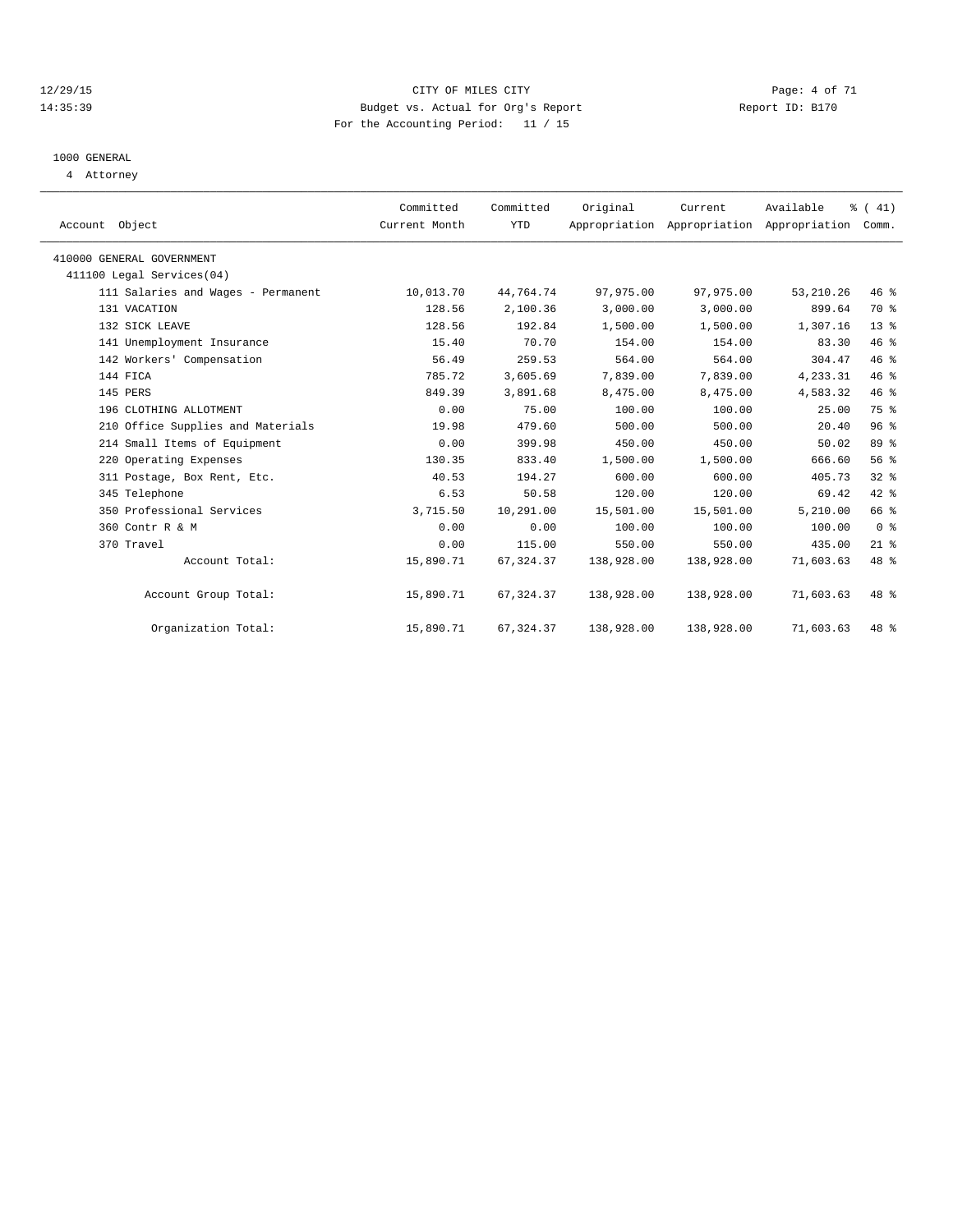#### 12/29/15 CITY OF MILES CITY Page: 5 of 71 14:35:39 Budget vs. Actual for Org's Report Report ID: B170 For the Accounting Period: 11 / 15

————————————————————————————————————————————————————————————————————————————————————————————————————————————————————————————————————

#### 1000 GENERAL

5 Police

|                      |                                            | Committed     | Committed   | Original                | Current                 | Available                                       | $\frac{1}{6}$ ( 41) |
|----------------------|--------------------------------------------|---------------|-------------|-------------------------|-------------------------|-------------------------------------------------|---------------------|
| Account Object       |                                            | Current Month | <b>YTD</b>  |                         |                         | Appropriation Appropriation Appropriation Comm. |                     |
| 420000 PUBLIC SAFETY |                                            |               |             |                         |                         |                                                 |                     |
|                      | 420140 Crime Control and Investigation(05) |               |             |                         |                         |                                                 |                     |
|                      | 111 Salaries and Wages - Permanent         | 50,633.08     | 261,676.81  | 706,732.00              | 706,732.00              | 445,055.19                                      | 37%                 |
|                      | 121 OVERTIME-PERMANENT                     | 4,465.11      | 17,711.50   | 21,500.00               | 21,500.00               | 3,788.50                                        | $82$ $%$            |
|                      | 131 VACATION                               | 5,124.88      | 23, 217.39  | 30,000.00               | 30,000.00               | 6,782.61                                        | $77$ $%$            |
|                      | 132 SICK LEAVE                             | 447.26        | 2,708.08    | 7,500.00                | 7,500.00                | 4,791.92                                        | 36%                 |
|                      | 133 OTHER LEAVE PAY                        | 419.40        | 1,403.05    | 8,004.00                | 8,004.00                | 6,600.95                                        | 18 <sup>°</sup>     |
|                      | 134 HOLIDAY PAY                            | 2,703.40      | 7,504.50    | 21,500.00               | 21,500.00               | 13,995.50                                       | 35%                 |
|                      | 141 Unemployment Insurance                 | 95.99         | 479.73      | 1,218.00                | 1,218.00                | 738.27                                          | 39 %                |
|                      | 142 Workers' Compensation                  | 3,459.09      | 15,288.27   | 34,709.00               | 34,709.00               | 19,420.73                                       | 44 %                |
|                      | 143 Health Insurance                       | 8,090.90      | 39,841.33   | 107,304.00              | 107,304.00              | 67,462.67                                       | 37%                 |
|                      | 144 FICA                                   | 916.02        | 4,707.79    |                         |                         |                                                 | $43$ $%$            |
|                      | 146 Police Pension                         | 7,878.44      |             | 10,974.00<br>109,054.00 | 10,974.00<br>109,054.00 | 6,266.21<br>70,904.97                           | 35%                 |
|                      |                                            |               | 38,149.03   |                         |                         |                                                 | $43$ %              |
|                      | 196 CLOTHING ALLOTMENT                     | 210.00        | 5,610.00    | 12,960.00               | 12,960.00               | 7,350.00                                        |                     |
|                      | 210 Office Supplies and Materials          | 346.20        | 5,388.00    | 6,000.00                | 6,000.00                | 612.00                                          | 90%                 |
|                      | 214 Small Items of Equipment               | $-2,853.83$   | $-2,820.84$ | 11,500.00               | 11,500.00               | 14,320.84                                       | $-25$ %             |
|                      | 220 Operating Expenses                     | 803.50        | 6,893.61    | 13,125.00               | 13,125.00               | 6,231.39                                        | $53$ $%$            |
|                      | 226 Clothing and Uniforms                  | 170.35        | 170.35      | 500.00                  | 500.00                  | 329.65                                          | $34$ $%$            |
|                      | 227 Firearm Supplies                       | 0.00          | 1,396.90    | 4,800.00                | 4,800.00                | 3,403.10                                        | 29%                 |
|                      | 230 Repair and Maintenance Supplies        | 377.63        | 6,371.91    | 9,000.00                | 9,000.00                | 2,628.09                                        | 71 %                |
|                      | 231 Gas, Oil, Diesel Fuel, Grease, etc.    | 0.00          | 7,853.17    | 38,000.00               | 38,000.00               | 30,146.83                                       | $21$ %              |
|                      | 311 Postage, Box Rent, Etc.                | 63.82         | 413.93      | 1,000.00                | 1,000.00                | 586.07                                          | 41 %                |
|                      | 330 Publicity, Subscriptions & Dues        | 429.00        | 429.00      | 300.00                  | 300.00                  | $-129.00$                                       | 143 %               |
|                      | 334 Memberships, Registrations & Dues      | 0.00          | 100.00      | 2,708.00                | 2,708.00                | 2,608.00                                        | 4%                  |
|                      | 345 Telephone                              | 536.54        | 1,814.47    | 4,500.00                | 4,500.00                | 2,685.53                                        | 40 %                |
|                      | 346 Garbage Service                        | 0.00          | $-58.77$    | 0.00                    | 0.00                    | 58.77                                           | $***$ $-$           |
|                      | 347 Internet                               | 131.20        | 393.60      | 800.00                  | 800.00                  | 406.40                                          | 49 %                |
|                      | 350 Professional Services                  | 2,252.25      | 7,493.02    | 19,000.00               | 19,000.00               | 11,506.98                                       | 39%                 |
|                      | 360 Contr R & M                            | 27.00         | 164.27      | 204.00                  | 204.00                  | 39.73                                           | 81 %                |
|                      | 366 R&M Vehicles - Police/Animal Control   | 0.00          | 6,294.48    | 18,000.00               | 18,000.00               | 11,705.52                                       | 35%                 |
|                      | 370 Travel                                 | 0.00          | 393.24      | 4,500.00                | 4,500.00                | 4,106.76                                        | 9 <sub>8</sub>      |
|                      | 380 Training Services                      | 200.00        | 990.00      | 7,000.00                | 7,000.00                | 6,010.00                                        | $14$ %              |
|                      | 512 Insurance on Vehicles & Equipment      | 0.00          | 1,346.31    | 1,347.00                | 1,347.00                | 0.69                                            | $100*$              |
|                      | 700 Grants, Contributions & Indemnities    | 0.00          | 4,000.00    | 15,970.00               | 15,970.00               | 11,970.00                                       | $25$ %              |
|                      | 791 Shop With A Cop                        | 0.00          | 1,945.26    | 5,000.00                | 5,000.00                | 3,054.74                                        | 39 %                |
|                      | Account Total:                             | 86,927.23     | 469,269.39  | 1,234,709.00            | 1,234,709.00            | 765,439.61                                      | 38 %                |
|                      | 420144 School Resource Officer             |               |             |                         |                         |                                                 |                     |
|                      | 111 Salaries and Wages - Permanent         | 4,770.12      | 23,742.04   | 35,359.00               | 35,359.00               | 11,616.96 67 %                                  |                     |
|                      | 121 OVERTIME-PERMANENT                     | 0.00          | 179.70      | 1,500.00                | 1,500.00                | 1,320.30                                        | $12$ %              |
|                      | 131 VACATION                               | 0.00          | 0.00        | 1,500.00                | 1,500.00                | 1,500.00                                        | $0$ %               |
|                      | 132 SICK LEAVE                             | 0.00          | 0.00        | 1,300.00                | 1,300.00                | 1,300.00                                        | 0 <sup>8</sup>      |
|                      | 133 OTHER LEAVE PAY                        | 0.00          | 0.00        | 1,000.00                | 1,000.00                | 1,000.00                                        | $0$ %               |
|                      | 134 HOLIDAY PAY                            | 0.00          | 0.00        | 500.00                  | 500.00                  | 500.00                                          | 0 <sup>8</sup>      |
|                      | 141 Unemployment Insurance                 | 7.15          | 35.87       | 136.00                  | 136.00                  | 100.13                                          | 26 %                |
|                      | 142 Workers' Compensation                  | 210.64        | 1,076.80    | 1,889.00                | 1,889.00                | 812.20                                          | 57 %                |
|                      | 143 Health Insurance                       | 643.80        | 3,194.99    | 5,794.00                | 5,794.00                | 2,599.01                                        | 55 %                |
|                      | 144 FICA                                   | 68.62         | 344.15      | 597.00                  | 597.00                  | 252.85                                          | 58 %                |
|                      | 146 Police Pension                         | 578.31        | 2,936.08    | 5,931.00                | 5,931.00                | 2,994.92                                        | $50*$               |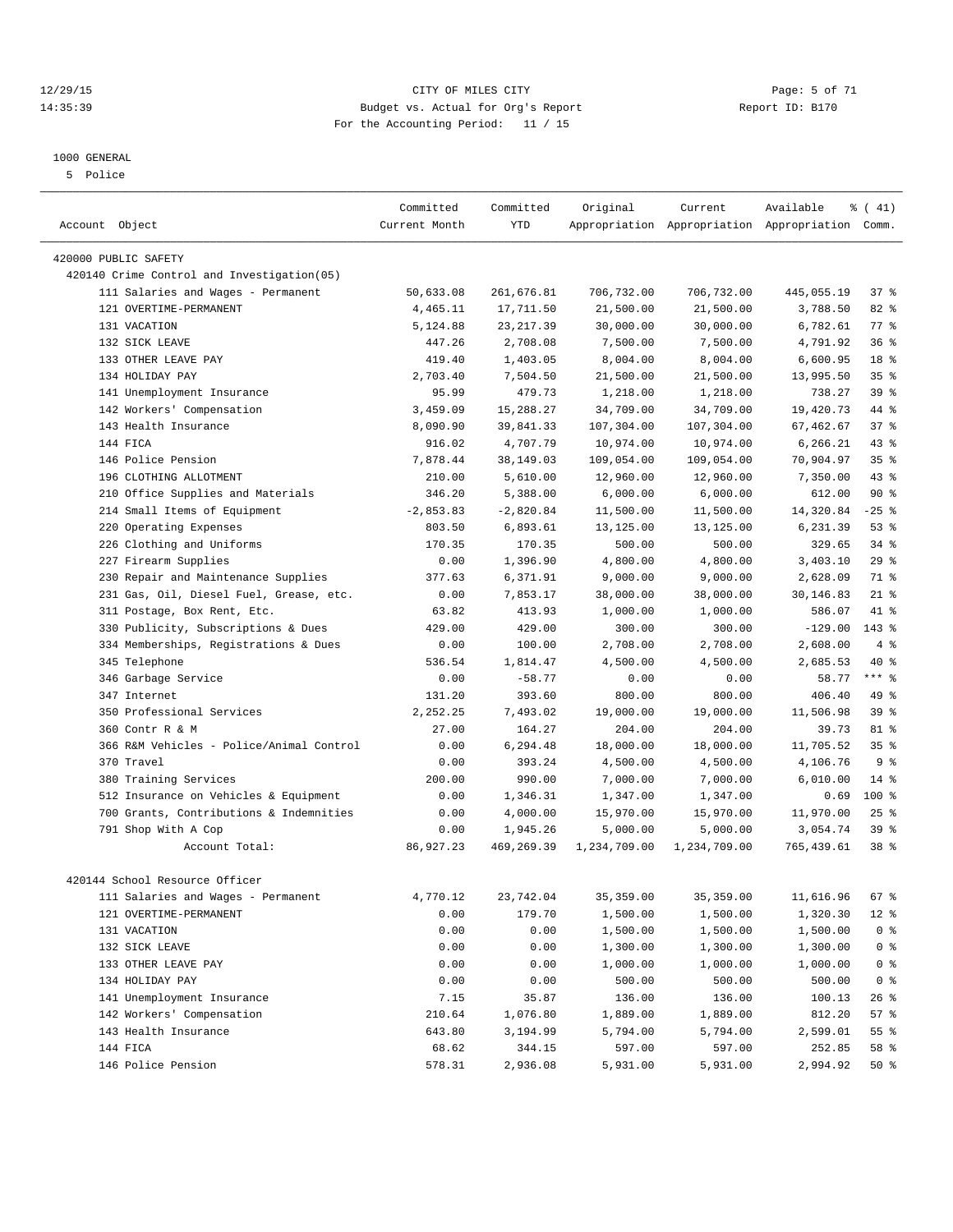#### 12/29/15 CITY OF MILES CITY Page: 6 of 71 14:35:39 Budget vs. Actual for Org's Report Report ID: B170 For the Accounting Period: 11 / 15

#### 1000 GENERAL

5 Police

| Account Object |                                         | Committed<br>Current Month | Committed<br><b>YTD</b> | Original     | Current      | Available<br>Appropriation Appropriation Appropriation | % (41)<br>Comm. |  |
|----------------|-----------------------------------------|----------------------------|-------------------------|--------------|--------------|--------------------------------------------------------|-----------------|--|
|                | Account Total:                          | 6,278.64                   | 31,509.63               | 55,506.00    | 55,506.00    | 23,996.37                                              | $57*$           |  |
|                | 420160 Communications-Dispatch          |                            |                         |              |              |                                                        |                 |  |
|                | 111 Salaries and Wages - Permanent      | 16,801.48                  | 91,326.45               | 218,126.00   | 218,126.00   | 126,799.55                                             | 42 %            |  |
|                | 121 OVERTIME-PERMANENT                  | 1,209.93                   | 6,674.08                | 7,000.00     | 7,000.00     | 325.92                                                 | 95 <sub>8</sub> |  |
|                | 131 VACATION                            | 2,651.40                   | 10,163.26               | 12,000.00    | 12,000.00    | 1,836.74                                               | 85%             |  |
|                | 132 SICK LEAVE                          | 272.79                     | 7,454.72                | 4,500.00     | 4,500.00     | $-2,954.72$                                            | $166$ %         |  |
|                | 133 OTHER LEAVE PAY                     | 1,219.36                   | 1,656.46                | 3,000.00     | 3,000.00     | 1,343.54                                               | 55 <sup>8</sup> |  |
|                | 134 HOLIDAY PAY                         | 913.92                     | 4, 144. 45              | 12,620.00    | 12,620.00    | 8,475.55                                               | 33 <sup>8</sup> |  |
|                | 141 Unemployment Insurance              | 34.60                      | 183.50                  | 392.00       | 392.00       | 208.50                                                 | 47.8            |  |
|                | 142 Workers' Compensation               | 1,050.30                   | 5,656.34                | 11,776.00    | 11,776.00    | 6,119.66                                               | 48 %            |  |
|                | 143 Health Insurance                    | 2,899.00                   | 13,456.90               | 46,354.00    | 46,354.00    | 32,897.10                                              | 29%             |  |
|                | 144 FICA                                | 1,758.22                   | 9,325.17                | 19,981.00    | 19,981.00    | 10,655.83                                              | 47 %            |  |
|                | 145 PERS                                | 1,648.53                   | 9,082.05                | 20,626.00    | 20,626.00    | 11,543.95                                              | 44 %            |  |
|                | 196 CLOTHING ALLOTMENT                  | 0.00                       | 906.26                  | 2,000.00     | 2,000.00     | 1,093.74                                               | 45 %            |  |
|                | 210 Office Supplies and Materials       | 192.38                     | 533.76                  | 3,500.00     | 3,500.00     | 2,966.24                                               | 15 <sup>°</sup> |  |
|                | 214 Small Items of Equipment            | 0.00                       | 561.18                  | 4,500.00     | 4,500.00     | 3,938.82                                               | $12*$           |  |
|                | 220 Operating Expenses                  | 127.99                     | 683.09                  | 2,000.00     | 2,000.00     | 1,316.91                                               | 34 %            |  |
|                | 231 Gas, Oil, Diesel Fuel, Grease, etc. | 0.00                       | 0.00                    | 600.00       | 600.00       | 600.00                                                 | 0 <sup>8</sup>  |  |
|                | 311 Postage, Box Rent, Etc.             | 0.00                       | 0.00                    | 75.00        | 75.00        | 75.00                                                  | 0 <sup>8</sup>  |  |
|                | 320 Printing, Duplicating, Typing &     | 0.00                       | 0.00                    | 300.00       | 300.00       | 300.00                                                 | 0 <sup>8</sup>  |  |
|                | 330 Publicity, Subscriptions & Dues     | 0.00                       | 0.00                    | 100.00       | 100.00       | 100.00                                                 | 0 <sup>8</sup>  |  |
|                | 334 Memberships, Registrations & Dues   | 331.00                     | 331.00                  | 400.00       | 400.00       | 69.00                                                  | 83 %            |  |
|                | 345 Telephone                           | 619.67                     | 1,890.00                | 5,100.00     | 5,100.00     | 3,210.00                                               | 37%             |  |
|                | 350 Professional Services               | 0.00                       | 7,186.09                | 18,825.00    | 18,825.00    | 11,638.91                                              | 38 %            |  |
|                | 360 Contr R & M                         | 0.00                       | 0.00                    | 400.00       | 400.00       | 400.00                                                 | 0 <sup>8</sup>  |  |
|                | 370 Travel                              | 12.60                      | 84.60                   | 1,000.00     | 1,000.00     | 915.40                                                 | 8 %             |  |
|                | 380 Training Services                   | 0.00                       | 160.00                  | 1,200.00     | 1,200.00     | 1,040.00                                               | $13*$           |  |
|                | Account Total:                          | 31,743.17                  | 171,459.36              | 396,375.00   | 396,375.00   | 224, 915.64                                            | $43$ %          |  |
|                | Account Group Total:                    | 124,949.04                 | 672,238.38              | 1,686,590.00 | 1,686,590.00 | 1,014,351.62                                           | 40 %            |  |
|                | Organization Total:                     | 124,949.04                 | 672,238.38              | 1,686,590.00 | 1,686,590.00 | 1,014,351.62                                           | 40 %            |  |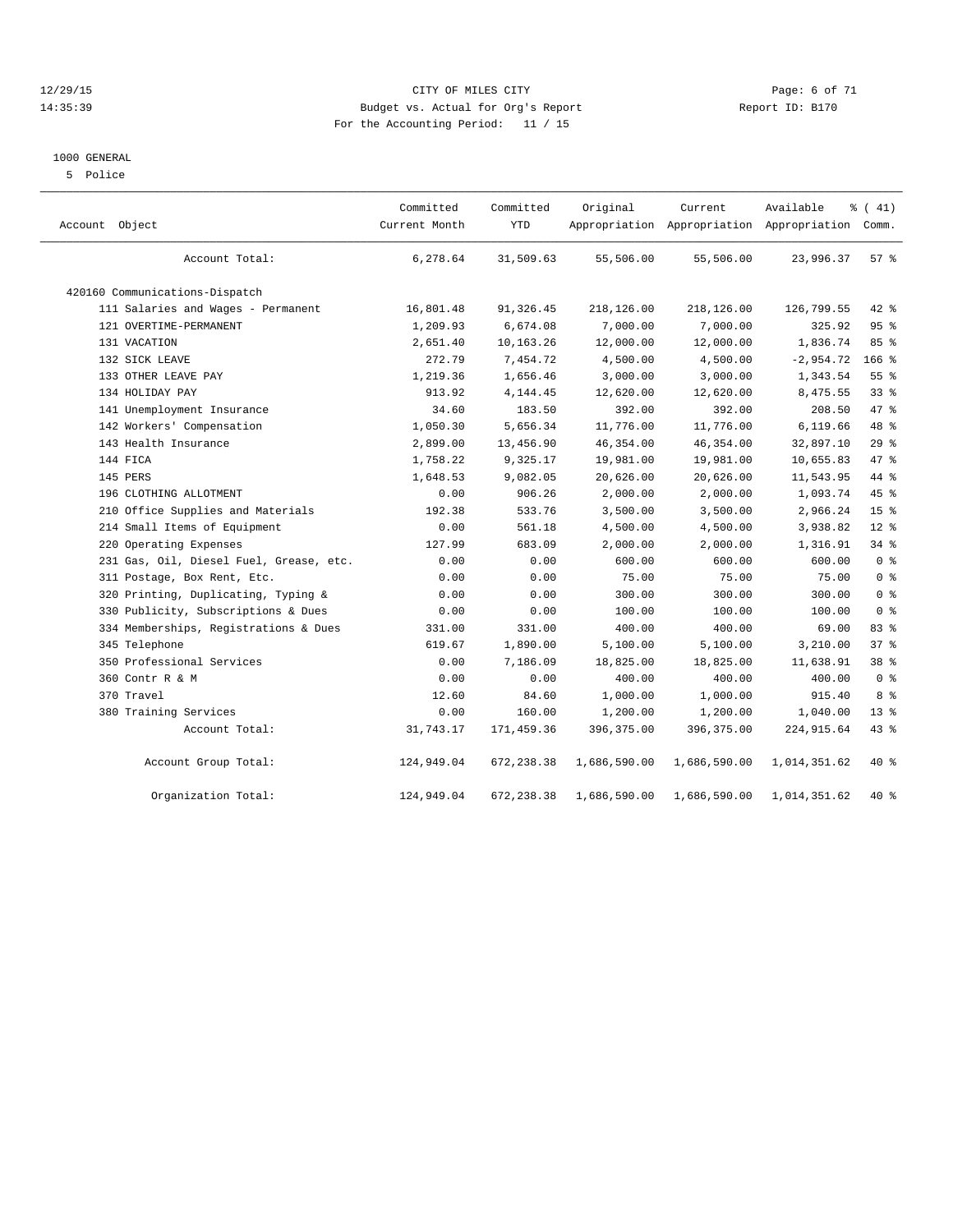#### 12/29/15 CITY OF MILES CITY Page: 7 of 71 14:35:39 Budget vs. Actual for Org's Report Report ID: B170 For the Accounting Period: 11 / 15

#### 1000 GENERAL

6 Police Judge

| Account Object                        | Committed<br>Current Month | Committed<br><b>YTD</b> | Original   | Current    | Available<br>Appropriation Appropriation Appropriation Comm. | % (41)           |
|---------------------------------------|----------------------------|-------------------------|------------|------------|--------------------------------------------------------------|------------------|
| 410000 GENERAL GOVERNMENT             |                            |                         |            |            |                                                              |                  |
| 410300 Judicial Services(06)          |                            |                         |            |            |                                                              |                  |
| 111 Salaries and Wages - Permanent    | 6,469.22                   | 34,977.98               | 85,481.00  | 85,481.00  | 50,503.02                                                    | 41 %             |
| 121 OVERTIME-PERMANENT                | 0.00                       | 0.00                    | 1,000.00   | 1,000.00   | 1,000.00                                                     | 0 <sup>8</sup>   |
| 131 VACATION                          | 561.00                     | 3,008.52                | 5,000.00   | 5,000.00   | 1,991.48                                                     | 60 %             |
| 132 SICK LEAVE                        | 314.57                     | 1,907.63                | 3,000.00   | 3,000.00   | 1,092.37                                                     | 64 %             |
| 141 Unemployment Insurance            | 8.52                       | 47.85                   | 110.00     | 110.00     | 62.15                                                        | 44 %             |
| 142 Workers' Compensation             | 75.10                      | 422.49                  | 929.00     | 929.00     | 506.51                                                       | 45%              |
| 143 Health Insurance                  | 1,286.90                   | 6,434.50                | 15,451.00  | 15,451.00  | 9,016.50                                                     | 42 %             |
| 144 FICA                              | 557.00                     | 3,052.38                | 7,228.00   | 7,228.00   | 4,175.62                                                     | 42 %             |
| 145 PERS                              | 469.59                     | 2,363.02                | 7,537.00   | 7,537.00   | 5,173.98                                                     | 31.8             |
| 196 CLOTHING ALLOTMENT                | 0.00                       | 325.00                  | 300.00     | 300.00     | $-25.00$                                                     | 108 <sup>8</sup> |
| 210 Office Supplies and Materials     | 0.00                       | 84.99                   | 1,600.00   | 1,600.00   | 1,515.01                                                     | 5 <sup>°</sup>   |
| 214 Small Items of Equipment          | 89.69                      | 454.64                  | 1,000.00   | 1,000.00   | 545.36                                                       | 45 %             |
| 220 Operating Expenses                | $-130.35$                  | $-652.06$               | 900.00     | 900.00     | 1,552.06                                                     | $-72$ %          |
| 230 Repair and Maintenance Supplies   | 0.00                       | 76.00                   | 300.00     | 300.00     | 224.00                                                       | 25%              |
| 311 Postage, Box Rent, Etc.           | 78.91                      | 424.35                  | 1,500.00   | 1,500.00   | 1,075.65                                                     | $28$ %           |
| 330 Publicity, Subscriptions & Dues   | 0.00                       | 0.00                    | 300.00     | 300.00     | 300.00                                                       | 0 <sup>8</sup>   |
| 334 Memberships, Registrations & Dues | 0.00                       | 550.00                  | 1,000.00   | 1,000.00   | 450.00                                                       | $55$ $%$         |
| 345 Telephone                         | 197.46                     | 614.06                  | 2,000.00   | 2,000.00   | 1,385.94                                                     | 31.8             |
| 347 Internet                          | 0.00                       | 472.40                  | 1,500.00   | 1,500.00   | 1,027.60                                                     | $31$ $%$         |
| 350 Professional Services             | 500.00                     | 500.00                  | 1,000.00   | 1,000.00   | 500.00                                                       | $50*$            |
| 360 Contr R & M                       | 236.20                     | 236.20                  | 2,000.00   | 2,000.00   | 1,763.80                                                     | $12*$            |
| 370 Travel                            | 0.00                       | 1,570.13                | 3,500.00   | 3,500.00   | 1,929.87                                                     | 45%              |
| 380 Training Services                 | 0.00                       | 0.00                    | 200.00     | 200.00     | 200.00                                                       | 0 <sup>8</sup>   |
| 382 Books                             | 0.00                       | 350.00                  | 600.00     | 600.00     | 250.00                                                       | 58 %             |
| 394 Jury and Witness Fees             | 0.00                       | 90.00                   | 0.00       | 0.00       | $-90.00$                                                     | *** %            |
| 533 Machinery and Equipment Rental    | 0.00                       | 0.00                    | 500.00     | 500.00     | 500.00                                                       | 0 <sup>8</sup>   |
| Account Total:                        | 10,713.81                  | 57,310.08               | 143,936.00 | 143,936.00 | 86,625.92                                                    | 40 %             |
| Account Group Total:                  | 10,713.81                  | 57,310.08               | 143,936.00 | 143,936.00 | 86,625.92                                                    | 40 %             |
| Organization Total:                   | 10,713.81                  | 57,310.08               | 143,936.00 | 143,936.00 | 86,625.92                                                    | 40 %             |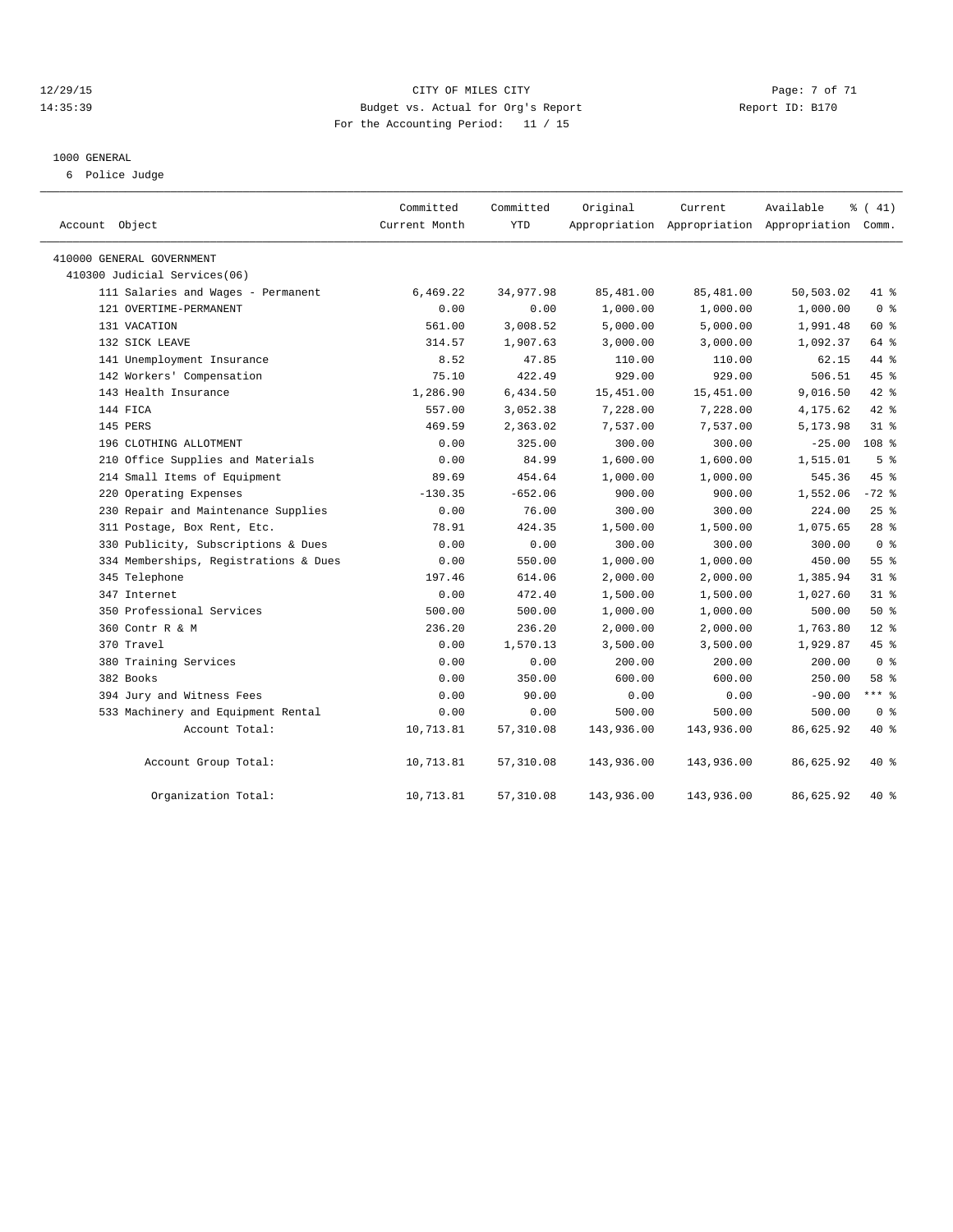#### 12/29/15 CITY OF MILES CITY Page: 8 of 71 14:35:39 Budget vs. Actual for Org's Report Report ID: B170 For the Accounting Period: 11 / 15

————————————————————————————————————————————————————————————————————————————————————————————————————————————————————————————————————

#### 1000 GENERAL

7 Fire

| Account Object<br>Current Month<br>YTD<br>Appropriation Appropriation Appropriation Comm.<br>420000 PUBLIC SAFETY<br>420460 Fire Suppression(07)<br>111 Salaries and Wages - Permanent<br>41,601.94<br>188,901.01<br>437,780.00<br>437,780.00<br>248,878.99<br>112 SALARIES AND WAGES - PART PAID<br>615.47<br>2,360.91<br>4,000.00<br>4,000.00<br>1,639.09<br>121 OVERTIME-PERMANENT<br>25,000.00<br>25,000.00<br>3,842.14<br>5, 241.27<br>21,157.86<br>122 OVERTIME-CNTY FIRE OVT<br>12.75<br>$-12.75$<br>12.75<br>0.00<br>0.00<br>131 VACATION<br>5,697.78<br>15,956.56<br>16,000.00<br>16,000.00<br>43.44<br>132 SICK LEAVE<br>6,887.26<br>2,515.11<br>8,112.74<br>15,000.00<br>15,000.00<br>133 OTHER LEAVE PAY<br>3,228.92<br>343.12<br>771.08<br>4,000.00<br>4,000.00<br>134 HOLIDAY PAY<br>710.35<br>3,391.12<br>8,108.88<br>11,500.00<br>11,500.00<br>141 Unemployment Insurance<br>85.09<br>360.95<br>763.00<br>763.00<br>402.05<br>142 Workers' Compensation<br>8,777.24<br>7,701.76<br>2,059.45<br>16,479.00<br>16,479.00<br>143 Health Insurance<br>6,262.76<br>32,012.29<br>77,874.00<br>77,874.00<br>45,861.71<br>144 FICA<br>885.24<br>3,619.49<br>7,369.00<br>7,369.00<br>3,749.51<br>147 Firemen's Pension<br>72,981.00<br>72,981.00<br>45, 450.96<br>5,777.37<br>27,530.04<br>210 Office Supplies and Materials<br>1,300.00<br>174.56<br>535.13<br>1,300.00<br>764.87<br>211 Clothing Allotment<br>2,291.73<br>5,708.27<br>1,867.50<br>8,000.00<br>8,000.00<br>214 Small Items of Equipment<br>7,187.20<br>7,676.06<br>9,500.00<br>9,500.00<br>1,823.94<br>220 Operating Expenses<br>1,599.02<br>995.14<br>2,400.98<br>4,000.00<br>4,000.00<br>226 Clothing and Uniforms<br>0.00<br>417.24<br>8,000.00<br>7,582.76<br>8,000.00<br>230 Repair and Maintenance Supplies<br>0.00<br>136.99<br>6,000.00<br>5,863.01<br>6,000.00<br>231 Gas, Oil, Diesel Fuel, Grease, etc.<br>1,786.94<br>0.00<br>8,000.00<br>8,000.00<br>6,213.06<br>241 Consumable Tools<br>0.00<br>29.37<br>2,000.00<br>2,000.00<br>1,970.63<br>100.00<br>311 Postage, Box Rent, Etc.<br>0.00<br>0.00<br>100.00<br>100.00<br>320 Printing, Duplicating, Typing &<br>0.00<br>20.88<br>100.00<br>100.00<br>79.12<br>330 Publicity, Subscriptions & Dues<br>71.00<br>200.00<br>200.00<br>129.00<br>50.00<br>334 Memberships, Registrations & Dues<br>2,500.00<br>1,300.00<br>0.00<br>1,200.00<br>2,500.00<br>341 Electric Utility Services<br>47.70<br>1,521.49<br>4,759.00<br>4,759.00<br>3,237.51<br>342 Water Utility Services<br>30.53<br>450.00<br>288.53<br>161.47<br>450.00<br>343 Sewer Utility Services<br>20.11<br>100.56<br>300.00<br>300.00<br>199.44<br>344 Gas Utility Service<br>253.26<br>2,430.00<br>2,176.74<br>210.63<br>2,430.00<br>345 Telephone<br>327.17<br>1,279.48<br>3,200.00<br>3,200.00<br>1,920.52<br>346 Garbage Service<br>0.00<br>720.61<br>770.00<br>770.00<br>49.39<br>1,273.32<br>347 Internet<br>184.28<br>726.68<br>2,000.00<br>2,000.00<br>350 Professional Services<br>0.00<br>349.84<br>5,500.00<br>5,150.16<br>5,500.00<br>360 Contr R & M<br>2,900.61<br>575.00<br>3,000.00<br>3,000.00<br>99.39<br>364 R&M Vehicles - Fire/Amb<br>199.58<br>1,619.65<br>8,000.00<br>8,000.00<br>6,380.35<br>370 Travel<br>0.00<br>548.79<br>3,000.00<br>3,000.00<br>2,451.21<br>380 Training Services<br>1,950.00<br>19,545.00<br>19,545.00<br>17,345.00<br>2,200.00<br>382 Books<br>544.84<br>544.84<br>1,800.00<br>1,800.00<br>1,255.16<br>400 BUILDING MATERIALS<br>0.00<br>473.60<br>1,000.00<br>1,000.00<br>526.40<br>511 Insurance on Buildings<br>0.00<br>1,525.82<br>1,526.00<br>$0.18$ 100 %<br>1,526.00<br>512 Insurance on Vehicles & Equipment<br>0.00<br>4,599.00<br>4,598.57<br>4,599.00<br>0.43<br>86,171.94<br>800, 325.00<br>800, 325.00<br>451,269.37<br>Account Total:<br>349,055.63 |                      | Committed | Committed  | Original    | Current     | Available  | $\frac{1}{6}$ ( 41) |
|-------------------------------------------------------------------------------------------------------------------------------------------------------------------------------------------------------------------------------------------------------------------------------------------------------------------------------------------------------------------------------------------------------------------------------------------------------------------------------------------------------------------------------------------------------------------------------------------------------------------------------------------------------------------------------------------------------------------------------------------------------------------------------------------------------------------------------------------------------------------------------------------------------------------------------------------------------------------------------------------------------------------------------------------------------------------------------------------------------------------------------------------------------------------------------------------------------------------------------------------------------------------------------------------------------------------------------------------------------------------------------------------------------------------------------------------------------------------------------------------------------------------------------------------------------------------------------------------------------------------------------------------------------------------------------------------------------------------------------------------------------------------------------------------------------------------------------------------------------------------------------------------------------------------------------------------------------------------------------------------------------------------------------------------------------------------------------------------------------------------------------------------------------------------------------------------------------------------------------------------------------------------------------------------------------------------------------------------------------------------------------------------------------------------------------------------------------------------------------------------------------------------------------------------------------------------------------------------------------------------------------------------------------------------------------------------------------------------------------------------------------------------------------------------------------------------------------------------------------------------------------------------------------------------------------------------------------------------------------------------------------------------------------------------------------------------------------------------------------------------------------------------------------------------------------------------------------------------------------------------------------------------------------------------------------------------------------------------------------------------------------------------------------------------------------------------------------------------------------------------------------------------------------------------------------------------------------------------------------------------------------------------------------------------------------------------------------------------------------------------------------------------------------------------------------------------|----------------------|-----------|------------|-------------|-------------|------------|---------------------|
|                                                                                                                                                                                                                                                                                                                                                                                                                                                                                                                                                                                                                                                                                                                                                                                                                                                                                                                                                                                                                                                                                                                                                                                                                                                                                                                                                                                                                                                                                                                                                                                                                                                                                                                                                                                                                                                                                                                                                                                                                                                                                                                                                                                                                                                                                                                                                                                                                                                                                                                                                                                                                                                                                                                                                                                                                                                                                                                                                                                                                                                                                                                                                                                                                                                                                                                                                                                                                                                                                                                                                                                                                                                                                                                                                                                                                   |                      |           |            |             |             |            |                     |
|                                                                                                                                                                                                                                                                                                                                                                                                                                                                                                                                                                                                                                                                                                                                                                                                                                                                                                                                                                                                                                                                                                                                                                                                                                                                                                                                                                                                                                                                                                                                                                                                                                                                                                                                                                                                                                                                                                                                                                                                                                                                                                                                                                                                                                                                                                                                                                                                                                                                                                                                                                                                                                                                                                                                                                                                                                                                                                                                                                                                                                                                                                                                                                                                                                                                                                                                                                                                                                                                                                                                                                                                                                                                                                                                                                                                                   |                      |           |            |             |             |            |                     |
|                                                                                                                                                                                                                                                                                                                                                                                                                                                                                                                                                                                                                                                                                                                                                                                                                                                                                                                                                                                                                                                                                                                                                                                                                                                                                                                                                                                                                                                                                                                                                                                                                                                                                                                                                                                                                                                                                                                                                                                                                                                                                                                                                                                                                                                                                                                                                                                                                                                                                                                                                                                                                                                                                                                                                                                                                                                                                                                                                                                                                                                                                                                                                                                                                                                                                                                                                                                                                                                                                                                                                                                                                                                                                                                                                                                                                   |                      |           |            |             |             |            |                     |
|                                                                                                                                                                                                                                                                                                                                                                                                                                                                                                                                                                                                                                                                                                                                                                                                                                                                                                                                                                                                                                                                                                                                                                                                                                                                                                                                                                                                                                                                                                                                                                                                                                                                                                                                                                                                                                                                                                                                                                                                                                                                                                                                                                                                                                                                                                                                                                                                                                                                                                                                                                                                                                                                                                                                                                                                                                                                                                                                                                                                                                                                                                                                                                                                                                                                                                                                                                                                                                                                                                                                                                                                                                                                                                                                                                                                                   |                      |           |            |             |             |            | 43 %                |
|                                                                                                                                                                                                                                                                                                                                                                                                                                                                                                                                                                                                                                                                                                                                                                                                                                                                                                                                                                                                                                                                                                                                                                                                                                                                                                                                                                                                                                                                                                                                                                                                                                                                                                                                                                                                                                                                                                                                                                                                                                                                                                                                                                                                                                                                                                                                                                                                                                                                                                                                                                                                                                                                                                                                                                                                                                                                                                                                                                                                                                                                                                                                                                                                                                                                                                                                                                                                                                                                                                                                                                                                                                                                                                                                                                                                                   |                      |           |            |             |             |            | 59 %                |
|                                                                                                                                                                                                                                                                                                                                                                                                                                                                                                                                                                                                                                                                                                                                                                                                                                                                                                                                                                                                                                                                                                                                                                                                                                                                                                                                                                                                                                                                                                                                                                                                                                                                                                                                                                                                                                                                                                                                                                                                                                                                                                                                                                                                                                                                                                                                                                                                                                                                                                                                                                                                                                                                                                                                                                                                                                                                                                                                                                                                                                                                                                                                                                                                                                                                                                                                                                                                                                                                                                                                                                                                                                                                                                                                                                                                                   |                      |           |            |             |             |            | 85%                 |
|                                                                                                                                                                                                                                                                                                                                                                                                                                                                                                                                                                                                                                                                                                                                                                                                                                                                                                                                                                                                                                                                                                                                                                                                                                                                                                                                                                                                                                                                                                                                                                                                                                                                                                                                                                                                                                                                                                                                                                                                                                                                                                                                                                                                                                                                                                                                                                                                                                                                                                                                                                                                                                                                                                                                                                                                                                                                                                                                                                                                                                                                                                                                                                                                                                                                                                                                                                                                                                                                                                                                                                                                                                                                                                                                                                                                                   |                      |           |            |             |             |            | $***$ $-$           |
|                                                                                                                                                                                                                                                                                                                                                                                                                                                                                                                                                                                                                                                                                                                                                                                                                                                                                                                                                                                                                                                                                                                                                                                                                                                                                                                                                                                                                                                                                                                                                                                                                                                                                                                                                                                                                                                                                                                                                                                                                                                                                                                                                                                                                                                                                                                                                                                                                                                                                                                                                                                                                                                                                                                                                                                                                                                                                                                                                                                                                                                                                                                                                                                                                                                                                                                                                                                                                                                                                                                                                                                                                                                                                                                                                                                                                   |                      |           |            |             |             |            | $100$ %             |
|                                                                                                                                                                                                                                                                                                                                                                                                                                                                                                                                                                                                                                                                                                                                                                                                                                                                                                                                                                                                                                                                                                                                                                                                                                                                                                                                                                                                                                                                                                                                                                                                                                                                                                                                                                                                                                                                                                                                                                                                                                                                                                                                                                                                                                                                                                                                                                                                                                                                                                                                                                                                                                                                                                                                                                                                                                                                                                                                                                                                                                                                                                                                                                                                                                                                                                                                                                                                                                                                                                                                                                                                                                                                                                                                                                                                                   |                      |           |            |             |             |            | 54 %                |
|                                                                                                                                                                                                                                                                                                                                                                                                                                                                                                                                                                                                                                                                                                                                                                                                                                                                                                                                                                                                                                                                                                                                                                                                                                                                                                                                                                                                                                                                                                                                                                                                                                                                                                                                                                                                                                                                                                                                                                                                                                                                                                                                                                                                                                                                                                                                                                                                                                                                                                                                                                                                                                                                                                                                                                                                                                                                                                                                                                                                                                                                                                                                                                                                                                                                                                                                                                                                                                                                                                                                                                                                                                                                                                                                                                                                                   |                      |           |            |             |             |            | 19 <sup>°</sup>     |
|                                                                                                                                                                                                                                                                                                                                                                                                                                                                                                                                                                                                                                                                                                                                                                                                                                                                                                                                                                                                                                                                                                                                                                                                                                                                                                                                                                                                                                                                                                                                                                                                                                                                                                                                                                                                                                                                                                                                                                                                                                                                                                                                                                                                                                                                                                                                                                                                                                                                                                                                                                                                                                                                                                                                                                                                                                                                                                                                                                                                                                                                                                                                                                                                                                                                                                                                                                                                                                                                                                                                                                                                                                                                                                                                                                                                                   |                      |           |            |             |             |            | 29%                 |
|                                                                                                                                                                                                                                                                                                                                                                                                                                                                                                                                                                                                                                                                                                                                                                                                                                                                                                                                                                                                                                                                                                                                                                                                                                                                                                                                                                                                                                                                                                                                                                                                                                                                                                                                                                                                                                                                                                                                                                                                                                                                                                                                                                                                                                                                                                                                                                                                                                                                                                                                                                                                                                                                                                                                                                                                                                                                                                                                                                                                                                                                                                                                                                                                                                                                                                                                                                                                                                                                                                                                                                                                                                                                                                                                                                                                                   |                      |           |            |             |             |            | 47 %                |
|                                                                                                                                                                                                                                                                                                                                                                                                                                                                                                                                                                                                                                                                                                                                                                                                                                                                                                                                                                                                                                                                                                                                                                                                                                                                                                                                                                                                                                                                                                                                                                                                                                                                                                                                                                                                                                                                                                                                                                                                                                                                                                                                                                                                                                                                                                                                                                                                                                                                                                                                                                                                                                                                                                                                                                                                                                                                                                                                                                                                                                                                                                                                                                                                                                                                                                                                                                                                                                                                                                                                                                                                                                                                                                                                                                                                                   |                      |           |            |             |             |            | 53%                 |
|                                                                                                                                                                                                                                                                                                                                                                                                                                                                                                                                                                                                                                                                                                                                                                                                                                                                                                                                                                                                                                                                                                                                                                                                                                                                                                                                                                                                                                                                                                                                                                                                                                                                                                                                                                                                                                                                                                                                                                                                                                                                                                                                                                                                                                                                                                                                                                                                                                                                                                                                                                                                                                                                                                                                                                                                                                                                                                                                                                                                                                                                                                                                                                                                                                                                                                                                                                                                                                                                                                                                                                                                                                                                                                                                                                                                                   |                      |           |            |             |             |            | 41 %                |
|                                                                                                                                                                                                                                                                                                                                                                                                                                                                                                                                                                                                                                                                                                                                                                                                                                                                                                                                                                                                                                                                                                                                                                                                                                                                                                                                                                                                                                                                                                                                                                                                                                                                                                                                                                                                                                                                                                                                                                                                                                                                                                                                                                                                                                                                                                                                                                                                                                                                                                                                                                                                                                                                                                                                                                                                                                                                                                                                                                                                                                                                                                                                                                                                                                                                                                                                                                                                                                                                                                                                                                                                                                                                                                                                                                                                                   |                      |           |            |             |             |            | 49 %                |
|                                                                                                                                                                                                                                                                                                                                                                                                                                                                                                                                                                                                                                                                                                                                                                                                                                                                                                                                                                                                                                                                                                                                                                                                                                                                                                                                                                                                                                                                                                                                                                                                                                                                                                                                                                                                                                                                                                                                                                                                                                                                                                                                                                                                                                                                                                                                                                                                                                                                                                                                                                                                                                                                                                                                                                                                                                                                                                                                                                                                                                                                                                                                                                                                                                                                                                                                                                                                                                                                                                                                                                                                                                                                                                                                                                                                                   |                      |           |            |             |             |            | 38 %                |
|                                                                                                                                                                                                                                                                                                                                                                                                                                                                                                                                                                                                                                                                                                                                                                                                                                                                                                                                                                                                                                                                                                                                                                                                                                                                                                                                                                                                                                                                                                                                                                                                                                                                                                                                                                                                                                                                                                                                                                                                                                                                                                                                                                                                                                                                                                                                                                                                                                                                                                                                                                                                                                                                                                                                                                                                                                                                                                                                                                                                                                                                                                                                                                                                                                                                                                                                                                                                                                                                                                                                                                                                                                                                                                                                                                                                                   |                      |           |            |             |             |            | 41 %                |
|                                                                                                                                                                                                                                                                                                                                                                                                                                                                                                                                                                                                                                                                                                                                                                                                                                                                                                                                                                                                                                                                                                                                                                                                                                                                                                                                                                                                                                                                                                                                                                                                                                                                                                                                                                                                                                                                                                                                                                                                                                                                                                                                                                                                                                                                                                                                                                                                                                                                                                                                                                                                                                                                                                                                                                                                                                                                                                                                                                                                                                                                                                                                                                                                                                                                                                                                                                                                                                                                                                                                                                                                                                                                                                                                                                                                                   |                      |           |            |             |             |            | 29%                 |
|                                                                                                                                                                                                                                                                                                                                                                                                                                                                                                                                                                                                                                                                                                                                                                                                                                                                                                                                                                                                                                                                                                                                                                                                                                                                                                                                                                                                                                                                                                                                                                                                                                                                                                                                                                                                                                                                                                                                                                                                                                                                                                                                                                                                                                                                                                                                                                                                                                                                                                                                                                                                                                                                                                                                                                                                                                                                                                                                                                                                                                                                                                                                                                                                                                                                                                                                                                                                                                                                                                                                                                                                                                                                                                                                                                                                                   |                      |           |            |             |             |            | 81 %                |
|                                                                                                                                                                                                                                                                                                                                                                                                                                                                                                                                                                                                                                                                                                                                                                                                                                                                                                                                                                                                                                                                                                                                                                                                                                                                                                                                                                                                                                                                                                                                                                                                                                                                                                                                                                                                                                                                                                                                                                                                                                                                                                                                                                                                                                                                                                                                                                                                                                                                                                                                                                                                                                                                                                                                                                                                                                                                                                                                                                                                                                                                                                                                                                                                                                                                                                                                                                                                                                                                                                                                                                                                                                                                                                                                                                                                                   |                      |           |            |             |             |            | 60 %                |
|                                                                                                                                                                                                                                                                                                                                                                                                                                                                                                                                                                                                                                                                                                                                                                                                                                                                                                                                                                                                                                                                                                                                                                                                                                                                                                                                                                                                                                                                                                                                                                                                                                                                                                                                                                                                                                                                                                                                                                                                                                                                                                                                                                                                                                                                                                                                                                                                                                                                                                                                                                                                                                                                                                                                                                                                                                                                                                                                                                                                                                                                                                                                                                                                                                                                                                                                                                                                                                                                                                                                                                                                                                                                                                                                                                                                                   |                      |           |            |             |             |            | 5 <sup>°</sup>      |
|                                                                                                                                                                                                                                                                                                                                                                                                                                                                                                                                                                                                                                                                                                                                                                                                                                                                                                                                                                                                                                                                                                                                                                                                                                                                                                                                                                                                                                                                                                                                                                                                                                                                                                                                                                                                                                                                                                                                                                                                                                                                                                                                                                                                                                                                                                                                                                                                                                                                                                                                                                                                                                                                                                                                                                                                                                                                                                                                                                                                                                                                                                                                                                                                                                                                                                                                                                                                                                                                                                                                                                                                                                                                                                                                                                                                                   |                      |           |            |             |             |            | 2 <sup>8</sup>      |
|                                                                                                                                                                                                                                                                                                                                                                                                                                                                                                                                                                                                                                                                                                                                                                                                                                                                                                                                                                                                                                                                                                                                                                                                                                                                                                                                                                                                                                                                                                                                                                                                                                                                                                                                                                                                                                                                                                                                                                                                                                                                                                                                                                                                                                                                                                                                                                                                                                                                                                                                                                                                                                                                                                                                                                                                                                                                                                                                                                                                                                                                                                                                                                                                                                                                                                                                                                                                                                                                                                                                                                                                                                                                                                                                                                                                                   |                      |           |            |             |             |            | $22$ %              |
|                                                                                                                                                                                                                                                                                                                                                                                                                                                                                                                                                                                                                                                                                                                                                                                                                                                                                                                                                                                                                                                                                                                                                                                                                                                                                                                                                                                                                                                                                                                                                                                                                                                                                                                                                                                                                                                                                                                                                                                                                                                                                                                                                                                                                                                                                                                                                                                                                                                                                                                                                                                                                                                                                                                                                                                                                                                                                                                                                                                                                                                                                                                                                                                                                                                                                                                                                                                                                                                                                                                                                                                                                                                                                                                                                                                                                   |                      |           |            |             |             |            | 1 <sup>8</sup>      |
|                                                                                                                                                                                                                                                                                                                                                                                                                                                                                                                                                                                                                                                                                                                                                                                                                                                                                                                                                                                                                                                                                                                                                                                                                                                                                                                                                                                                                                                                                                                                                                                                                                                                                                                                                                                                                                                                                                                                                                                                                                                                                                                                                                                                                                                                                                                                                                                                                                                                                                                                                                                                                                                                                                                                                                                                                                                                                                                                                                                                                                                                                                                                                                                                                                                                                                                                                                                                                                                                                                                                                                                                                                                                                                                                                                                                                   |                      |           |            |             |             |            | 0 <sup>8</sup>      |
|                                                                                                                                                                                                                                                                                                                                                                                                                                                                                                                                                                                                                                                                                                                                                                                                                                                                                                                                                                                                                                                                                                                                                                                                                                                                                                                                                                                                                                                                                                                                                                                                                                                                                                                                                                                                                                                                                                                                                                                                                                                                                                                                                                                                                                                                                                                                                                                                                                                                                                                                                                                                                                                                                                                                                                                                                                                                                                                                                                                                                                                                                                                                                                                                                                                                                                                                                                                                                                                                                                                                                                                                                                                                                                                                                                                                                   |                      |           |            |             |             |            | $21$ %              |
|                                                                                                                                                                                                                                                                                                                                                                                                                                                                                                                                                                                                                                                                                                                                                                                                                                                                                                                                                                                                                                                                                                                                                                                                                                                                                                                                                                                                                                                                                                                                                                                                                                                                                                                                                                                                                                                                                                                                                                                                                                                                                                                                                                                                                                                                                                                                                                                                                                                                                                                                                                                                                                                                                                                                                                                                                                                                                                                                                                                                                                                                                                                                                                                                                                                                                                                                                                                                                                                                                                                                                                                                                                                                                                                                                                                                                   |                      |           |            |             |             |            | 36%                 |
|                                                                                                                                                                                                                                                                                                                                                                                                                                                                                                                                                                                                                                                                                                                                                                                                                                                                                                                                                                                                                                                                                                                                                                                                                                                                                                                                                                                                                                                                                                                                                                                                                                                                                                                                                                                                                                                                                                                                                                                                                                                                                                                                                                                                                                                                                                                                                                                                                                                                                                                                                                                                                                                                                                                                                                                                                                                                                                                                                                                                                                                                                                                                                                                                                                                                                                                                                                                                                                                                                                                                                                                                                                                                                                                                                                                                                   |                      |           |            |             |             |            | 48 %                |
|                                                                                                                                                                                                                                                                                                                                                                                                                                                                                                                                                                                                                                                                                                                                                                                                                                                                                                                                                                                                                                                                                                                                                                                                                                                                                                                                                                                                                                                                                                                                                                                                                                                                                                                                                                                                                                                                                                                                                                                                                                                                                                                                                                                                                                                                                                                                                                                                                                                                                                                                                                                                                                                                                                                                                                                                                                                                                                                                                                                                                                                                                                                                                                                                                                                                                                                                                                                                                                                                                                                                                                                                                                                                                                                                                                                                                   |                      |           |            |             |             |            | $32$ $%$            |
|                                                                                                                                                                                                                                                                                                                                                                                                                                                                                                                                                                                                                                                                                                                                                                                                                                                                                                                                                                                                                                                                                                                                                                                                                                                                                                                                                                                                                                                                                                                                                                                                                                                                                                                                                                                                                                                                                                                                                                                                                                                                                                                                                                                                                                                                                                                                                                                                                                                                                                                                                                                                                                                                                                                                                                                                                                                                                                                                                                                                                                                                                                                                                                                                                                                                                                                                                                                                                                                                                                                                                                                                                                                                                                                                                                                                                   |                      |           |            |             |             |            | 36%                 |
|                                                                                                                                                                                                                                                                                                                                                                                                                                                                                                                                                                                                                                                                                                                                                                                                                                                                                                                                                                                                                                                                                                                                                                                                                                                                                                                                                                                                                                                                                                                                                                                                                                                                                                                                                                                                                                                                                                                                                                                                                                                                                                                                                                                                                                                                                                                                                                                                                                                                                                                                                                                                                                                                                                                                                                                                                                                                                                                                                                                                                                                                                                                                                                                                                                                                                                                                                                                                                                                                                                                                                                                                                                                                                                                                                                                                                   |                      |           |            |             |             |            | 34 %                |
|                                                                                                                                                                                                                                                                                                                                                                                                                                                                                                                                                                                                                                                                                                                                                                                                                                                                                                                                                                                                                                                                                                                                                                                                                                                                                                                                                                                                                                                                                                                                                                                                                                                                                                                                                                                                                                                                                                                                                                                                                                                                                                                                                                                                                                                                                                                                                                                                                                                                                                                                                                                                                                                                                                                                                                                                                                                                                                                                                                                                                                                                                                                                                                                                                                                                                                                                                                                                                                                                                                                                                                                                                                                                                                                                                                                                                   |                      |           |            |             |             |            | $10*$               |
|                                                                                                                                                                                                                                                                                                                                                                                                                                                                                                                                                                                                                                                                                                                                                                                                                                                                                                                                                                                                                                                                                                                                                                                                                                                                                                                                                                                                                                                                                                                                                                                                                                                                                                                                                                                                                                                                                                                                                                                                                                                                                                                                                                                                                                                                                                                                                                                                                                                                                                                                                                                                                                                                                                                                                                                                                                                                                                                                                                                                                                                                                                                                                                                                                                                                                                                                                                                                                                                                                                                                                                                                                                                                                                                                                                                                                   |                      |           |            |             |             |            | 40 %                |
|                                                                                                                                                                                                                                                                                                                                                                                                                                                                                                                                                                                                                                                                                                                                                                                                                                                                                                                                                                                                                                                                                                                                                                                                                                                                                                                                                                                                                                                                                                                                                                                                                                                                                                                                                                                                                                                                                                                                                                                                                                                                                                                                                                                                                                                                                                                                                                                                                                                                                                                                                                                                                                                                                                                                                                                                                                                                                                                                                                                                                                                                                                                                                                                                                                                                                                                                                                                                                                                                                                                                                                                                                                                                                                                                                                                                                   |                      |           |            |             |             |            | 94 %                |
|                                                                                                                                                                                                                                                                                                                                                                                                                                                                                                                                                                                                                                                                                                                                                                                                                                                                                                                                                                                                                                                                                                                                                                                                                                                                                                                                                                                                                                                                                                                                                                                                                                                                                                                                                                                                                                                                                                                                                                                                                                                                                                                                                                                                                                                                                                                                                                                                                                                                                                                                                                                                                                                                                                                                                                                                                                                                                                                                                                                                                                                                                                                                                                                                                                                                                                                                                                                                                                                                                                                                                                                                                                                                                                                                                                                                                   |                      |           |            |             |             |            | 36%                 |
|                                                                                                                                                                                                                                                                                                                                                                                                                                                                                                                                                                                                                                                                                                                                                                                                                                                                                                                                                                                                                                                                                                                                                                                                                                                                                                                                                                                                                                                                                                                                                                                                                                                                                                                                                                                                                                                                                                                                                                                                                                                                                                                                                                                                                                                                                                                                                                                                                                                                                                                                                                                                                                                                                                                                                                                                                                                                                                                                                                                                                                                                                                                                                                                                                                                                                                                                                                                                                                                                                                                                                                                                                                                                                                                                                                                                                   |                      |           |            |             |             |            | 6 %                 |
|                                                                                                                                                                                                                                                                                                                                                                                                                                                                                                                                                                                                                                                                                                                                                                                                                                                                                                                                                                                                                                                                                                                                                                                                                                                                                                                                                                                                                                                                                                                                                                                                                                                                                                                                                                                                                                                                                                                                                                                                                                                                                                                                                                                                                                                                                                                                                                                                                                                                                                                                                                                                                                                                                                                                                                                                                                                                                                                                                                                                                                                                                                                                                                                                                                                                                                                                                                                                                                                                                                                                                                                                                                                                                                                                                                                                                   |                      |           |            |             |             |            | 97%                 |
|                                                                                                                                                                                                                                                                                                                                                                                                                                                                                                                                                                                                                                                                                                                                                                                                                                                                                                                                                                                                                                                                                                                                                                                                                                                                                                                                                                                                                                                                                                                                                                                                                                                                                                                                                                                                                                                                                                                                                                                                                                                                                                                                                                                                                                                                                                                                                                                                                                                                                                                                                                                                                                                                                                                                                                                                                                                                                                                                                                                                                                                                                                                                                                                                                                                                                                                                                                                                                                                                                                                                                                                                                                                                                                                                                                                                                   |                      |           |            |             |             |            | $20*$               |
|                                                                                                                                                                                                                                                                                                                                                                                                                                                                                                                                                                                                                                                                                                                                                                                                                                                                                                                                                                                                                                                                                                                                                                                                                                                                                                                                                                                                                                                                                                                                                                                                                                                                                                                                                                                                                                                                                                                                                                                                                                                                                                                                                                                                                                                                                                                                                                                                                                                                                                                                                                                                                                                                                                                                                                                                                                                                                                                                                                                                                                                                                                                                                                                                                                                                                                                                                                                                                                                                                                                                                                                                                                                                                                                                                                                                                   |                      |           |            |             |             |            | 18 <sup>8</sup>     |
|                                                                                                                                                                                                                                                                                                                                                                                                                                                                                                                                                                                                                                                                                                                                                                                                                                                                                                                                                                                                                                                                                                                                                                                                                                                                                                                                                                                                                                                                                                                                                                                                                                                                                                                                                                                                                                                                                                                                                                                                                                                                                                                                                                                                                                                                                                                                                                                                                                                                                                                                                                                                                                                                                                                                                                                                                                                                                                                                                                                                                                                                                                                                                                                                                                                                                                                                                                                                                                                                                                                                                                                                                                                                                                                                                                                                                   |                      |           |            |             |             |            | 11 <sub>8</sub>     |
|                                                                                                                                                                                                                                                                                                                                                                                                                                                                                                                                                                                                                                                                                                                                                                                                                                                                                                                                                                                                                                                                                                                                                                                                                                                                                                                                                                                                                                                                                                                                                                                                                                                                                                                                                                                                                                                                                                                                                                                                                                                                                                                                                                                                                                                                                                                                                                                                                                                                                                                                                                                                                                                                                                                                                                                                                                                                                                                                                                                                                                                                                                                                                                                                                                                                                                                                                                                                                                                                                                                                                                                                                                                                                                                                                                                                                   |                      |           |            |             |             |            | 30 %                |
|                                                                                                                                                                                                                                                                                                                                                                                                                                                                                                                                                                                                                                                                                                                                                                                                                                                                                                                                                                                                                                                                                                                                                                                                                                                                                                                                                                                                                                                                                                                                                                                                                                                                                                                                                                                                                                                                                                                                                                                                                                                                                                                                                                                                                                                                                                                                                                                                                                                                                                                                                                                                                                                                                                                                                                                                                                                                                                                                                                                                                                                                                                                                                                                                                                                                                                                                                                                                                                                                                                                                                                                                                                                                                                                                                                                                                   |                      |           |            |             |             |            | 47 %                |
|                                                                                                                                                                                                                                                                                                                                                                                                                                                                                                                                                                                                                                                                                                                                                                                                                                                                                                                                                                                                                                                                                                                                                                                                                                                                                                                                                                                                                                                                                                                                                                                                                                                                                                                                                                                                                                                                                                                                                                                                                                                                                                                                                                                                                                                                                                                                                                                                                                                                                                                                                                                                                                                                                                                                                                                                                                                                                                                                                                                                                                                                                                                                                                                                                                                                                                                                                                                                                                                                                                                                                                                                                                                                                                                                                                                                                   |                      |           |            |             |             |            |                     |
|                                                                                                                                                                                                                                                                                                                                                                                                                                                                                                                                                                                                                                                                                                                                                                                                                                                                                                                                                                                                                                                                                                                                                                                                                                                                                                                                                                                                                                                                                                                                                                                                                                                                                                                                                                                                                                                                                                                                                                                                                                                                                                                                                                                                                                                                                                                                                                                                                                                                                                                                                                                                                                                                                                                                                                                                                                                                                                                                                                                                                                                                                                                                                                                                                                                                                                                                                                                                                                                                                                                                                                                                                                                                                                                                                                                                                   |                      |           |            |             |             |            | 100 %               |
|                                                                                                                                                                                                                                                                                                                                                                                                                                                                                                                                                                                                                                                                                                                                                                                                                                                                                                                                                                                                                                                                                                                                                                                                                                                                                                                                                                                                                                                                                                                                                                                                                                                                                                                                                                                                                                                                                                                                                                                                                                                                                                                                                                                                                                                                                                                                                                                                                                                                                                                                                                                                                                                                                                                                                                                                                                                                                                                                                                                                                                                                                                                                                                                                                                                                                                                                                                                                                                                                                                                                                                                                                                                                                                                                                                                                                   |                      |           |            |             |             |            | 44 %                |
|                                                                                                                                                                                                                                                                                                                                                                                                                                                                                                                                                                                                                                                                                                                                                                                                                                                                                                                                                                                                                                                                                                                                                                                                                                                                                                                                                                                                                                                                                                                                                                                                                                                                                                                                                                                                                                                                                                                                                                                                                                                                                                                                                                                                                                                                                                                                                                                                                                                                                                                                                                                                                                                                                                                                                                                                                                                                                                                                                                                                                                                                                                                                                                                                                                                                                                                                                                                                                                                                                                                                                                                                                                                                                                                                                                                                                   | Account Group Total: | 86,171.94 | 349,055.63 | 800, 325.00 | 800, 325.00 | 451,269.37 | 44 %                |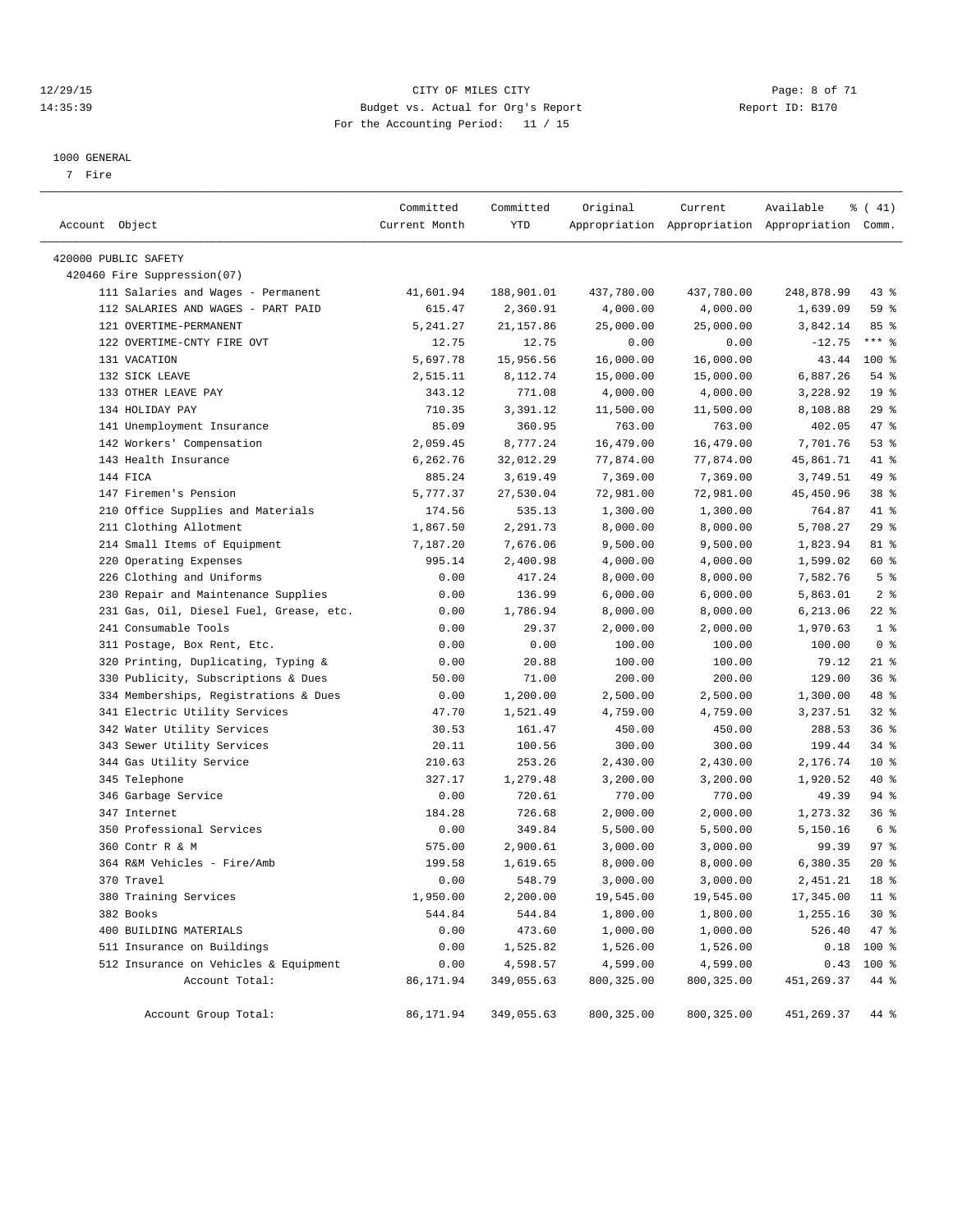#### 12/29/15 CITY OF MILES CITY Page: 9 of 71 14:35:39 Budget vs. Actual for Org's Report Report ID: B170 For the Accounting Period: 11 / 15

#### 1000 GENERAL

7 Fire

| Account Object      | Committed<br>Current Month | Committed<br><b>YTD</b> | Original   | Current    | Available<br>Appropriation Appropriation Appropriation Comm. | % ( 41) |
|---------------------|----------------------------|-------------------------|------------|------------|--------------------------------------------------------------|---------|
| Organization Total: | 86,171.94                  | 349,055.63              | 800,325.00 | 800,325.00 | 451,269.37                                                   | 44 %    |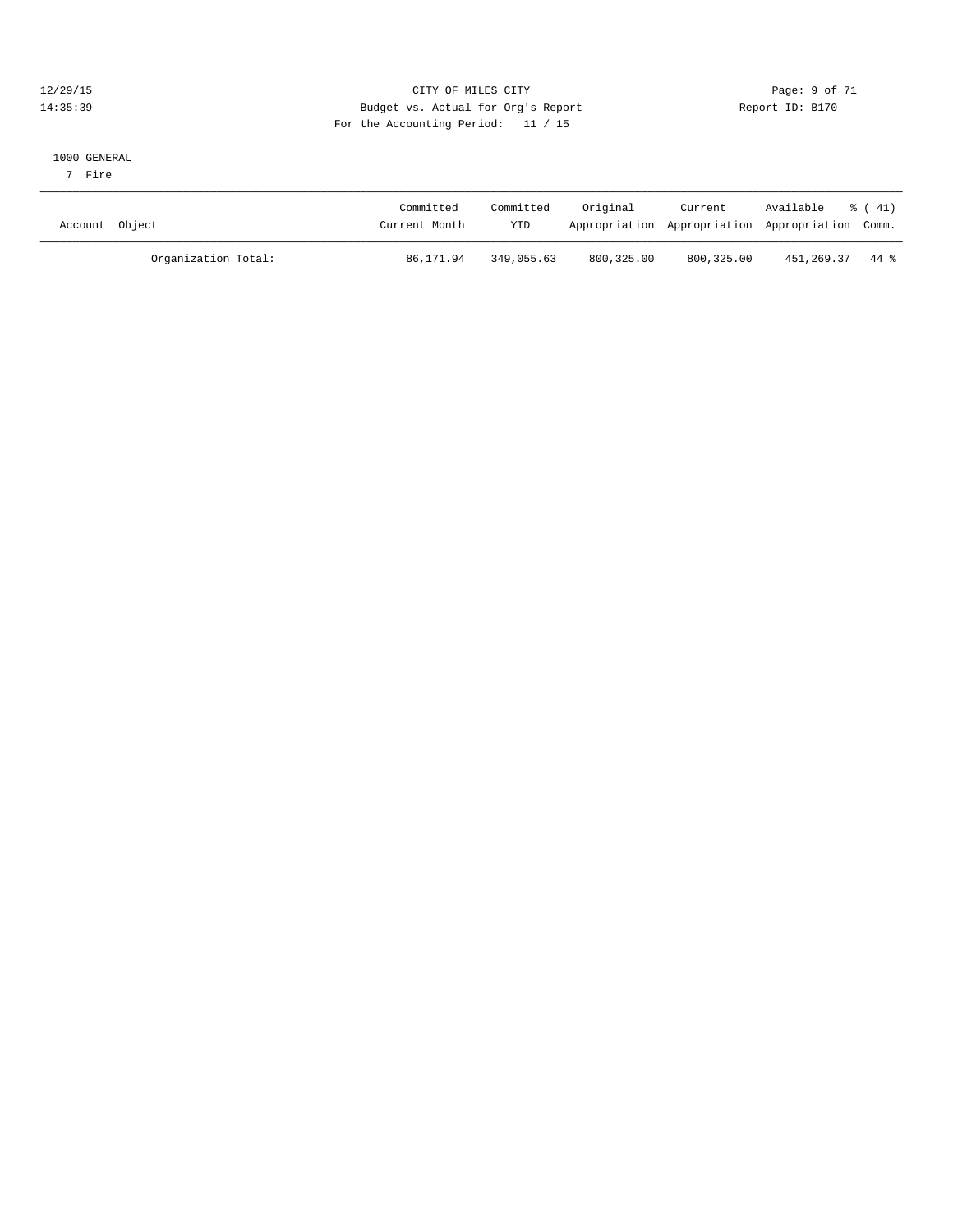#### 12/29/15 **Page: 10 of 71** CITY OF MILES CITY **Page: 10 of 71** 14:35:39 Budget vs. Actual for Org's Report Report ID: B170 For the Accounting Period: 11 / 15

#### 1000 GENERAL

8 City Hall Maintenance

| Committed<br>Current Month | Committed | Original  | Current   | Available | $\frac{1}{6}$ ( 41) |                                                                                                                                                                                                                                  |
|----------------------------|-----------|-----------|-----------|-----------|---------------------|----------------------------------------------------------------------------------------------------------------------------------------------------------------------------------------------------------------------------------|
|                            | YTD       |           |           |           |                     |                                                                                                                                                                                                                                  |
|                            |           |           |           |           |                     |                                                                                                                                                                                                                                  |
|                            |           |           |           |           |                     |                                                                                                                                                                                                                                  |
| 0.00                       | 0.00      | 400.00    | 400.00    | 400.00    |                     |                                                                                                                                                                                                                                  |
| 649.00                     | 1,106.96  | 2,500.00  | 2,500.00  | 1,393.04  |                     |                                                                                                                                                                                                                                  |
| 0.00                       | 0.00      | 1,500.00  | 1,500.00  | 1,500.00  |                     |                                                                                                                                                                                                                                  |
| 0.00                       | 2,381.04  | 5,000.00  | 5,000.00  | 2,618.96  |                     |                                                                                                                                                                                                                                  |
| 53.56                      | 265.74    | 750.00    | 750.00    | 484.26    |                     |                                                                                                                                                                                                                                  |
| 32.50                      | 162.50    | 370.00    | 370.00    | 207.50    |                     |                                                                                                                                                                                                                                  |
| 0.00                       | 65.90     | 3,750.00  | 3,750.00  | 3,684.10  |                     |                                                                                                                                                                                                                                  |
| 0.00                       | 47.41     | 200.00    | 200.00    | 152.59    |                     |                                                                                                                                                                                                                                  |
| 1,274.00                   | 4,846.20  | 0.00      | 12,000.00 | 7,153.80  |                     |                                                                                                                                                                                                                                  |
| 0.00                       | 0.00      | 2,000.00  | 2,000.00  | 2,000.00  |                     |                                                                                                                                                                                                                                  |
| 0.00                       | 2,272.93  | 2,273.00  | 2,273.00  | 0.07      |                     |                                                                                                                                                                                                                                  |
| 2,009.06                   | 11,148.68 | 18,743.00 | 30,743.00 | 19,594.32 |                     |                                                                                                                                                                                                                                  |
| 2,009.06                   | 11,148.68 | 18,743.00 | 30,743.00 | 19,594.32 |                     |                                                                                                                                                                                                                                  |
| 2,009.06                   | 11,148.68 | 18,743.00 | 30,743.00 | 19,594.32 |                     |                                                                                                                                                                                                                                  |
|                            |           |           |           |           |                     | Appropriation Appropriation Appropriation Comm.<br>0 <sup>8</sup><br>44 %<br>0 <sup>8</sup><br>48 %<br>$35$ $%$<br>44 %<br>2 <sup>8</sup><br>$24$ $%$<br>$40*$<br>0 <sup>8</sup><br>$100$ %<br>$36*$<br>$36*$<br>36 <sup>8</sup> |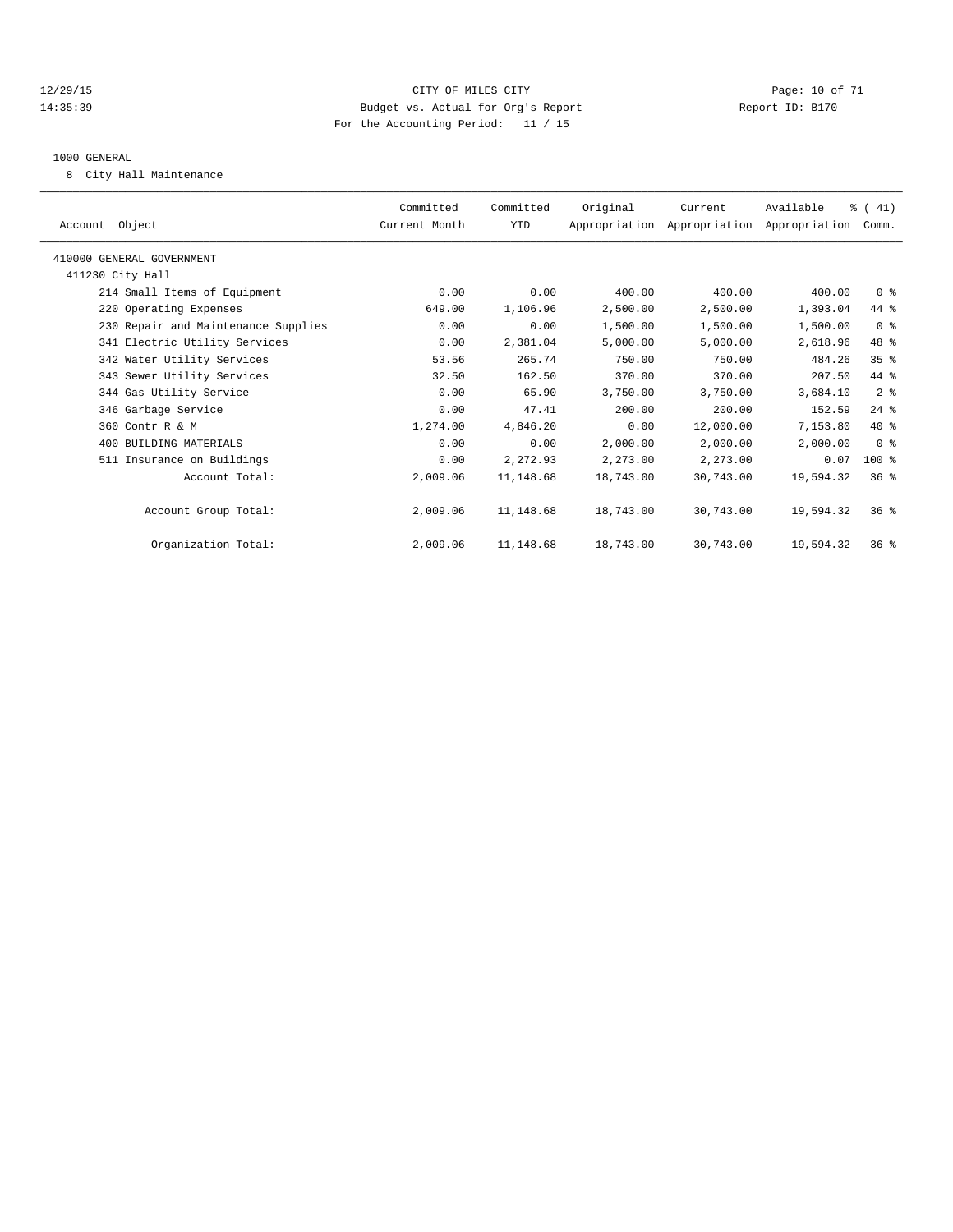#### 12/29/15 Page: 11 of 71 14:35:39 Budget vs. Actual for Org's Report Report ID: B170 For the Accounting Period: 11 / 15

#### 1000 GENERAL

9 Treasurer

| Account Object                     | Committed<br>Current Month | Committed<br>YTD | Original  | Current<br>Appropriation Appropriation | Available<br>Appropriation | $\frac{1}{6}$ ( 41)<br>Comm. |  |
|------------------------------------|----------------------------|------------------|-----------|----------------------------------------|----------------------------|------------------------------|--|
| 410000 GENERAL GOVERNMENT          |                            |                  |           |                                        |                            |                              |  |
| 410540 City Treasurer(09)          |                            |                  |           |                                        |                            |                              |  |
| 111 Salaries and Wages - Permanent | 1,666.68                   | 8,333.39         | 20,000.00 | 22,000.00                              | 13,666.61                  | 38 %                         |  |
| 142 Workers' Compensation          | 6.80                       | 34.42            | 83.00     | 83.00                                  | 48.58                      | 41 %                         |  |
| 144 FICA                           | 127.50                     | 637.50           | 1,607.00  | 1,607.00                               | 969.50                     | 40 %                         |  |
| 145 PERS                           | 137.84                     | 689.20           | 1,737.00  | 1,737.00                               | 1,047.80                   | 40 %                         |  |
| 214 Small Items of Equipment       | 0.00                       | 0.00             | 900.00    | 900.00                                 | 900.00                     | 0 <sup>8</sup>               |  |
| 345 Telephone                      | 6.54                       | 50.59            | 0.00      | 0.00                                   | $-50.59$                   | $***$ $-$                    |  |
| 350 Professional Services          | 0.00                       | 0.00             | 100.00    | 100.00                                 | 100.00                     | 0 <sup>8</sup>               |  |
| 360 Contr R & M                    | 94.20                      | 1,630.52         | 1,000.00  | 1,000.00                               | $-630.52$                  | $163$ $%$                    |  |
| Account Total:                     | 2,039.56                   | 11,375.62        | 25,427.00 | 27,427.00                              | 16,051.38                  | $41*$                        |  |
|                                    |                            |                  |           |                                        |                            |                              |  |
| Account Group Total:               | 2,039.56                   | 11,375.62        | 25,427.00 | 27,427.00                              | 16,051.38                  | $41$ %                       |  |
|                                    |                            |                  |           |                                        |                            |                              |  |
| Organization Total:                | 2,039.56                   | 11,375.62        | 25,427.00 | 27,427.00                              | 16,051.38                  | 41 %                         |  |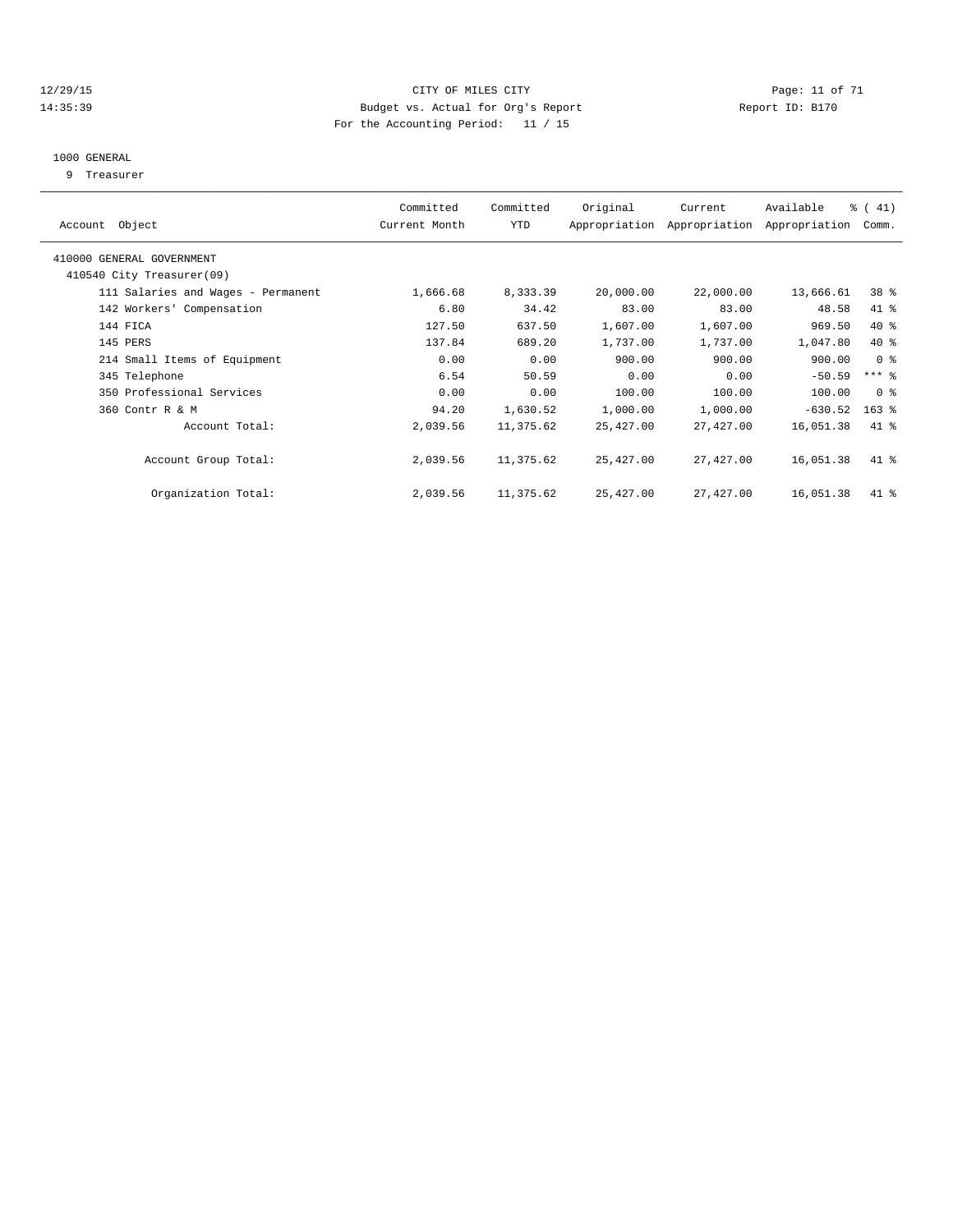#### 12/29/15 Page: 12 of 71 14:35:39 Budget vs. Actual for Org's Report Report ID: B170 For the Accounting Period: 11 / 15

#### 1000 GENERAL

11 Historic Preservation

| Account Object                           | Committed<br>Current Month | Committed<br><b>YTD</b> | Original  | Current<br>Appropriation Appropriation Appropriation | Available  | % (41)<br>Comm. |  |
|------------------------------------------|----------------------------|-------------------------|-----------|------------------------------------------------------|------------|-----------------|--|
| 410000 GENERAL GOVERNMENT                |                            |                         |           |                                                      |            |                 |  |
| 411840 Program Assistant                 |                            |                         |           |                                                      |            |                 |  |
| 111 Salaries and Wages - Permanent       | 2,607.27                   | 13,186.59               | 32,615.00 | 32,615.00                                            | 19,428.41  | 40 %            |  |
| 131 VACATION                             | 0.00                       | 0.00                    | 468.00    | 468.00                                               | 468.00     | 0 <sup>8</sup>  |  |
| 132 SICK LEAVE                           | 0.00                       | 0.00                    | 468.00    | 468.00                                               | 468.00     | 0 <sup>8</sup>  |  |
| 133 OTHER LEAVE PAY                      | 0.00                       | 0.00                    | 2,715.00  | 2,715.00                                             | 2,715.00   | 0 <sup>8</sup>  |  |
| 141 Unemployment Insurance               | 3.92                       | 19.79                   | 55.00     | 55.00                                                | 35.21      | 36 <sup>8</sup> |  |
| 142 Workers' Compensation                | 31.36                      | 160.61                  | 418.00    | 418.00                                               | 257.39     | 38 <sup>8</sup> |  |
| 143 Health Insurance                     | 640.57                     | 3,172.56                | 7,726.00  | 7,726.00                                             | 4,553.44   | 41.8            |  |
| 144 FICA                                 | 199.45                     | 1,008.81                | 2,774.00  | 2,774.00                                             | 1,765.19   | 36 <sup>8</sup> |  |
| 145 PERS                                 | 215.62                     | 1,078.14                | 2,999.00  | 2,999.00                                             | 1,920.86   | 36 <sup>8</sup> |  |
| 220 Operating Expenses                   | 0.00                       | 0.00                    | 374.00    | 374.00                                               | 374.00     | 0 <sup>8</sup>  |  |
| 350 Professional Services                | 0.00                       | 0.00                    | 2,169.00  | 2,169.00                                             | 2,169.00   | 0 <sup>8</sup>  |  |
| Account Total:                           | 3,698.19                   | 18,626.50               | 52,781.00 | 52,781.00                                            | 34, 154.50 | 35%             |  |
| Account Group Total:                     | 3,698.19                   | 18,626.50               | 52,781.00 | 52,781.00                                            | 34, 154.50 | 35 <sup>8</sup> |  |
| 520000 OTHER FINANCING USES              |                            |                         |           |                                                      |            |                 |  |
| 521000 Interfund Operating Transfers Out |                            |                         |           |                                                      |            |                 |  |
| 820 Transfers to Other Funds             | 0.00                       | 0.00                    | 3,457.00  | 3,457.00                                             | 3,457.00   | 0 <sup>8</sup>  |  |
| Account Total:                           | 0.00                       | 0.00                    | 3,457.00  | 3,457.00                                             | 3,457.00   | 0 <sup>8</sup>  |  |
| Account Group Total:                     | 0.00                       | 0.00                    | 3,457.00  | 3,457.00                                             | 3,457.00   | 0 <sup>8</sup>  |  |
| Organization Total:                      | 3,698.19                   | 18,626.50               | 56,238.00 | 56,238.00                                            | 37,611.50  | 33 <sup>8</sup> |  |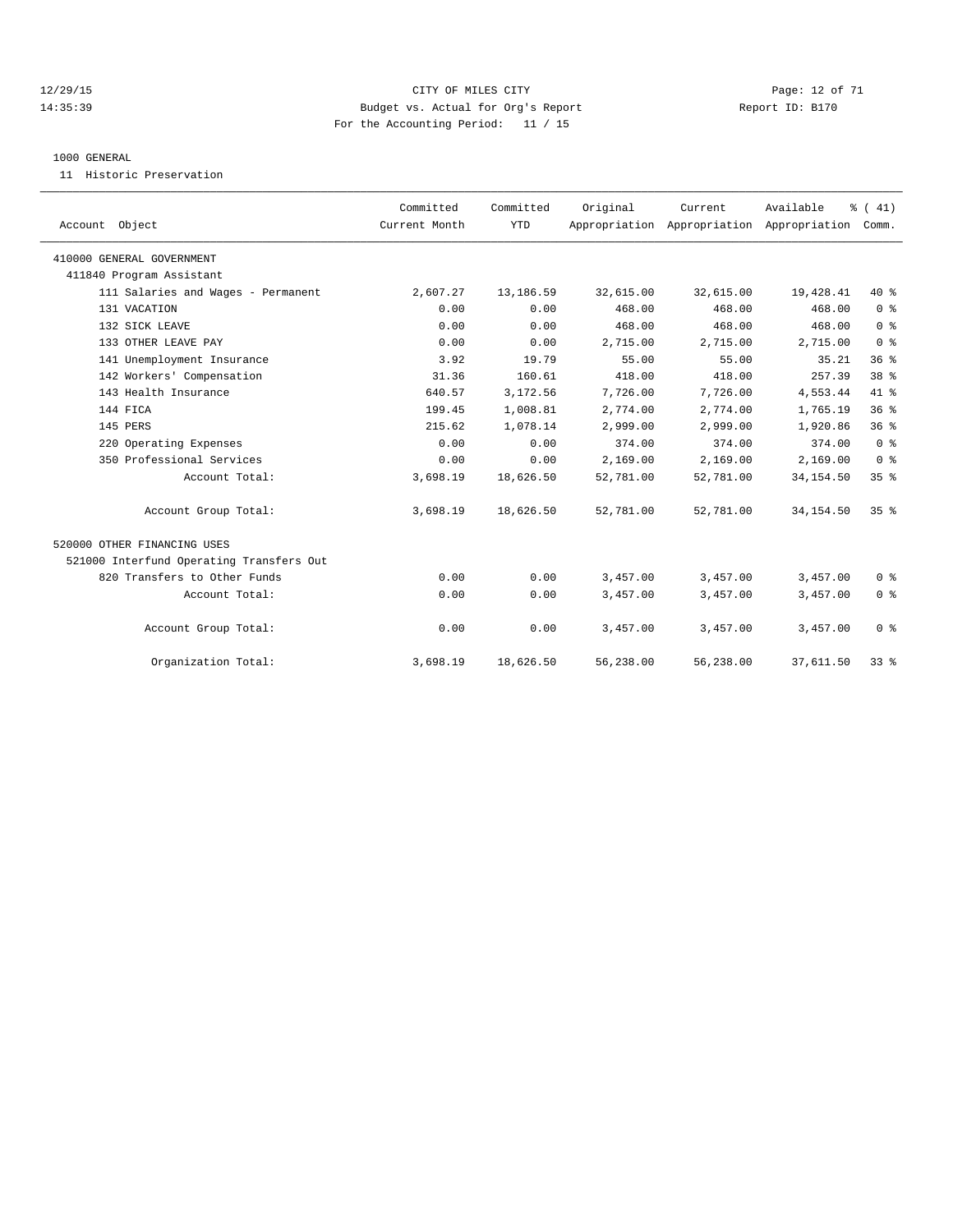#### 12/29/15 **Page: 13 of 71** CITY OF MILES CITY **CITY Page: 13 of 71** 14:35:39 Budget vs. Actual for Org's Report Report ID: B170 For the Accounting Period: 11 / 15

————————————————————————————————————————————————————————————————————————————————————————————————————————————————————————————————————

#### 1000 GENERAL

13 Park

|                                         | Committed     | Committed  | Original   | Current    | Available                                       | $\frac{1}{6}$ ( 41) |
|-----------------------------------------|---------------|------------|------------|------------|-------------------------------------------------|---------------------|
| Account Object                          | Current Month | YTD        |            |            | Appropriation Appropriation Appropriation Comm. |                     |
| 460000 CULTURE AND RECREATION           |               |            |            |            |                                                 |                     |
| 460432 Lion Shelter                     |               |            |            |            |                                                 |                     |
| 230 Repair and Maintenance Supplies     | 0.00          | 0.00       | 5,000.00   | 5,000.00   | 5,000.00                                        | 0 <sup>8</sup>      |
| Account Total:                          | 0.00          | 0.00       | 5,000.00   | 5,000.00   | 5,000.00                                        | 0 <sup>8</sup>      |
| 460433 Park Operations(13)              |               |            |            |            |                                                 |                     |
| 111 Salaries and Wages - Permanent      | 11,427.56     | 59,805.11  | 157,760.00 | 157,760.00 | 97,954.89                                       | 38 %                |
| 121 OVERTIME-PERMANENT                  | 72.88         | 5,262.41   | 7,600.00   | 7,600.00   | 2,337.59                                        | 69 %                |
| 131 VACATION                            | 626.18        | 4,082.89   | 10,000.00  | 10,000.00  | 5,917.11                                        | 41 %                |
| 132 SICK LEAVE                          | 299.76        | 1,986.57   | 5,000.00   | 5,000.00   | 3,013.43                                        | 40 %                |
| 133 OTHER LEAVE PAY                     | 0.00          | 0.00       | 1,052.00   | 1,052.00   | 1,052.00                                        | 0 <sup>8</sup>      |
| 134 HOLIDAY PAY                         | 0.00          | 3,337.60   | 3,800.00   | 3,800.00   | 462.40                                          | 88 %                |
| 141 Unemployment Insurance              | 18.63         | 112.41     | 225.00     | 225.00     | 112.59                                          | 50%                 |
| 142 Workers' Compensation               | 677.30        | 3,958.93   | 9,868.00   | 9,868.00   | 5,909.07                                        | 40 %                |
| 143 Health Insurance                    | 2,085.81      | 10,431.48  | 25,031.00  | 25,031.00  | 14,599.52                                       | 42 %                |
| 144 FICA                                | 899.32        | 5,478.26   | 11,287.00  | 11,287.00  | 5,808.74                                        | 49 %                |
| 145 PERS                                | 1,027.64      | 5,784.23   | 12,358.00  | 12,358.00  | 6,573.77                                        | 47 %                |
| 196 CLOTHING ALLOTMENT                  | 0.00          | 486.00     | 500.00     | 500.00     | 14.00                                           | 97%                 |
| 210 Office Supplies and Materials       | 0.00          | 0.00       | 150.00     | 150.00     | 150.00                                          | 0 <sup>8</sup>      |
| 214 Small Items of Equipment            | 281.68        | 855.83     | 7,500.00   | 7,500.00   | 6,644.17                                        | $11$ %              |
| 220 Operating Expenses                  | 89.00         | 775.70     | 2,500.00   | 2,500.00   | 1,724.30                                        | 31 %                |
| 222 Chemicals, Lab & Med Supplies       | 208.40        | 796.65     | 9,000.00   | 9,000.00   | 8,203.35                                        | 9 <sup>°</sup>      |
| 226 Clothing and Uniforms               | 0.00          | 0.00       | 500.00     | 500.00     | 500.00                                          | 0 <sup>8</sup>      |
| 230 Repair and Maintenance Supplies     | 812.14        | 4,865.75   | 13,000.00  | 13,000.00  | 8,134.25                                        | 37%                 |
| 231 Gas, Oil, Diesel Fuel, Grease, etc. | 0.00          | 2,260.80   | 8,000.00   | 8,000.00   | 5,739.20                                        | $28$ %              |
| 334 Memberships, Registrations & Dues   | 0.00          | 0.00       | 500.00     | 500.00     | 500.00                                          | 0 <sup>8</sup>      |
| 341 Electric Utility Services           | 0.00          | 3,222.42   | 8,212.00   | 8,212.00   | 4,989.58                                        | 39 %                |
| 342 Water Utility Services              | 3,371.21      | 18,221.16  | 22,000.00  | 22,000.00  | 3,778.84                                        | 83%                 |
| 343 Sewer Utility Services              | 142.19        | 628.94     | 1,000.00   | 1,000.00   | 371.06                                          | 63 %                |
| 344 Gas Utility Service                 | 0.00          | 209.83     | 3,175.00   | 3,175.00   | 2,965.17                                        | 7 %                 |
| 345 Telephone                           | 78.65         | 266.94     | 500.00     | 500.00     | 233.06                                          | $53$ $%$            |
| 346 Garbage Service                     | 0.00          | 237.06     | 500.00     | 500.00     | 262.94                                          | 47 %                |
| 347 Internet                            | 75.20         | 225.60     | 450.00     | 450.00     | 224.40                                          | 50%                 |
| 350 Professional Services               | $-20.00$      | 1,039.25   | 19,300.00  | 19,300.00  | 18,260.75                                       | 5 <sup>°</sup>      |
| 360 Contr R & M                         | 1,134.50      | 1,203.50   | 9,000.00   | 9,000.00   | 7,796.50                                        | $13*$               |
| 363 R&M Vehicles/Equip/Labor-PW         | 274.12        | 1,957.71   | 17,300.00  | 17,300.00  | 15, 342.29                                      | $11$ %              |
| 370 Travel                              | 0.00          | 0.00       | 600.00     | 600.00     | 600.00                                          | 0 <sup>8</sup>      |
| 380 Training Services                   | 0.00          | 0.00       | 800.00     | 800.00     | 800.00                                          | 0 <sup>8</sup>      |
| 511 Insurance on Buildings              | 0.00          | 2,956.93   | 2,957.00   | 2,957.00   |                                                 | $0.07$ 100 %        |
| 512 Insurance on Vehicles & Equipment   | 0.00          | 820.39     | 821.00     | 821.00     |                                                 | $0.61$ 100 %        |
| 514 Other Insurance (Boilers)           | 0.00          | 0.00       | 800.00     | 800.00     | 800.00                                          | $0$ %               |
| 533 Machinery and Equipment Rental      | 0.00          | 21.50      | 0.00       | 0.00       | $-21.50$                                        | $***$ $_{8}$        |
| 930 Improvements Other than Buildings   | 0.00          | 0.00       | 9,900.00   | 9,900.00   | 9,900.00                                        | 0 <sup>8</sup>      |
| 940 Machinery & Equipment               | 2,669.00      | 2,669.00   | 5,000.00   | 5,000.00   | 2,331.00                                        | 53%                 |
|                                         |               | 143,960.85 |            |            |                                                 |                     |
| Account Total:                          | 26, 251.17    |            | 387,946.00 | 387,946.00 | 243,985.15                                      | 37%                 |
| 460434 Fish, Wildlife Trailways         |               |            |            |            |                                                 |                     |
| 210 Office Supplies and Materials       | 0.00          | $-649.89$  | 0.00       | 0.00       | 649.89                                          | $***$ $_{8}$        |
| 363 R&M Vehicles/Equip/Labor-PW         | 0.00          | 78.26      | 0.00       | 0.00       | $-78.26$                                        | $***$ $%$           |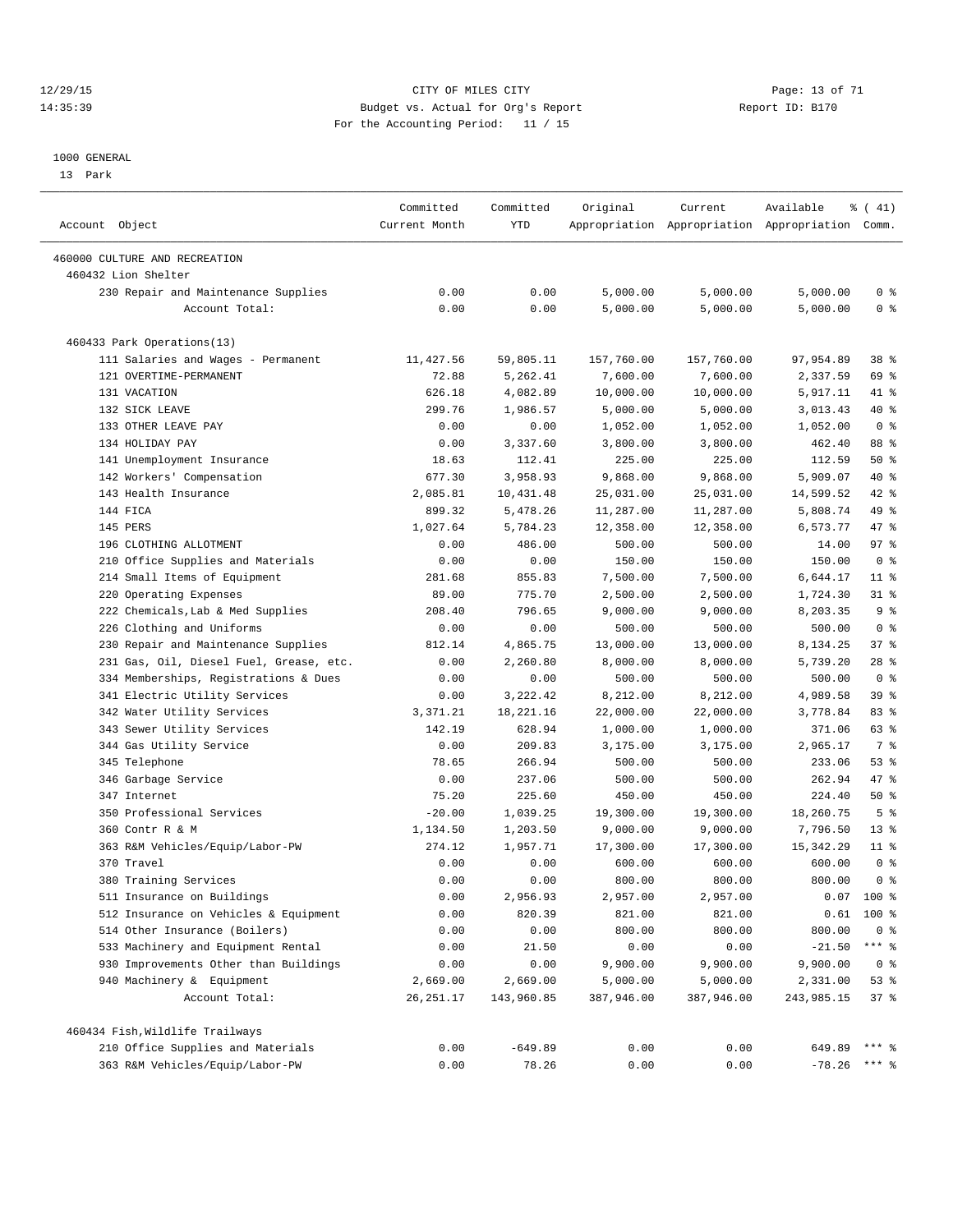#### 12/29/15 Page: 14 of 71 14:35:39 Budget vs. Actual for Org's Report Report ID: B170 For the Accounting Period: 11 / 15

#### 1000 GENERAL

13 Park

| Object<br>Account                          | Committed<br>Current Month | Committed<br><b>YTD</b> | Original<br>Appropriation | Current<br>Appropriation | Available<br>Appropriation | $\frac{1}{6}$ ( 41)<br>Comm. |
|--------------------------------------------|----------------------------|-------------------------|---------------------------|--------------------------|----------------------------|------------------------------|
| Account Total:                             | 0.00                       | $-571.63$               | 0.00                      | 0.00                     | 571.63                     | $***$ 2                      |
| 460439 Riverside Park Tennis Court Project |                            |                         |                           |                          |                            |                              |
| 230 Repair and Maintenance Supplies        | 0.00                       | 0.00                    | 300.00                    | 300.00                   | 300.00                     | 0 <sup>8</sup>               |
| 350 Professional Services                  | 0.00                       | 0.00                    | 200.00                    | 200.00                   | 200.00                     | 0 <sup>8</sup>               |
| Account Total:                             | 0.00                       | 0.00                    | 500.00                    | 500.00                   | 500.00                     | 0 <sup>8</sup>               |
| Account Group Total:                       | 26, 251.17                 | 143,389.22              | 393,446.00                | 393,446.00               | 250,056.78                 | 36 <sup>8</sup>              |
| Organization Total:                        | 26, 251.17                 | 143,389.22              | 393,446.00                | 393,446.00               | 250,056.78                 | 36%                          |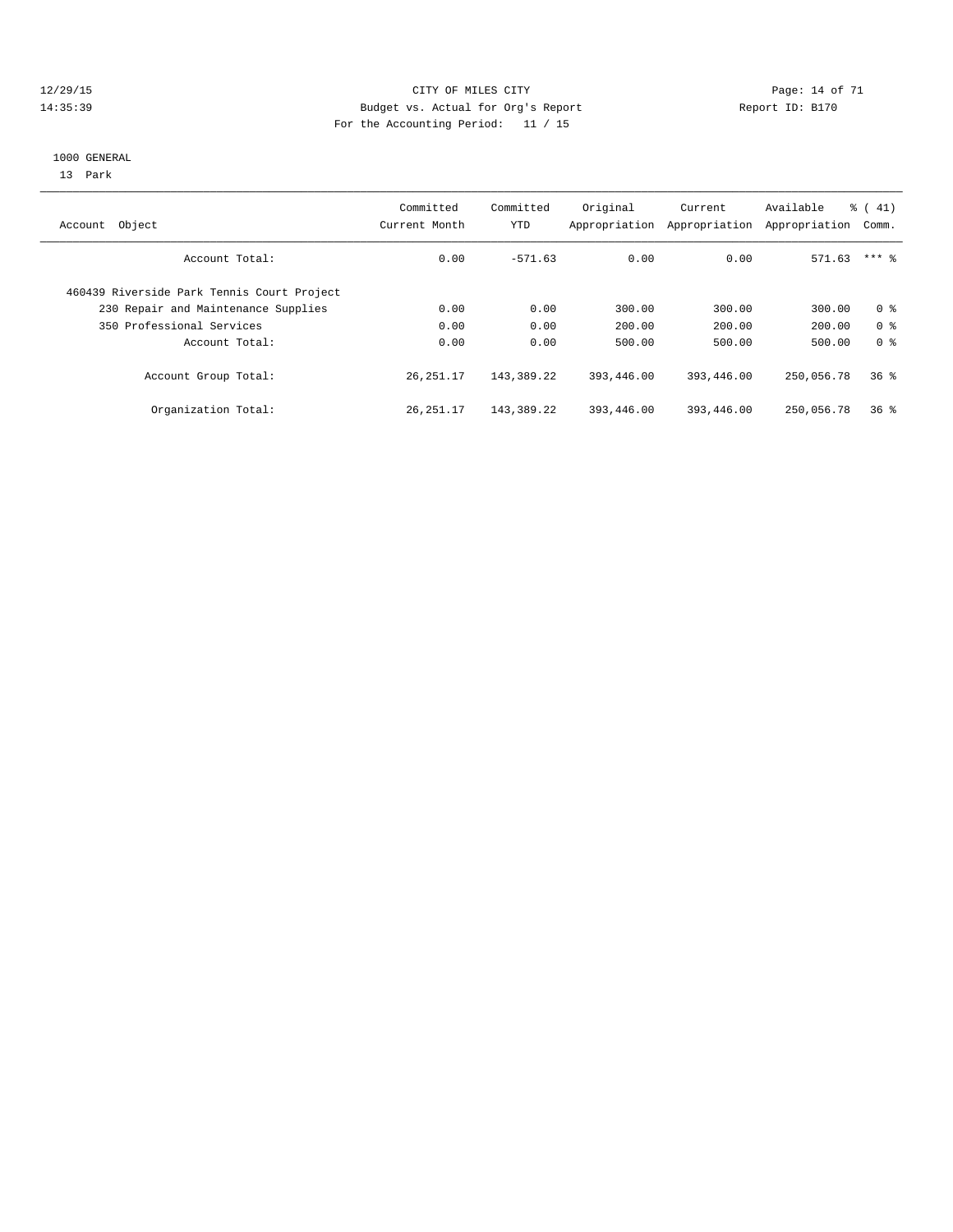#### 12/29/15 Page: 15 of 71 14:35:39 Budget vs. Actual for Org's Report Report ID: B170 For the Accounting Period: 11 / 15

#### 1000 GENERAL

14 Swim Pool

| Account Object                      | Committed<br>Current Month | Committed<br><b>YTD</b> | Original   | Current    | Available<br>Appropriation Appropriation Appropriation Comm. | % (41)          |
|-------------------------------------|----------------------------|-------------------------|------------|------------|--------------------------------------------------------------|-----------------|
| 460000 CULTURE AND RECREATION       |                            |                         |            |            |                                                              |                 |
| 460445 Swimming Pool                |                            |                         |            |            |                                                              |                 |
| 111 Salaries and Wages - Permanent  | 0.00                       | 27,140.85               | 45,226.00  | 45,226.00  | 18,085.15                                                    | 60 %            |
| 141 Unemployment Insurance          | 0.00                       | 40.74                   | 68.00      | 68.00      | 27.26                                                        | 60 %            |
| 142 Workers' Compensation           | 0.00                       | 1,512.80                | 2,368.00   | 2,368.00   | 855.20                                                       | 64 %            |
| 144 FICA                            | 0.00                       | 2,076.23                | 3,460.00   | 3,460.00   | 1,383.77                                                     | 60 %            |
| 145 PERS                            | 0.00                       | 394.05                  | 456.00     | 456.00     | 61.95                                                        | 86 %            |
| 214 Small Items of Equipment        | 0.00                       | 0.00                    | 300.00     | 300.00     | 300.00                                                       | 0 <sup>8</sup>  |
| 220 Operating Expenses              | 0.00                       | 324.73                  | 1,000.00   | 1,000.00   | 675.27                                                       | 32 <sup>8</sup> |
| 222 Chemicals, Lab & Med Supplies   | 0.00                       | 600.00                  | 3,500.00   | 3,500.00   | 2,900.00                                                     | $17*$           |
| 226 Clothing and Uniforms           | 0.00                       | 400.75                  | 500.00     | 500.00     | 99.25                                                        | 80 %            |
| 230 Repair and Maintenance Supplies | 0.00                       | 332.80                  | 1,000.00   | 1,000.00   | 667.20                                                       | 33 <sup>8</sup> |
| 341 Electric Utility Services       | 0.00                       | 767.71                  | 1,375.00   | 1,375.00   | 607.29                                                       | 56 %            |
| 342 Water Utility Services          | 0.00                       | 278.82                  | 300.00     | 300.00     | 21.18                                                        | 93%             |
| 343 Sewer Utility Services          | 0.00                       | 85.32                   | 100.00     | 100.00     | 14.68                                                        | 85%             |
| 345 Telephone                       | 79.06                      | 284.66                  | 150.00     | 150.00     | $-134.66$                                                    | 190%            |
| 350 Professional Services           | 0.00                       | 0.00                    | 250.00     | 250.00     | 250.00                                                       | 0 <sup>8</sup>  |
| 360 Contr R & M                     | 0.00                       | 0.00                    | 500.00     | 500.00     | 500.00                                                       | 0 <sup>8</sup>  |
| 363 R&M Vehicles/Equip/Labor-PW     | 0.00                       | 0.00                    | 1,000.00   | 1,000.00   | 1,000.00                                                     | 0 <sup>8</sup>  |
| 380 Training Services               | 0.00                       | 0.00                    | 1,200.00   | 1,200.00   | 1,200.00                                                     | 0 <sup>8</sup>  |
| 540 Special Assessments             | 0.00                       | 0.00                    | 700.00     | 700.00     | 700.00                                                       | 0 <sup>8</sup>  |
| Account Total:                      | 79.06                      | 34, 239.46              | 63, 453.00 | 63,453.00  | 29, 213.54                                                   | 54 %            |
| Account Group Total:                | 79.06                      | 34, 239. 46             | 63,453.00  | 63,453.00  | 29, 213.54                                                   | $54$ $%$        |
| Organization Total:                 | 79.06                      | 34, 239.46              | 63, 453.00 | 63, 453.00 | 29, 213.54                                                   | 54 %            |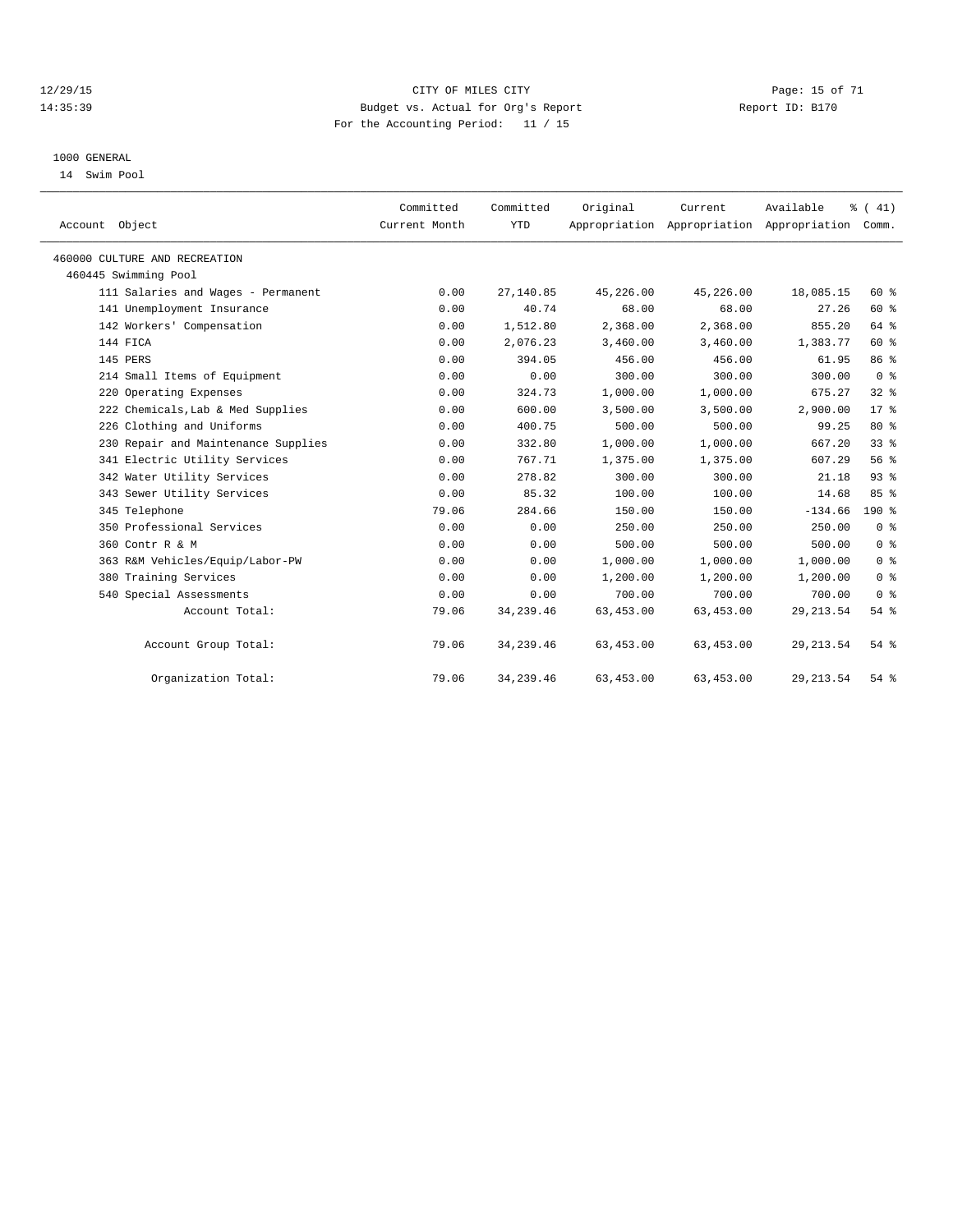#### 12/29/15 **Page: 16 of 71** CITY OF MILES CITY **Page: 16 of 71** 14:35:39 Budget vs. Actual for Org's Report Report ID: B170 For the Accounting Period: 11 / 15

#### 1000 GENERAL 16 Library

| Object<br>Account                                                       | Committed<br>Current Month | Committed<br>YTD | Original<br>Appropriation | Current<br>Appropriation | Available<br>Appropriation | $\frac{1}{6}$ ( 41)<br>Comm. |
|-------------------------------------------------------------------------|----------------------------|------------------|---------------------------|--------------------------|----------------------------|------------------------------|
| 520000 OTHER FINANCING USES<br>521000 Interfund Operating Transfers Out |                            |                  |                           |                          |                            |                              |
| 820 Transfers to Other Funds                                            | 24, 144.92                 | 120,557.93       | 289,739.00                | 289,739.00               | 169,181.07                 | $42*$                        |
| Account Total:                                                          | 24, 144, 92                | 120,557.93       | 289,739.00                | 289,739.00               | 169, 181.07                | $42*$                        |
| Account Group Total:                                                    | 24, 144, 92                | 120,557.93       | 289,739.00                | 289,739.00               | 169, 181.07                | $42*$                        |
| Organization Total:                                                     | 24, 144, 92                | 120,557.93       | 289,739.00                | 289,739.00               | 169, 181, 07               | $42*$                        |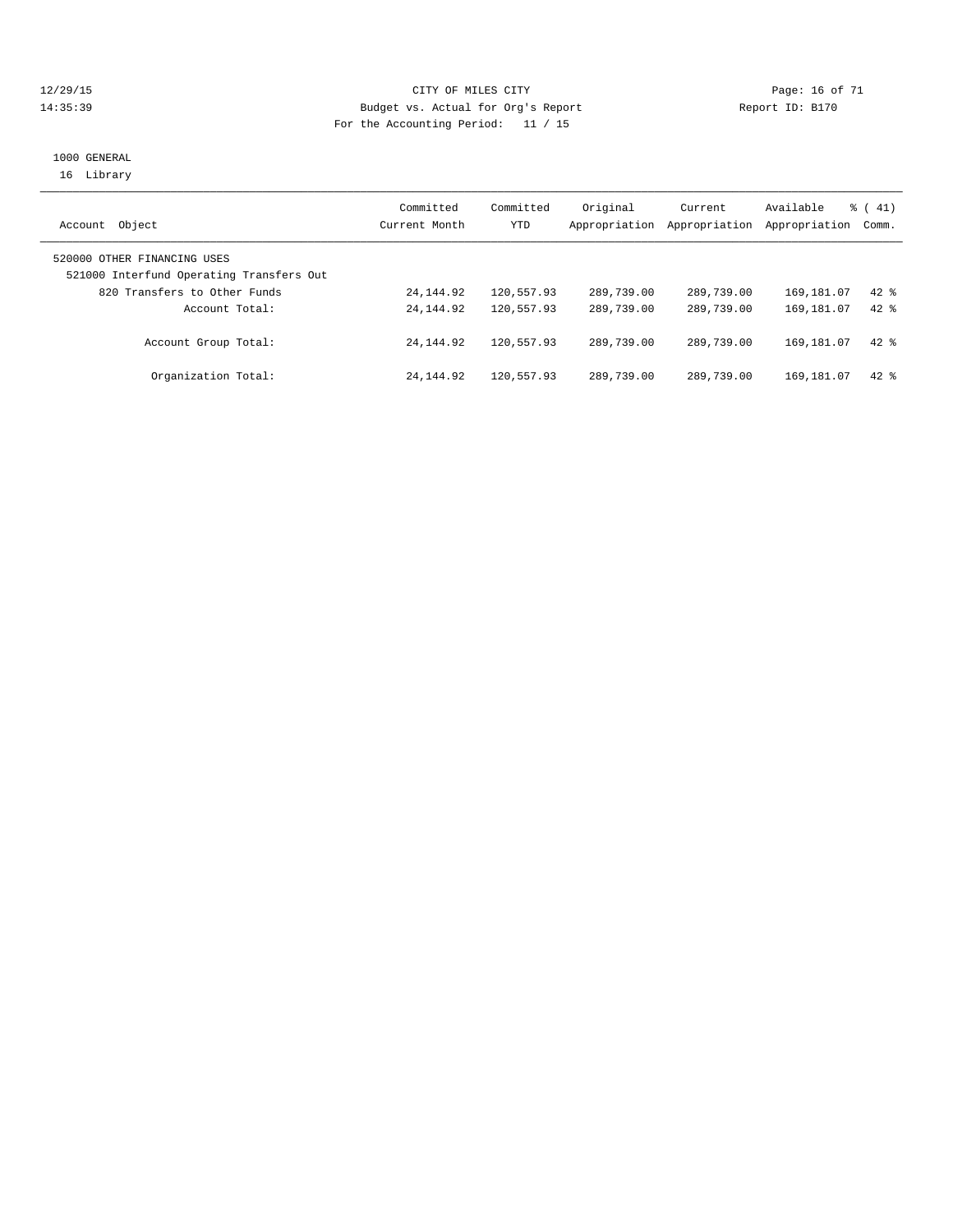#### 12/29/15 Page: 17 of 71 CHT CHE CITY CONTROL CONTROL CONTROL PAGE: 17 OF 71 14:35:39 Budget vs. Actual for Org's Report Report ID: B170 For the Accounting Period: 11 / 15

#### 1000 GENERAL

21 Animal Control

|                |                                          | Committed     | Committed  | Original  | Current   | Available                                       | % (41)          |
|----------------|------------------------------------------|---------------|------------|-----------|-----------|-------------------------------------------------|-----------------|
| Account Object |                                          | Current Month | <b>YTD</b> |           |           | Appropriation Appropriation Appropriation Comm. |                 |
|                | 440000 PUBLIC HEALTH                     |               |            |           |           |                                                 |                 |
|                | 440600 Animal Control Services (21)      |               |            |           |           |                                                 |                 |
|                | 111 Salaries and Wages - Permanent       | 3,792.25      | 15,950.01  | 43,562.00 | 43,562.00 | 27,611.99                                       | 37%             |
|                | 121 OVERTIME-PERMANENT                   | 0.00          | 0.00       | 500.00    | 500.00    | 500.00                                          | 0 <sup>8</sup>  |
|                | 131 VACATION                             | 0.00          | 3,066.44   | 1,500.00  | 1,500.00  | $-1,566.44$                                     | $204$ %         |
|                | 132 SICK LEAVE                           | 20.75         | 186.75     | 700.00    | 700.00    | 513.25                                          | 27%             |
|                | 133 OTHER LEAVE PAY                      | 0.00          | 0.00       | 500.00    | 500.00    | 500.00                                          | 0 <sup>8</sup>  |
|                | 134 HOLIDAY PAY                          | 40.26         | 161.04     | 300.00    | 300.00    | 138.96                                          | 54 %            |
|                | 141 Unemployment Insurance               | 5.78          | 29.06      | 212.00    | 212.00    | 182.94                                          | $14*$           |
|                | 142 Workers' Compensation                | 209.12        | 1,065.32   | 2,464.00  | 2,464.00  | 1,398.68                                        | 43.8            |
|                | 143 Health Insurance                     | 643.80        | 3,219.00   | 7,726.00  | 7,726.00  | 4,507.00                                        | 42.8            |
|                | 144 FICA                                 | 294.78        | 1,481.37   | 3,600.00  | 3,600.00  | 2,118.63                                        | 41 %            |
|                | 145 PERS                                 | 302.02        | 1,508.21   | 3,666.00  | 3,666.00  | 2,157.79                                        | 41 %            |
|                | 196 CLOTHING ALLOTMENT                   | 0.00          | 0.00       | 720.00    | 720.00    | 720.00                                          | 0 <sup>8</sup>  |
|                | 210 Office Supplies and Materials        | 97.61         | 97.61      | 150.00    | 150.00    | 52.39                                           | 65 %            |
|                | 211 Clothing Allotment                   | 0.00          | 0.00       | 150.00    | 150.00    | 150.00                                          | 0 <sup>8</sup>  |
|                | 214 Small Items of Equipment             | 0.00          | 0.00       | 400.00    | 400.00    | 400.00                                          | 0 <sup>8</sup>  |
|                | 220 Operating Expenses                   | 0.00          | $-8.77$    | 1,200.00  | 1,200.00  | 1,208.77                                        | $-1$ %          |
|                | 230 Repair and Maintenance Supplies      | 0.00          | 3.91       | 250.00    | 250.00    | 246.09                                          | 2 <sup>8</sup>  |
|                | 231 Gas, Oil, Diesel Fuel, Grease, etc.  | 0.00          | 285.34     | 1,400.00  | 1,400.00  | 1,114.66                                        | $20*$           |
|                | 311 Postage, Box Rent, Etc.              | 0.00          | 0.00       | 20.00     | 20.00     | 20.00                                           | 0 <sup>8</sup>  |
|                | 320 Printing, Duplicating, Typing &      | 0.00          | 0.00       | 25.00     | 25.00     | 25.00                                           | 0 <sup>8</sup>  |
|                | 330 Publicity, Subscriptions & Dues      | 0.00          | 0.00       | 25.00     | 25.00     | 25.00                                           | 0 <sup>8</sup>  |
|                | 341 Electric Utility Services            | 0.00          | 308.42     | 529.00    | 529.00    | 220.58                                          | 58 %            |
|                | 342 Water Utility Services               | 21.75         | 107.93     | 350.00    | 350.00    | 242.07                                          | 31.8            |
|                | 343 Sewer Utility Services               | 12.95         | 64.75      | 150.00    | 150.00    | 85.25                                           | 43.8            |
|                | 344 Gas Utility Service                  | 0.00          | 70.23      | 635.00    | 635.00    | 564.77                                          | $11$ %          |
|                | 345 Telephone                            | 80.06         | 240.18     | 500.00    | 500.00    | 259.82                                          | 48 %            |
|                | 347 Internet                             | 0.00          | 0.00       | 20.00     | 20.00     | 20.00                                           | 0 <sup>8</sup>  |
|                | 350 Professional Services                | 316.00        | 1,595.00   | 3,000.00  | 3,000.00  | 1,405.00                                        | 53%             |
|                | 366 R&M Vehicles - Police/Animal Control | 0.00          | 0.00       | 100.00    | 100.00    | 100.00                                          | 0 <sup>8</sup>  |
|                | 370 Travel                               | 0.00          | 0.00       | 200.00    | 200.00    | 200.00                                          | 0 <sup>8</sup>  |
|                | 380 Training Services                    | 0.00          | 0.00       | 100.00    | 100.00    | 100.00                                          | 0 <sup>8</sup>  |
|                | 511 Insurance on Buildings               | 0.00          | 70.38      | 71.00     | 71.00     | 0.62                                            | 99 %            |
|                | Account Total:                           | 5,837.13      | 29,502.18  | 74,725.00 | 74,725.00 | 45, 222.82                                      | 39 %            |
|                | Account Group Total:                     | 5,837.13      | 29,502.18  | 74,725.00 | 74,725.00 | 45, 222.82                                      | 39 <sup>8</sup> |
|                | Organization Total:                      | 5,837.13      | 29,502.18  | 74,725.00 | 74,725.00 | 45, 222.82                                      | 39 <sup>8</sup> |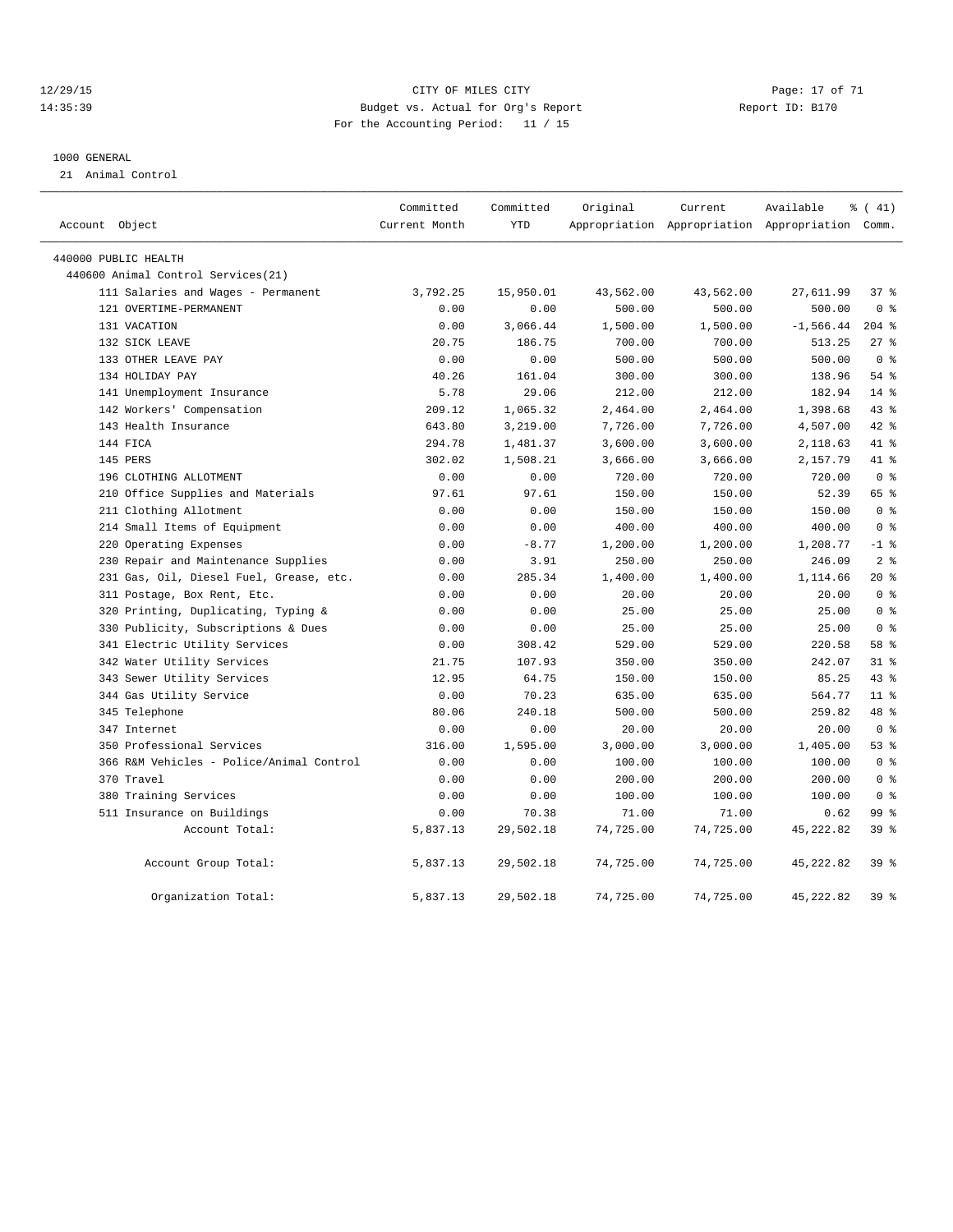#### 12/29/15 Page: 18 of 71 14:35:39 Budget vs. Actual for Org's Report Report ID: B170 For the Accounting Period: 11 / 15

#### 1000 GENERAL

36 Planning & Community Services

| Account Object                            | Committed<br>Current Month | Committed<br><b>YTD</b> | Original   | Current    | Available<br>Appropriation Appropriation Appropriation Comm. | % (41)          |
|-------------------------------------------|----------------------------|-------------------------|------------|------------|--------------------------------------------------------------|-----------------|
| 410000 GENERAL GOVERNMENT                 |                            |                         |            |            |                                                              |                 |
| 411020 Community Services & Planning      |                            |                         |            |            |                                                              |                 |
| 111 Salaries and Wages - Permanent        | 2,914.99                   | 14,701.01               | 33,924.00  | 33,924.00  | 19,222.99                                                    | $43$ %          |
| 121 OVERTIME-PERMANENT                    | 0.00                       | 39.42                   | 500.00     | 500.00     | 460.58                                                       | 8 %             |
| 131 VACATION                              | 337.96                     | 1,292.41                | 4,000.00   | 4,000.00   | 2,707.59                                                     | 32 <sub>8</sub> |
| 132 SICK LEAVE                            | 69.85                      | 585.73                  | 2,000.00   | 2,000.00   | 1,414.27                                                     | 29%             |
| 133 OTHER LEAVE PAY                       | 0.00                       | 34.87                   | 3,159.00   | 3,159.00   | 3,124.13                                                     | 1 <sup>8</sup>  |
| 141 Unemployment Insurance                | 5.01                       | 25.25                   | 66.00      | 66.00      | 40.75                                                        | 38 %            |
| 142 Workers' Compensation                 | 15.85                      | 81.17                   | 200.00     | 200.00     | 118.83                                                       | 41 %            |
| 143 Health Insurance                      | 701.41                     | 3,507.08                | 8,421.00   | 8,421.00   | 4,913.92                                                     | $42$ $%$        |
| 144 FICA                                  | 254.18                     | 1,286.32                | 3,334.00   | 3,334.00   | 2,047.68                                                     | 39 %            |
| 145 PERS                                  | 274.81                     | 1,377.28                | 3,605.00   | 3,605.00   | 2,227.72                                                     | 38 <sup>8</sup> |
| 196 CLOTHING ALLOTMENT                    | 0.00                       | 163.50                  | 314.00     | 314.00     | 150.50                                                       | $52$ $%$        |
| 210 Office Supplies and Materials         | 0.00                       | 180.98                  | 800.00     | 800.00     | 619.02                                                       | $23$ $%$        |
| 214 Small Items of Equipment              | 349.00                     | 349.00                  | 800.00     | 800.00     | 451.00                                                       | 44 %            |
| 220 Operating Expenses                    | 0.00                       | 210.75                  | 100.00     | 100.00     | $-110.75$                                                    | $211$ %         |
| 311 Postage, Box Rent, Etc.               | 0.97                       | 20.19                   | 250.00     | 250.00     | 229.81                                                       | 8 %             |
| 320 Printing, Duplicating, Typing &       | 0.00                       | 72.00                   | 500.00     | 500.00     | 428.00                                                       | 14 %            |
| 327 Map Printing                          | 0.00                       | 0.00                    | 100.00     | 100.00     | 100.00                                                       | 0 <sup>8</sup>  |
| 330 Publicity, Subscriptions & Dues       | 0.00                       | 0.00                    | 775.00     | 775.00     | 775.00                                                       | 0 <sup>8</sup>  |
| 331 Publication of Formal & Legal Notices | 0.00                       | 30.00                   | 300.00     | 300.00     | 270.00                                                       | $10*$           |
| 334 Memberships, Registrations & Dues     | 0.00                       | 0.00                    | 200.00     | 200.00     | 200.00                                                       | 0 <sup>8</sup>  |
| 345 Telephone                             | 115.11                     | 450.88                  | 900.00     | 900.00     | 449.12                                                       | 50%             |
| 347 Internet                              | 0.00                       | 0.00                    | 100.00     | 100.00     | 100.00                                                       | 0 <sup>8</sup>  |
| 350 Professional Services                 | 148.71                     | 11, 151.96              | 195,000.00 | 195,000.00 | 183,848.04                                                   | 6 %             |
| 360 Contr R & M                           | 92.81                      | 371.24                  | 1,500.00   | 1,500.00   | 1,128.76                                                     | $25$ %          |
| 370 Travel                                | 285.48                     | 649.42                  | 1,200.00   | 1,200.00   | 550.58                                                       | $54$ $%$        |
| 380 Training Services                     | 0.00                       | 240.00                  | 1,000.00   | 1,000.00   | 760.00                                                       | $24$ %          |
| 382 Books                                 | 0.00                       | 0.00                    | 150.00     | 150.00     | 150.00                                                       | 0 <sup>8</sup>  |
| Account Total:                            | 5,566.14                   | 36,820.46               | 263,198.00 | 263,198.00 | 226, 377.54                                                  | $14$ %          |
| Account Group Total:                      | 5,566.14                   | 36,820.46               | 263,198.00 | 263,198.00 | 226, 377.54                                                  | $14*$           |
| Organization Total:                       | 5,566.14                   | 36,820.46               | 263,198.00 | 263,198.00 | 226, 377.54                                                  | $14$ %          |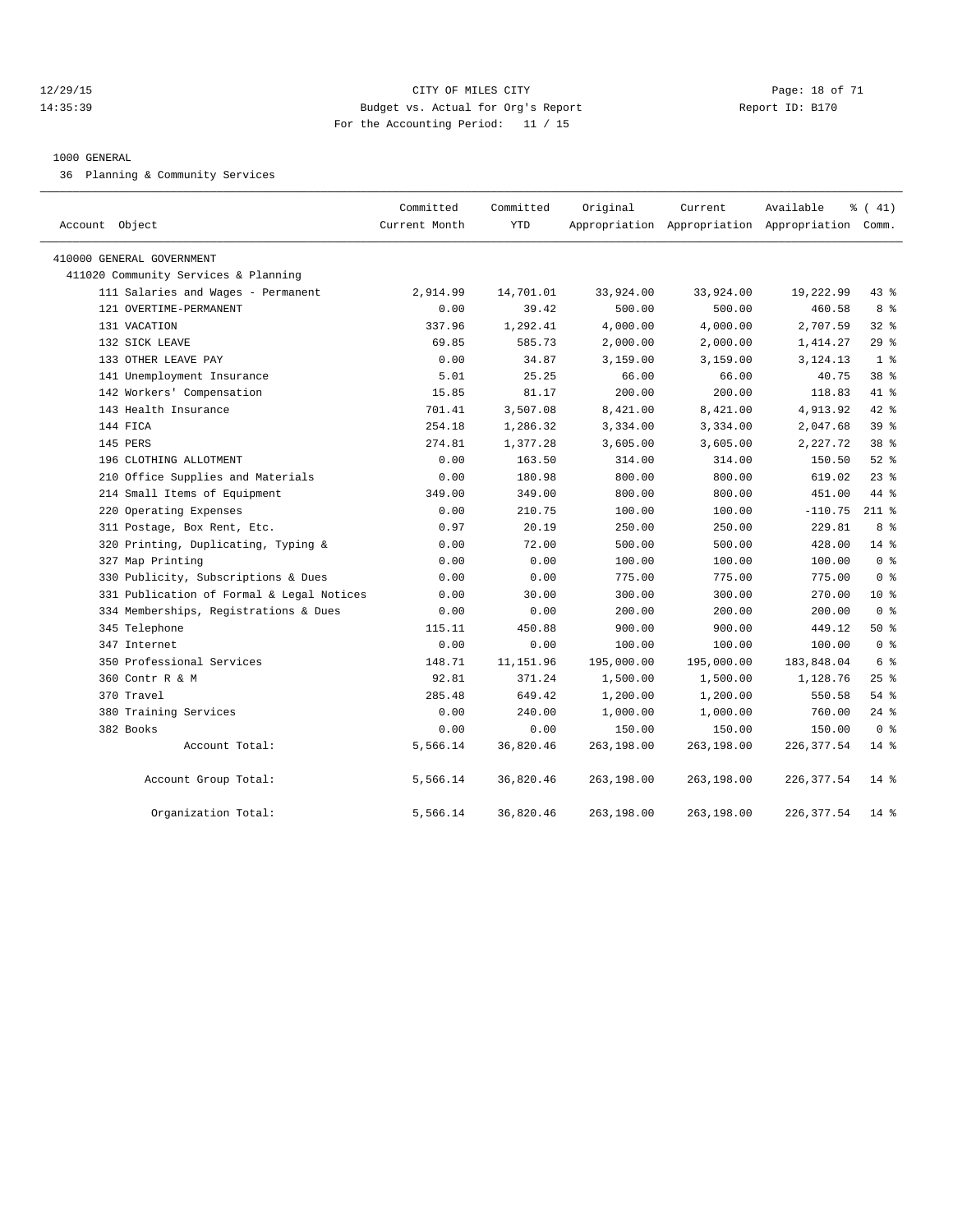#### 12/29/15 **Page: 19 of 71** CITY OF MILES CITY **CITY Page: 19 of 71** 14:35:39 Budget vs. Actual for Org's Report Report ID: B170 For the Accounting Period: 11 / 15

#### 1000 GENERAL

37 CITY HEALTH

| Object<br>Account                                                       | Committed<br>Current Month | Committed<br><b>YTD</b> | Original<br>Appropriation | Current<br>Appropriation | Available<br>Appropriation | $\frac{1}{6}$ ( 41)<br>Comm. |
|-------------------------------------------------------------------------|----------------------------|-------------------------|---------------------------|--------------------------|----------------------------|------------------------------|
| 520000 OTHER FINANCING USES<br>521000 Interfund Operating Transfers Out |                            |                         |                           |                          |                            |                              |
| 820 Transfers to Other Funds<br>Account Total:                          | 0.00<br>0.00               | 0.00<br>0.00            | 16,500.00<br>16,500.00    | 16,500.00<br>16,500.00   | 16,500.00<br>16,500.00     | 0 ક<br>0 <sup>8</sup>        |
| Account Group Total:                                                    | 0.00                       | 0.00                    | 16,500.00                 | 16,500.00                | 16,500.00                  | 0 <sup>8</sup>               |
| Organization Total:                                                     | 0.00                       | 0.00                    | 16,500.00                 | 16,500.00                | 16,500.00                  | 0 ક                          |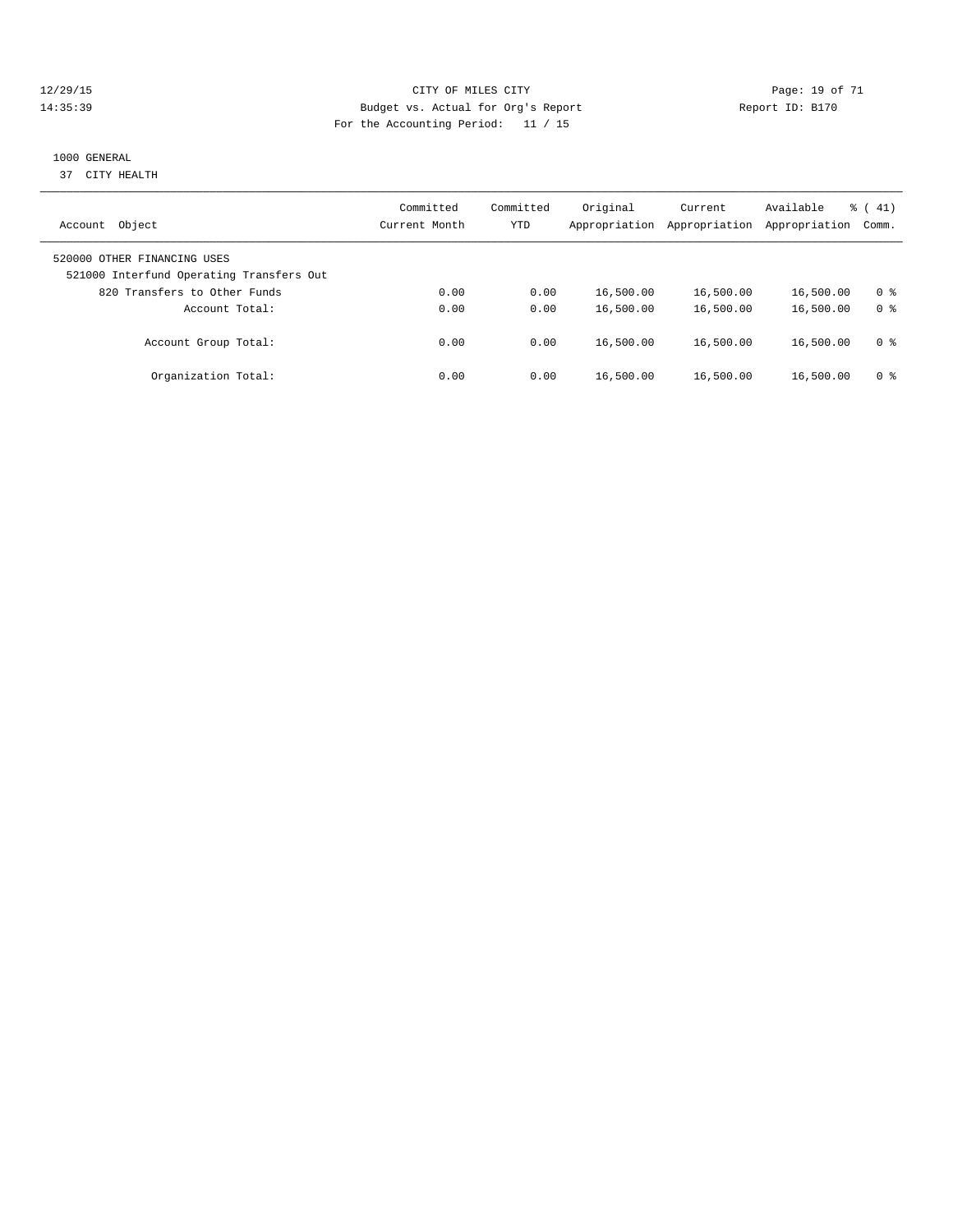#### 12/29/15 **Page: 20 of 71** CITY OF MILES CITY **Page: 20 of 71** 14:35:39 Budget vs. Actual for Org's Report Report ID: B170 For the Accounting Period: 11 / 15

#### 1000 GENERAL

201 Flood Prevention

| Account Object                            | Committed<br>Current Month | Committed<br><b>YTD</b> | Original  | Current   | Available<br>Appropriation Appropriation Appropriation Comm. | % (41)          |
|-------------------------------------------|----------------------------|-------------------------|-----------|-----------|--------------------------------------------------------------|-----------------|
| 430000 Public Works                       |                            |                         |           |           |                                                              |                 |
| 431200 Flood Control                      |                            |                         |           |           |                                                              |                 |
| 111 Salaries and Wages - Permanent        | 1,094.12                   | 5,562.21                | 10,597.00 | 10,597.00 | 5,034.79                                                     | $52$ $%$        |
| 131 VACATION                              | 140.90                     | 659.49                  | 2,200.00  | 2,200.00  | 1,540.51                                                     | $30*$           |
| 132 SICK LEAVE                            | 80.42                      | 279.60                  | 700.00    | 700.00    | 420.40                                                       | 40 %            |
| 133 OTHER LEAVE PAY                       | 0.00                       | 0.00                    | 1,168.00  | 1,168.00  | 1,168.00                                                     | 0 <sup>8</sup>  |
| 141 Unemployment Insurance                | 1.96                       | 9.84                    | 22.00     | 22.00     | 12.16                                                        | 45%             |
| 142 Workers' Compensation                 | 71.85                      | 362.73                  | 756.00    | 756.00    | 393.27                                                       | 48 %            |
| 143 Health Insurance                      | 257.53                     | 1,287.68                | 2,704.00  | 2,704.00  | 1,416.32                                                     | 48 %            |
| 144 FICA                                  | 100.64                     | 501.95                  | 1,122.00  | 1,122.00  | 620.05                                                       | 45 %            |
| 145 PERS                                  | 108.80                     | 537.65                  | 1,212.00  | 1,212.00  | 674.35                                                       | 44 %            |
| 196 CLOTHING ALLOTMENT                    | 0.00                       | 60.00                   | 60.00     | 60.00     | 0.00                                                         | $100$ %         |
| 210 Office Supplies and Materials         | 0.00                       | 5.54                    | 300.00    | 300.00    | 294.46                                                       | 2 <sup>°</sup>  |
| 214 Small Items of Equipment              | 0.00                       | 0.00                    | 5,000.00  | 5,000.00  | 5,000.00                                                     | 0 <sup>8</sup>  |
| 220 Operating Expenses                    | 0.00                       | 210.75                  | 1,000.00  | 1,000.00  | 789.25                                                       | $21$ %          |
| 231 Gas, Oil, Diesel Fuel, Grease, etc.   | 0.00                       | 0.00                    | 350.00    | 350.00    | 350.00                                                       | $0 \approx$     |
| 311 Postage, Box Rent, Etc.               | 9.70                       | 1,024.03                | 5,000.00  | 5,000.00  | 3,975.97                                                     | $20*$           |
| 327 Map Printing                          | 0.00                       | 0.00                    | 100.00    | 100.00    | 100.00                                                       | 0 <sup>8</sup>  |
| 330 Publicity, Subscriptions & Dues       | 0.00                       | 0.00                    | 100.00    | 100.00    | 100.00                                                       | 0 <sup>8</sup>  |
| 331 Publication of Formal & Legal Notices | 342.00                     | 1,026.00                | 3,000.00  | 3,000.00  | 1,974.00                                                     | 34.8            |
| 334 Memberships, Registrations & Dues     | 0.00                       | 0.00                    | 250.00    | 250.00    | 250.00                                                       | 0 <sup>8</sup>  |
| 345 Telephone                             | 0.00                       | 0.00                    | 100.00    | 100.00    | 100.00                                                       | 0 <sup>8</sup>  |
| 350 Professional Services                 | 533.60                     | 1,105.41                | 28,000.00 | 28,000.00 | 26,894.59                                                    | 4%              |
| 370 Travel                                | 0.00                       | 443.70                  | 1,200.00  | 1,200.00  | 756.30                                                       | 37 <sup>8</sup> |
| 380 Training Services                     | 0.00                       | 0.00                    | 500.00    | 500.00    | 500.00                                                       | 0 <sup>8</sup>  |
| 382 Books                                 | 0.00                       | 0.00                    | 100.00    | 100.00    | 100.00                                                       | 0 <sup>8</sup>  |
| 533 Machinery and Equipment Rental        | 0.00                       | 0.00                    | 100.00    | 100.00    | 100.00                                                       | 0 <sup>8</sup>  |
| 540 Special Assessments                   | 0.00                       | 0.00                    | 500.00    | 500.00    | 500.00                                                       | 0 <sup>8</sup>  |
| Account Total:                            | 2,741.52                   | 13,076.58               | 66,141.00 | 66,141.00 | 53,064.42                                                    | $20*$           |
| Account Group Total:                      | 2,741.52                   | 13,076.58               | 66,141.00 | 66,141.00 | 53,064.42                                                    | $20*$           |
| Organization Total:                       | 2,741.52                   | 13,076.58               | 66,141.00 | 66,141.00 | 53,064.42                                                    | $20*$           |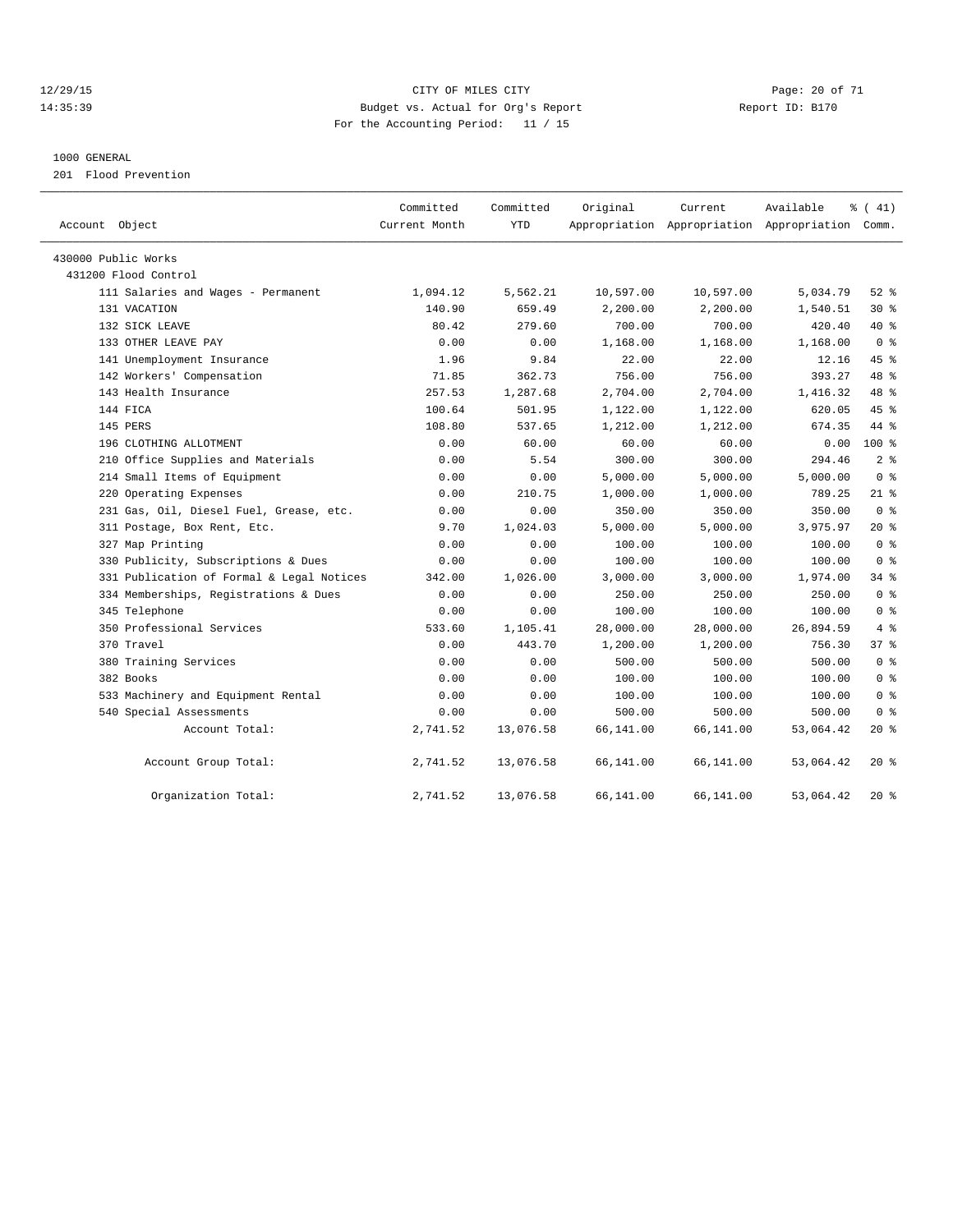#### 12/29/15 Page: 21 of 71 14:35:39 Budget vs. Actual for Org's Report Report ID: B170 For the Accounting Period: 11 / 15

# 1000 GENERAL

301 Elections

| Object<br>Account                             | Committed<br>Current Month | Committed<br><b>YTD</b> | Original<br>Appropriation | Current<br>Appropriation | Available<br>Appropriation | % (41)<br>Comm. |
|-----------------------------------------------|----------------------------|-------------------------|---------------------------|--------------------------|----------------------------|-----------------|
| 410000 GENERAL GOVERNMENT<br>410600 Elections |                            |                         |                           |                          |                            |                 |
| 300 PURCHASED SERVICES                        | 0.00                       | 0.00                    | 4,500.00                  | 4,500.00                 | 4,500.00                   | 0 ક             |
| Account Total:                                | 0.00                       | 0.00                    | 4,500.00                  | 4,500.00                 | 4,500.00                   | 0 <sup>8</sup>  |
| Account Group Total:                          | 0.00                       | 0.00                    | 4,500.00                  | 4,500.00                 | 4,500.00                   | 0 ક             |
| Organization Total:                           | 0.00                       | 0.00                    | 4,500.00                  | 4,500.00                 | 4,500.00                   | 0 ક             |

Fund Total: 355,224.31 1,741,171.22 4,380,382.00 4,394,382.00 2,653,210.78 40 %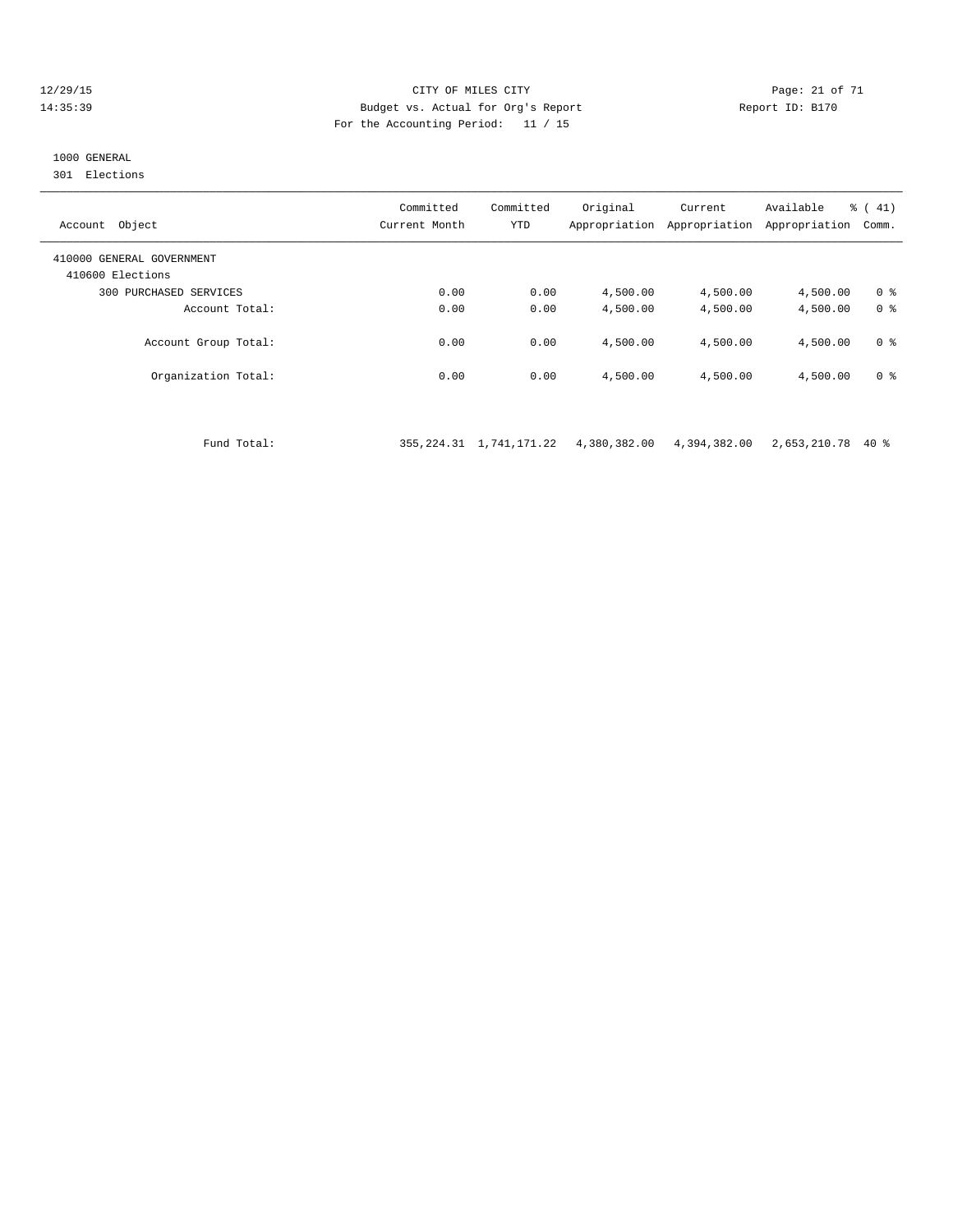#### 12/29/15 Page: 22 of 71 14:35:39 Budget vs. Actual for Org's Report Report ID: B170 For the Accounting Period: 11 / 15

————————————————————————————————————————————————————————————————————————————————————————————————————————————————————————————————————

# 2220 LIBRARY

16 Library

|                                          | Committed     | Committed   | Original   | Current    | Available                                       | $\frac{1}{6}$ ( 41) |
|------------------------------------------|---------------|-------------|------------|------------|-------------------------------------------------|---------------------|
| Account Object                           | Current Month | <b>YTD</b>  |            |            | Appropriation Appropriation Appropriation Comm. |                     |
| 460000 CULTURE AND RECREATION            |               |             |            |            |                                                 |                     |
| 460100 Library Services(16)              |               |             |            |            |                                                 |                     |
| 111 Salaries and Wages - Permanent       | 15,232.59     | 70,307.39   | 176,765.00 | 176,765.00 | 106,457.61                                      | 40 %                |
| 121 OVERTIME-PERMANENT                   | 0.00          | 0.00        | 600.00     | 600.00     | 600.00                                          | 0 <sup>8</sup>      |
| 131 VACATION                             | 609.63        | 8,363.06    | 12,000.00  | 12,000.00  | 3,636.94                                        | 70 %                |
| 132 SICK LEAVE                           | 330.94        | 1,335.11    | 4,000.00   | 4,000.00   | 2,664.89                                        | 33 <sup>8</sup>     |
| 133 OTHER LEAVE PAY                      | 0.00          | 828.80      | 3,847.00   | 3,847.00   | 3,018.20                                        | $22$ %              |
| 141 Unemployment Insurance               | 24.25         | 122.37      | 296.00     | 296.00     | 173.63                                          | 41 %                |
| 142 Workers' Compensation                | 65.90         | 336.53      | 770.00     | 770.00     | 433.47                                          | 44 %                |
| 143 Health Insurance                     | 3,218.30      | 16,093.50   | 38,628.00  | 38,628.00  | 22,534.50                                       | 42 %                |
| 144 FICA                                 | 1,225.57      | 6,183.03    | 15,103.00  | 15,103.00  | 8,919.97                                        | 41 %                |
| 145 PERS                                 | 1,337.50      | 6,684.89    | 16,327.00  | 16,327.00  | 9,642.11                                        | 41 %                |
| 196 CLOTHING ALLOTMENT                   | 0.00          | 750.00      | 750.00     | 750.00     | 0.00                                            | $100$ %             |
| 210 Office Supplies and Materials        | 0.00          | 6.58        | 1,500.00   | 1,500.00   | 1,493.42                                        | 0 <sup>8</sup>      |
| 214 Small Items of Equipment             | 0.00          | 0.00        | 3,500.00   | 3,500.00   | 3,500.00                                        | 0 <sup>8</sup>      |
| 220 Operating Expenses                   | 0.00          | 118.83      | 1,000.00   | 1,000.00   | 881.17                                          | $12*$               |
| 224 Janitorial Supplies                  | 0.00          | 76.17       | 700.00     | 700.00     | 623.83                                          | $11$ %              |
| 311 Postage, Box Rent, Etc.              | 81.34         | 381.31      | 2,000.00   | 2,000.00   | 1,618.69                                        | 19 <sup>°</sup>     |
| 320 Printing, Duplicating, Typing &      | 44.54         | 472.77      | 1,500.00   | 1,500.00   | 1,027.23                                        | $32$ $%$            |
| 334 Memberships, Registrations & Dues    | 0.00          | 0.00        | 500.00     | 500.00     | 500.00                                          | 0 <sup>8</sup>      |
| 341 Electric Utility Services            | 332.83        | 3,296.12    | 7,000.00   | 7,000.00   | 3,703.88                                        | 47 %                |
| 342 Water Utility Services               | 49.76         | 218.10      | 500.00     | 500.00     | 281.90                                          | 44 %                |
| 343 Sewer Utility Services               | 16.02         | 80.10       | 300.00     | 300.00     | 219.90                                          | 27%                 |
| 344 Gas Utility Service                  | 55.83         | 176.65      | 4,000.00   | 4,000.00   | 3,823.35                                        | 4%                  |
| 345 Telephone                            | 155.78        | 634.17      | 1,500.00   | 1,500.00   | 865.83                                          | 42 %                |
| 346 Garbage Service                      | 0.00          | 0.00        | 500.00     | 500.00     | 500.00                                          | 0 <sup>8</sup>      |
| 347 Internet                             | 170.15        | 880.66      | 1,500.00   | 1,500.00   | 619.34                                          | 59 %                |
| 350 Professional Services                | 0.00          | 1,490.00    | 8,000.00   | 8,000.00   | 6,510.00                                        | 19 <sup>°</sup>     |
| 360 Contr R & M                          | 384.98        | 2,813.98    | 10,000.00  | 10,000.00  | 7,186.02                                        | $28$ %              |
| 370 Travel                               | 0.00          | 143.70      | 2,000.00   | 2,000.00   | 1,856.30                                        | 7 %                 |
| 380 Training Services                    | 0.00          | 688.60      | 1,500.00   | 1,500.00   | 811.40                                          | 46%                 |
| 382 Books                                | 380.64        | 1,714.43    | 15,000.00  | 15,000.00  | 13,285.57                                       | $11$ %              |
| 511 Insurance on Buildings               | 0.00          | 2,881.29    | 2,882.00   | 2,882.00   | 0.71                                            | $100$ %             |
| 513 Liability                            | 0.00          | 2,167.45    | 2,168.00   | 2,168.00   | 0.55                                            | $100$ %             |
| Account Total:                           | 23,716.55     | 129, 245.59 | 336,636.00 | 336,636.00 | 207,390.41                                      | 38 <sup>8</sup>     |
| Account Group Total:                     | 23,716.55     | 129,245.59  | 336,636.00 | 336,636.00 | 207,390.41                                      | 38 <sup>8</sup>     |
| 520000 OTHER FINANCING USES              |               |             |            |            |                                                 |                     |
| 521000 Interfund Operating Transfers Out |               |             |            |            |                                                 |                     |
| 820 Transfers to Other Funds             | 1,799.94      | 7,199.76    | 21,598.00  | 21,598.00  | 14,398.24                                       | 33 %                |
| Account Total:                           | 1,799.94      | 7,199.76    | 21,598.00  | 21,598.00  | 14,398.24                                       | 33%                 |
| Account Group Total:                     | 1,799.94      | 7,199.76    | 21,598.00  | 21,598.00  | 14,398.24                                       | 33%                 |
| Organization Total:                      | 25,516.49     | 136,445.35  | 358,234.00 | 358,234.00 | 221,788.65                                      | 38 %                |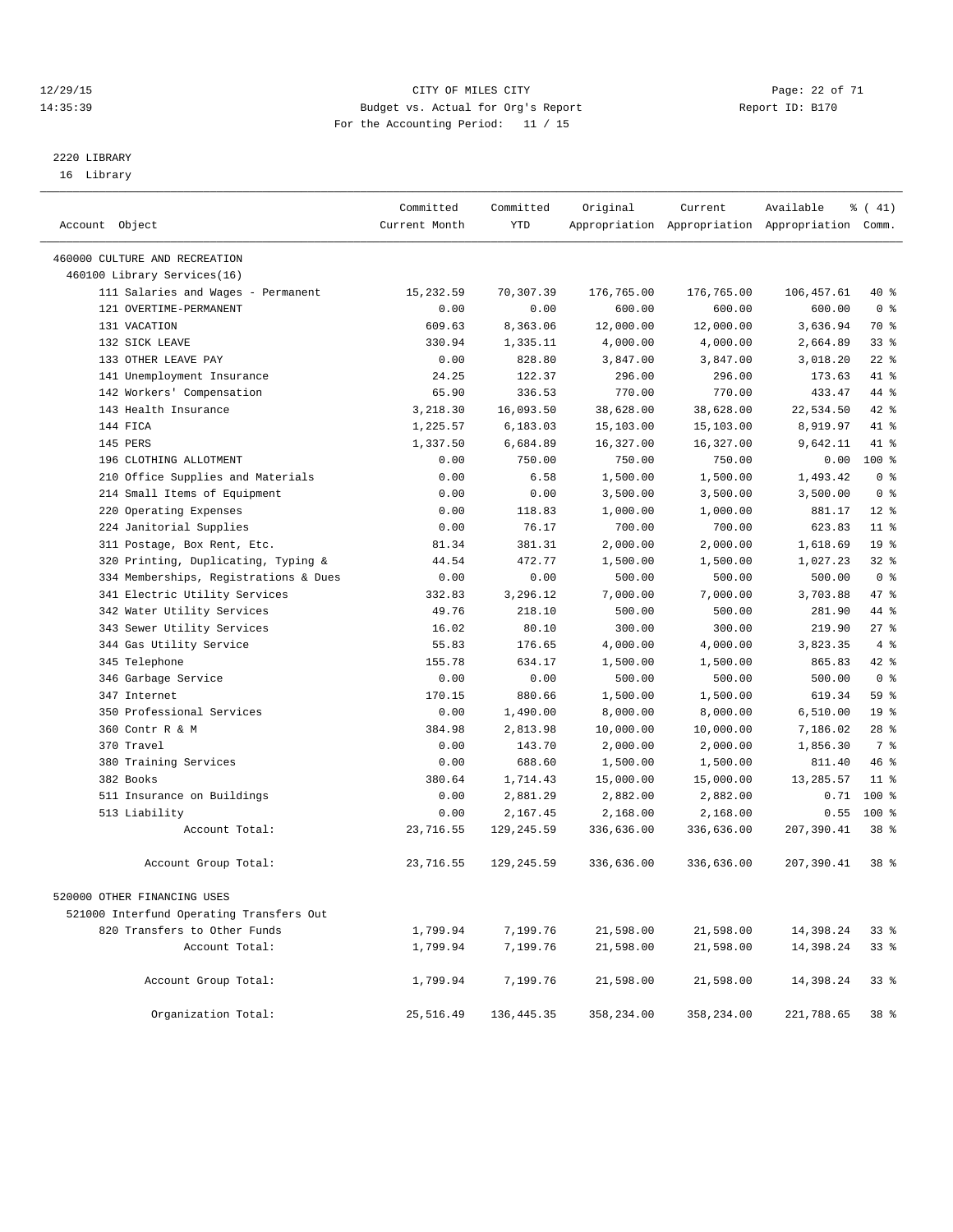#### 12/29/15 Page: 23 of 71 14:35:39 Budget vs. Actual for Org's Report Report ID: B170 For the Accounting Period: 11 / 15

#### 2220 LIBRARY 16 Library

| Account Object | Committed<br>Current Month | Committed<br><b>YTD</b> | Original   | Current    | Available<br>% ( 41)<br>Appropriation Appropriation Appropriation Comm. |
|----------------|----------------------------|-------------------------|------------|------------|-------------------------------------------------------------------------|
| Fund Total:    | 25,516.49                  | 136,445.35              | 358,234.00 | 358,234.00 | 221,788.65 38 %                                                         |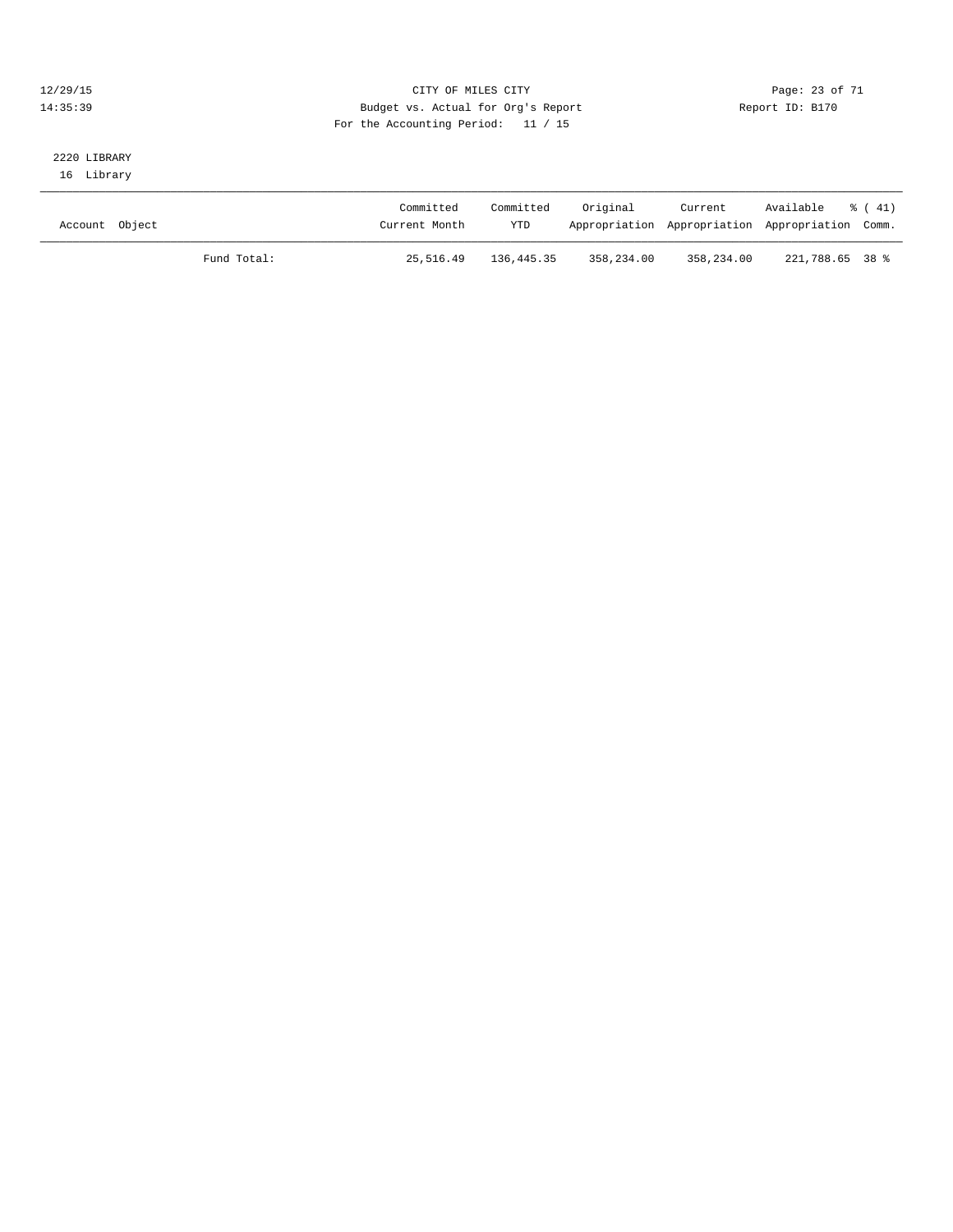#### 12/29/15 Page: 24 of 71 14:35:39 Budget vs. Actual for Org's Report Report ID: B170 For the Accounting Period: 11 / 15

# 2270 Health

37 CITY HEALTH

| Account Object                     | Committed<br>Current Month | Committed<br>YTD | Original  | Current<br>Appropriation Appropriation | Available<br>Appropriation | $\frac{1}{6}$ ( 41)<br>Comm. |
|------------------------------------|----------------------------|------------------|-----------|----------------------------------------|----------------------------|------------------------------|
| 440000 PUBLIC HEALTH               |                            |                  |           |                                        |                            |                              |
| 440140 Registration and Inspection |                            |                  |           |                                        |                            |                              |
| 311 Postage, Box Rent, Etc.        | 1.19                       | 3.61             | 200.00    | 200.00                                 | 196.39                     | 2 <sub>8</sub>               |
| 350 Professional Services          | 0.00                       | 11,000.00        | 33,000.00 | 33,000.00                              | 22,000.00                  | 33 <sup>8</sup>              |
| Account Total:                     | 1.19                       | 11,003.61        | 33,200.00 | 33,200.00                              | 22,196.39                  | 33 <sup>8</sup>              |
| Account Group Total:               | 1.19                       | 11,003.61        | 33,200.00 | 33,200.00                              | 22,196.39                  | 33 <sup>8</sup>              |
| Organization Total:                | 1.19                       | 11,003.61        | 33,200.00 | 33,200.00                              | 22,196.39                  | 338                          |
|                                    |                            |                  |           |                                        |                            |                              |
| Fund Total:                        | 1.19                       | 11,003.61        | 33,200.00 | 33,200.00                              | 22,196.39                  | 338                          |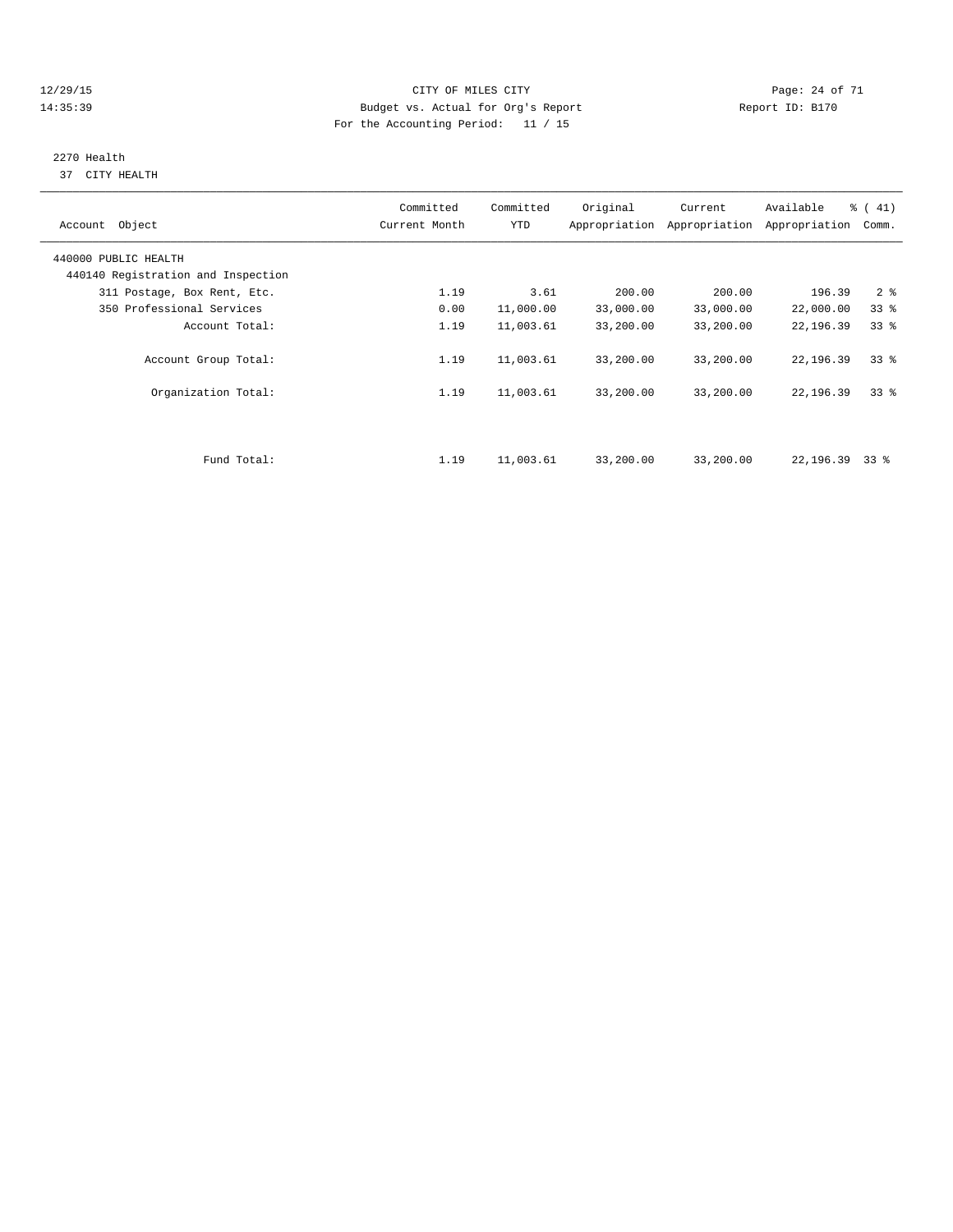#### 12/29/15 Page: 25 of 71 14:35:39 Budget vs. Actual for Org's Report Report ID: B170 For the Accounting Period: 11 / 15

2350 Local Government/Study Commission

302 Local Government/Study Commission

| Account Object                       | Committed<br>Current Month | Committed<br>YTD | Original  | Current   | Available<br>Appropriation Appropriation Appropriation | % (41)<br>Comm. |
|--------------------------------------|----------------------------|------------------|-----------|-----------|--------------------------------------------------------|-----------------|
| 410000 GENERAL GOVERNMENT            |                            |                  |           |           |                                                        |                 |
| 410130 Committees and Special Bodies |                            |                  |           |           |                                                        |                 |
| 210 Office Supplies and Materials    | 0.00                       | 0.00             | 500.00    | 500.00    | 500.00                                                 | 0 <sup>8</sup>  |
| 220 Operating Expenses               | 0.00                       | 0.00             | 325.00    | 325.00    | 325.00                                                 | 0 <sup>8</sup>  |
| 311 Postage, Box Rent, Etc.          | 0.00                       | 0.00             | 1,000.00  | 1,000.00  | 1,000.00                                               | 0 <sup>8</sup>  |
| 320 Printing, Duplicating, Typing &  | 0.00                       | 0.00             | 500.00    | 500.00    | 500.00                                                 | 0 <sup>8</sup>  |
| 350 Professional Services            | 0.00                       | 0.00             | 8,142.00  | 8,142.00  | 8,142.00                                               | 0 <sup>8</sup>  |
| 370 Travel                           | 0.00                       | 0.00             | 1,272.00  | 1,272.00  | 1,272.00                                               | 0 <sup>8</sup>  |
| Account Total:                       | 0.00                       | 0.00             | 11,739.00 | 11,739.00 | 11,739.00                                              | 0 <sup>8</sup>  |
| Account Group Total:                 | 0.00                       | 0.00             | 11,739.00 | 11,739.00 | 11,739.00                                              | 0 <sup>8</sup>  |
| Organization Total:                  | 0.00                       | 0.00             | 11,739.00 | 11,739.00 | 11,739.00                                              | 0 <sup>8</sup>  |
|                                      |                            |                  |           |           |                                                        |                 |
| Fund Total:                          | 0.00                       | 0.00             | 11,739.00 | 11,739.00 | 11,739.00                                              | $0 \approx$     |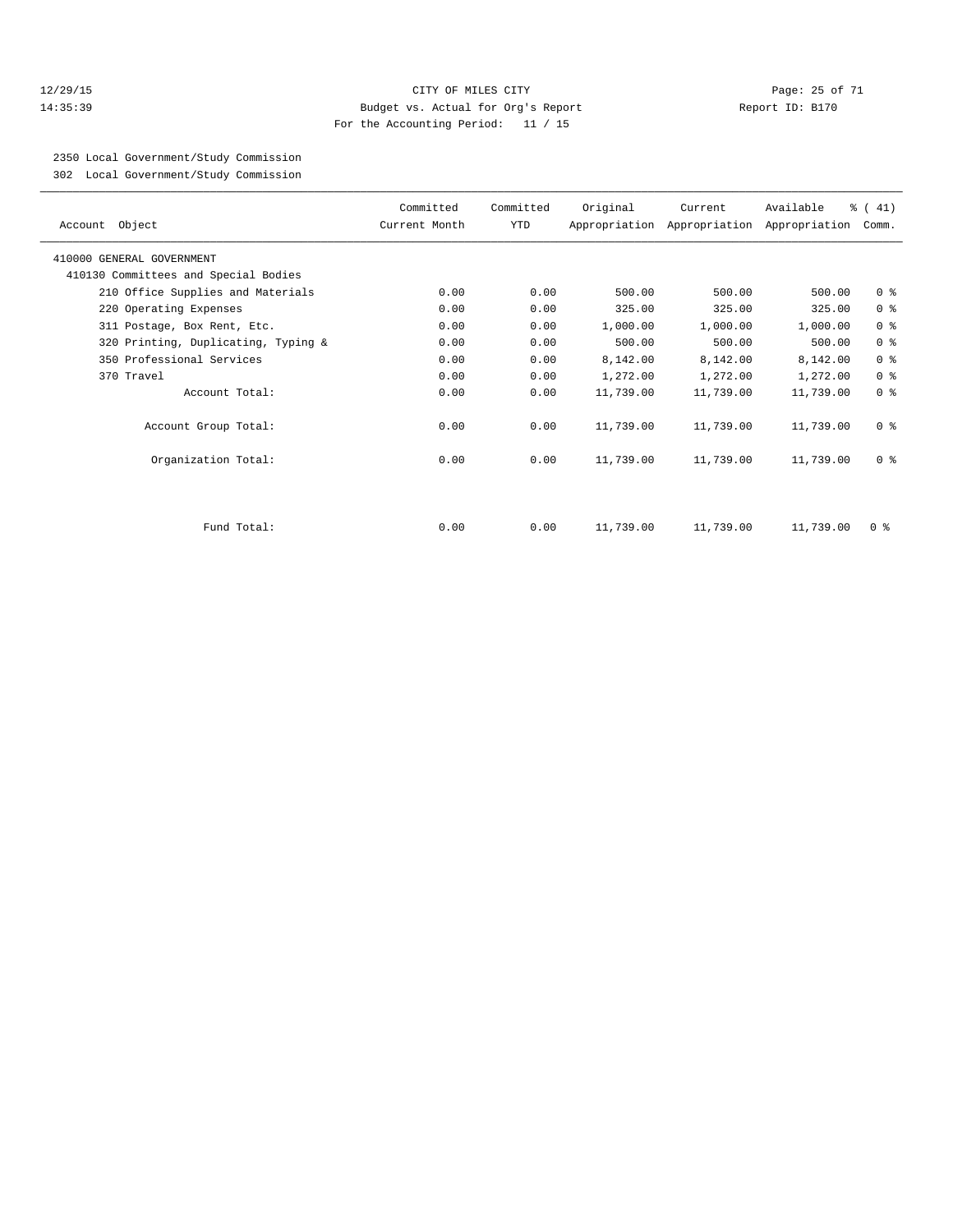#### 12/29/15 **Page: 26 of 71** CITY OF MILES CITY **Page: 26 of 71** 14:35:39 Budget vs. Actual for Org's Report Report ID: B170 For the Accounting Period: 11 / 15

# 2372 Permissive Medical Levy

20 Permissive Medical Levy

| Object<br>Account                                                       | Committed<br>Current Month | Committed<br>YTD | Original<br>Appropriation | Current<br>Appropriation | Available<br>Appropriation | % (41)<br>Comm. |
|-------------------------------------------------------------------------|----------------------------|------------------|---------------------------|--------------------------|----------------------------|-----------------|
| 520000 OTHER FINANCING USES<br>521000 Interfund Operating Transfers Out |                            |                  |                           |                          |                            |                 |
| 820 Transfers to Other Funds                                            | 0.00                       | 0.00             | 166,810.00                | 166,810.00               | 166,810.00                 | 0 <sup>8</sup>  |
| Account Total:                                                          | 0.00                       | 0.00             | 166,810.00                | 166,810.00               | 166,810.00                 | 0 <sup>8</sup>  |
| Account Group Total:                                                    | 0.00                       | 0.00             | 166,810.00                | 166,810.00               | 166,810.00                 | 0 <sup>8</sup>  |
| Organization Total:                                                     | 0.00                       | 0.00             | 166,810.00                | 166,810.00               | 166,810.00                 | 0 <sup>8</sup>  |
|                                                                         |                            |                  |                           |                          |                            |                 |
| Fund Total:                                                             | 0.00                       | 0.00             | 166,810.00                | 166,810.00               | 166,810.00                 | 0 <sup>8</sup>  |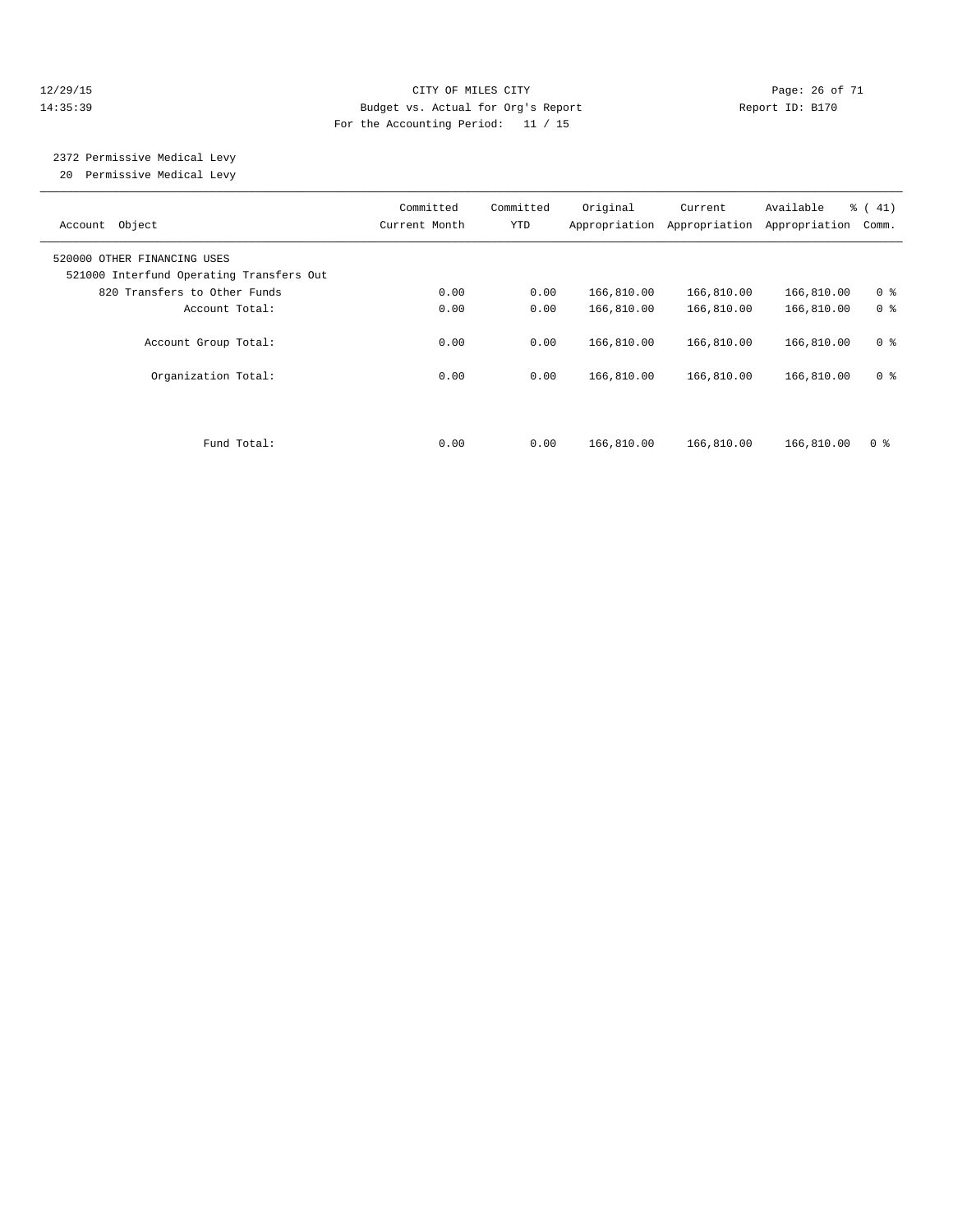#### 12/29/15 **Page: 27 of 71** CITY OF MILES CITY **Page: 27 of 71** 14:35:39 Budget vs. Actual for Org's Report Report ID: B170 For the Accounting Period: 11 / 15

————————————————————————————————————————————————————————————————————————————————————————————————————————————————————————————————————

# 2394 BUILDING CODE ENFORCEMENT

18 BUILDING INSPECTION

|                                           | Committed        | Committed           | Original             | Current                                         | Available            | $\frac{1}{6}$ ( 41) |
|-------------------------------------------|------------------|---------------------|----------------------|-------------------------------------------------|----------------------|---------------------|
| Account Object                            | Current Month    | YTD                 |                      | Appropriation Appropriation Appropriation Comm. |                      |                     |
| 420000 PUBLIC SAFETY                      |                  |                     |                      |                                                 |                      |                     |
| 420531 Building Inspection                |                  |                     |                      |                                                 |                      |                     |
| 111 Salaries and Wages - Permanent        | 528.89           | 2,577.98            | 8,700.00             | 8,700.00                                        | 6,122.02             | $30*$               |
| 121 OVERTIME-PERMANENT                    | 0.00             | 43.80               | 150.00               | 150.00                                          | 106.20               | 29%                 |
| 131 VACATION                              | 71.70            | 299.87              | 500.00               | 500.00                                          | 200.13               | 60 %                |
| 132 SICK LEAVE                            | 49.28            | 352.61              | 300.00               | 300.00                                          | $-52.61$             | 118 %               |
| 133 OTHER LEAVE PAY                       | 0.00             | 0.00                | 493.00               | 493.00                                          | 493.00               | 0 <sup>8</sup>      |
| 141 Unemployment Insurance                | 0.98             | 4.97                | 15.00                | 15.00                                           | 10.03                | 33%                 |
| 142 Workers' Compensation                 | 21.82            | 110.79              | 383.00               | 383.00                                          | 272.21               | 29%                 |
| 143 Health Insurance                      | 128.76           | 643.79              | 1,931.00             | 1,931.00                                        | 1,287.21             | 33 <sup>8</sup>     |
| 144 FICA                                  | 49.69            | 252.64              | 776.00               | 776.00                                          | 523.36               | $33$ $%$            |
| 145 PERS                                  | 53.74            | 270.79              | 839.00               | 839.00                                          | 568.21               | 32%                 |
| 196 CLOTHING ALLOTMENT                    | 0.00             | 30.00               | 30.00                | 30.00                                           | 0.00                 | 100 %               |
| 210 Office Supplies and Materials         | 0.00             | 59.99               | 4,000.00             | 4,000.00                                        | 3,940.01             | 1 <sup>°</sup>      |
| 214 Small Items of Equipment              | 0.00             | 1,611.95            | 15,000.00            | 15,000.00                                       | 13,388.05            | $11*$               |
| 220 Operating Expenses                    | 0.00             | 210.75              | 0.00                 | 0.00                                            | $-210.75$            | $***$ $-$           |
| 311 Postage, Box Rent, Etc.               | 0.93             | 93.12               | 300.00               | 300.00                                          | 206.88               | $31$ $%$            |
| 320 Printing, Duplicating, Typing &       | 0.00             | 24.00               | 350.00               | 350.00                                          | 326.00               | 7 %                 |
| 330 Publicity, Subscriptions & Dues       | 0.00             | 0.00                | 500.00               | 500.00                                          | 500.00               | 0 <sup>8</sup>      |
| 334 Memberships, Registrations & Dues     | 0.00             | 135.00              | 300.00               | 300.00                                          | 165.00               | 45 %                |
| 345 Telephone                             | 52.72            | 158.16              | 400.00               | 400.00                                          | 241.84               | 40 %                |
| 347 Internet                              | 0.00             | 0.00                | 200.00               | 200.00                                          | 200.00               | 0 <sup>8</sup>      |
| 350 Professional Services                 | 2,507.55         | 24,492.70           | 80,000.00            | 80,000.00                                       | 55,507.30            | $31$ %              |
| 360 Contr R & M                           | 101.17           | 404.68              | 0.00                 | 0.00                                            | $-404.68$            | $***$ $_{8}$        |
| 380 Training Services                     | 0.00             | 0.00                | 1,500.00             | 1,500.00                                        | 1,500.00             | 0 <sup>8</sup>      |
| 382 Books                                 | 0.00             | 0.00                | 2,000.00             | 2,000.00                                        | 2,000.00             | 0 <sup>8</sup>      |
| 540 Special Assessments<br>Account Total: | 0.00<br>3,567.23 | 326.00<br>32,103.59 | 800.00<br>119,467.00 | 800.00<br>119,467.00                            | 474.00<br>87, 363.41 | 41 %<br>27%         |
|                                           |                  |                     |                      |                                                 |                      |                     |
| Account Group Total:                      | 3,567.23         | 32,103.59           | 119,467.00           | 119,467.00                                      | 87, 363.41           | $27$ %              |
| 510000 MISCELLANEOUS                      |                  |                     |                      |                                                 |                      |                     |
| 510330 Comprehensive Liability Insurance  |                  |                     |                      |                                                 |                      |                     |
| 513 Liability                             | 0.00             | 88.33               | 89.00                | 89.00                                           | 0.67                 | 99 %                |
| Account Total:                            | 0.00             | 88.33               | 89.00                | 89.00                                           | 0.67                 | 99 %                |
| Account Group Total:                      | 0.00             | 88.33               | 89.00                | 89.00                                           | 0.67                 | 99 %                |
|                                           |                  |                     |                      |                                                 |                      |                     |
| 520000 OTHER FINANCING USES               |                  |                     |                      |                                                 |                      |                     |
| 521000 Interfund Operating Transfers Out  |                  |                     |                      |                                                 |                      |                     |
| 820 Transfers to Other Funds              | 559.11           | 2,236.44            | 6,710.00             | 6,710.00                                        | 4,473.56             | 33 %                |
| Account Total:                            | 559.11           | 2,236.44            | 6,710.00             | 6,710.00                                        | 4,473.56             | 33%                 |
| Account Group Total:                      | 559.11           | 2,236.44            | 6,710.00             | 6,710.00                                        | 4,473.56             | 33 %                |
| Organization Total:                       | 4,126.34         | 34,428.36           | 126,266.00           | 126,266.00                                      | 91,837.64            | 27 %                |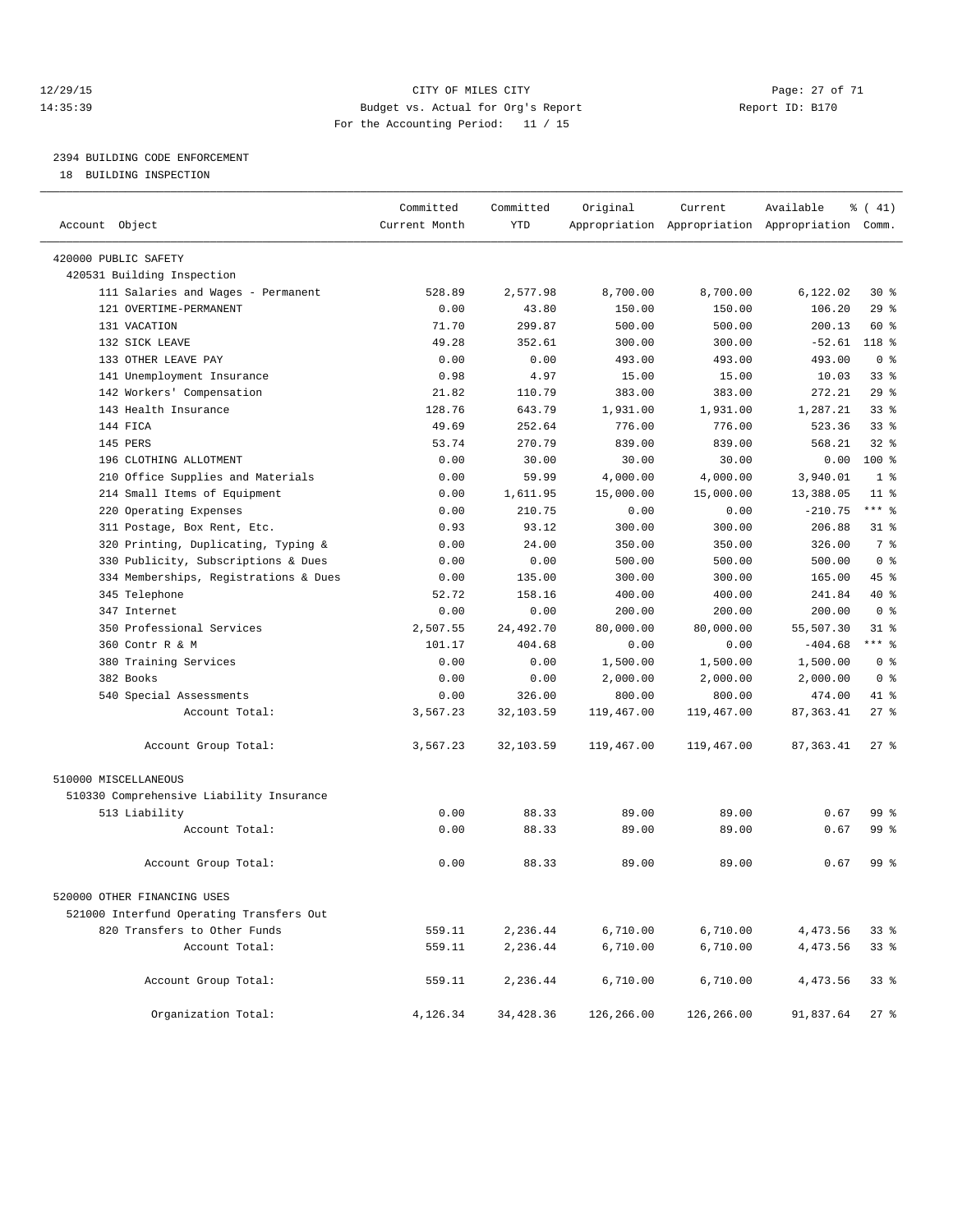#### 12/29/15 **Page: 28 of 71** CITY OF MILES CITY **Page: 28 of 71** 14:35:39 Budget vs. Actual for Org's Report Report ID: B170 For the Accounting Period: 11 / 15

# 2394 BUILDING CODE ENFORCEMENT

18 BUILDING INSPECTION

| Account Object |             | Committed<br>Current Month | Committed<br>YTD | Original   | Current<br>Appropriation Appropriation Appropriation Comm. | Available      | $\frac{1}{6}$ (41) |
|----------------|-------------|----------------------------|------------------|------------|------------------------------------------------------------|----------------|--------------------|
|                | Fund Total: | 4,126.34                   | 34,428.36        | 126,266.00 | 126,266.00                                                 | 91,837.64 27 % |                    |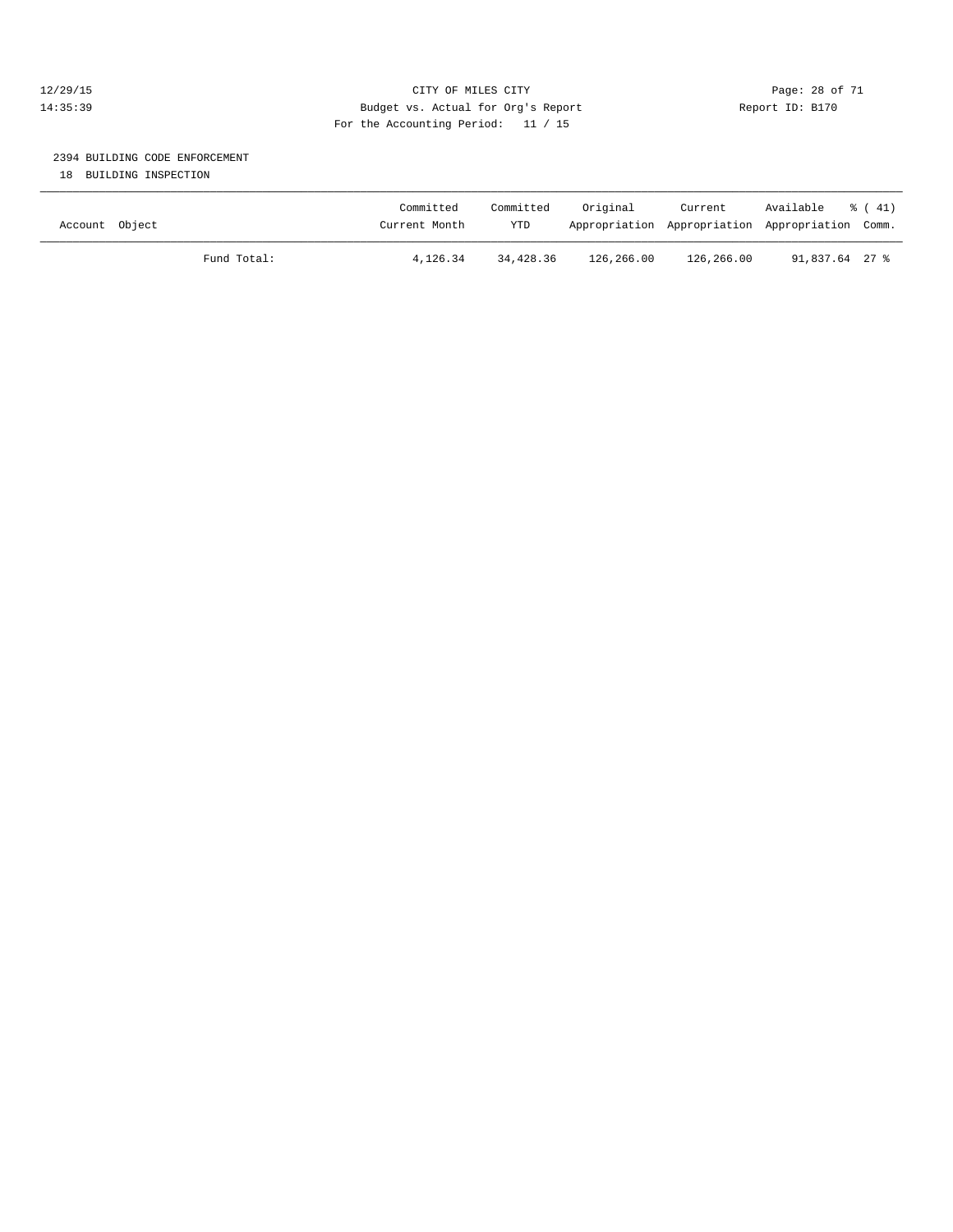#### 12/29/15 Page: 29 of 71 14:35:39 Budget vs. Actual for Org's Report Report ID: B170 For the Accounting Period: 11 / 15

#### 2400 LTG M D#165-(Gen City) 46 SID #165

| Account Object                           | Committed<br>Current Month | Committed<br><b>YTD</b> | Original   | Current    | Available<br>Appropriation Appropriation Appropriation | % (41)<br>Comm. |  |
|------------------------------------------|----------------------------|-------------------------|------------|------------|--------------------------------------------------------|-----------------|--|
| 430000 Public Works                      |                            |                         |            |            |                                                        |                 |  |
| 430263 STREET LIGHTING                   |                            |                         |            |            |                                                        |                 |  |
| 341 Electric Utility Services            | 0.00                       | 37,642.96               | 117,500.00 | 117,500.00 | 79,857.04                                              | 32%             |  |
| 533 Machinery and Equipment Rental       | 0.00                       | 18,984.10               | 47,000.00  | 47,000.00  | 28,015.90                                              | $40*$           |  |
| Account Total:                           | 0.00                       | 56,627.06               | 164,500.00 | 164,500.00 | 107,872.94                                             | 34%             |  |
| Account Group Total:                     | 0.00                       | 56,627.06               | 164,500.00 | 164,500.00 | 107,872.94                                             | $34$ $%$        |  |
| 520000 OTHER FINANCING USES              |                            |                         |            |            |                                                        |                 |  |
| 521000 Interfund Operating Transfers Out |                            |                         |            |            |                                                        |                 |  |
| 820 Transfers to Other Funds             | 0.00                       | 0.00                    | 1,000.00   | 1,000.00   | 1,000.00                                               | 0 <sup>8</sup>  |  |
| Account Total:                           | 0.00                       | 0.00                    | 1,000.00   | 1,000.00   | 1,000.00                                               | 0 <sup>8</sup>  |  |
| Account Group Total:                     | 0.00                       | 0.00                    | 1,000.00   | 1,000.00   | 1,000.00                                               | 0 <sup>8</sup>  |  |
| Organization Total:                      | 0.00                       | 56,627.06               | 165,500.00 | 165,500.00 | 108,872.94                                             | $34$ $%$        |  |
|                                          |                            |                         |            |            |                                                        |                 |  |
| Fund Total:                              | 0.00                       | 56,627.06               | 165,500.00 | 165,500.00 | 108,872.94 34 %                                        |                 |  |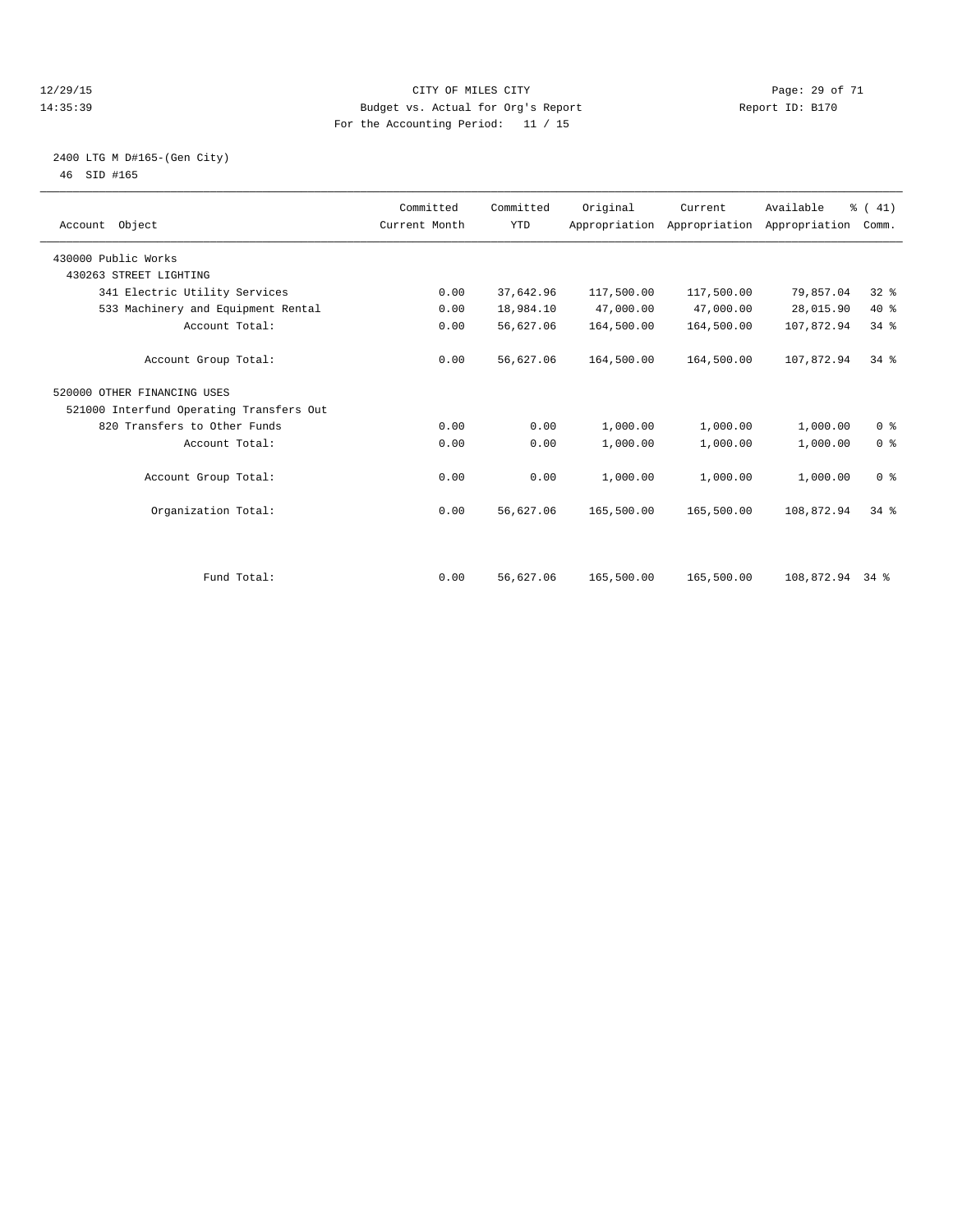#### 12/29/15 Page: 30 of 71 14:35:39 Budget vs. Actual for Org's Report Report ID: B170 For the Accounting Period: 11 / 15

# 2420 LTG M D#167-(MilesAddn Etc)

48 SID #167

| Account Object                           | Committed<br>Current Month | Committed<br><b>YTD</b> | Original  | Current   | Available<br>Appropriation Appropriation Appropriation | % (41)<br>Comm. |
|------------------------------------------|----------------------------|-------------------------|-----------|-----------|--------------------------------------------------------|-----------------|
| 430000 Public Works                      |                            |                         |           |           |                                                        |                 |
| 430263 STREET LIGHTING                   |                            |                         |           |           |                                                        |                 |
| 341 Electric Utility Services            | 0.00                       | 6,971.63                | 23,280.00 | 23,280.00 | 16,308.37                                              | $30*$           |
| 360 Contr R & M                          | 0.00                       | 0.00                    | 9,000.00  | 9,000.00  | 9,000.00                                               | 0 <sup>8</sup>  |
| 533 Machinery and Equipment Rental       | 0.00                       | 2,709.00                | 0.00      | 0.00      | $-2,709.00$                                            | $***$ $%$       |
| Account Total:                           | 0.00                       | 9,680.63                | 32,280.00 | 32,280.00 | 22,599.37                                              | $30*$           |
| Account Group Total:                     | 0.00                       | 9,680.63                | 32,280.00 | 32,280.00 | 22,599.37                                              | $30*$           |
| 520000 OTHER FINANCING USES              |                            |                         |           |           |                                                        |                 |
| 521000 Interfund Operating Transfers Out |                            |                         |           |           |                                                        |                 |
| 820 Transfers to Other Funds             | 0.00                       | 0.00                    | 1,000.00  | 1,000.00  | 1,000.00                                               | 0 <sup>8</sup>  |
| Account Total:                           | 0.00                       | 0.00                    | 1,000.00  | 1,000.00  | 1,000.00                                               | 0 <sup>8</sup>  |
| Account Group Total:                     | 0.00                       | 0.00                    | 1,000.00  | 1,000.00  | 1,000.00                                               | 0 <sup>8</sup>  |
| Organization Total:                      | 0.00                       | 9,680.63                | 33,280.00 | 33,280.00 | 23,599.37                                              | 29 <sup>8</sup> |
|                                          |                            |                         |           |           |                                                        |                 |
| Fund Total:                              | 0.00                       | 9,680.63                | 33,280.00 | 33,280.00 | 23,599.37 29 %                                         |                 |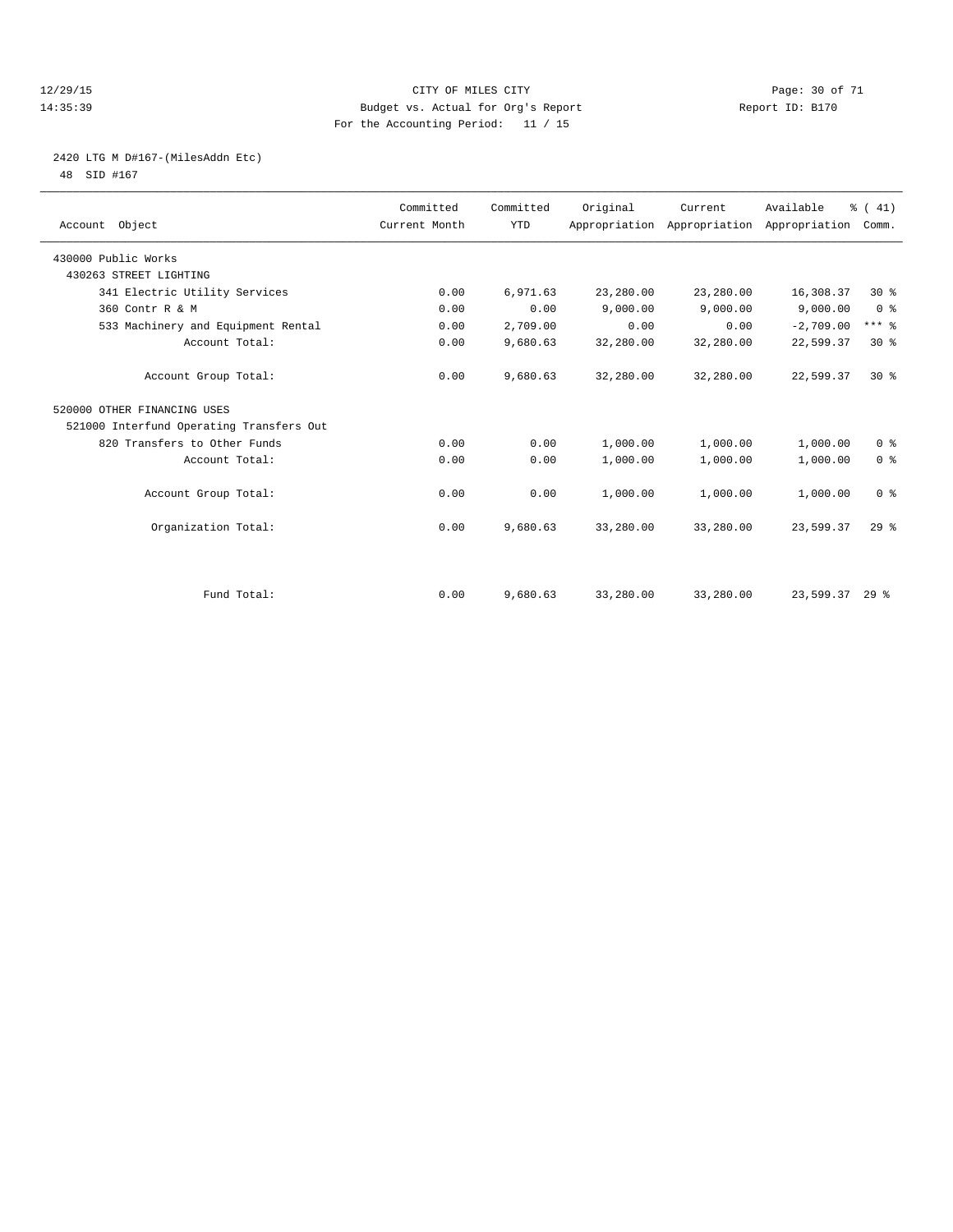#### 12/29/15 Page: 31 of 71 14:35:39 Budget vs. Actual for Org's Report Report ID: B170 For the Accounting Period: 11 / 15

#### 2430 LTG M D#171-(Balsam Est) 49 SID #171

| Account Object                           | Committed<br>Current Month | Committed<br><b>YTD</b> | Original | Current  | Available<br>Appropriation Appropriation Appropriation | % (41)<br>Comm. |
|------------------------------------------|----------------------------|-------------------------|----------|----------|--------------------------------------------------------|-----------------|
| 430000 Public Works                      |                            |                         |          |          |                                                        |                 |
| 430263 STREET LIGHTING                   |                            |                         |          |          |                                                        |                 |
| 230 Repair and Maintenance Supplies      | 457.31                     | 457.31                  | 600.00   | 600.00   | 142.69                                                 | 76 %            |
| 341 Electric Utility Services            | 0.00                       | 492.90                  | 1,801.00 | 1,801.00 | 1,308.10                                               | $27$ $%$        |
| 360 Contr R & M                          | 828.50                     | 828.50                  | 1,100.00 | 1,100.00 | 271.50                                                 | 75 %            |
| Account Total:                           | 1,285.81                   | 1,778.71                | 3,501.00 | 3,501.00 | 1,722.29                                               | $51$ $%$        |
| Account Group Total:                     | 1,285.81                   | 1,778.71                | 3,501.00 | 3,501.00 | 1,722.29                                               | $51$ $%$        |
| 520000 OTHER FINANCING USES              |                            |                         |          |          |                                                        |                 |
| 521000 Interfund Operating Transfers Out |                            |                         |          |          |                                                        |                 |
| 820 Transfers to Other Funds             | 0.00                       | 0.00                    | 1,000.00 | 1,000.00 | 1,000.00                                               | 0 <sup>8</sup>  |
| Account Total:                           | 0.00                       | 0.00                    | 1,000.00 | 1,000.00 | 1,000.00                                               | 0 <sup>8</sup>  |
| Account Group Total:                     | 0.00                       | 0.00                    | 1,000.00 | 1,000.00 | 1,000.00                                               | 0 <sup>8</sup>  |
| Organization Total:                      | 1,285.81                   | 1,778.71                | 4,501.00 | 4,501.00 | 2,722.29                                               | $40*$           |
|                                          |                            |                         |          |          |                                                        |                 |
| Fund Total:                              | 1,285.81                   | 1,778.71                | 4,501.00 | 4,501.00 | 2,722.29                                               | $40*$           |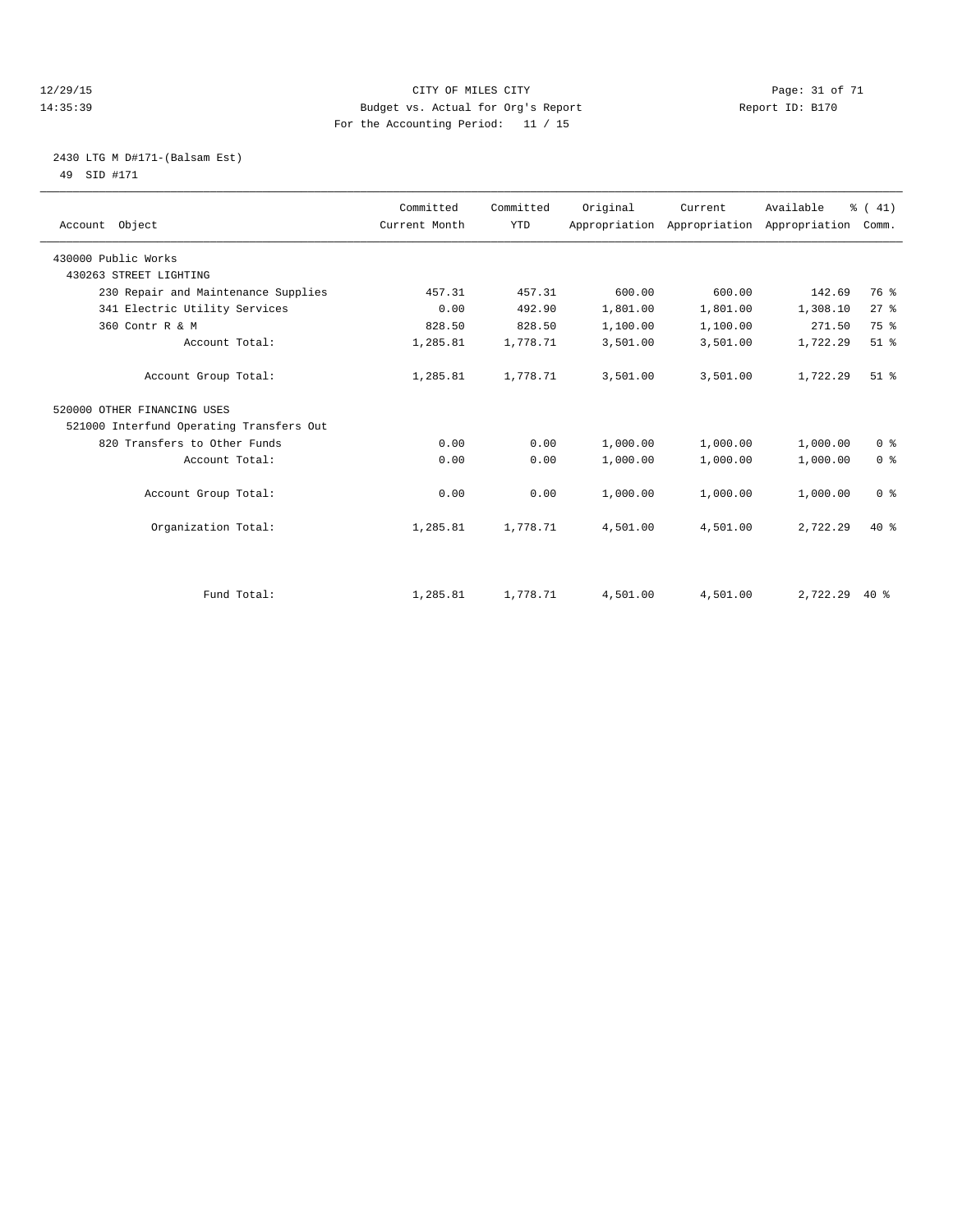#### 12/29/15 Page: 32 of 71 14:35:39 Budget vs. Actual for Org's Report Report ID: B170 For the Accounting Period: 11 / 15

#### 2440 LTG M D#172-(Main Str) 50 SID #172

| Account Object                           | Committed<br>Current Month | Committed<br><b>YTD</b> | Original  | Current<br>Appropriation Appropriation | Available<br>Appropriation | % (41)<br>Comm. |
|------------------------------------------|----------------------------|-------------------------|-----------|----------------------------------------|----------------------------|-----------------|
| 430000 Public Works                      |                            |                         |           |                                        |                            |                 |
| 430263 STREET LIGHTING                   |                            |                         |           |                                        |                            |                 |
| 230 Repair and Maintenance Supplies      | $-2,497.24$                | $-2,036.38$             | 3,000.00  | 3,000.00                               | 5,036.38                   | $-68$ %         |
| 341 Electric Utility Services            | 0.00                       | 4,482.69                | 14,890.00 | 14,890.00                              | 10,407.31                  | $30*$           |
| 360 Contr R & M                          | 357.00                     | 426.00                  | 1,700.00  | 1,700.00                               | 1,274.00                   | 25%             |
| Account Total:                           | $-2,140.24$                | 2,872.31                | 19,590.00 | 19,590.00                              | 16,717.69                  | 15 <sup>8</sup> |
| Account Group Total:                     | $-2,140.24$                | 2,872.31                | 19,590.00 | 19,590.00                              | 16,717.69                  | 15 <sup>8</sup> |
| 520000 OTHER FINANCING USES              |                            |                         |           |                                        |                            |                 |
| 521000 Interfund Operating Transfers Out |                            |                         |           |                                        |                            |                 |
| 820 Transfers to Other Funds             | 0.00                       | 0.00                    | 1,000.00  | 1,000.00                               | 1,000.00                   | 0 <sup>8</sup>  |
| Account Total:                           | 0.00                       | 0.00                    | 1,000.00  | 1,000.00                               | 1,000.00                   | 0 <sup>8</sup>  |
| Account Group Total:                     | 0.00                       | 0.00                    | 1,000.00  | 1,000.00                               | 1,000.00                   | 0 <sup>8</sup>  |
| Organization Total:                      | $-2,140.24$                | 2,872.31                | 20,590.00 | 20,590.00                              | 17,717.69                  | $14*$           |
|                                          |                            |                         |           |                                        |                            |                 |
| Fund Total:                              | $-2,140.24$                | 2,872.31                | 20,590.00 | 20,590.00                              | 17,717.69 14 %             |                 |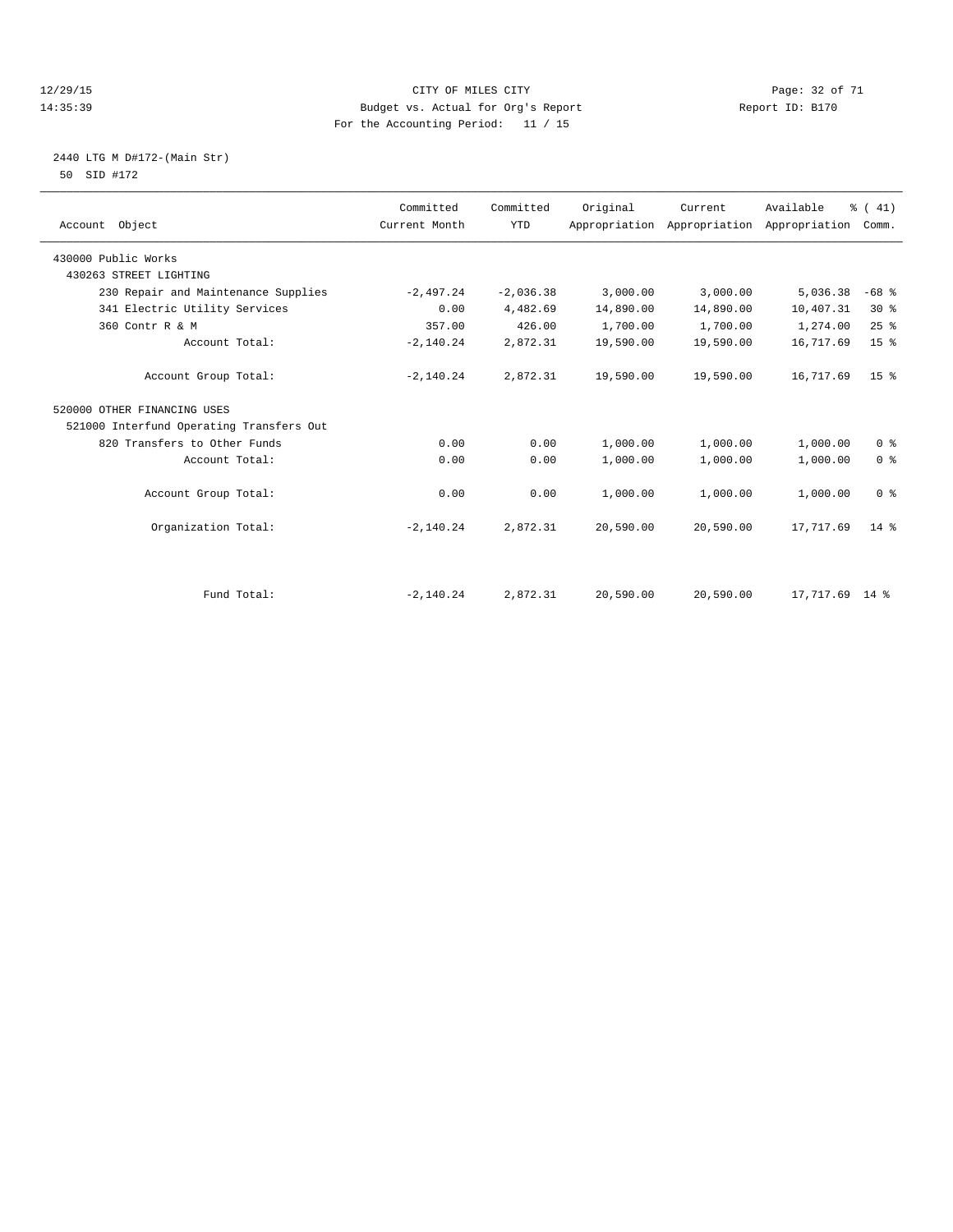#### 12/29/15 Page: 33 of 71 14:35:39 Budget vs. Actual for Org's Report Report ID: B170 For the Accounting Period: 11 / 15

#### 2450 LTG M D#195-(SG-Trico) 51 SID #195

| Account Object                           | Committed<br>Current Month | Committed<br><b>YTD</b> | Original | Current  | Available<br>Appropriation Appropriation Appropriation | % (41)<br>Comm. |  |
|------------------------------------------|----------------------------|-------------------------|----------|----------|--------------------------------------------------------|-----------------|--|
| 430000 Public Works                      |                            |                         |          |          |                                                        |                 |  |
| 430263 STREET LIGHTING                   |                            |                         |          |          |                                                        |                 |  |
| 341 Electric Utility Services            | 803.68                     | 2,053.10                | 5,505.00 | 5,505.00 | 3,451.90                                               | 37 <sup>8</sup> |  |
| Account Total:                           | 803.68                     | 2,053.10                | 5,505.00 | 5,505.00 | 3,451.90                                               | 37%             |  |
| Account Group Total:                     | 803.68                     | 2,053.10                | 5,505.00 | 5,505.00 | 3,451.90                                               | 37 <sup>8</sup> |  |
| 520000 OTHER FINANCING USES              |                            |                         |          |          |                                                        |                 |  |
| 521000 Interfund Operating Transfers Out |                            |                         |          |          |                                                        |                 |  |
| 820 Transfers to Other Funds             | 0.00                       | 0.00                    | 1,000.00 | 1,000.00 | 1,000.00                                               | 0 <sup>8</sup>  |  |
| Account Total:                           | 0.00                       | 0.00                    | 1,000.00 | 1,000.00 | 1,000.00                                               | 0 <sup>8</sup>  |  |
| Account Group Total:                     | 0.00                       | 0.00                    | 1,000.00 | 1,000.00 | 1,000.00                                               | 0 <sup>8</sup>  |  |
| Organization Total:                      | 803.68                     | 2,053.10                | 6,505.00 | 6,505.00 | 4,451.90                                               | $32*$           |  |
|                                          |                            |                         |          |          |                                                        |                 |  |
| Fund Total:                              | 803.68                     | 2,053.10                | 6,505.00 | 6,505.00 | 4,451.90 32 %                                          |                 |  |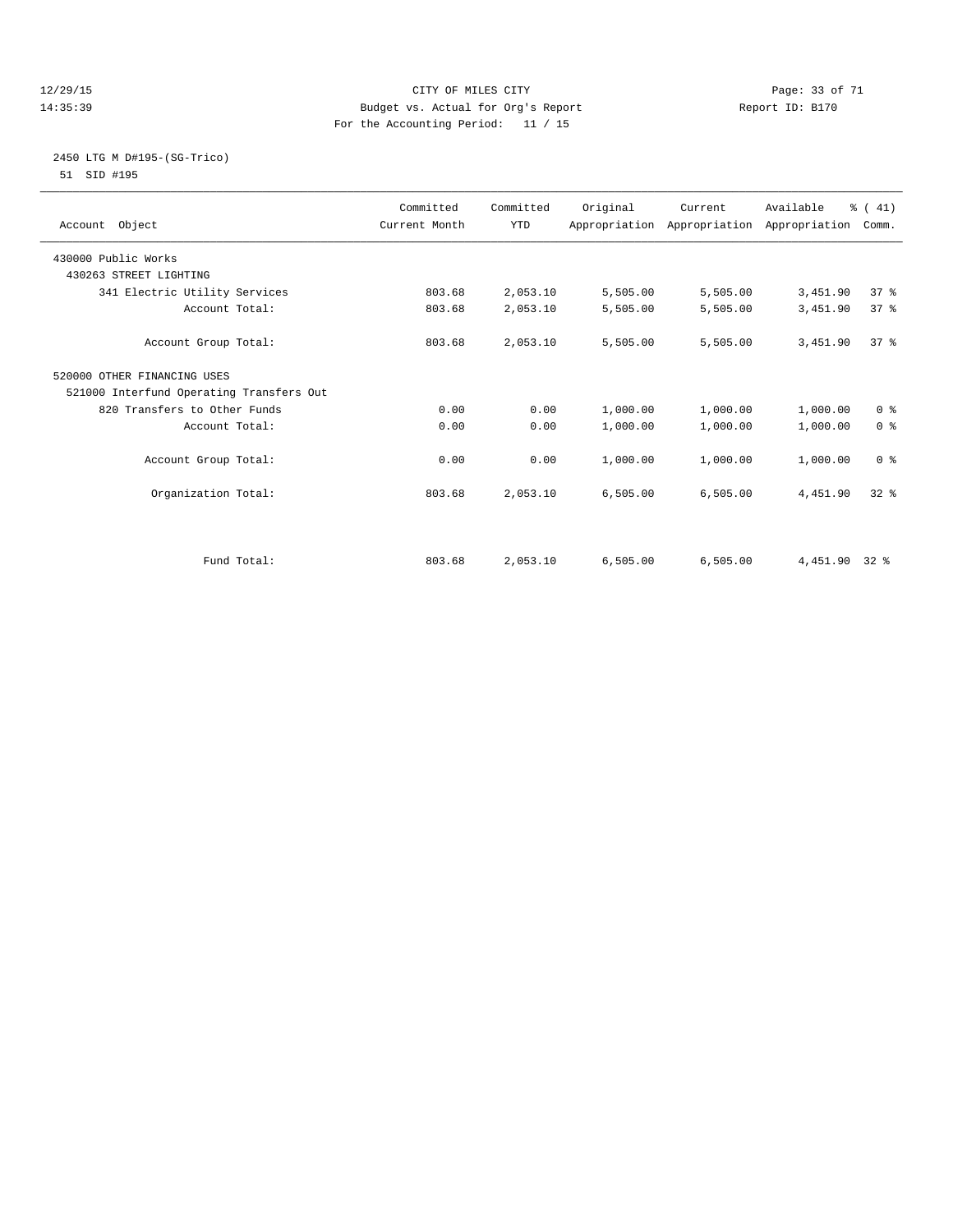#### 12/29/15 Page: 34 of 71 14:35:39 Budget vs. Actual for Org's Report Report ID: B170 For the Accounting Period: 11 / 15

#### 2470 LTG M D#202-(SG-MDU&NV) 72 SID #202

| Account Object                           | Committed<br>Current Month | Committed<br><b>YTD</b> | Original | Current  | Available<br>Appropriation Appropriation Appropriation | % (41)<br>Comm. |  |
|------------------------------------------|----------------------------|-------------------------|----------|----------|--------------------------------------------------------|-----------------|--|
| 430000 Public Works                      |                            |                         |          |          |                                                        |                 |  |
| 430263 STREET LIGHTING                   |                            |                         |          |          |                                                        |                 |  |
| 341 Electric Utility Services            | 0.00                       | 1,360.09                | 3,809.00 | 3,809.00 | 2,448.91                                               | 36 <sup>8</sup> |  |
| 533 Machinery and Equipment Rental       | 0.00                       | 912.36                  | 3,200.00 | 3,200.00 | 2,287.64                                               | 29%             |  |
| Account Total:                           | 0.00                       | 2,272.45                | 7,009.00 | 7,009.00 | 4,736.55                                               | 32 <sup>8</sup> |  |
| Account Group Total:                     | 0.00                       | 2,272.45                | 7,009.00 | 7,009.00 | 4,736.55                                               | $32*$           |  |
| 520000 OTHER FINANCING USES              |                            |                         |          |          |                                                        |                 |  |
| 521000 Interfund Operating Transfers Out |                            |                         |          |          |                                                        |                 |  |
| 820 Transfers to Other Funds             | 0.00                       | 0.00                    | 1,000.00 | 1,000.00 | 1,000.00                                               | 0 <sup>8</sup>  |  |
| Account Total:                           | 0.00                       | 0.00                    | 1,000.00 | 1,000.00 | 1,000.00                                               | 0 <sup>8</sup>  |  |
| Account Group Total:                     | 0.00                       | 0.00                    | 1,000.00 | 1,000.00 | 1,000.00                                               | 0 <sup>8</sup>  |  |
| Organization Total:                      | 0.00                       | 2,272.45                | 8,009.00 | 8,009.00 | 5,736.55                                               | 28 <sup>8</sup> |  |
|                                          |                            |                         |          |          |                                                        |                 |  |
| Fund Total:                              | 0.00                       | 2,272.45                | 8,009.00 | 8,009.00 | $5,736.55$ 28 %                                        |                 |  |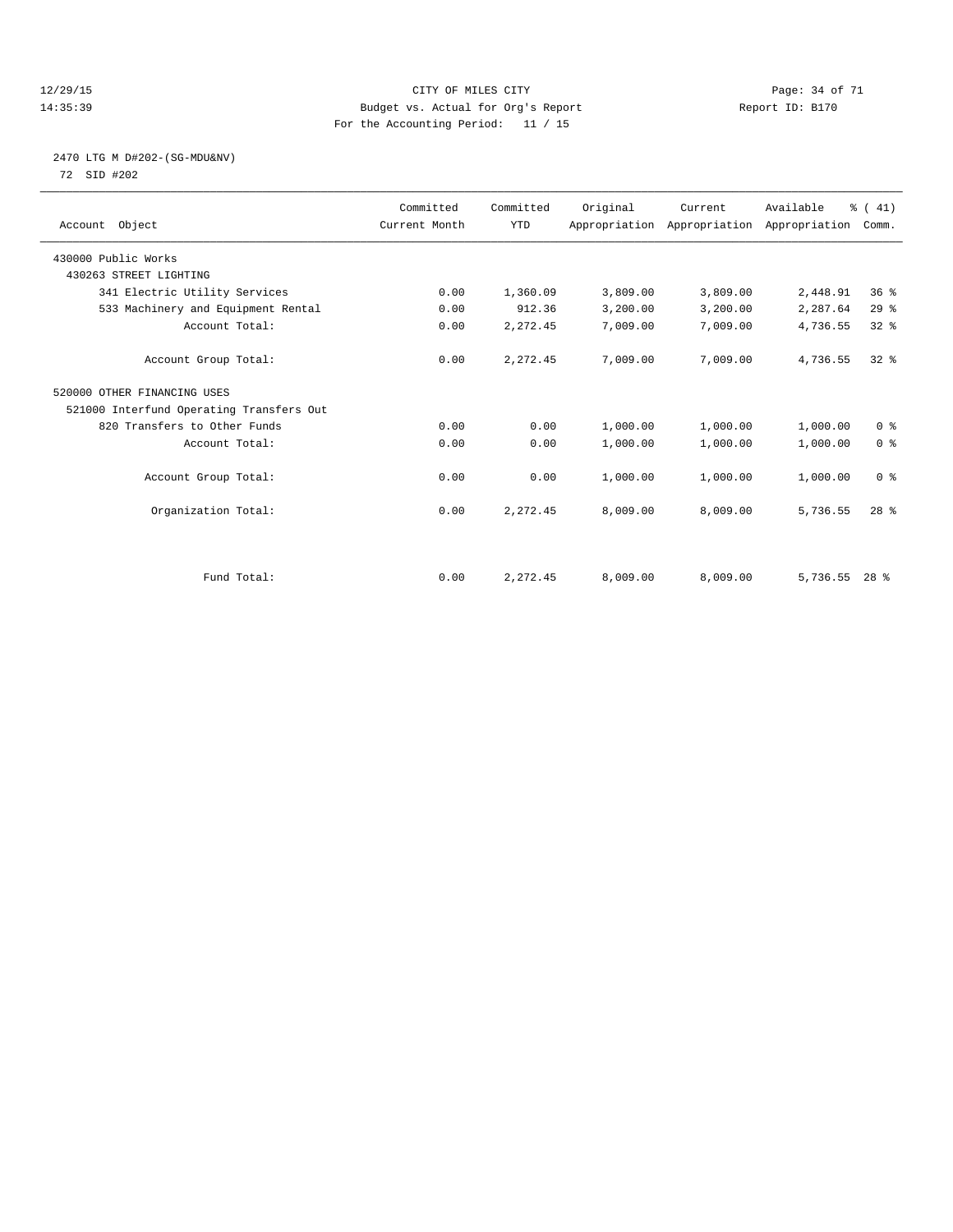#### 12/29/15 **Page: 35 of 71** CITY OF MILES CITY **Page: 35 of 71** 14:35:39 Budget vs. Actual for Org's Report Report ID: B170 For the Accounting Period: 11 / 15

#### 2480 LTG M M#173-(Milestown Estates)

47 SID #173(Ltg-Milestown)

| Account Object                           | Committed<br>Current Month | Committed<br><b>YTD</b> | Original | Current<br>Appropriation Appropriation Appropriation | Available       | % (41)<br>Comm. |
|------------------------------------------|----------------------------|-------------------------|----------|------------------------------------------------------|-----------------|-----------------|
| 430000 Public Works                      |                            |                         |          |                                                      |                 |                 |
| 430263 STREET LIGHTING                   |                            |                         |          |                                                      |                 |                 |
| 230 Repair and Maintenance Supplies      | 0.00                       | 0.00                    | 460.00   | 460.00                                               | 460.00          | 0 <sup>8</sup>  |
| 341 Electric Utility Services            | 0.00                       | 414.61                  | 1,400.00 | 1,400.00                                             | 985.39          | $30*$           |
| 360 Contr R & M                          | 0.00                       | 0.00                    | 100.00   | 100.00                                               | 100.00          | 0 <sup>8</sup>  |
| Account Total:                           | 0.00                       | 414.61                  | 1,960.00 | 1,960.00                                             | 1,545.39        | $21$ %          |
| Account Group Total:                     | 0.00                       | 414.61                  | 1,960.00 | 1,960.00                                             | 1,545.39        | $21$ $%$        |
| 520000 OTHER FINANCING USES              |                            |                         |          |                                                      |                 |                 |
| 521000 Interfund Operating Transfers Out |                            |                         |          |                                                      |                 |                 |
| 820 Transfers to Other Funds             | 0.00                       | 0.00                    | 250.00   | 250.00                                               | 250.00          | 0 <sup>8</sup>  |
| Account Total:                           | 0.00                       | 0.00                    | 250.00   | 250.00                                               | 250.00          | 0 <sup>8</sup>  |
| Account Group Total:                     | 0.00                       | 0.00                    | 250.00   | 250.00                                               | 250.00          | 0 <sup>8</sup>  |
| Organization Total:                      | 0.00                       | 414.61                  | 2,210.00 | 2,210.00                                             | 1,795.39        | 19 <sup>°</sup> |
| Fund Total:                              | 0.00                       | 414.61                  | 2,210.00 | 2,210.00                                             | $1,795.39$ 19 % |                 |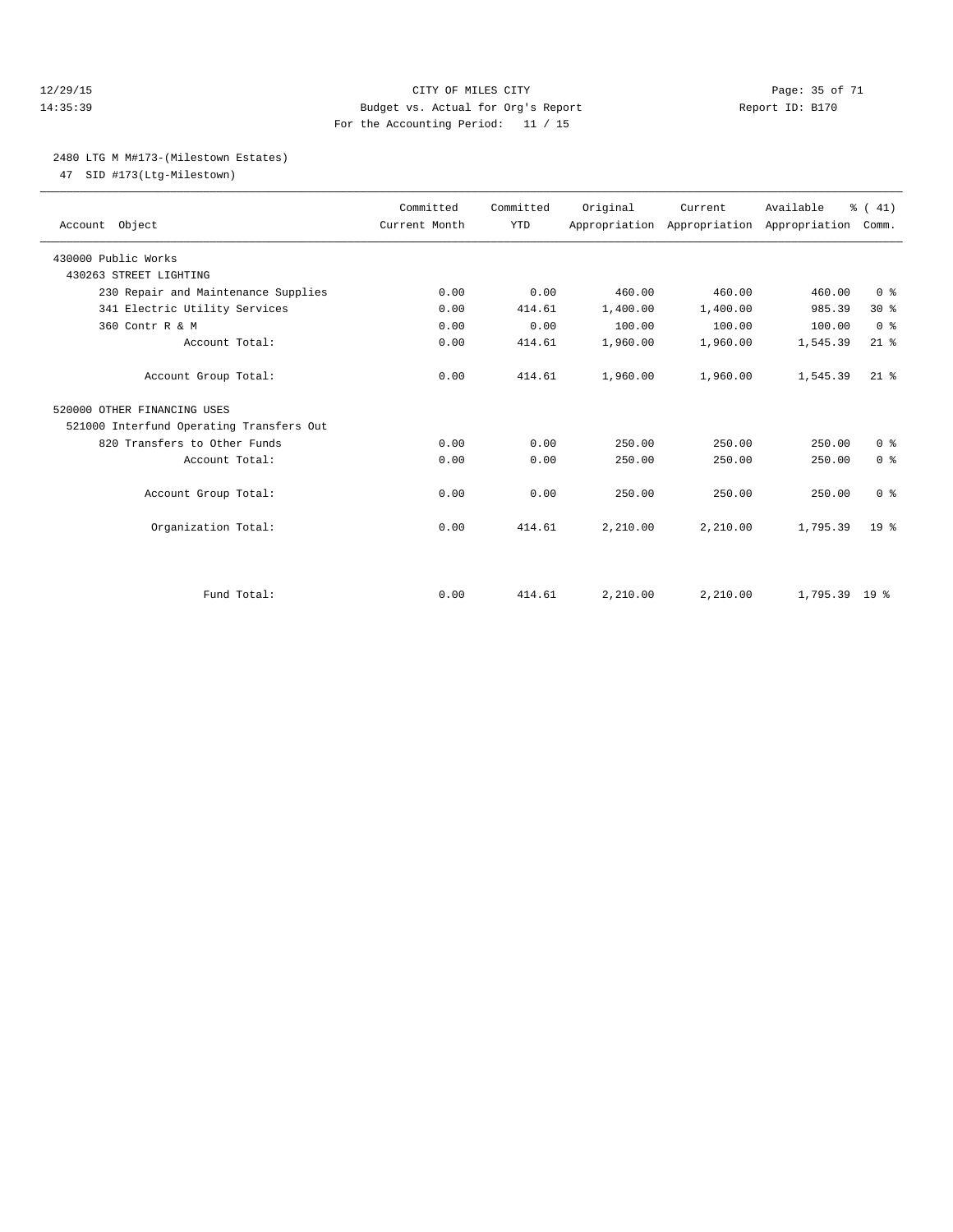#### 12/29/15 Page: 36 of 71 14:35:39 Budget vs. Actual for Org's Report Report ID: B170 For the Accounting Period: 11 / 15

————————————————————————————————————————————————————————————————————————————————————————————————————————————————————————————————————

# 2510 STR MAINT DIST #204

107 Paved St. Maint. Dist.#204

|                                           | Committed     | Committed   | Original   | Current            | Available                                       | $\frac{1}{6}$ ( 41) |
|-------------------------------------------|---------------|-------------|------------|--------------------|-------------------------------------------------|---------------------|
| Account Object                            | Current Month | YTD         |            |                    | Appropriation Appropriation Appropriation Comm. |                     |
| 430000 Public Works                       |               |             |            |                    |                                                 |                     |
| 430220 Operations                         |               |             |            |                    |                                                 |                     |
| 111 Salaries and Wages - Permanent        | 14,964.32     | 79,834.25   | 230,608.00 | 230,608.00         | 150,773.75                                      | 35%                 |
| 121 OVERTIME-PERMANENT                    | 139.78        | 903.91      | 6,800.00   | 6,800.00           | 5,896.09                                        | $13*$               |
| 131 VACATION                              | 574.82        | 6,738.03    | 10,000.00  | 10,000.00          | 3,261.97                                        | 67 %                |
| 132 SICK LEAVE                            | 3,548.19      | 8,696.93    | 5,000.00   | 5,000.00           | $-3,696.93$                                     | 174 %               |
| 133 OTHER LEAVE PAY                       | 0.00          | 0.00        | 4,000.00   | 4,000.00           | 4,000.00                                        | 0 <sup>8</sup>      |
| 134 HOLIDAY PAY                           | 0.00          | 60.26       | 1,200.00   |                    | 1,139.74                                        | 5 <sup>°</sup>      |
| 141 Unemployment Insurance                | 28.86         | 145.65      | 390.00     | 1,200.00<br>390.00 | 244.35                                          | 37%                 |
|                                           | 1,078.24      |             |            |                    |                                                 | 43 %                |
| 142 Workers' Compensation                 |               | 5,498.40    | 12,880.00  | 12,880.00          | 7,381.60                                        |                     |
| 143 Health Insurance                      | 3,296.16      | 16,481.66   | 42,645.00  | 42,645.00          | 26, 163. 34                                     | 39 %                |
| 144 FICA                                  | 1,410.36      | 7,118.03    | 19,850.00  | 19,850.00          | 12,731.97                                       | 36%                 |
| 145 PERS                                  | 1,590.13      | 7,958.62    | 21,459.00  | 21,459.00          | 13,500.38                                       | 37%                 |
| 196 CLOTHING ALLOTMENT                    | 0.00          | 768.00      | 800.00     | 800.00             | 32.00                                           | 96 %                |
| 210 Office Supplies and Materials         | 0.00          | 141.91      | 500.00     | 500.00             | 358.09                                          | $28$ %              |
| 214 Small Items of Equipment              | 144.80        | 2,620.79    | 7,000.00   | 7,000.00           | 4,379.21                                        | 37%                 |
| 220 Operating Expenses                    | 62.37         | 5,376.08    | 15,000.00  | 15,000.00          | 9,623.92                                        | 36%                 |
| 222 Chemicals, Lab & Med Supplies         | 0.00          | 0.00        | 600.00     | 600.00             | 600.00                                          | 0 <sup>8</sup>      |
| 226 Clothing and Uniforms                 | 0.00          | 0.00        | 700.00     | 700.00             | 700.00                                          | 0 <sup>8</sup>      |
| 230 Repair and Maintenance Supplies       | 155.01        | 2,287.52    | 18,000.00  | 18,000.00          | 15,712.48                                       | $13*$               |
| 231 Gas, Oil, Diesel Fuel, Grease, etc.   | 402.28        | 8,012.97    | 36,000.00  | 36,000.00          | 27,987.03                                       | $22$ %              |
| 241 Consumable Tools                      | 0.00          | 0.00        | 50.00      | 50.00              | 50.00                                           | 0 <sup>8</sup>      |
| 242 Sign Parts and Supplies               | 216.36        | 4,969.79    | 7,000.00   | 7,000.00           | 2,030.21                                        | 71 %                |
| 311 Postage, Box Rent, Etc.               | 0.00          | 0.00        | 75.00      | 75.00              | 75.00                                           | 0 <sup>8</sup>      |
| 320 Printing, Duplicating, Typing &       | 0.00          | 0.00        | 100.00     | 100.00             | 100.00                                          | 0 <sup>8</sup>      |
| 330 Publicity, Subscriptions & Dues       | 0.00          | 175.26      | 700.00     | 700.00             | 524.74                                          | $25$ %              |
| 331 Publication of Formal & Legal Notices | 0.00          | 132.00      | 0.00       | 0.00               | $-132.00$                                       | $***$ $_{8}$        |
| 334 Memberships, Registrations & Dues     | 0.00          | 151.20      | 250.00     | 250.00             | 98.80                                           | 60 %                |
| 341 Electric Utility Services             | 0.00          | 364.22      | 1,060.00   | 1,060.00           | 695.78                                          | 34%                 |
| 344 Gas Utility Service                   | 0.00          | 45.80       | 1,050.00   | 1,050.00           | 1,004.20                                        | 4%                  |
| 345 Telephone                             | 132.21        | 667.38      | 2,000.00   | 2,000.00           | 1,332.62                                        | 33%                 |
| 346 Garbage Service                       | 0.00          | 0.00        | 175.00     | 175.00             | 175.00                                          | 0 <sup>8</sup>      |
| 347 Internet                              | 0.00          | 0.00        | 200.00     | 200.00             | 200.00                                          | 0 <sup>8</sup>      |
| 350 Professional Services                 | 0.00          | 677.86      | 5,000.00   | 5,000.00           | 4,322.14                                        | $14*$               |
| 360 Contr R & M                           | 1,207.66      | 1,930.64    | 10,000.00  | 10,000.00          | 8,069.36                                        | 19 <sup>°</sup>     |
| 363 R&M Vehicles/Equip/Labor-PW           | 3,026.61      | 25, 555. 23 | 80,000.00  | 80,000.00          | 54, 444. 77                                     | $32$ $%$            |
| 370 Travel                                | 112.87        | 145.67      | 1,000.00   | 1,000.00           | 854.33                                          | 15 <sup>8</sup>     |
| 380 Training Services                     | 0.00          | 240.00      | 700.00     | 700.00             | 460.00                                          | 34 %                |
| 382 Books                                 | 0.00          | 0.00        | 200.00     | 200.00             | 200.00                                          | 0 <sup>8</sup>      |
| 511 Insurance on Buildings                | 0.00          | 769.48      | 770.00     | 770.00             |                                                 | $0.52$ 100 %        |
| 512 Insurance on Vehicles & Equipment     | 0.00          | 2,693.77    | 2,694.00   | 2,694.00           | 0.23                                            | 100 %               |
| 513 Liability                             | 0.00          | 3,035.65    | 3,036.00   | 3,036.00           | 0.35                                            | 100 %               |
| 531 Building & Office Rental              | 350.00        | 1,750.00    | 4,200.00   | 4,200.00           | 2,450.00                                        | 42 %                |
| 532 Land Rental                           | 0.00          | 4,838.10    | 8,100.00   | 8,100.00           | 3,261.90                                        | 60 %                |
| Account Total:                            | 32,441.03     | 200,785.06  | 561,792.00 | 561,792.00         | 361,006.94                                      | 36%                 |
| 430233 Roadway/Re-surfacing               |               |             |            |                    |                                                 |                     |
| 350 Professional Services                 | 43,692.17     | 60,954.18   | 300,000.00 | 300,000.00         | 239,045.82                                      | $20*$               |
| Account Total:                            | 43,692.17     | 60,954.18   | 300,000.00 | 300,000.00         | 239,045.82                                      | $20*$               |
|                                           |               |             |            |                    |                                                 |                     |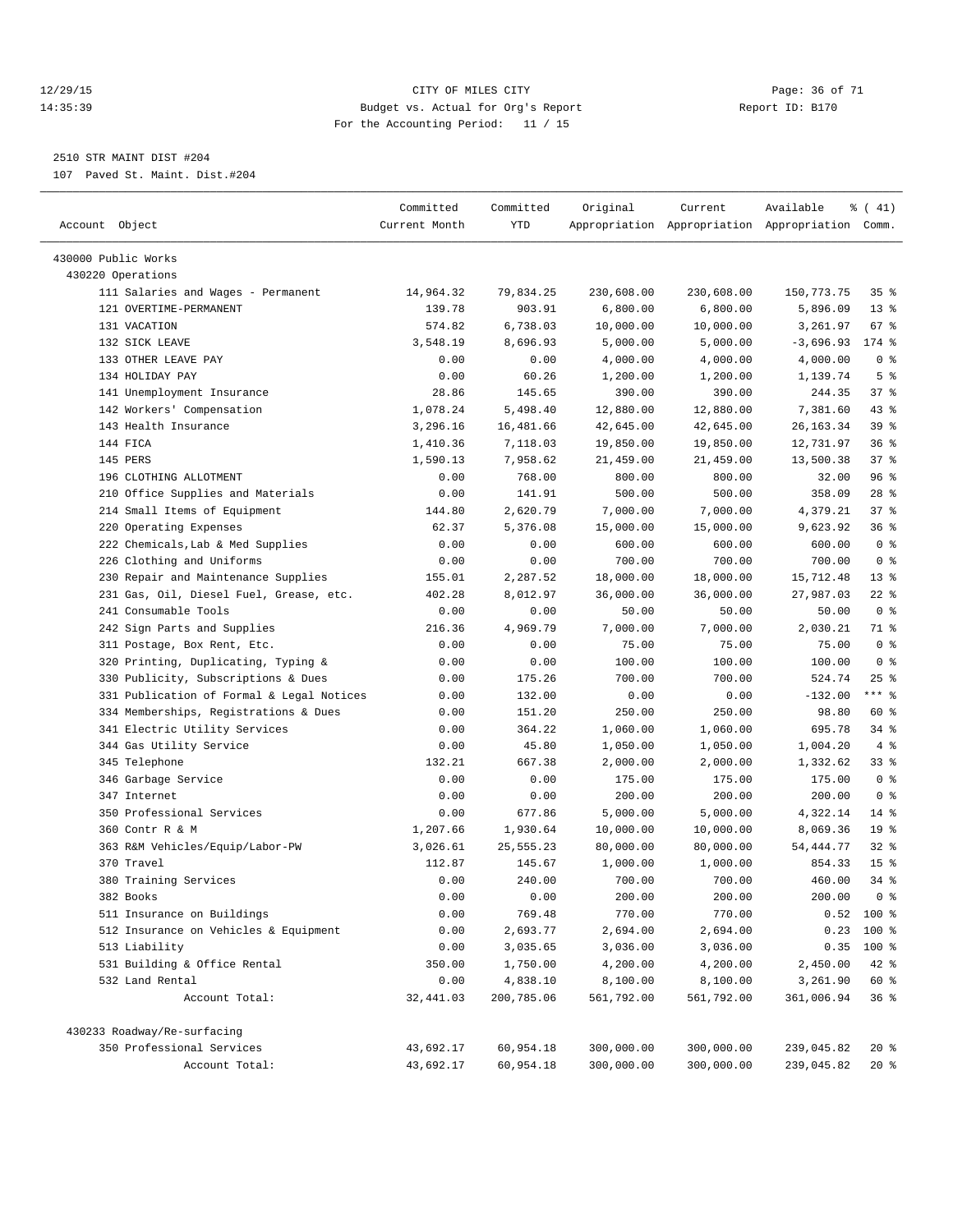#### 12/29/15 Page: 37 of 71 14:35:39 Budget vs. Actual for Org's Report Report ID: B170 For the Accounting Period: 11 / 15

# 2510 STR MAINT DIST #204

107 Paved St. Maint. Dist.#204

| Account Object                           | Committed<br>Current Month | Committed<br><b>YTD</b> | Original     | Current      | Available<br>Appropriation Appropriation Appropriation | $\frac{1}{6}$ ( 41)<br>Comm. |
|------------------------------------------|----------------------------|-------------------------|--------------|--------------|--------------------------------------------------------|------------------------------|
| 430234 CURB AND GUTTER                   |                            |                         |              |              |                                                        |                              |
| 350 Professional Services                | 5,050.72                   | 35, 198. 11             | 120,000.00   | 120,000.00   | 84,801.89                                              | 29%                          |
| Account Total:                           | 5,050.72                   | 35, 198. 11             | 120,000.00   | 120,000.00   | 84,801.89                                              | 29 <sup>8</sup>              |
| 430235 Storm Drain & Culvert Maintenance |                            |                         |              |              |                                                        |                              |
| 220 Operating Expenses                   | 215.45                     | 215.45                  | 0.00         | 0.00         | $-215.45$                                              | $***$ $%$                    |
| 230 Repair and Maintenance Supplies      | 10,783.60                  | 22,807.91               | 50,000.00    | 50,000.00    | 27,192.09                                              | 46%                          |
| Account Total:                           | 10,999.05                  | 23,023.36               | 50,000.00    | 50,000.00    | 26,976.64                                              | 46%                          |
| Account Group Total:                     | 92,182.97                  | 319,960.71              | 1,031,792.00 | 1,031,792.00 | 711,831.29                                             | 31.8                         |
| 520000 OTHER FINANCING USES              |                            |                         |              |              |                                                        |                              |
| 521000 Interfund Operating Transfers Out |                            |                         |              |              |                                                        |                              |
| 820 Transfers to Other Funds             | 2,193.73                   | 8,774.92                | 241,071.00   | 241,071.00   | 232,296.08                                             | 4%                           |
| Account Total:                           | 2,193.73                   | 8,774.92                | 241,071.00   | 241,071.00   | 232,296.08                                             | 4%                           |
| Account Group Total:                     | 2,193.73                   | 8,774.92                | 241,071.00   | 241,071.00   | 232,296.08                                             | $4\degree$                   |
| Organization Total:                      | 94,376.70                  | 328,735.63              | 1,272,863.00 | 1,272,863.00 | 944, 127.37                                            | 26%                          |
|                                          |                            |                         |              |              |                                                        |                              |
| Fund Total:                              | 94,376.70                  | 328,735.63              | 1,272,863.00 | 1,272,863.00 | 944, 127. 37 26 %                                      |                              |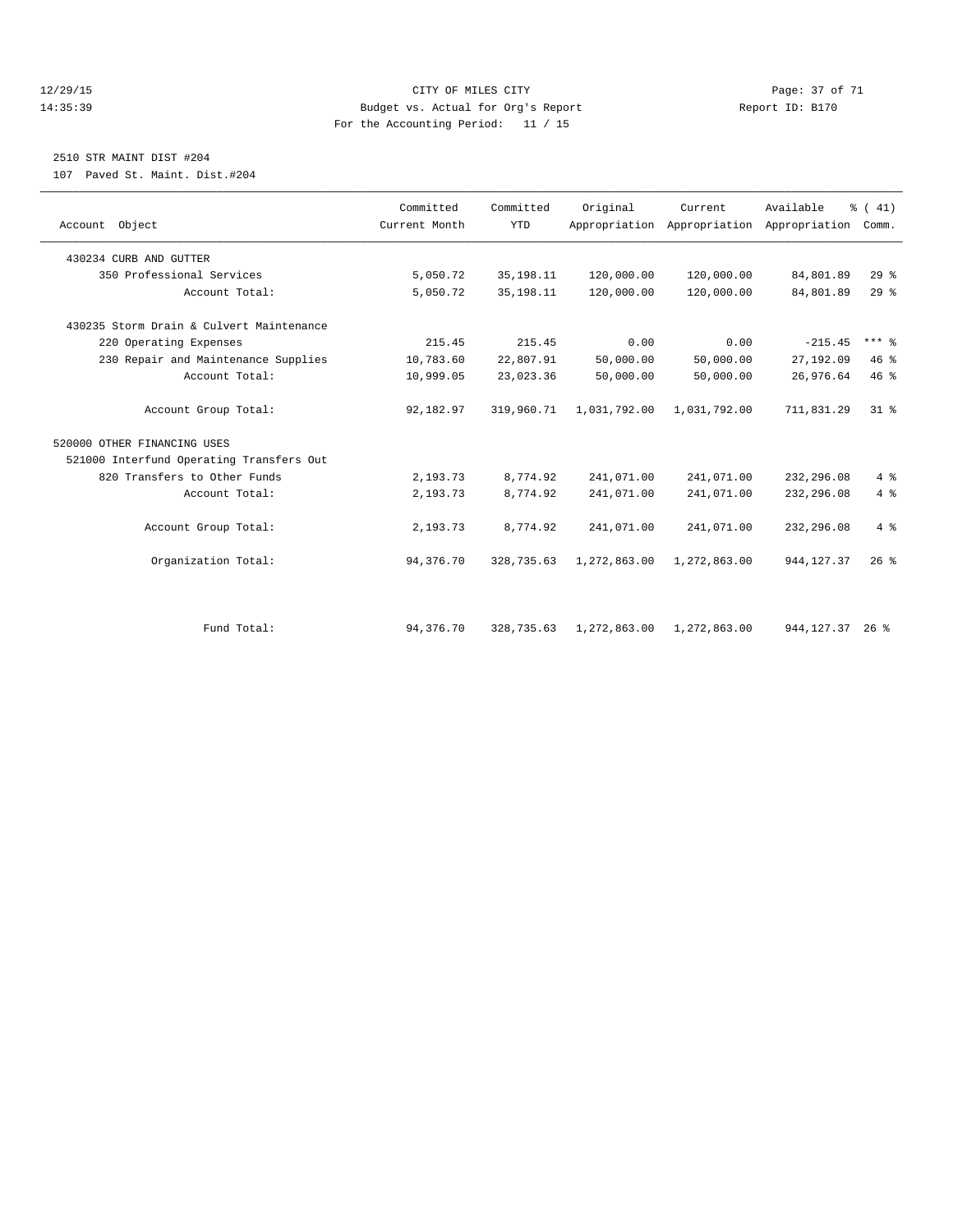#### 12/29/15 **Page: 38 of 71** CITY OF MILES CITY **Page: 38 of 71** 14:35:39 Budget vs. Actual for Org's Report Report ID: B170 For the Accounting Period: 11 / 15

————————————————————————————————————————————————————————————————————————————————————————————————————————————————————————————————————

# 2520 STR MAINT DIST #205

108 Unpaved Street Maintenance

|                                          | Committed     | Committed | Original   | Current    | Available                                       | $\frac{1}{6}$ ( 41) |
|------------------------------------------|---------------|-----------|------------|------------|-------------------------------------------------|---------------------|
| Account Object                           | Current Month | YTD       |            |            | Appropriation Appropriation Appropriation Comm. |                     |
| 430000 Public Works                      |               |           |            |            |                                                 |                     |
| 430220 Operations                        |               |           |            |            |                                                 |                     |
| 111 Salaries and Wages - Permanent       | 4,565.03      | 23,957.03 | 59,070.00  | 59,070.00  | 35, 112.97                                      | 41 %                |
| 121 OVERTIME-PERMANENT                   | 35.56         | 295.36    | 2,900.00   | 2,900.00   | 2,604.64                                        | $10*$               |
| 131 VACATION                             | 199.77        | 1,910.00  | 10,000.00  | 10,000.00  | 8,090.00                                        | 19 <sup>°</sup>     |
| 132 SICK LEAVE                           | 941.90        | 2,624.20  | 5,000.00   | 5,000.00   | 2,375.80                                        | $52$ $%$            |
| 133 OTHER LEAVE PAY                      | 0.00          | 0.00      | 1,415.00   | 1,415.00   | 1,415.00                                        | 0 <sup>8</sup>      |
| 134 HOLIDAY PAY                          | 0.00          | 15.26     | 400.00     | 400.00     | 384.74                                          | 4%                  |
| 141 Unemployment Insurance               | 8.58          | 43.46     | 124.00     | 124.00     | 80.54                                           | 35%                 |
| 142 Workers' Compensation                | 300.31        | 1,531.96  | 3,734.00   | 3,734.00   | 2,202.04                                        | 41 %                |
| 143 Health Insurance                     | 978.58        | 4,893.06  | 12,515.00  | 12,515.00  | 7,621.94                                        | 39 %                |
| 144 FICA                                 | 420.89        | 2,128.98  | 6,277.00   | 6,277.00   | 4,148.02                                        | $34$ $%$            |
| 145 PERS                                 | 474.87        | 2,381.86  | 6,786.00   | 6,786.00   | 4,404.14                                        | 35%                 |
| 196 CLOTHING ALLOTMENT                   | 0.00          | 228.00    | 250.00     | 250.00     | 22.00                                           | 91 %                |
| 210 Office Supplies and Materials        | 0.00          | 72.99     | 200.00     | 200.00     | 127.01                                          | 36%                 |
| 214 Small Items of Equipment             | 36.20         | 655.20    | 3,000.00   | 3,000.00   | 2,344.80                                        | $22$ %              |
| 220 Operating Expenses                   | 15.58         | 1,342.77  | 3,500.00   | 3,500.00   | 2,157.23                                        | 38 %                |
| 222 Chemicals, Lab & Med Supplies        | 0.00          | 0.00      | 500.00     | 500.00     | 500.00                                          | 0 <sup>8</sup>      |
| 226 Clothing and Uniforms                | 0.00          | 0.00      | 200.00     | 200.00     | 200.00                                          | 0 <sup>8</sup>      |
| 230 Repair and Maintenance Supplies      | 27.91         | 482.22    | 5,000.00   | 5,000.00   | 4,517.78                                        | $10*$               |
| 231 Gas, Oil, Diesel Fuel, Grease, etc.  | 100.57        | 2,003.25  | 10,000.00  | 10,000.00  | 7,996.75                                        | $20*$               |
| 242 Sign Parts and Supplies              | 54.09         | 1,242.45  | 2,600.00   | 2,600.00   | 1,357.55                                        | 48 %                |
| 311 Postage, Box Rent, Etc.              | 0.00          | 0.00      | 40.00      | 40.00      | 40.00                                           | 0 <sup>8</sup>      |
| 330 Publicity, Subscriptions & Dues      | 0.00          | 43.81     | 150.00     | 150.00     | 106.19                                          | 29%                 |
| 334 Memberships, Registrations & Dues    | 0.00          | 37.80     | 50.00      | 50.00      | 12.20                                           | 76 %                |
| 341 Electric Utility Services            | 0.00          | 13.15     | 150.00     | 150.00     | 136.85                                          | 9%                  |
| 344 Gas Utility Service                  | 0.00          | 10.35     | 200.00     | 200.00     | 189.65                                          | 5 <sup>°</sup>      |
| 345 Telephone                            | 62.86         | 279.49    | 750.00     | 750.00     | 470.51                                          | 37%                 |
| 350 Professional Services                | 0.00          | 55.30     | 1,000.00   | 1,000.00   | 944.70                                          | 6 %                 |
| 360 Contr R & M                          | 53.83         | 290.32    | 1,000.00   | 1,000.00   | 709.68                                          | 29%                 |
| 363 R&M Vehicles/Equip/Labor-PW          | 756.67        | 9,260.95  | 35,000.00  | 35,000.00  | 25,739.05                                       | $26$ %              |
| 370 Travel                               | 28.22         | 36.42     | 250.00     | 250.00     | 213.58                                          | 15 <sup>8</sup>     |
| 380 Training Services                    | 0.00          | 60.00     | 150.00     | 150.00     | 90.00                                           | 40 %                |
| 382 Books                                | 0.00          | 0.00      | 100.00     | 100.00     | 100.00                                          | 0 <sup>8</sup>      |
| 511 Insurance on Buildings               | 0.00          | 192.37    | 193.00     | 193.00     | 0.63                                            | $100*$              |
| 512 Insurance on Vehicles & Equipment    | 0.00          | 673.44    | 674.00     | 674.00     | 0.56                                            | $100$ %             |
| 513 Liability                            | 0.00          | 760.84    | 761.00     | 761.00     | 0.16                                            | 100 %               |
| 531 Building & Office Rental             | 166.66        | 833.30    | 2,000.00   | 2,000.00   | 1,166.70                                        | 42 %                |
| 532 Land Rental                          | 0.00          | 0.00      | 1,500.00   | 1,500.00   | $1,500.00$ 0 %                                  |                     |
| Account Total:                           | 9,228.08      | 58,355.59 | 177,439.00 | 177,439.00 | 119,083.41                                      | 338                 |
|                                          |               |           |            |            |                                                 |                     |
| 430233 Roadway/Re-surfacing              |               |           |            |            |                                                 |                     |
| 350 Professional Services                | $-8,670.31$   | 22,064.40 | 425,000.00 | 425,000.00 | 402,935.60                                      | 5 <sup>°</sup>      |
| Account Total:                           | $-8,670.31$   | 22,064.40 | 425,000.00 | 425,000.00 | 402,935.60                                      | 5 <sup>°</sup>      |
| 430235 Storm Drain & Culvert Maintenance |               |           |            |            |                                                 |                     |
| 230 Repair and Maintenance Supplies      | 0.00          | 0.00      | 20,000.00  | 20,000.00  | 20,000.00                                       | 0 %                 |
| Account Total:                           | 0.00          | 0.00      | 20,000.00  | 20,000.00  | 20,000.00                                       | 0 <sup>8</sup>      |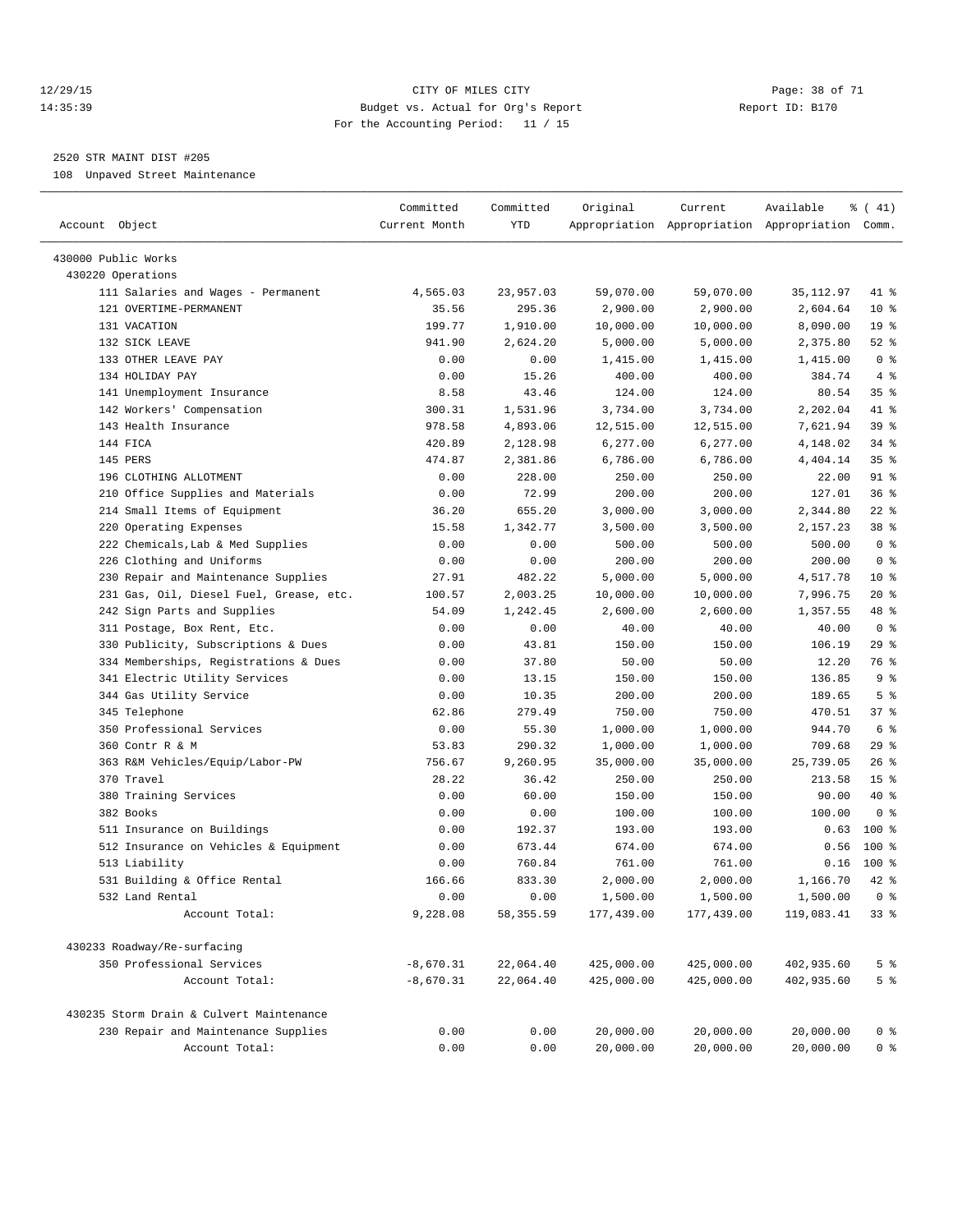#### 12/29/15 **Page: 39 of 71** CITY OF MILES CITY **Page: 39 of 71** 14:35:39 Budget vs. Actual for Org's Report Report ID: B170 For the Accounting Period: 11 / 15

# 2520 STR MAINT DIST #205

108 Unpaved Street Maintenance

| Object<br>Account                                                       | Committed<br>Current Month | Committed<br><b>YTD</b> | Original<br>Appropriation | Current<br>Appropriation | Available<br>Appropriation | % (41)<br>Comm. |
|-------------------------------------------------------------------------|----------------------------|-------------------------|---------------------------|--------------------------|----------------------------|-----------------|
| Account Group Total:                                                    | 557.77                     | 80, 419.99              | 622,439.00                | 622,439.00               | 542,019.01                 | $13*$           |
| 520000 OTHER FINANCING USES<br>521000 Interfund Operating Transfers Out |                            |                         |                           |                          |                            |                 |
| 820 Transfers to Other Funds                                            | 1,150.08                   | 4,600.32                | 66,619.00                 | 66,619.00                | 62,018.68                  | 7 %             |
| Account Total:                                                          | 1,150.08                   | 4,600.32                | 66,619.00                 | 66,619.00                | 62,018.68                  | 7 %             |
| Account Group Total:                                                    | 1,150.08                   | 4,600.32                | 66,619.00                 | 66,619.00                | 62,018.68                  | 7 %             |
| Organization Total:                                                     | 1,707.85                   | 85,020.31               | 689,058.00                | 689,058.00               | 604,037.69                 | $12$ %          |
|                                                                         |                            |                         |                           |                          |                            |                 |
| Fund Total:                                                             | 1,707.85                   | 85,020.31               | 689,058.00                | 689,058.00               | 604,037.69 12 %            |                 |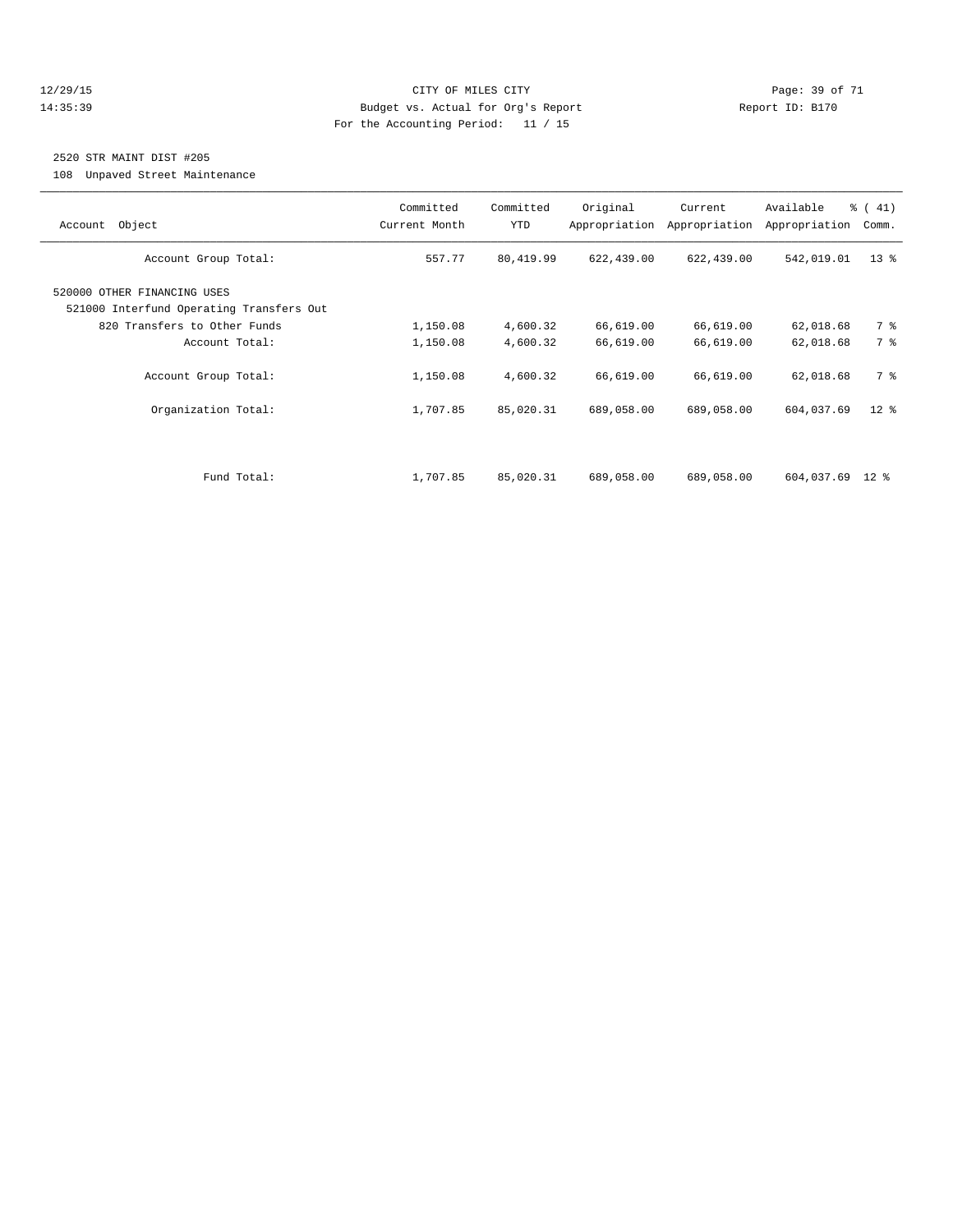#### 12/29/15 **Page: 40 of 71** CITY OF MILES CITY **Page: 40 of 71** 14:35:39 Budget vs. Actual for Org's Report Report ID: B170 For the Accounting Period: 11 / 15

#### 2540 STR MAINT DIST#207-(MILESTOWN ESTATES)

109 Milestown Estates Maintenance Dist.

| Account Object                           | Committed<br>Current Month | Committed<br><b>YTD</b> | Original  | Current<br>Appropriation Appropriation Appropriation Comm. | Available     | $\frac{1}{6}$ ( 41) |
|------------------------------------------|----------------------------|-------------------------|-----------|------------------------------------------------------------|---------------|---------------------|
| 430000 Public Works                      |                            |                         |           |                                                            |               |                     |
| 430220 Operations                        |                            |                         |           |                                                            |               |                     |
| 111 Salaries and Wages - Permanent       | 245.19                     | 1,268.32                | 3,178.00  | 3,178.00                                                   | 1,909.68      | $40*$               |
| 121 OVERTIME-PERMANENT                   | 2.49                       | 18.13                   | 100.00    | 100.00                                                     | 81.87         | 18 %                |
| 131 VACATION                             | 9.04                       | 105.66                  | 300.00    | 300.00                                                     | 194.34        | 35 <sup>8</sup>     |
| 132 SICK LEAVE                           | 47.21                      | 131.74                  | 100.00    | 100.00                                                     | $-31.74$      | $132*$              |
| 133 OTHER LEAVE PAY                      | 0.00                       | 0.00                    | 55.00     | 55.00                                                      | 55.00         | 0 <sup>8</sup>      |
| 134 HOLIDAY PAY                          | 0.00                       | 0.76                    | 20.00     | 20.00                                                      | 19.24         | 4%                  |
| 141 Unemployment Insurance               | 0.44                       | 2.18                    | 6.00      | 6.00                                                       | 3.82          | 36 <sup>8</sup>     |
| 142 Workers' Compensation                | 15.93                      | 81.30                   | 183.00    | 183.00                                                     | 101.70        | 44 %                |
| 143 Health Insurance                     | 51.58                      | 257.70                  | 618.00    | 618.00                                                     | 360.30        | 42.8                |
| 144 FICA                                 | 22.38                      | 113.11                  | 322.00    | 322.00                                                     | 208.89        | 35 <sup>8</sup>     |
| 145 PERS                                 | 25.11                      | 126.03                  | 318.00    | 318.00                                                     | 191.97        | $40*$               |
| 196 CLOTHING ALLOTMENT                   | 0.00                       | 12.00                   | 20.00     | 20.00                                                      | 8.00          | 60 %                |
| 350 Professional Services                | 0.00                       | 148.96                  | 1,000.00  | 1,000.00                                                   | 851.04        | 15 <sup>°</sup>     |
| Account Total:                           | 419.37                     | 2,265.89                | 6, 220.00 | 6, 220.00                                                  | 3,954.11      | 36 <sup>8</sup>     |
| Account Group Total:                     | 419.37                     | 2,265.89                | 6, 220.00 | 6, 220.00                                                  | 3,954.11      | $36*$               |
| 510000 MISCELLANEOUS                     |                            |                         |           |                                                            |               |                     |
| 510330 Comprehensive Liability Insurance |                            |                         |           |                                                            |               |                     |
| 513 Liability                            | 0.00                       | 39.69                   | 40.00     | 40.00                                                      | 0.31          | 99 <sub>8</sub>     |
| Account Total:                           | 0.00                       | 39.69                   | 40.00     | 40.00                                                      | 0.31          | 99 <sub>8</sub>     |
| Account Group Total:                     | 0.00                       | 39.69                   | 40.00     | 40.00                                                      | 0.31          | 99 <sub>8</sub>     |
| Organization Total:                      | 419.37                     | 2,305.58                | 6, 260.00 | 6,260.00                                                   | 3,954.42      | $37*$               |
| Fund Total:                              | 419.37                     | 2,305.58                | 6,260.00  | 6, 260.00                                                  | 3,954.42 37 % |                     |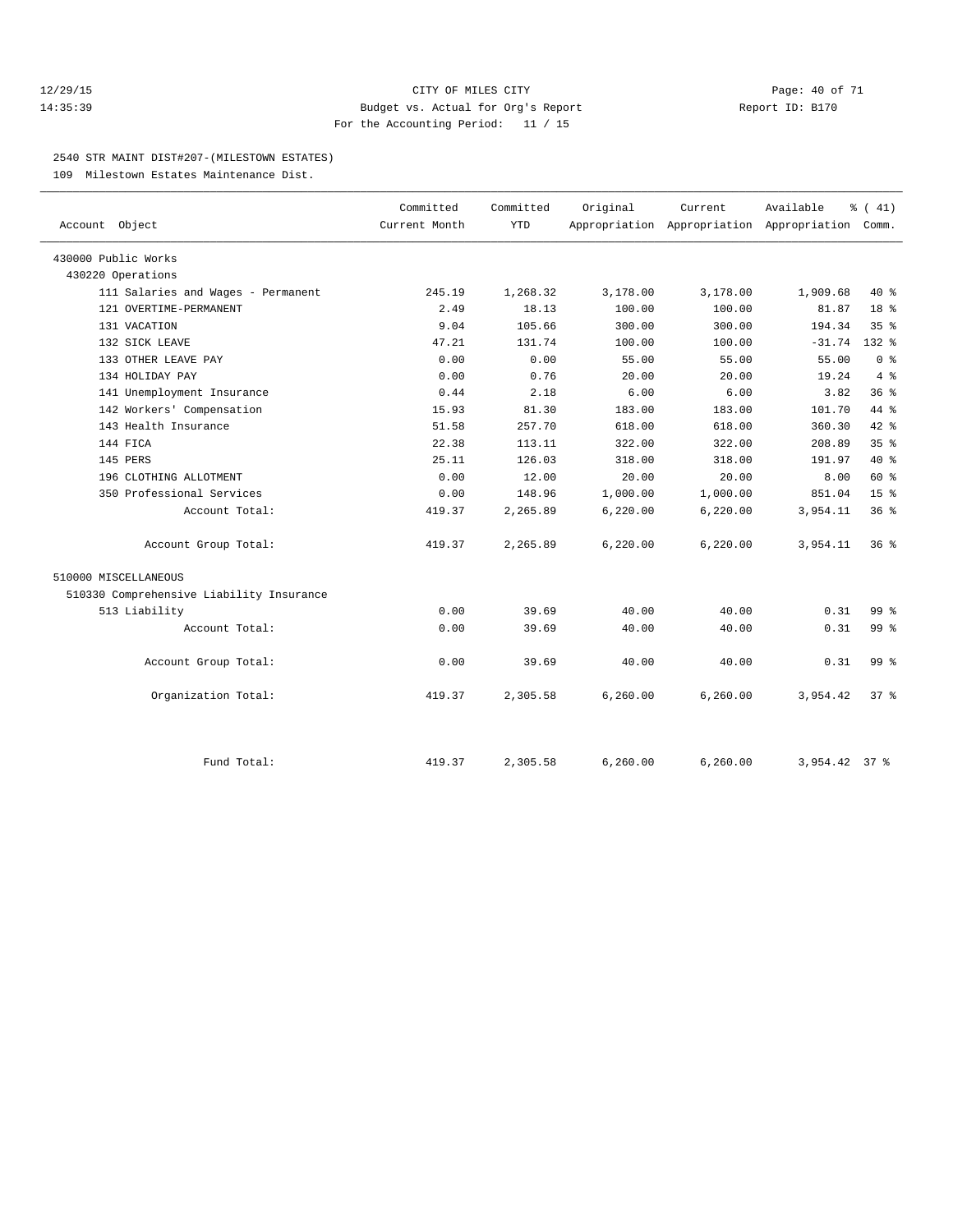#### 12/29/15 Page: 41 of 71 14:35:39 Budget vs. Actual for Org's Report Report ID: B170 For the Accounting Period: 11 / 15

 2820 GAS TAX 34 Gas Tax

| Account Object                           | Committed<br>Current Month | Committed<br><b>YTD</b> | Original   | Current<br>Appropriation Appropriation Appropriation | Available  | % (41)<br>Comm. |  |
|------------------------------------------|----------------------------|-------------------------|------------|------------------------------------------------------|------------|-----------------|--|
| 520000 OTHER FINANCING USES              |                            |                         |            |                                                      |            |                 |  |
| 521000 Interfund Operating Transfers Out |                            |                         |            |                                                      |            |                 |  |
| 820 Transfers to Other Funds             | 532.27                     | 2,129.08                | 6,387.00   | 6,387.00                                             | 4,257.92   | 33%             |  |
| Account Total:                           | 532.27                     | 2,129.08                | 6,387.00   | 6,387.00                                             | 4,257.92   | 33 <sup>8</sup> |  |
| 521204 TRANSFER:<br>SID 204              |                            |                         |            |                                                      |            |                 |  |
| 820 Transfers to Other Funds             | 0.00                       | 0.00                    | 87,134.00  | 87,134.00                                            | 87,134.00  | 0 <sup>8</sup>  |  |
| Account Total:                           | 0.00                       | 0.00                    | 87,134.00  | 87,134.00                                            | 87,134.00  | 0 <sup>8</sup>  |  |
| 521205 TRANSFER:<br>SID 205              |                            |                         |            |                                                      |            |                 |  |
| 820 Transfers to Other Funds             | 0.00                       | 0.00                    | 87,133.00  | 87,133.00                                            | 87,133.00  | 0 <sup>8</sup>  |  |
| Account Total:                           | 0.00                       | 0.00                    | 87,133.00  | 87,133.00                                            | 87,133.00  | 0 <sup>8</sup>  |  |
| Account Group Total:                     | 532.27                     | 2,129.08                | 180,654.00 | 180,654.00                                           | 178,524.92 | 1 <sup>8</sup>  |  |
| Organization Total:                      | 532.27                     | 2,129.08                | 180,654.00 | 180,654.00                                           | 178,524.92 | 1 <sup>8</sup>  |  |
|                                          |                            |                         |            |                                                      |            |                 |  |
| Fund Total:                              | 532.27                     | 2,129.08                | 180,654.00 | 180,654.00                                           | 178,524.92 | 1 <sup>8</sup>  |  |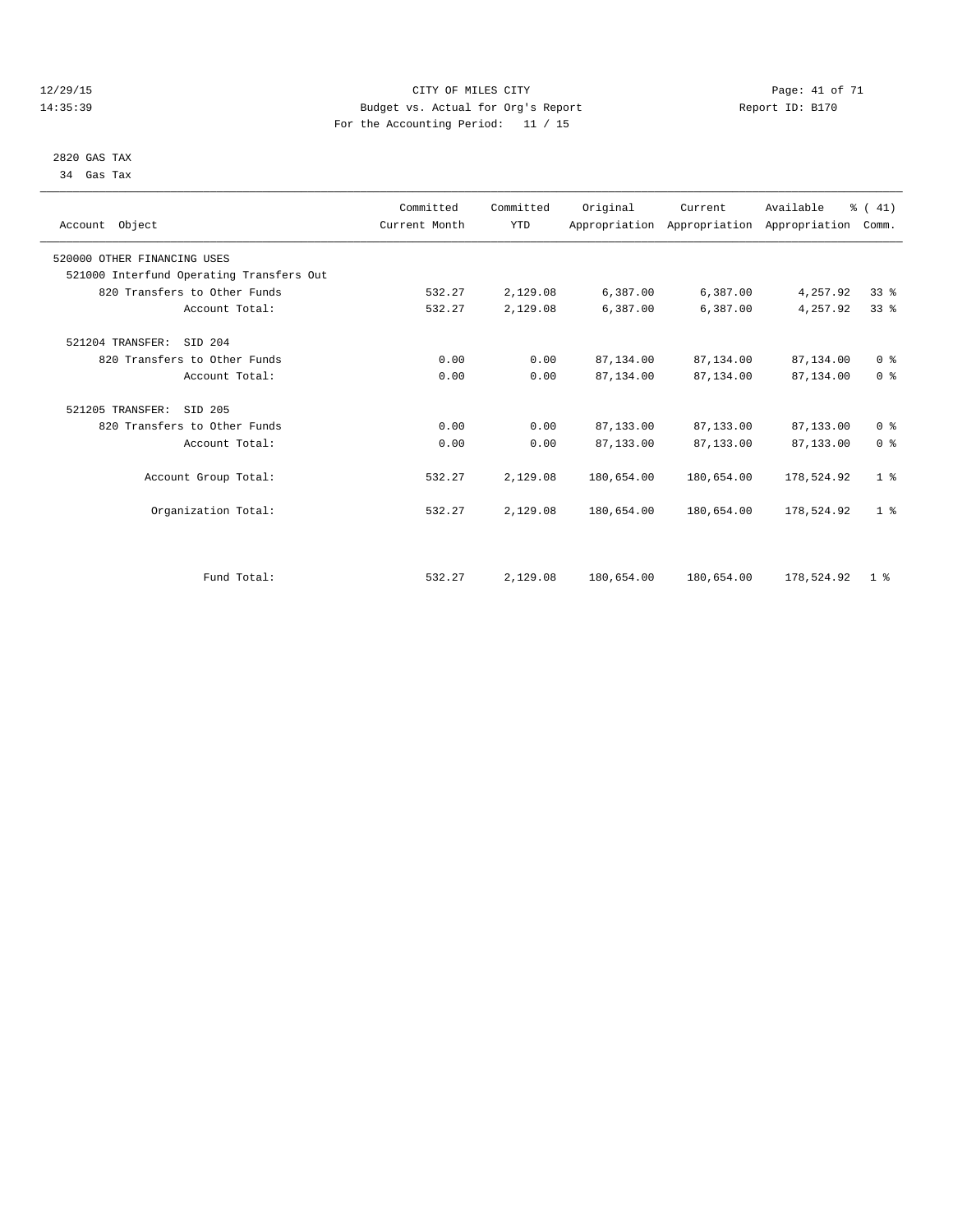#### 12/29/15 **Page: 42 of 71** CITY OF MILES CITY **Page: 42 of 71** 14:35:39 Budget vs. Actual for Org's Report Report ID: B170 For the Accounting Period: 11 / 15

# 2850 911 EMERGENCY

105 Enhanced 911

| Account Object                             | Committed<br>Current Month | Committed<br><b>YTD</b> | Original   | Current    | Available<br>Appropriation Appropriation Appropriation Comm. | % (41)              |
|--------------------------------------------|----------------------------|-------------------------|------------|------------|--------------------------------------------------------------|---------------------|
| 420000 PUBLIC SAFETY                       |                            |                         |            |            |                                                              |                     |
| 420140 Crime Control and Investigation(05) |                            |                         |            |            |                                                              |                     |
| 210 Office Supplies and Materials          | 0.00                       | 0.00                    | 1,000.00   | 1,000.00   | 1,000.00                                                     | 0 <sup>8</sup>      |
| 214 Small Items of Equipment               | 0.00                       | 0.00                    | 2,000.00   | 2,000.00   | 2,000.00                                                     | 0 <sup>8</sup>      |
| 220 Operating Expenses                     | 0.00                       | 0.00                    | 2,000.00   | 2,000.00   | 2,000.00                                                     | 0 <sup>8</sup>      |
| 311 Postage, Box Rent, Etc.                | 0.00                       | 0.00                    | 100.00     | 100.00     | 100.00                                                       | 0 <sup>8</sup>      |
| 320 Printing, Duplicating, Typing &        | 0.00                       | 0.00                    | 100.00     | 100.00     | 100.00                                                       | 0 <sup>8</sup>      |
| 334 Memberships, Registrations & Dues      | 0.00                       | 0.00                    | 100.00     | 100.00     | 100.00                                                       | 0 <sup>8</sup>      |
| 341 Electric Utility Services              | 87.79                      | 178.03                  | 600.00     | 600.00     | 421.97                                                       | $30*$               |
| 345 Telephone                              | 291.46                     | 9,538.03                | 25,250.00  | 25.250.00  | 15,711.97                                                    | 38 <sup>8</sup>     |
| 350 Professional Services                  | 13,392.50                  | 22,320.16               | 60,000.00  | 60,000.00  | 37,679.84                                                    | 37 <sup>8</sup>     |
| 370 Travel                                 | 0.00                       | 0.00                    | 500.00     | 500.00     | 500.00                                                       | 0 <sup>8</sup>      |
| 380 Training Services                      | 0.00                       | 0.00                    | 2,000.00   | 2,000.00   | 2,000.00                                                     | 0 <sup>8</sup>      |
| 512 Insurance on Vehicles & Equipment      | 0.00                       | 139.70                  | 140.00     | 140.00     | 0.30                                                         | $100*$              |
| 940 Machinery & Equipment                  | 0.00                       | 0.00                    | 10,000.00  | 10,000.00  | 10,000.00                                                    | 0 <sup>8</sup>      |
| 941 911 Eq & Software (2/01)               | 0.00                       | 0.00                    | 26,000.00  | 26,000.00  | 26,000.00                                                    | 0 <sup>8</sup>      |
| Account Total:                             | 13,771.75                  | 32, 175.92              | 129,790.00 | 129,790.00 | 97,614.08                                                    | 25%                 |
| 420160 Communications-Dispatch             |                            |                         |            |            |                                                              |                     |
| 350 Professional Services                  | 0.00                       | 93.16                   | 0.00       | 0.00       | $-93.16$                                                     | $***$ $\frac{6}{5}$ |
| Account Total:                             | 0.00                       | 93.16                   | 0.00       | 0.00       | $-93.16$                                                     | $***$ 8             |
| Account Group Total:                       | 13,771.75                  | 32,269.08               | 129,790.00 | 129,790.00 | 97,520.92                                                    | $25$ $\frac{6}{5}$  |
| 520000 OTHER FINANCING USES                |                            |                         |            |            |                                                              |                     |
| 521000 Interfund Operating Transfers Out   |                            |                         |            |            |                                                              |                     |
| 820 Transfers to Other Funds               | 0.00                       | 29,552.85               | 112,000.00 | 112,000.00 | 82, 447.15                                                   | 26%                 |
| Account Total:                             | 0.00                       | 29,552.85               | 112,000.00 | 112,000.00 | 82, 447.15                                                   | 26%                 |
| Account Group Total:                       | 0.00                       | 29,552.85               | 112,000.00 | 112,000.00 | 82, 447.15                                                   | $26$ %              |
| Organization Total:                        | 13,771.75                  | 61,821.93               | 241,790.00 | 241,790.00 | 179,968.07                                                   | $26$ %              |
| Fund Total:                                | 13,771.75                  | 61,821.93               | 241,790.00 | 241,790.00 | 179,968.07 26 %                                              |                     |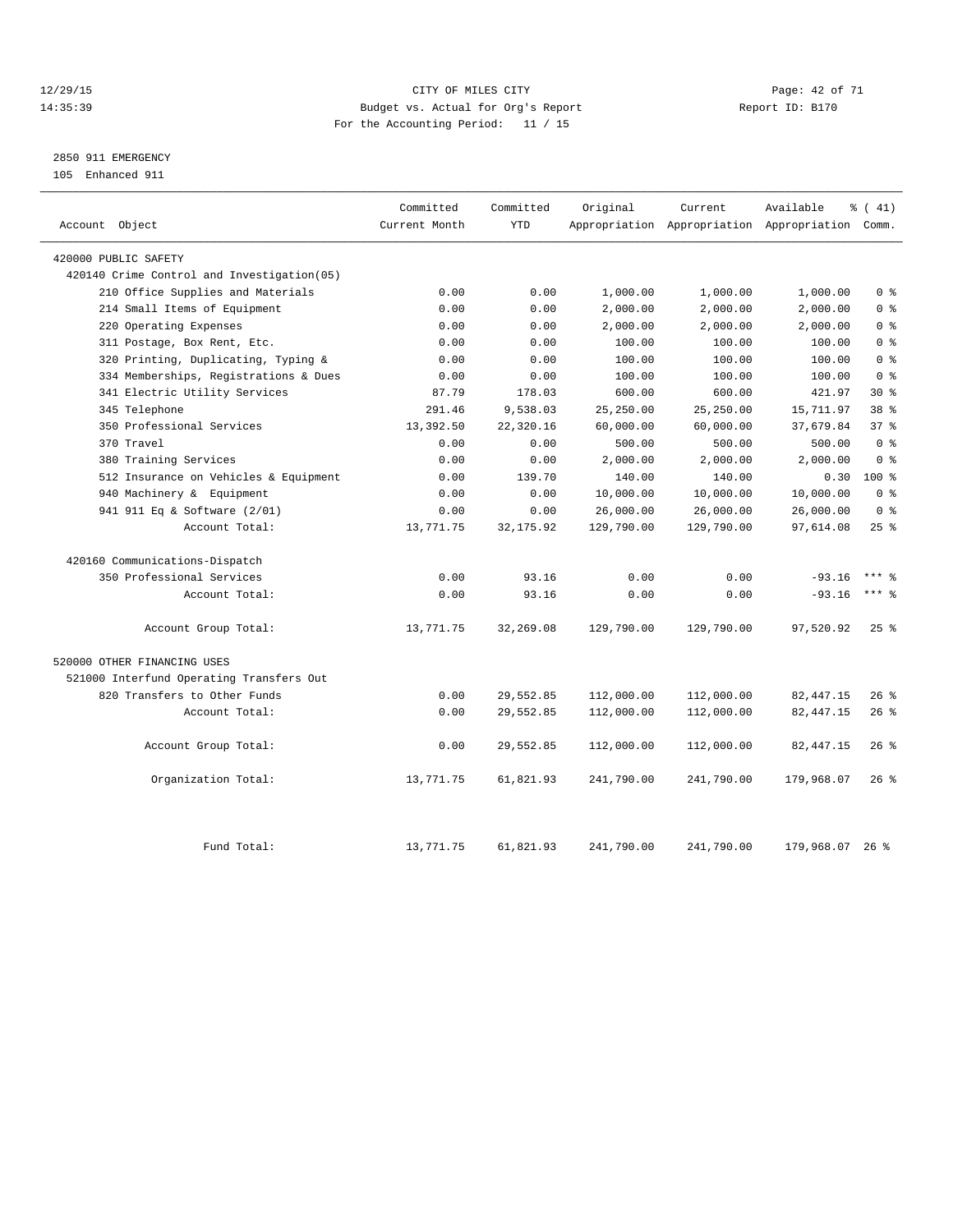#### 12/29/15 **Page: 43 of 71** CITY OF MILES CITY **Page: 43 of 71** 14:35:39 Budget vs. Actual for Org's Report Report ID: B170 For the Accounting Period: 11 / 15

# 2880 LIBRARY GRANTS

39 Partners Program

| Object<br>Account                                            | Committed<br>Current Month | Committed<br>YTD | Original<br>Appropriation | Current<br>Appropriation | Available<br>Appropriation | $\frac{1}{6}$ ( 41)<br>Comm. |
|--------------------------------------------------------------|----------------------------|------------------|---------------------------|--------------------------|----------------------------|------------------------------|
| 460000 CULTURE AND RECREATION<br>460100 Library Services(16) |                            |                  |                           |                          |                            |                              |
| 311 Postage, Box Rent, Etc.                                  | 457.00                     | 1,328.00         | 6.900.00                  | 6.900.00                 | 5,572.00                   | 19 <sup>8</sup>              |
| 382 Books                                                    | 0.00                       | 0.00             | 100.00                    | 100.00                   | 100.00                     | 0 <sup>8</sup>               |
| Account Total:                                               | 457.00                     | 1,328.00         | 7,000.00                  | 7,000.00                 | 5,672.00                   | 19 <sup>8</sup>              |
| Account Group Total:                                         | 457.00                     | 1,328.00         | 7,000.00                  | 7,000.00                 | 5,672.00                   | 19 <sup>8</sup>              |
| Organization Total:                                          | 457.00                     | 1,328.00         | 7,000.00                  | 7,000.00                 | 5,672.00                   | 19 <sup>8</sup>              |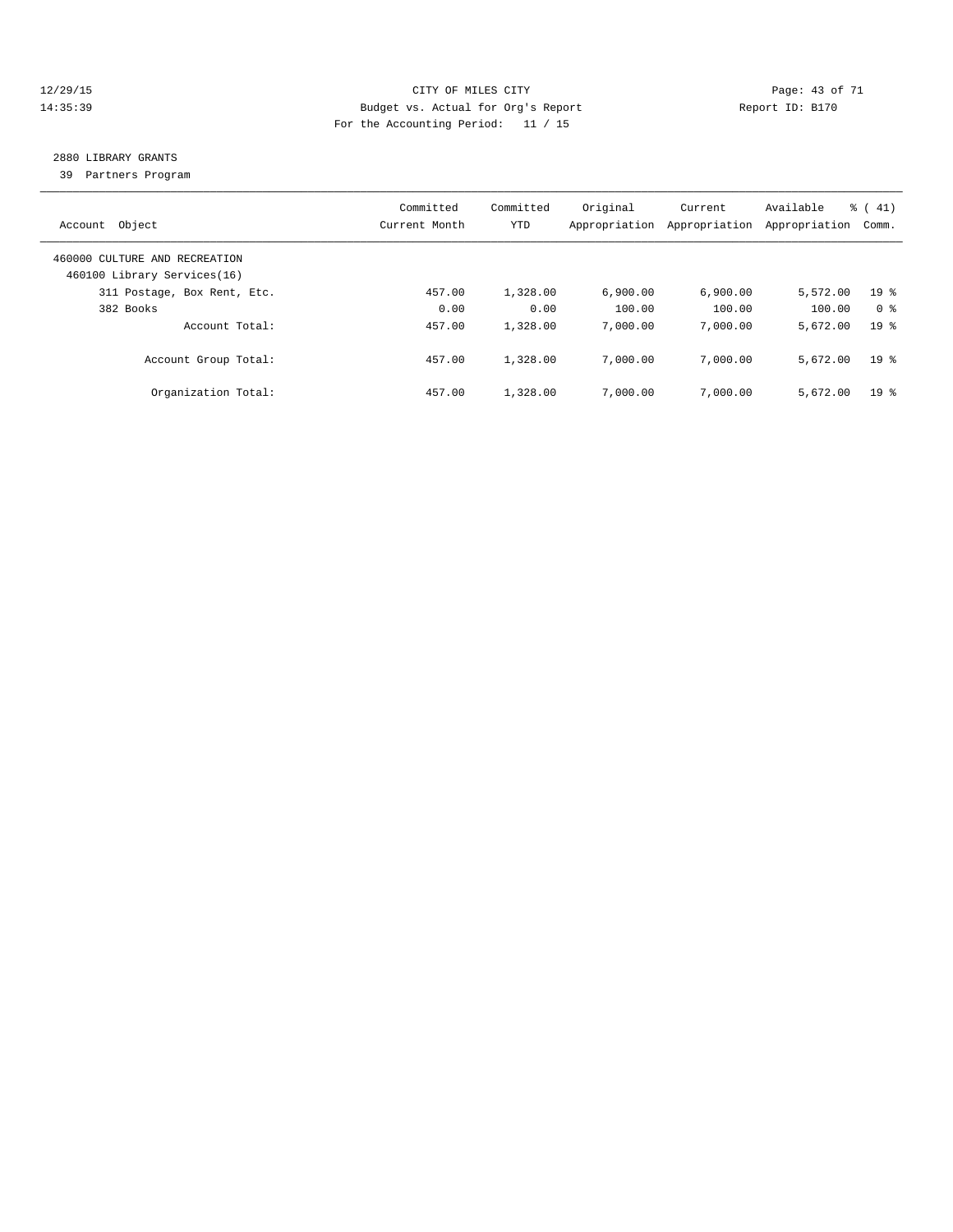#### 12/29/15 **Page: 44 of 71** CITY OF MILES CITY **Page: 44 of 71** 14:35:39 Budget vs. Actual for Org's Report Report ID: B170 For the Accounting Period: 11 / 15

#### 2880 LIBRARY GRANTS

41 Sagebrush Fed/Coal Sev Tax

| Account Object                                               | Committed<br>Current Month | Committed<br>YTD | Original<br>Appropriation | Current<br>Appropriation | Available<br>Appropriation | $\frac{1}{6}$ ( 41)<br>Comm. |
|--------------------------------------------------------------|----------------------------|------------------|---------------------------|--------------------------|----------------------------|------------------------------|
| 460000 CULTURE AND RECREATION<br>460100 Library Services(16) |                            |                  |                           |                          |                            |                              |
| 210 Office Supplies and Materials                            | 0.00                       | 0.00             | 351.00                    | 351.00                   | 351.00                     | 0 <sup>8</sup>               |
| 350 Professional Services                                    | 0.00                       | 0.00             | 2,932.00                  | 2,932.00                 | 2,932.00                   | 0 <sup>8</sup>               |
| 370 Travel                                                   | 0.00                       | 0.00             | 1,010.00                  | 1,010.00                 | 1,010.00                   | 0 <sup>8</sup>               |
| 380 Training Services                                        | 0.00                       | 0.00             | 500.00                    | 500.00                   | 500.00                     | 0 <sup>8</sup>               |
| Account Total:                                               | 0.00                       | 0.00             | 4,793.00                  | 4,793.00                 | 4,793.00                   | 0 <sup>8</sup>               |
| Account Group Total:                                         | 0.00                       | 0.00             | 4,793.00                  | 4,793.00                 | 4,793.00                   | 0 <sup>8</sup>               |
| Organization Total:                                          | 0.00                       | 0.00             | 4,793.00                  | 4,793.00                 | 4,793.00                   | 0 <sup>8</sup>               |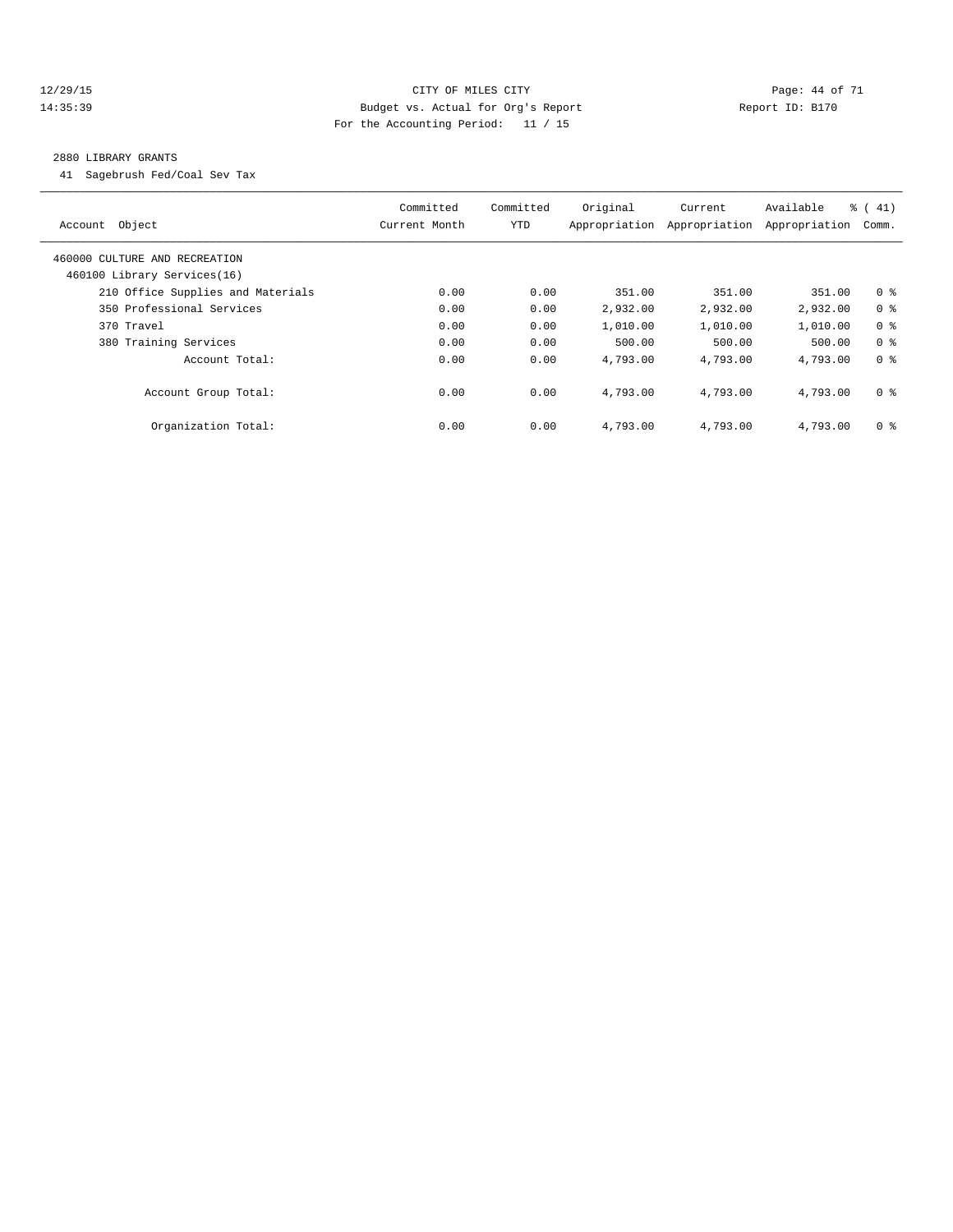#### 12/29/15 **Page: 45 of 71** CITY OF MILES CITY **Page: 45 of 71** 14:35:39 Budget vs. Actual for Org's Report Report ID: B170 For the Accounting Period: 11 / 15

#### 2880 LIBRARY GRANTS

43 State Aid Per Capita-Tech Serv

| Account Object                | Committed<br>Current Month | Committed<br><b>YTD</b> | Original  | Current<br>Appropriation Appropriation | Available<br>Appropriation | $\frac{1}{6}$ (41)<br>Comm. |
|-------------------------------|----------------------------|-------------------------|-----------|----------------------------------------|----------------------------|-----------------------------|
| 460000 CULTURE AND RECREATION |                            |                         |           |                                        |                            |                             |
| 460100 Library Services(16)   |                            |                         |           |                                        |                            |                             |
| 214 Small Items of Equipment  | 0.00                       | 412.80                  | 5,000.00  | 5,000.00                               | 4,587.20                   | 8 %                         |
| 350 Professional Services     | 0.00                       | 0.00                    | 5,399.00  | 5,399.00                               | 5,399.00                   | 0 <sup>8</sup>              |
| Account Total:                | 0.00                       | 412.80                  | 10,399.00 | 10,399.00                              | 9,986.20                   | 4%                          |
| Account Group Total:          | 0.00                       | 412.80                  | 10,399.00 | 10,399.00                              | 9,986.20                   | $4 \text{ }$                |
| Organization Total:           | 0.00                       | 412.80                  | 10,399.00 | 10,399.00                              | 9,986.20                   | $4 \text{ }$                |
|                               |                            |                         |           |                                        |                            |                             |
| Fund Total:                   | 457.00                     | 1,740.80                | 22,192.00 | 22,192.00                              | 20,451.20                  | 8 %                         |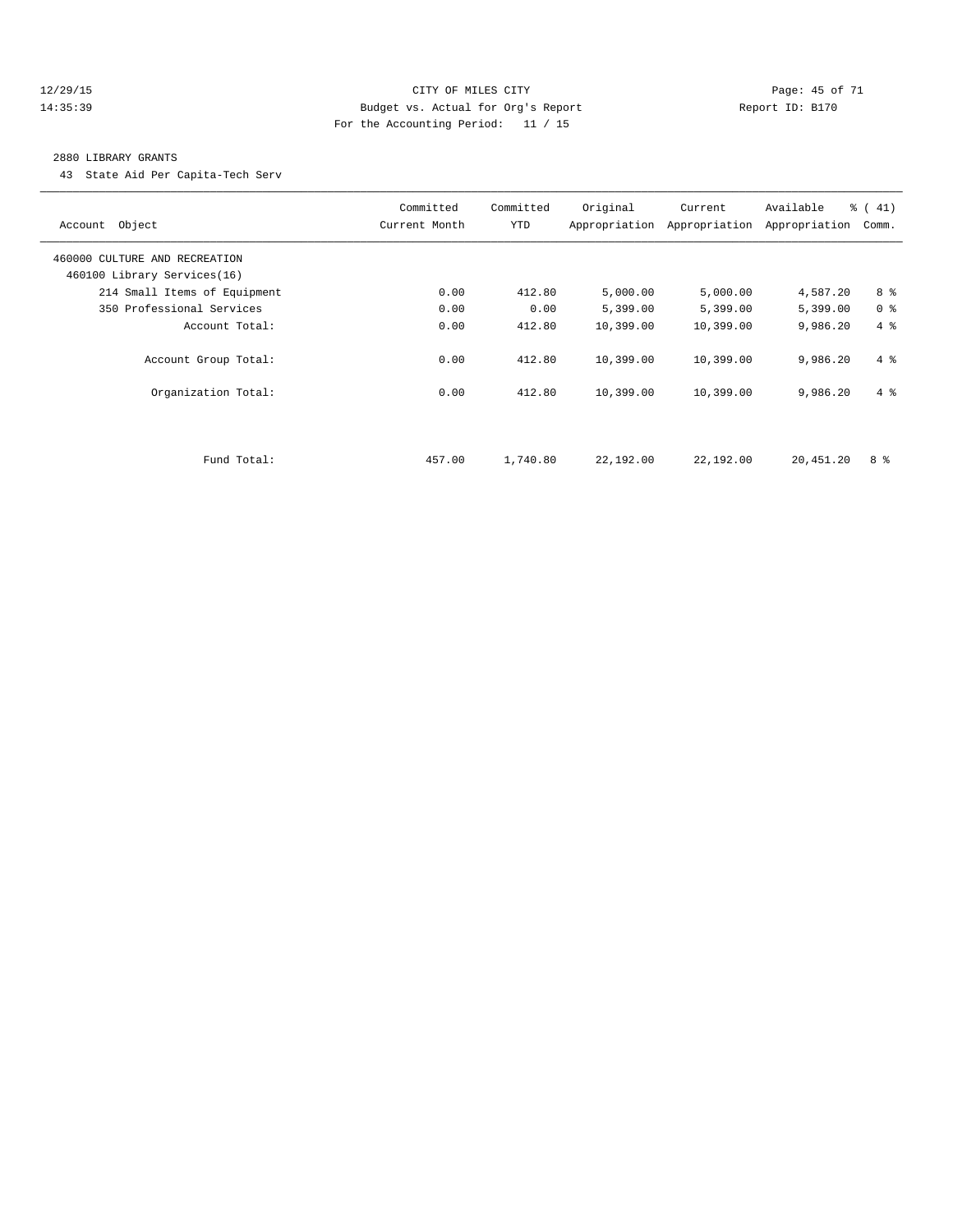#### 12/29/15 **Page: 46 of 71** CITY OF MILES CITY **Page: 46 of 71** 14:35:39 Budget vs. Actual for Org's Report Report ID: B170 For the Accounting Period: 11 / 15

2935 Historic Preservation

11 Historic Preservation

|                                                          | Committed     | Committed  | Original | Current  | Available                                 | $\frac{1}{6}$ ( 41) |  |
|----------------------------------------------------------|---------------|------------|----------|----------|-------------------------------------------|---------------------|--|
| Account Object                                           | Current Month | <b>YTD</b> |          |          | Appropriation Appropriation Appropriation | Comm.               |  |
| 460000 CULTURE AND RECREATION                            |               |            |          |          |                                           |                     |  |
| 460461 Historic Preservation-Administration              |               |            |          |          |                                           |                     |  |
| 111 Salaries and Wages - Permanent                       | 181.07        | 905.11     | 2,099.00 | 2,099.00 | 1,193.89                                  | $43*$               |  |
| 131 VACATION                                             | 0.00          | 0.00       | 33.00    | 33.00    | 33.00                                     | 0 <sup>8</sup>      |  |
| 132 SICK LEAVE                                           | 0.00          | 0.00       | 33.00    | 33.00    | 33.00                                     | 0 <sup>8</sup>      |  |
| 133 OTHER LEAVE PAY                                      | 0.00          | 0.00       | 187.00   | 187.00   | 187.00                                    | 0 <sup>8</sup>      |  |
| 141 Unemployment Insurance                               | 0.26          | 1.34       | 4.00     | 4.00     | 2.66                                      | 34.8                |  |
| 142 Workers' Compensation                                | 2.18          | 11.03      | 27.00    | 27.00    | 15.97                                     | 41.8                |  |
| 143 Health Insurance                                     | 2.88          | 44.69      | 0.00     | 0.00     | $-44.69$                                  | $***$ 8             |  |
| 144 FICA                                                 | 13.87         | 69.27      | 180.00   | 180.00   | 110.73                                    | 38 <sup>8</sup>     |  |
| 145 PERS                                                 | 14.98         | 74.85      | 195.00   | 195.00   | 120.15                                    | 38 <sup>8</sup>     |  |
| 210 Office Supplies and Materials                        | 0.00          | 153.24     | 2,544.00 | 2,544.00 | 2,390.76                                  | 6 %                 |  |
| 220 Operating Expenses                                   | 0.00          | 210.75     | 1,252.00 | 1,252.00 | 1,041.25                                  | $17*$               |  |
| 311 Postage, Box Rent, Etc.                              | 0.00          | 21.96      | 0.00     | 0.00     | $-21.96$                                  | $***$ 8             |  |
| 350 Professional Services                                | 0.00          | 0.00       | 1,151.00 | 1,151.00 | 1,151.00                                  | 0 <sup>8</sup>      |  |
| 360 Contr R & M                                          | 92.81         | 371.24     | 0.00     | 0.00     | $-371.24$                                 | $***$ $%$           |  |
| 370 Travel                                               | 0.00          | 679.25     | 295.00   | 295.00   | $-384.25$                                 | $230*$              |  |
| Account Total:                                           | 308.05        | 2,542.73   | 8,000.00 | 8,000.00 | 5,457.27                                  | $32$ $%$            |  |
| 460467 Historic Preservation- Sandra Anderson Charitable |               |            |          |          |                                           |                     |  |
| 370 Travel                                               | 0.00          | 238.50     | 0.00     | 0.00     | $-238.50$                                 | $***$ $\frac{6}{5}$ |  |
| Account Total:                                           | 0.00          | 238.50     | 0.00     | 0.00     | $-238.50$                                 | *** 응               |  |
| Account Group Total:                                     | 308.05        | 2,781.23   | 8,000.00 | 8,000.00 | 5,218.77                                  | 35 <sup>8</sup>     |  |
| Organization Total:                                      | 308.05        | 2,781.23   | 8,000.00 | 8,000.00 | 5,218.77                                  | 35 <sup>8</sup>     |  |
|                                                          |               |            |          |          |                                           |                     |  |
| Fund Total:                                              | 308.05        | 2,781.23   | 8,000.00 | 8,000.00 | $5,218.77$ 35 %                           |                     |  |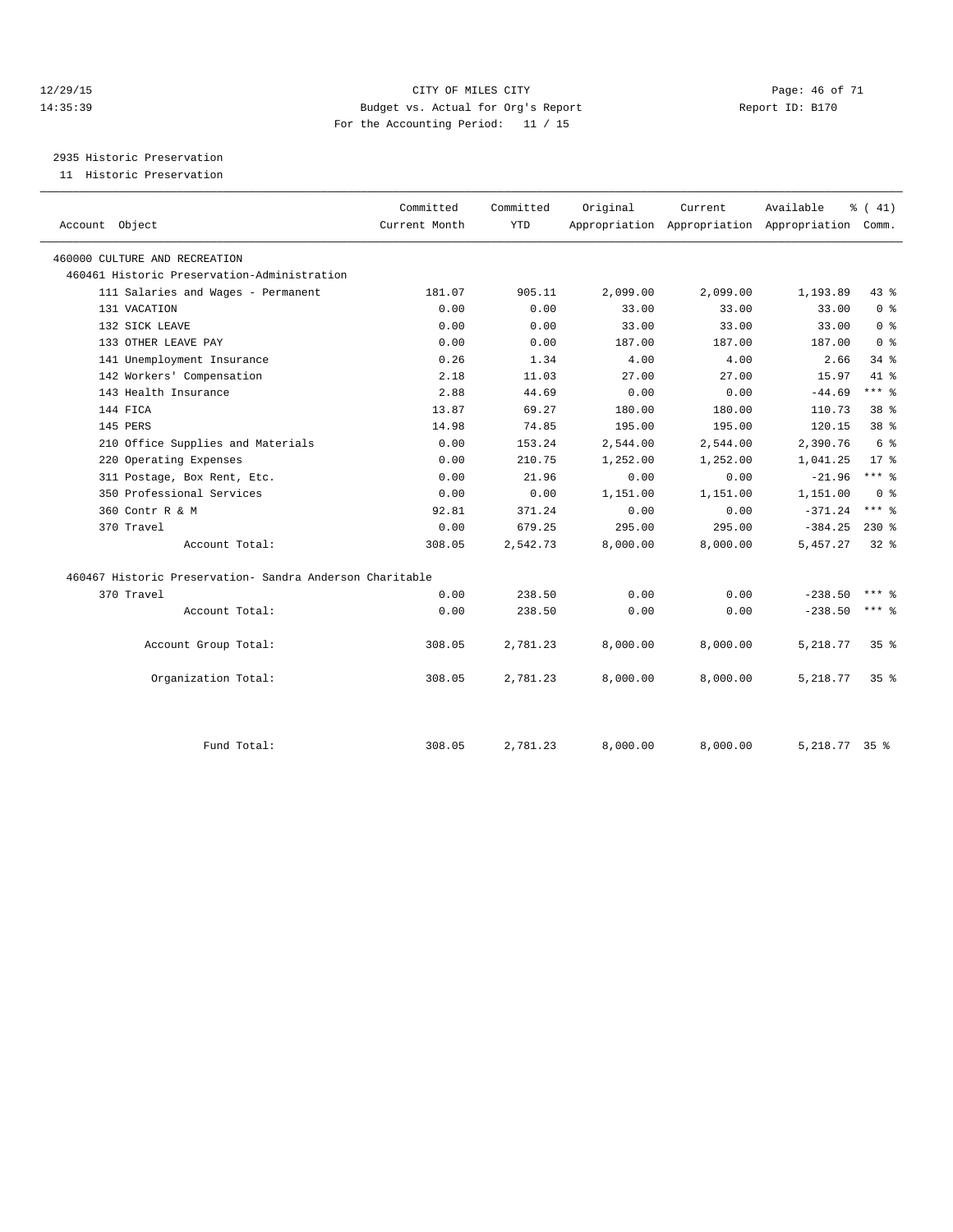#### 12/29/15 **Page: 47 of 71** CITY OF MILES CITY **Page: 47 of 71** 14:35:39 Budget vs. Actual for Org's Report Report ID: B170 For the Accounting Period: 11 / 15

————————————————————————————————————————————————————————————————————————————————————————————————————————————————————————————————————

#### 2985 RETIRED SENIOR VOLUNTEER PROG (RSVP)

15 Retired Senior Volunteer Program

| Account Object                           | Committed<br>Current Month | Committed<br>YTD | Original  | Current   | Available<br>Appropriation Appropriation Appropriation Comm. | % (41)          |  |
|------------------------------------------|----------------------------|------------------|-----------|-----------|--------------------------------------------------------------|-----------------|--|
| 450000 Social and Economic Services      |                            |                  |           |           |                                                              |                 |  |
| 450300 RSVP-FEDERAL GRANT- CUSTER        |                            |                  |           |           |                                                              |                 |  |
| 111 Salaries and Wages - Permanent       | 0.00                       | 9,096.87         | 36,000.00 | 12,000.00 | 2,903.13                                                     | 76 %            |  |
| 131 VACATION                             | 0.00                       | 1,051.14         | 0.00      | 1,051.00  | $-0.14$                                                      | $100$ %         |  |
| 132 SICK LEAVE                           | 0.00                       | 80.20            | 0.00      | 80.00     | $-0.20$                                                      | $100*$          |  |
| 133 OTHER LEAVE PAY                      | 0.00                       | 91.95            | 0.00      | 92.00     | 0.05                                                         | 100 %           |  |
| 141 Unemployment Insurance               | 0.00                       | 15.47            | 176.00    | 15.00     | $-0.47$                                                      | $103$ %         |  |
| 142 Workers' Compensation                | 0.00                       | 126.68           | 428.00    | 127.00    | 0.32                                                         | 100 %           |  |
| 143 Health Insurance                     | 0.00                       | 1,677.34         | 5,794.00  | 1,677.00  | $-0.34$                                                      | $100*$          |  |
| 144 FICA                                 | 0.00                       | 805.58           | 2,992.00  | 806.00    | 0.42                                                         | $100*$          |  |
| 145 PERS                                 | 0.00                       | 853.48           | 3,196.00  | 853.00    | $-0.48$                                                      | 100 %           |  |
| 210 Office Supplies and Materials        | 0.00                       | 255.50           | 1,000.00  | 256.00    | 0.50                                                         | $100*$          |  |
| 220 Operating Expenses                   | 0.00                       | 0.00             | 2,213.00  | 2,213.00  | 2,213.00                                                     | 0 <sup>8</sup>  |  |
| 311 Postage, Box Rent, Etc.              | 0.00                       | 0.00             | 775.00    | 775.00    | 775.00                                                       | 0 <sup>8</sup>  |  |
| 330 Publicity, Subscriptions & Dues      | 0.00                       | 146.80           | 140.00    | 147.00    |                                                              | $0.20$ 100 %    |  |
| 334 Memberships, Registrations & Dues    | 0.00                       | 50.00            | 200.00    | 50.00     | 0.00                                                         | 100 %           |  |
| 345 Telephone                            | 0.00                       | 287.81           | 1,252.00  | 288.00    | 0.19                                                         | $100*$          |  |
| 360 Contr R & M                          | 0.00                       | 0.00             | 0.00      | 288.00    | 288.00                                                       | 0 <sup>8</sup>  |  |
| 370 Travel                               | 0.00                       | 2,105.83         | 3,912.00  | 2,106.00  | 0.17                                                         | $100*$          |  |
| 530 Rent                                 | 0.00                       | 787.50           | 3,150.00  | 788.00    | 0.50                                                         | $100*$          |  |
| Account Total:                           | 0.00                       | 17, 432.15       | 61,228.00 | 23,612.00 | 6,179.85                                                     | 74 %            |  |
| 450330 RSVP Non-Federal                  |                            |                  |           |           |                                                              |                 |  |
| 210 Office Supplies and Materials        | 9.90                       | 123.19           | 1,535.00  | 2,000.00  | 1,876.81                                                     | 6 %             |  |
| 220 Operating Expenses                   | 16.99                      | 2,732.61         | 4,918.00  | 5,070.00  | 2,337.39                                                     | 54 %            |  |
| 311 Postage, Box Rent, Etc.              | 4.58                       | 185.22           | 0.00      | 672.00    | 486.78                                                       | $28$ %          |  |
| 334 Memberships, Registrations & Dues    | 0.00                       | 0.00             | 0.00      | 50.00     | 50.00                                                        | 0 <sup>8</sup>  |  |
| 345 Telephone                            | 138.31                     | 254.06           | 0.00      | 0.00      | $-254.06$                                                    | $***$ $-$       |  |
| 370 Travel                               | 0.00                       | 48.07            | 0.00      | 300.00    | 251.93                                                       | 16 <sup>°</sup> |  |
| 379 Other Travel                         | 58.50                      | 130.00           | 1,014.00  | 878.00    | 748.00                                                       | 15 <sup>°</sup> |  |
| 512 Insurance on Vehicles & Equipment    | 0.00                       | 0.00             | 600.00    | 600.00    | 600.00                                                       | 0 <sup>8</sup>  |  |
| 513 Liability                            | 0.00                       | 0.00             | 600.00    | 600.00    | 600.00                                                       | 0 <sup>8</sup>  |  |
| Account Total:                           | 228.28                     | 3,473.15         | 8,667.00  | 10,170.00 | 6,696.85                                                     | 34 %            |  |
| 450340 RSVP FEDERAL GRANT- FALLON/CUSTER |                            |                  |           |           |                                                              |                 |  |
| 111 Salaries and Wages - Permanent       | 3,356.32                   | 8,415.89         | 12,000.00 | 36,000.00 | 27,584.11                                                    | $23$ %          |  |
| 131 VACATION                             | 183.91                     | 539.55           | 0.00      | 0.00      | $-539.55$                                                    | *** 응           |  |
| 132 SICK LEAVE                           | 390.80                     | 586.46           | 0.00      | 0.00      | $-586.46$                                                    | $***$ $-$       |  |
| 133 OTHER LEAVE PAY                      | 68.97                      | 137.94           | 0.00      | 0.00      | $-137.94$                                                    | *** %           |  |
| 141 Unemployment Insurance               | 6.00                       | 14.53            | 59.00     | 162.00    | 147.47                                                       | 9%              |  |
| 142 Workers' Compensation                | 48.12                      | 116.86           | 142.00    | 446.00    | 329.14                                                       | $26$ %          |  |
| 143 Health Insurance                     | 643.45                     | 1,539.91         | 1,931.00  | 5,795.00  | 4,255.09                                                     | $27$ %          |  |
| 144 FICA                                 | 306.00                     | 724.42           | 998.00    | 2,754.00  | 2,029.58                                                     | $26$ %          |  |
| 145 PERS                                 | 330.80                     | 800.52           | 1,065.00  | 2,484.00  | 1,683.48                                                     | $32*$           |  |
| 210 Office Supplies and Materials        | 0.00                       | 0.00             | 1,450.00  | 0.00      | 0.00                                                         | 0 <sup>8</sup>  |  |
| 220 Operating Expenses                   | 0.00                       | 100.00           | 737.00    | 100.00    | 0.00                                                         | 100 %           |  |
| 311 Postage, Box Rent, Etc.              | 0.00                       | 0.00             | 0.00      | 22.00     | 22.00                                                        | 0 <sup>8</sup>  |  |
| 330 Publicity, Subscriptions & Dues      | 0.00                       | 83.00            | 0.00      | 83.00     | 0.00                                                         | 100 %           |  |
| 334 Memberships, Registrations & Dues    | 0.00                       | 0.00             | 0.00      | 100.00    | 100.00                                                       | 0 <sup>8</sup>  |  |
| 345 Telephone                            | 0.00                       | 250.45           | 428.00    | 1,260.00  | 1,009.55                                                     | $20*$           |  |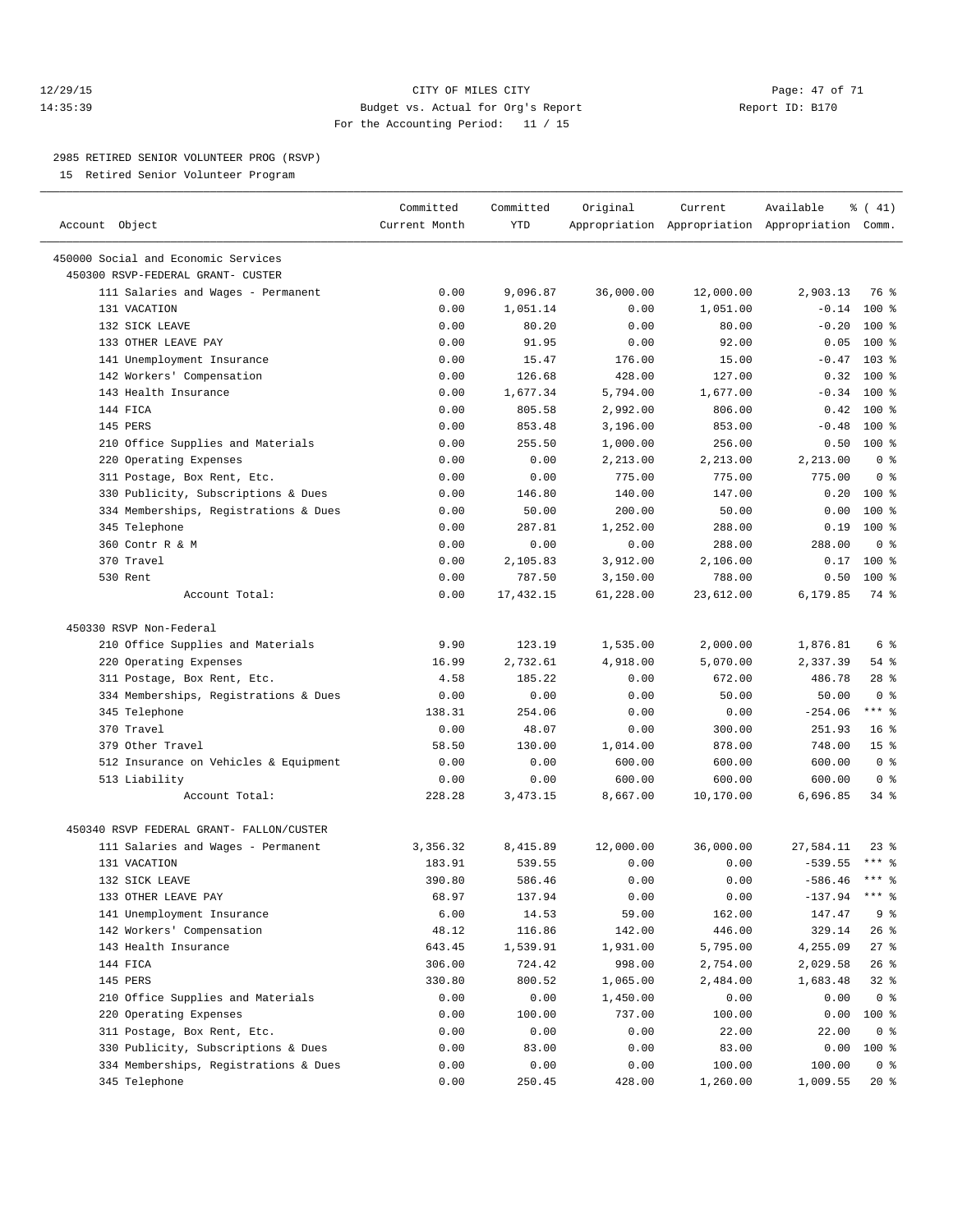#### 12/29/15 **Page: 48 of 71** CITY OF MILES CITY **Page: 48 of 71** 14:35:39 Budget vs. Actual for Org's Report Report ID: B170 For the Accounting Period: 11 / 15

## 2985 RETIRED SENIOR VOLUNTEER PROG (RSVP)

15 Retired Senior Volunteer Program

| Account Object                        | Committed<br>Current Month | Committed<br><b>YTD</b> | Original  | Current<br>Appropriation Appropriation Appropriation | Available  | $\frac{1}{6}$ ( 41)<br>Comm. |  |
|---------------------------------------|----------------------------|-------------------------|-----------|------------------------------------------------------|------------|------------------------------|--|
| 370 Travel                            | 469.95                     | 1,641.18                | 2,595.00  | 2,620.00                                             | 978.82     | 63 %                         |  |
| 530 Rent                              | 1,050.00                   | 2,362.50                | 1,050.00  | 3,499.00                                             | 1,136.50   | 68 %                         |  |
| Account Total:                        | 6,854.32                   | 17, 313.21              | 22,455.00 | 55, 325.00                                           | 38,011.79  | 31.8                         |  |
| 450350 RSVP-Non federal grant- Fallon |                            |                         |           |                                                      |            |                              |  |
| 210 Office Supplies and Materials     | 0.00                       | 0.00                    | 512.00    | 0.00                                                 | 0.00       | 0 <sup>8</sup>               |  |
| 220 Operating Expenses                | 0.00                       | 0.00                    | 1,639.00  | 0.00                                                 | 0.00       | 0 <sup>8</sup>               |  |
| Account Total:                        | 0.00                       | 0.00                    | 2,151.00  | 0.00                                                 | 0.00       | 0 <sup>8</sup>               |  |
| 450351 RSVP-Excess                    |                            |                         |           |                                                      |            |                              |  |
| 111 Salaries and Wages - Permanent    | 0.00                       | 0.00                    | 1,920.00  | 1,920.00                                             | 1,920.00   | 0 <sup>8</sup>               |  |
| 141 Unemployment Insurance            | 0.00                       | 0.00                    | 10.00     | 10.00                                                | 10.00      | 0 <sup>8</sup>               |  |
| 142 Workers' Compensation             | 0.00                       | 0.00                    | 23.00     | 23.00                                                | 23.00      | 0 <sup>8</sup>               |  |
| 144 FICA                              | 0.00                       | 0.00                    | 160.00    | 160.00                                               | 160.00     | 0 <sup>8</sup>               |  |
| 145 PERS                              | 0.00                       | 0.00                    | 171.00    | 171.00                                               | 171.00     | 0 <sup>8</sup>               |  |
| Account Total:                        | 0.00                       | 0.00                    | 2,284.00  | 2,284.00                                             | 2,284.00   | 0 <sup>8</sup>               |  |
| Account Group Total:                  | 7,082.60                   | 38, 218.51              | 96,785.00 | 91,391.00                                            | 53, 172.49 | 42 %                         |  |
| Organization Total:                   | 7,082.60                   | 38, 218.51              | 96,785.00 | 91,391.00                                            | 53, 172.49 | 42 %                         |  |
| Fund Total:                           | 7,082.60                   |                         | 96,785.00 |                                                      | 53, 172.49 |                              |  |
|                                       |                            | 38, 218.51              |           | 91,391.00                                            |            | $42$ %                       |  |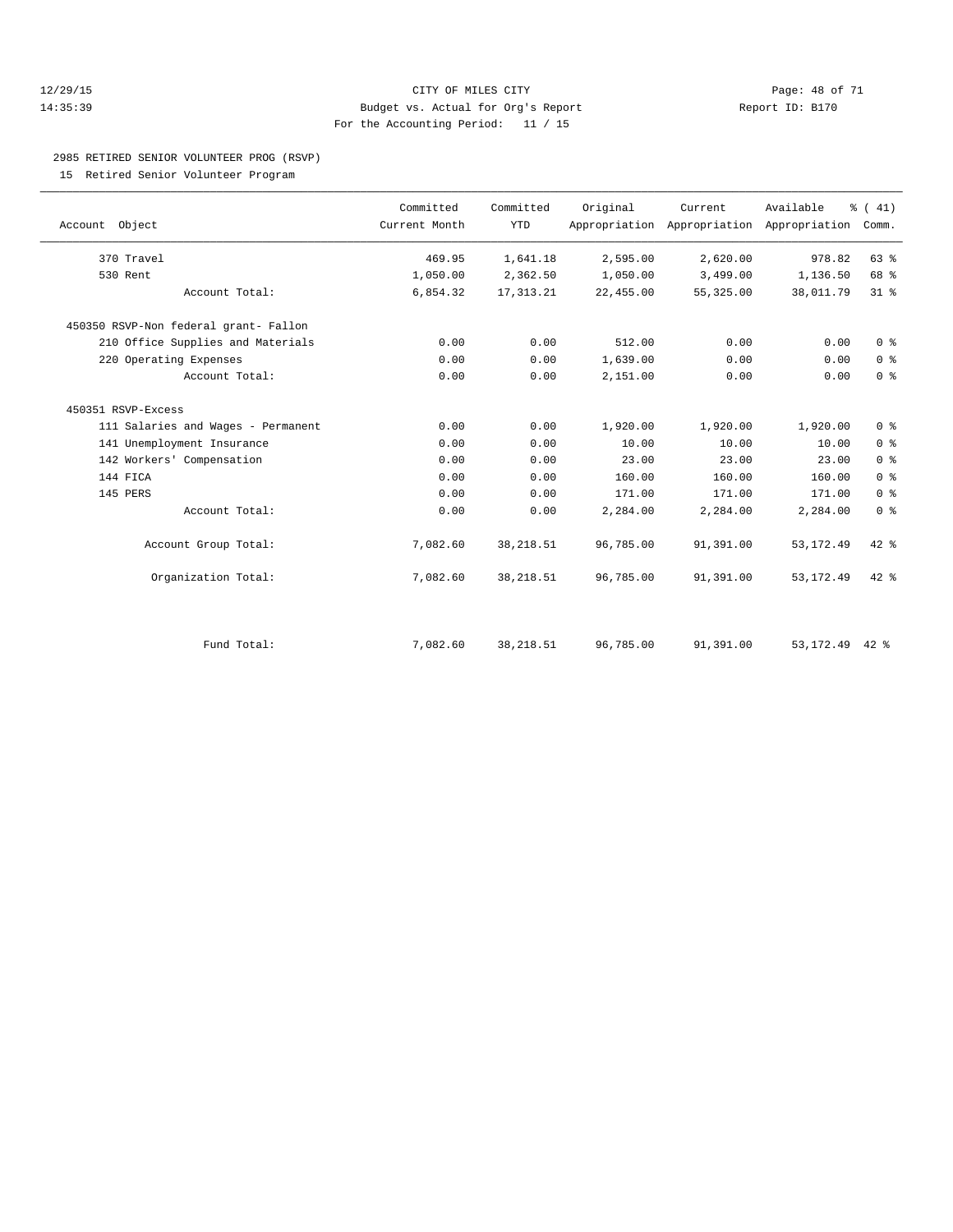#### 12/29/15 Page: 49 of 71 14:35:39 Budget vs. Actual for Org's Report Report ID: B170 For the Accounting Period: 11 / 15

#### 3670 SID 211 110 SID # 211

| Account Object                     | Committed<br>Current Month | Committed<br>YTD | Original | Current<br>Appropriation Appropriation | Available<br>Appropriation | $\frac{1}{6}$ (41)<br>Comm. |
|------------------------------------|----------------------------|------------------|----------|----------------------------------------|----------------------------|-----------------------------|
| 490000 DEBT SERVICE                |                            |                  |          |                                        |                            |                             |
| 490500 Other Debt Service Payments |                            |                  |          |                                        |                            |                             |
| 643 Principal- SID 211             | 0.00                       | 0.00             | 3,980.00 | 3,980.00                               | 3,980.00                   | 0 <sup>8</sup>              |
| 644 Interest- SID 211              | 0.00                       | 0.00             | 1,576.00 | 1,576.00                               | 1,576.00                   | 0 <sup>8</sup>              |
| Account Total:                     | 0.00                       | 0.00             | 5,556.00 | 5,556.00                               | 5,556.00                   | 0 <sup>8</sup>              |
| Account Group Total:               | 0.00                       | 0.00             | 5,556.00 | 5,556.00                               | 5,556.00                   | 0 <sup>8</sup>              |
| Organization Total:                | 0.00                       | 0.00             | 5,556.00 | 5,556.00                               | 5,556.00                   | 0 <sup>8</sup>              |
|                                    |                            |                  |          |                                        |                            |                             |
| Fund Total:                        | 0.00                       | 0.00             | 5,556.00 | 5,556.00                               | 5,556.00                   | 0 <sup>8</sup>              |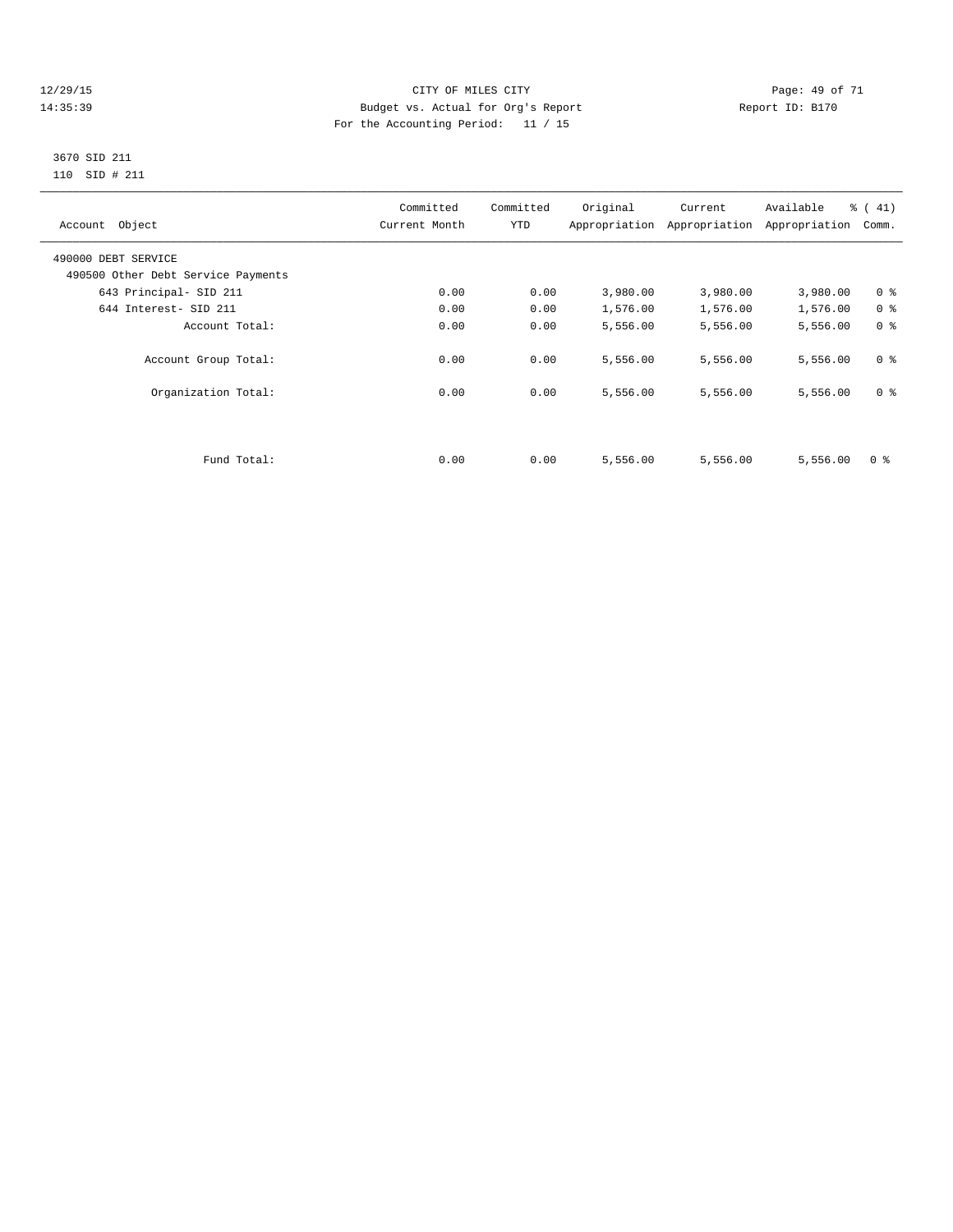#### 12/29/15 **Page: 50 of 71** CITY OF MILES CITY **Page: 50 of 71** 14:35:39 Budget vs. Actual for Org's Report Report ID: B170 For the Accounting Period: 11 / 15

#### 4000 General Fund Capitol Improvement Fund

501 Capital Purchases

| Object<br>Account                                            | Committed<br>Current Month | Committed<br>YTD | Original<br>Appropriation | Current<br>Appropriation | Available<br>Appropriation | $\frac{1}{6}$ ( 41)<br>Comm. |
|--------------------------------------------------------------|----------------------------|------------------|---------------------------|--------------------------|----------------------------|------------------------------|
| 410000 GENERAL GOVERNMENT<br>410100 Legislative Services(02) |                            |                  |                           |                          |                            |                              |
| 940 Machinery & Equipment                                    | 9,673.46                   | 38,347.54        | 105,000.00                | 105,000.00               | 66,652.46                  | 37%                          |
| Account Total:                                               | 9,673.46                   | 38, 347.54       | 105,000.00                | 105,000.00               | 66,652.46                  | $37*$                        |
| Account Group Total:                                         | 9,673.46                   | 38,347.54        | 105,000.00                | 105,000.00               | 66,652.46                  | $37$ $\frac{6}{5}$           |
| Organization Total:                                          | 9,673.46                   | 38, 347.54       | 105,000.00                | 105,000.00               | 66,652.46                  | 378                          |
|                                                              |                            |                  |                           |                          |                            |                              |
| Fund Total:                                                  | 9,673.46                   | 38, 347.54       | 105,000.00                | 105,000.00               | 66,652.46 37 %             |                              |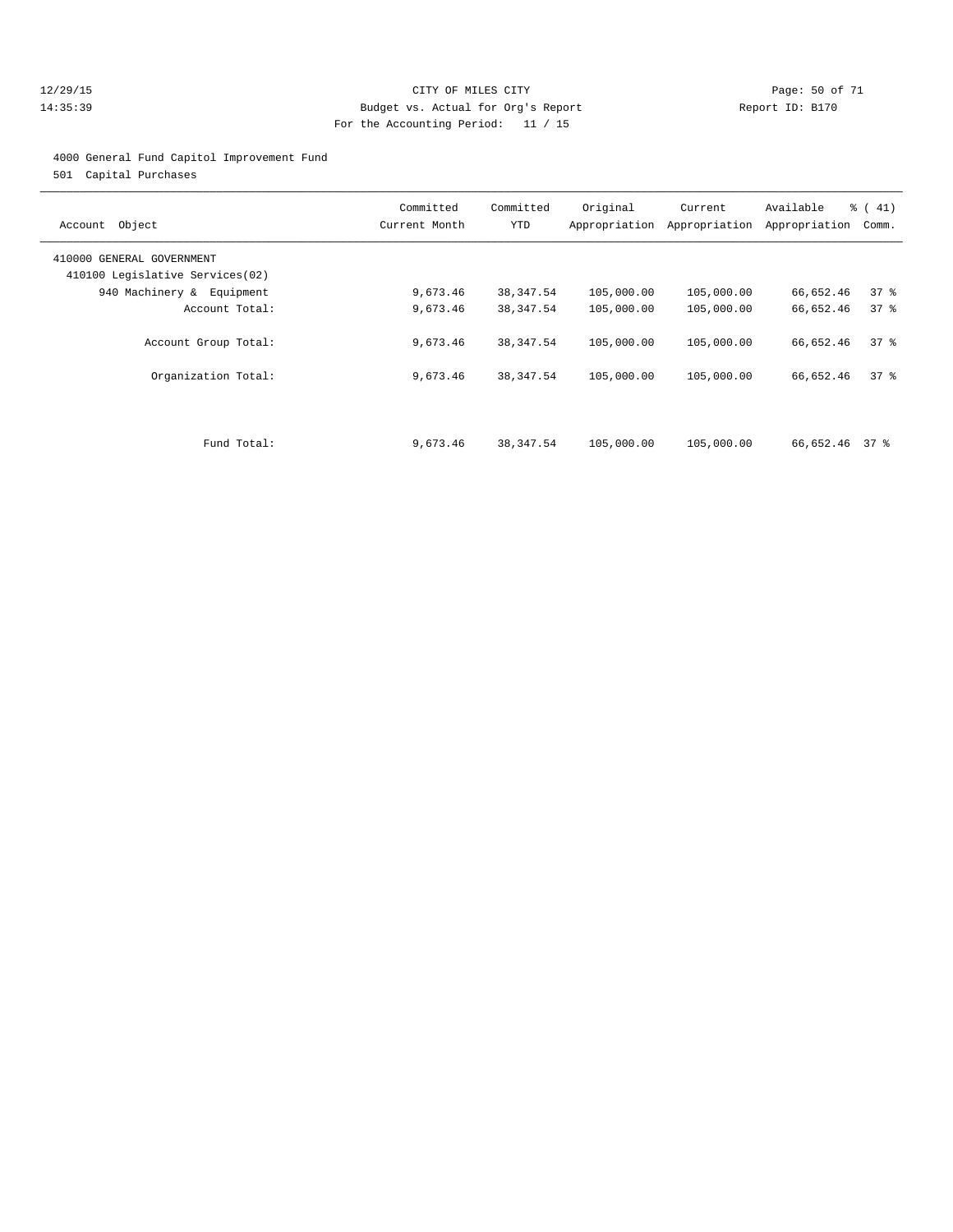#### 12/29/15 **Page: 51 of 71** CITY OF MILES CITY **CITY Page: 51 of 71** 14:35:39 Budget vs. Actual for Org's Report Report ID: B170 For the Accounting Period: 11 / 15

# 4056 Airport- Capital Improvement Plan

87 Airport

| Account Object                             | Committed<br>Current Month | Committed<br>YTD | Original | Current<br>Appropriation Appropriation | Available<br>$\frac{1}{6}$ ( 41)<br>Appropriation<br>Comm. |  |
|--------------------------------------------|----------------------------|------------------|----------|----------------------------------------|------------------------------------------------------------|--|
| 430000 Public Works<br>430300 Airport (87) |                            |                  |          |                                        |                                                            |  |
| 360 Contr R & M                            | 2,906.50                   | 2,906.50         | 0.00     | 0.00                                   | $***$ 2<br>$-2,906.50$                                     |  |
| Account Total:                             | 2,906.50                   | 2,906.50         | 0.00     | 0.00                                   | $***$ 2<br>$-2,906.50$                                     |  |
| Account Group Total:                       | 2,906.50                   | 2,906.50         | 0.00     | 0.00                                   | $***$ %<br>$-2,906.50$                                     |  |
| Organization Total:                        | 2,906.50                   | 2,906.50         | 0.00     | 0.00                                   | $***$ 2<br>$-2,906.50$                                     |  |
|                                            |                            |                  |          |                                        |                                                            |  |
| Fund Total:                                | 2,906.50                   | 2,906.50         | 0.00     | 0.00                                   | $-2,906.50$ *** \                                          |  |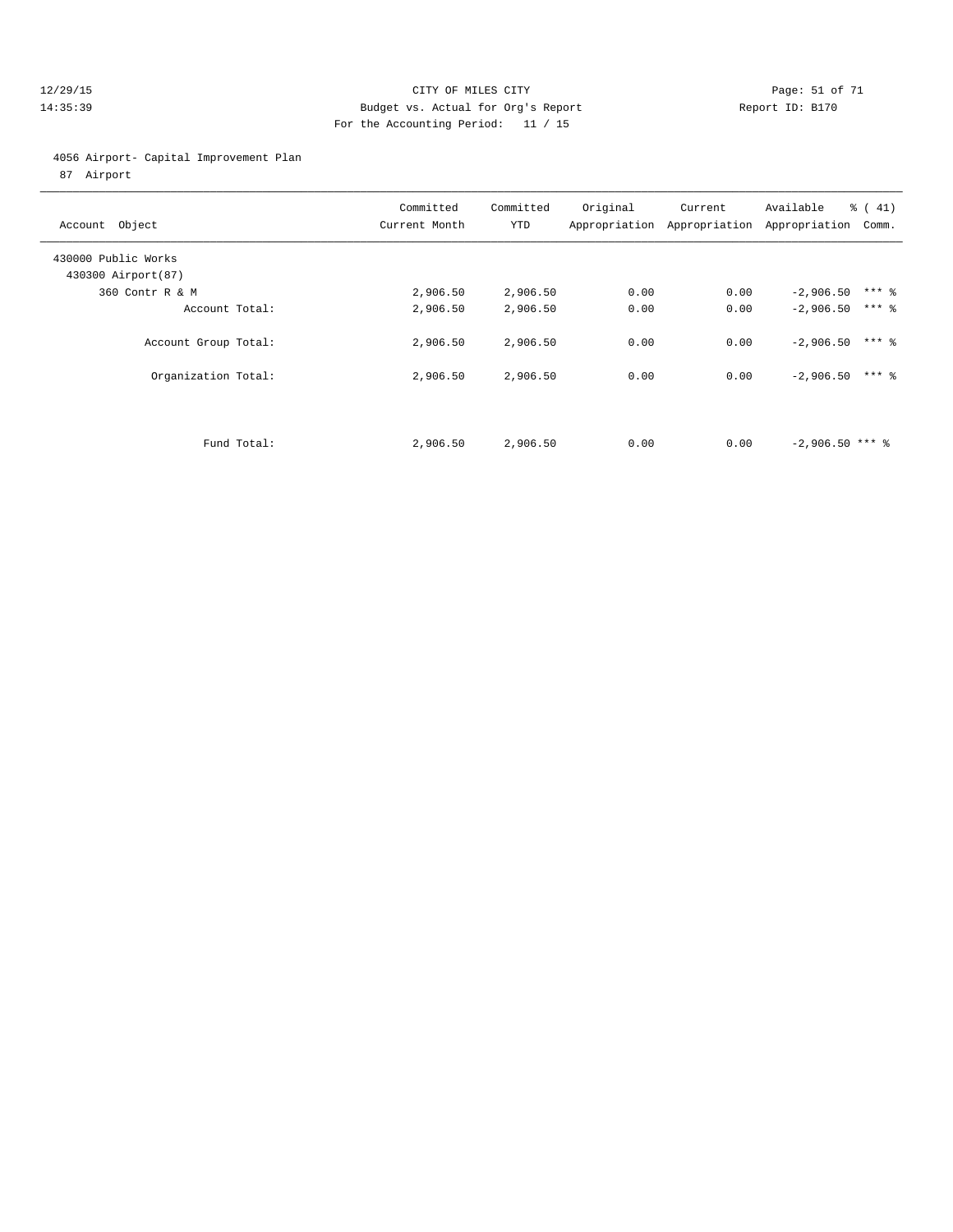#### 12/29/15 **Page: 52 of 71** CITY OF MILES CITY **CITY Page: 52 of 71** 14:35:39 Budget vs. Actual for Org's Report Report ID: B170 For the Accounting Period: 11 / 15

## 4060 CAPITAL IMPROV-PUBLIC WORKS

911 Public Works Operations

| Object<br>Account                                  | Committed<br>Current Month | Committed<br>YTD | Original<br>Appropriation | Current<br>Appropriation | Available<br>Appropriation | % (41)<br>Comm. |
|----------------------------------------------------|----------------------------|------------------|---------------------------|--------------------------|----------------------------|-----------------|
| 430000 Public Works<br>430233 Roadway/Re-surfacing |                            |                  |                           |                          |                            |                 |
| 940 Machinery & Equipment                          | 0.00                       | 45,001.72        | 244,000.00                | 244,000.00               | 198,998.28                 | 18 %            |
| Account Total:                                     | 0.00                       | 45,001.72        | 244,000.00                | 244,000.00               | 198,998.28                 | 18 <sup>8</sup> |
| Account Group Total:                               | 0.00                       | 45,001.72        | 244,000.00                | 244,000.00               | 198,998.28                 | 18 %            |
| Organization Total:                                | 0.00                       | 45,001.72        | 244,000.00                | 244,000.00               | 198,998.28                 | 18 <sup>8</sup> |
|                                                    |                            |                  |                           |                          |                            |                 |
| Fund Total:                                        | 0.00                       | 45,001.72        | 244,000.00                | 244,000.00               | 198,998.28                 | 18 %            |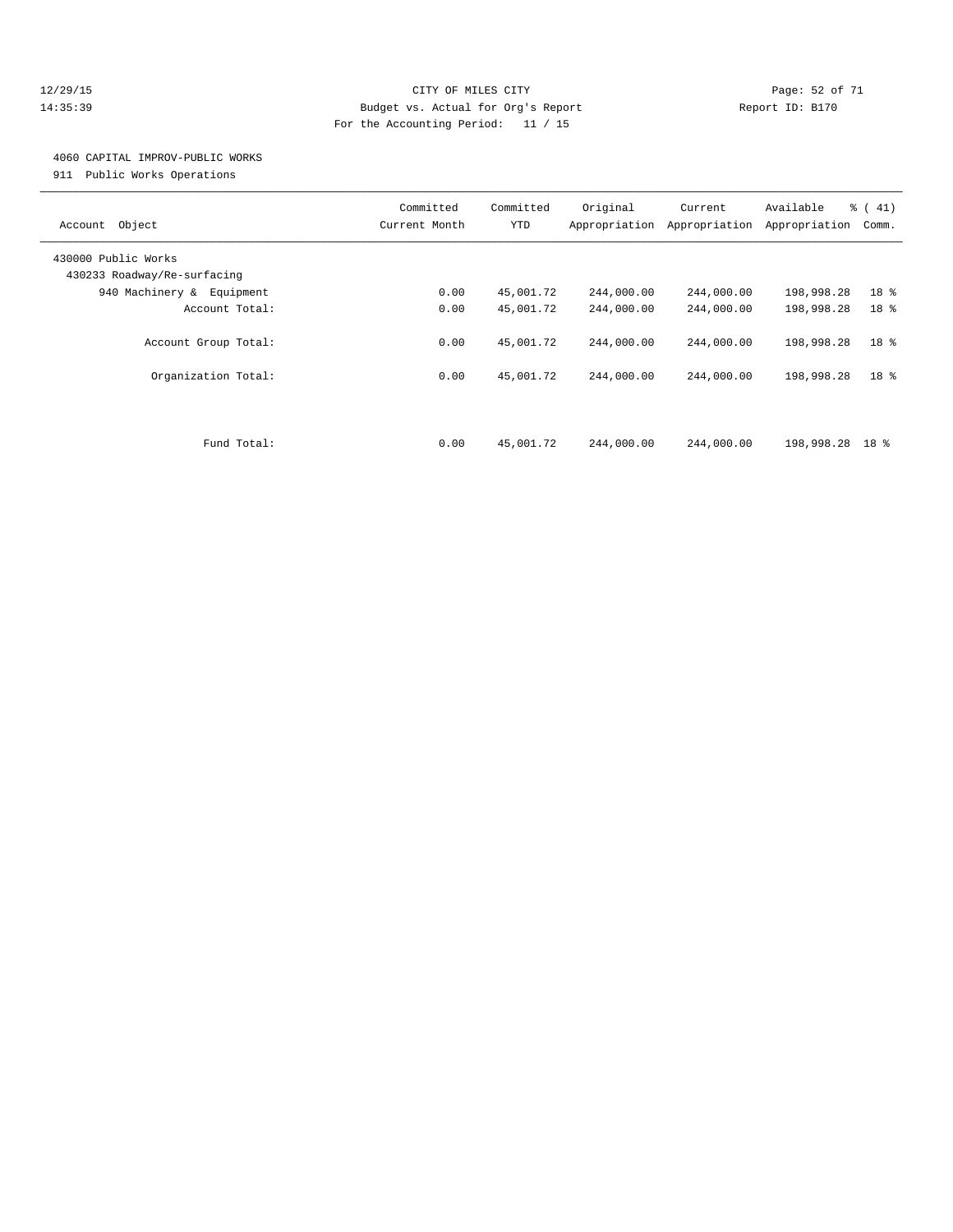#### 12/29/15 Page: 53 of 71 14:35:39 Budget vs. Actual for Org's Report Report ID: B170 For the Accounting Period: 11 / 15

————————————————————————————————————————————————————————————————————————————————————————————————————————————————————————————————————

#### 5210 WATER UTILITY

22 Water Plant

|                                               | Committed     | Committed  | Original   | Current    | Available                                       | $\frac{1}{6}$ ( 41) |
|-----------------------------------------------|---------------|------------|------------|------------|-------------------------------------------------|---------------------|
| Account Object                                | Current Month | YTD        |            |            | Appropriation Appropriation Appropriation Comm. |                     |
| 430000 Public Works                           |               |            |            |            |                                                 |                     |
| 430530 Water Source of Supply and Pumping(22) |               |            |            |            |                                                 |                     |
| 111 Salaries and Wages - Permanent            | 19,481.63     | 92,301.20  | 234,119.00 | 234,119.00 | 141,817.80                                      | 39%                 |
| 121 OVERTIME-PERMANENT                        | 375.38        | 6,025.77   | 16,709.00  | 16,709.00  | 10,683.23                                       | 36%                 |
| 131 VACATION                                  | 1,668.22      | 7,463.16   | 15,773.00  | 15,773.00  | 8,309.84                                        | 47 %                |
| 132 SICK LEAVE                                | 372.83        | 6,130.81   | 7,093.00   | 7,093.00   | 962.19                                          | 86 %                |
| 133 OTHER LEAVE PAY                           | 0.00          | 289.10     | 3,968.00   | 3,968.00   | 3,678.90                                        | 7 %                 |
| 134 HOLIDAY PAY                               | 437.59        | 1,869.85   | 5,002.00   | 5,002.00   | 3,132.15                                        | 37%                 |
| 141 Unemployment Insurance                    | 33.54         | 172.52     | 422.00     | 422.00     | 249.48                                          | 41 %                |
| 142 Workers' Compensation                     | 1,385.62      | 7,008.61   | 14,800.00  | 14,800.00  | 7,791.39                                        | 47 %                |
| 143 Health Insurance                          | 3,605.13      | 18,029.39  | 43,263.00  | 43,263.00  | 25, 233.61                                      | 42 %                |
| 144 FICA                                      | 1,627.58      | 8,386.12   | 21,507.00  | 21,507.00  | 13,120.88                                       | 39 %                |
| 145 PERS                                      | 1,847.18      | 9,308.04   | 23, 251.00 | 23, 251.00 | 13,942.96                                       | 40 %                |
| 196 CLOTHING ALLOTMENT                        | 0.00          | 840.00     | 840.00     | 840.00     | 0.00                                            | 100 %               |
| 210 Office Supplies and Materials             | 4.00          | 119.73     | 250.00     | 250.00     | 130.27                                          | 48 %                |
| 214 Small Items of Equipment                  | 0.00          | 0.00       | 0.00       | 3,000.00   | 3,000.00                                        | 0 <sup>8</sup>      |
| 220 Operating Expenses                        | 162.47        | 453.91     | 2,000.00   | 2,000.00   | 1,546.09                                        | $23$ $%$            |
| 222 Chemicals, Lab & Med Supplies             | 0.00          | 46.78      | 150.00     | 150.00     | 103.22                                          | $31$ %              |
| 226 Clothing and Uniforms                     | 71.50         | 110.36     | 400.00     | 400.00     | 289.64                                          | $28$ %              |
| 230 Repair and Maintenance Supplies           | 527.10        | 3,910.47   | 6,000.00   | 6,000.00   | 2,089.53                                        | 65 %                |
| 231 Gas, Oil, Diesel Fuel, Grease, etc.       | 0.00          | 325.69     | 1,300.00   | 1,300.00   | 974.31                                          | $25$ $%$            |
| 241 Consumable Tools                          | 15.20         | 28.15      | 200.00     | 200.00     | 171.85                                          | $14*$               |
| 311 Postage, Box Rent, Etc.                   | 0.00          | 5.48       | 50.00      | 50.00      | 44.52                                           | $11$ %              |
| 330 Publicity, Subscriptions & Dues           | 0.00          | 0.00       | 500.00     | 500.00     | 500.00                                          | 0 <sup>8</sup>      |
| 334 Memberships, Registrations & Dues         | 0.00          | 0.00       | 400.00     | 400.00     | 400.00                                          | 0 <sup>8</sup>      |
| 341 Electric Utility Services                 | 0.00          | 21,424.37  | 61,326.00  | 61,326.00  | 39,901.63                                       | 35%                 |
| 344 Gas Utility Service                       | 0.00          | 167.35     | 20,000.00  | 20,000.00  | 19,832.65                                       | 1 <sup>8</sup>      |
| 345 Telephone                                 | 112.46        | 442.95     | 1,000.00   | 1,000.00   | 557.05                                          | 44 %                |
| 346 Garbage Service                           | 0.00          | 3,482.12   | 250.00     | 250.00     | $-3, 232.12$                                    | $***$ $_{8}$        |
| 347 Internet                                  | 160.50        | 481.50     | 1,000.00   | 1,000.00   | 518.50                                          | 48 %                |
| 350 Professional Services                     | 0.00          | 0.00       | 500.00     | 500.00     | 500.00                                          | 0 <sup>8</sup>      |
| 352 Wtr/Swr Lab Testing                       | 0.00          | 0.00       | 1,000.00   | 1,000.00   | 1,000.00                                        | 0 <sup>8</sup>      |
| 357 Architectual, Engineering Serv Etc.       | 0.00          | 0.00       | 10,000.00  | 10,000.00  | 10,000.00                                       | 0 <sup>8</sup>      |
| 360 Contr R & M                               | 313.00        | 937.70     | 40,000.00  | 40,000.00  | 39,062.30                                       | 2 <sub>8</sub>      |
| 363 R&M Vehicles/Equip/Labor-PW               | 74.37         | 352.03     | 7,000.00   | 7,000.00   | 6,647.97                                        | 5 <sup>8</sup>      |
| 369 Other Repair and Maintenance              | 0.00          | 2,675.00   | 2,000.00   | 2,000.00   | $-675.00$                                       | 134 %               |
| 370 Travel                                    | 192.33        | 266.07     | 1,000.00   | 1,000.00   | 733.93                                          | $27$ %              |
| 380 Training Services                         | 394.44        | 1,116.30   | 1,400.00   | 1,400.00   | 283.70                                          | $80*$               |
| 382 Books                                     | 0.00          | 0.00       | 200.00     | 200.00     | 200.00                                          | 0 <sup>8</sup>      |
| 400 BUILDING MATERIALS                        | 0.00          | 0.00       | 500.00     | 500.00     | 500.00                                          | 0 <sup>8</sup>      |
| 511 Insurance on Buildings                    | 0.00          | 9,142.93   | 9,143.00   | 9,143.00   |                                                 | $0.07$ 100 %        |
| 512 Insurance on Vehicles & Equipment         | 0.00          | 188.20     | 189.00     | 189.00     | 0.80                                            | 100 %               |
| 940 Machinery & Equipment                     | 0.00          | 0.00       | 0.00       | 130,000.00 | 130,000.00                                      | 0 <sup>8</sup>      |
| Account Total:                                | 32,862.07     | 203,501.66 | 554,505.00 | 687,505.00 | 484,003.34                                      | $30*$               |
| Account Group Total:                          | 32,862.07     | 203,501.66 | 554,505.00 | 687,505.00 | 484,003.34                                      | $30*$               |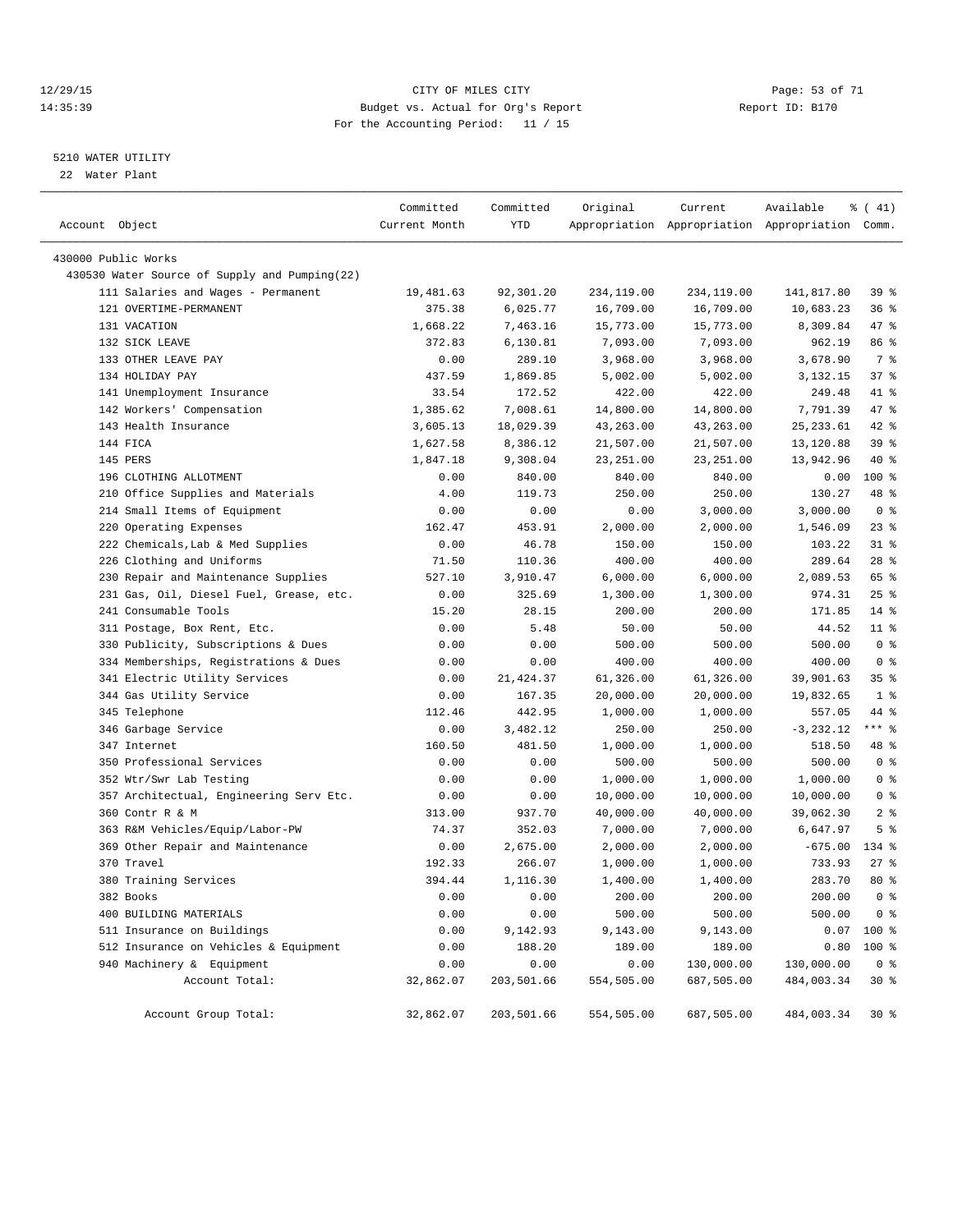#### 12/29/15 Page: 54 of 71 14:35:39 Budget vs. Actual for Org's Report Report ID: B170 For the Accounting Period: 11 / 15

# 5210 WATER UTILITY

22 Water Plant

| Account Object |                     | Committed<br>Current Month | Committed<br>YTD | Original   | Current    | Available<br>Appropriation Appropriation Appropriation Comm. | $\frac{1}{6}$ ( 41) |
|----------------|---------------------|----------------------------|------------------|------------|------------|--------------------------------------------------------------|---------------------|
|                | Organization Total: | 32,862.07                  | 203,501.66       | 554,505.00 | 687,505.00 | 484,003.34 30 %                                              |                     |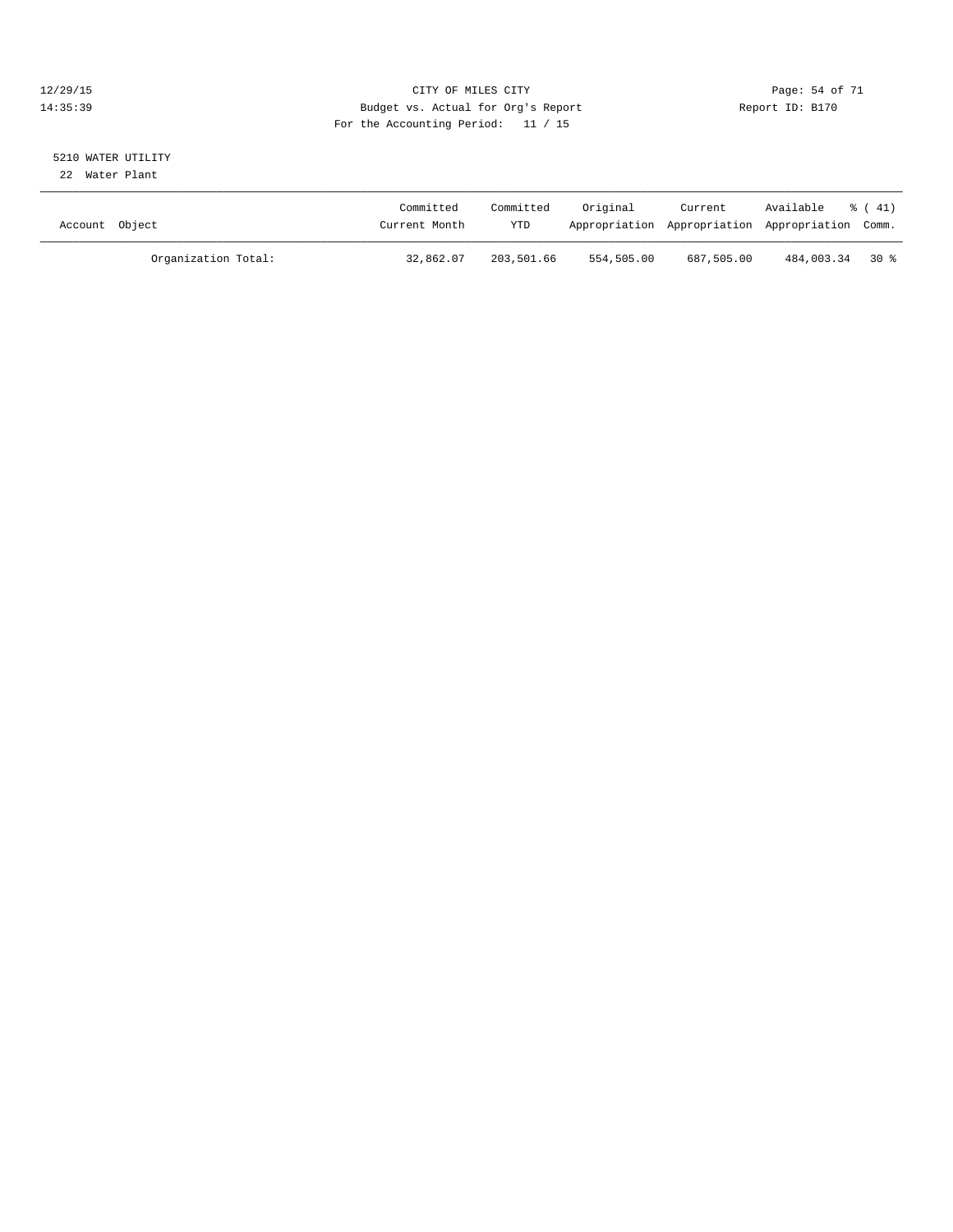#### 12/29/15 Page: 55 of 71 14:35:39 Budget vs. Actual for Org's Report Report ID: B170 For the Accounting Period: 11 / 15

————————————————————————————————————————————————————————————————————————————————————————————————————————————————————————————————————

#### 5210 WATER UTILITY

23 Water Lines

|                                          | Committed      | Committed | Original   | Current      | Available                                       | $\frac{1}{6}$ ( 41) |
|------------------------------------------|----------------|-----------|------------|--------------|-------------------------------------------------|---------------------|
| Account Object                           | Current Month  | YTD       |            |              | Appropriation Appropriation Appropriation Comm. |                     |
| 430000 Public Works                      |                |           |            |              |                                                 |                     |
| 430550 Transmission and Distribution(23) |                |           |            |              |                                                 |                     |
| 111 Salaries and Wages - Permanent       | 12,767.55      | 57,170.04 | 131,803.00 | 131,803.00   | 74,632.96                                       | $43$ %              |
| 121 OVERTIME-PERMANENT                   | 819.85         | 2,954.80  |            | 10,598.00    | 7,643.20                                        | $28$ %              |
| 131 VACATION                             |                |           | 10,598.00  |              |                                                 | $23$ $%$            |
| 132 SICK LEAVE                           | 326.78         | 3,580.12  | 15,773.00  | 15,773.00    | 12,192.88                                       | $17*$               |
| 133 OTHER LEAVE PAY                      | 289.23<br>0.00 | 1,175.88  | 7,093.00   | 7,093.00     | 5,917.12                                        | 0 <sup>8</sup>      |
|                                          | 192.50         | 0.00      | 2,150.00   | 2,150.00     | 2,150.00                                        |                     |
| 134 HOLIDAY PAY                          |                | 478.87    | 4,558.00   | 4,558.00     | 4,079.13                                        | $11$ %              |
| 141 Unemployment Insurance               | 21.57          | 98.77     | 258.00     | 258.00       | 159.23                                          | 38 <sup>8</sup>     |
| 142 Workers' Compensation                | 761.95         | 3,454.75  | 8,888.00   | 8,888.00     | 5,433.25                                        | 39 %                |
| 143 Health Insurance                     | 2,478.31       | 11,105.16 | 27,812.00  | 27,812.00    | 16,706.84                                       | 40 %                |
| 144 FICA                                 | 1,095.31       | 5,008.57  | 13,156.00  | 13,156.00    | 8,147.43                                        | 38 %                |
| 145 PERS                                 | 1,190.54       | 5,405.24  | 14,223.00  | 14,223.00    | 8,817.76                                        | 38 <sup>8</sup>     |
| 196 CLOTHING ALLOTMENT                   | 0.00           | 502.50    | 670.00     | 670.00       | 167.50                                          | 75 %                |
| 210 Office Supplies and Materials        | 0.00           | 154.98    | 500.00     | 500.00       | 345.02                                          | $31$ $%$            |
| 214 Small Items of Equipment             | 0.00           | 1,462.50  | 12,500.00  | 12,500.00    | 11,037.50                                       | $12*$               |
| 220 Operating Expenses                   | 43.30          | 12,194.00 | 25,000.00  | 25,000.00    | 12,806.00                                       | 49 %                |
| 222 Chemicals, Lab & Med Supplies        | 0.00           | 0.00      | 200.00     | 200.00       | 200.00                                          | 0 <sup>8</sup>      |
| 226 Clothing and Uniforms                | 44.32          | 50.32     | 900.00     | 900.00       | 849.68                                          | $6\degree$          |
| 230 Repair and Maintenance Supplies      | 8,232.78       | 8,483.69  | 25,000.00  | 25,000.00    | 16,516.31                                       | 34 %                |
| 231 Gas, Oil, Diesel Fuel, Grease, etc.  | 251.43         | 2,987.23  | 12,000.00  | 12,000.00    | 9,012.77                                        | $25$ %              |
| 233 Water/Sewer Main Replacement and     | 0.00           | 0.00      | 10,000.00  | 10,000.00    | 10,000.00                                       | 0 <sup>8</sup>      |
| 234 Hydrant/Manhole Replacement, Valves  | 8,976.95       | 16,363.21 | 30,000.00  | 30,000.00    | 13,636.79                                       | 55%                 |
| 235 Curb Stop Replacement                | 2,277.13       | 8,582.51  | 14,000.00  | 14,000.00    | 5,417.49                                        | 61 %                |
| 241 Consumable Tools                     | 0.00           | 0.00      | 200.00     | 200.00       | 200.00                                          | 0 <sup>8</sup>      |
| 311 Postage, Box Rent, Etc.              | 0.00           | 0.00      | 100.00     | 100.00       | 100.00                                          | 0 <sup>8</sup>      |
| 320 Printing, Duplicating, Typing &      | 0.00           | 0.00      | 100.00     | 100.00       | 100.00                                          | 0 <sup>8</sup>      |
| 330 Publicity, Subscriptions & Dues      | 0.00           | 0.00      | 250.00     | 250.00       | 250.00                                          | 0 <sup>8</sup>      |
| 334 Memberships, Registrations & Dues    | 0.00           | 125.00    | 300.00     | 300.00       | 175.00                                          | $42$ %              |
| 341 Electric Utility Services            | 0.00           | 70.45     | 308.00     | 308.00       | 237.55                                          | 23 %                |
| 344 Gas Utility Service                  | 0.00           | 30.56     | 450.00     | 450.00       | 419.44                                          | 7 %                 |
| 345 Telephone                            | 82.24          | 288.67    | 600.00     | 600.00       | 311.33                                          | 48 %                |
| 347 Internet                             | 22.80          | 68.40     | 250.00     | 250.00       | 181.60                                          | $27$ %              |
| 350 Professional Services                | 4,146.75       | 2,466.35  | 350.00     | 350.00       | $-2, 116.35$                                    | 705 %               |
| 357 Architectual, Engineering Serv Etc.  | 0.00           | 0.00      | 20,000.00  | 20,000.00    | 20,000.00                                       | 0 <sup>8</sup>      |
| 360 Contr R & M                          | 386.02         | 1,559.50  | 8,000.00   | 8,000.00     | 6,440.50                                        | 19 <sup>°</sup>     |
| 363 R&M Vehicles/Equip/Labor-PW          | 1,083.21       | 12,220.88 | 28,000.00  | 28,000.00    | 15,779.12                                       | 44 %                |
| 369 Other Repair and Maintenance         | 0.00           | 133.00    | 1,000.00   | 1,000.00     | 867.00                                          | $13*$               |
| 370 Travel                               | 0.00           | 0.00      | 750.00     | 750.00       | 750.00                                          | 0 <sup>8</sup>      |
| 380 Training Services                    | 0.00           | 100.00    | 700.00     | 700.00       | 600.00                                          | 14 %                |
| 382 Books                                | 0.00           | 0.00      | 200.00     | 200.00       | 200.00                                          | 0 <sup>8</sup>      |
| 400 BUILDING MATERIALS                   | 0.00           | 0.00      | 500.00     | 500.00       | 500.00                                          | 0 <sup>8</sup>      |
| 511 Insurance on Buildings               | 0.00           | 2,960.53  | 2,961.00   | 2,961.00     | 0.47                                            | 100 %               |
| 512 Insurance on Vehicles & Equipment    | 0.00           | 889.94    | 890.00     | 890.00       | 0.06                                            | 100 %               |
| 513 Liability                            | 0.00           | 0.00      | 386.00     | 386.00       | 386.00                                          | 0 <sup>8</sup>      |
| 532 Land Rental                          | 176.86         | 337.64    | 1,500.00   | 1,500.00     | 1,162.36                                        | 23 %                |
| 533 Machinery and Equipment Rental       | 30.00          | 30.00     | 1,000.00   | 1,000.00     | 970.00                                          | 3 <sup>°</sup>      |
| 940 Machinery & Equipment                | 0.00           | 0.00      | 0.00       | 1,913,000.00 | 1,913,000.00                                    | 0 <sup>8</sup>      |
| 958 Strevell/Merriam Wtr Line Proj       | 69, 473.65     | 70,179.88 | 68,000.00  | 68,000.00    | $-2,179.88$ 103 %                               |                     |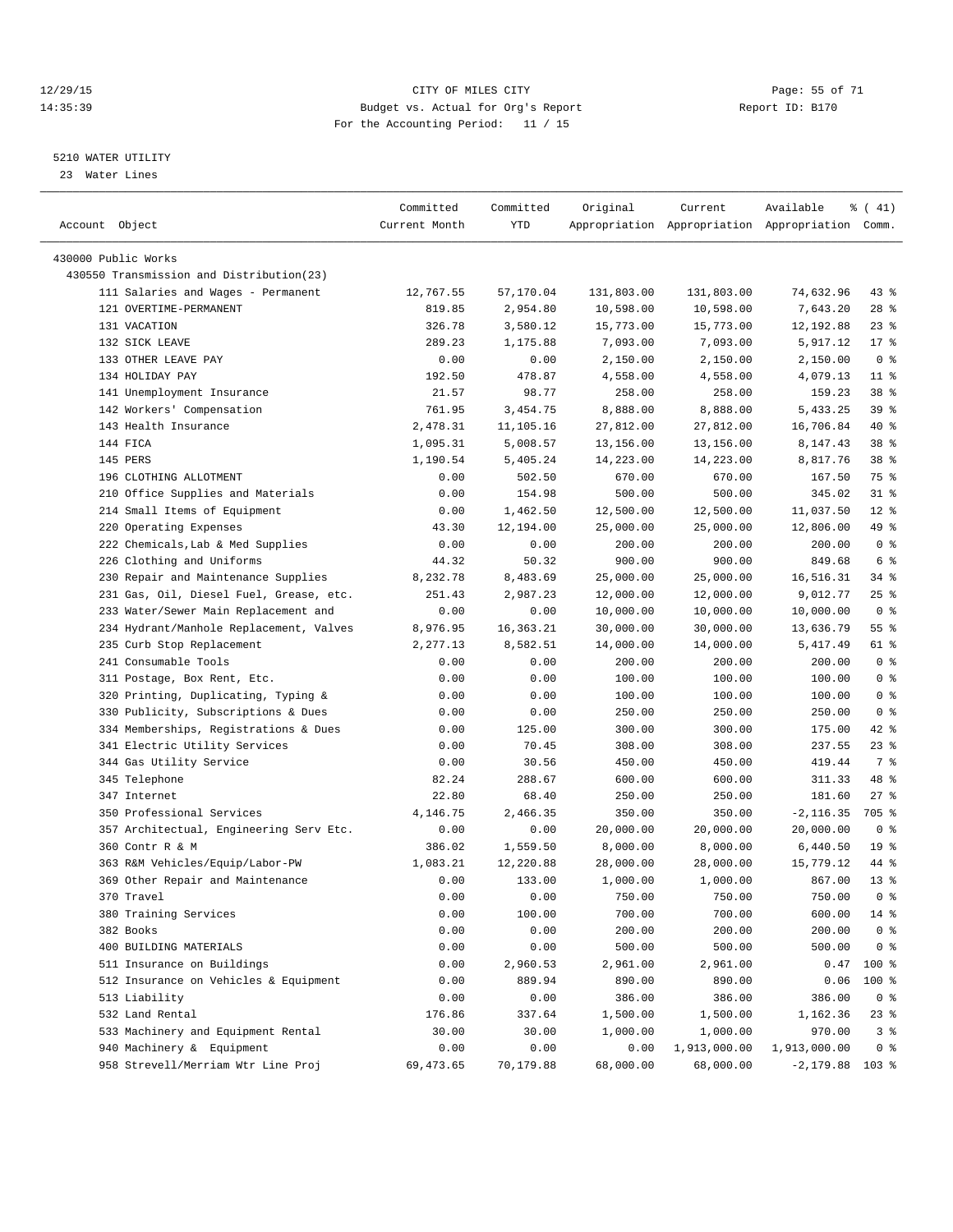#### 12/29/15 Page: 56 of 71 14:35:39 Budget vs. Actual for Org's Report Report ID: B170 For the Accounting Period: 11 / 15

#### 5210 WATER UTILITY

23 Water Lines

| Account Object                             | Committed<br>Current Month | Committed<br><b>YTD</b> | Original<br>Appropriation | Current<br>Appropriation | Available<br>Appropriation | % (41)<br>Comm. |
|--------------------------------------------|----------------------------|-------------------------|---------------------------|--------------------------|----------------------------|-----------------|
| Account Total:                             | 115, 171.03                | 232,673.94              | 503,877.00                | 2,416,877.00             | 2,184,203.06               | $10*$           |
| Account Group Total:                       | 115, 171.03                | 232,673.94              | 503,877.00                | 2,416,877.00             | 2,184,203.06               | $10*$           |
| 490000 DEBT SERVICE                        |                            |                         |                           |                          |                            |                 |
| 490200 Revenue Bonds                       |                            |                         |                           |                          |                            |                 |
| 611 Principal-NE Wtr Line Phase II         | 8,000.00                   | 8,000.00                | 16,000.00                 | 16,000.00                | 8,000.00                   | $50*$           |
| 615 Principal-Northeast Water Ln \$2.2     | 30,000.00                  | 30,000.00               | 60,000.00                 | 60,000.00                | 30,000.00                  | 50%             |
| 616 Principal-Carbon Hill Water Tank \$2.2 | 29,000.00                  | 29,000.00               | 58,000.00                 | 58,000.00                | 29,000.00                  | $50*$           |
| 617 Principal - NE Wtr Line \$500k         | 7,000.00                   | 7,000.00                | 14,000.00                 | 14,000.00                | 7,000.00                   | 50%             |
| 618 Principal-Carbon Hill \$500k           | 7,000.00                   | 7,000.00                | 14,000.00                 | 14,000.00                | 7,000.00                   | 50%             |
| 622 Interest-NE Wtr Line Phase II          | 918.75                     | 918.75                  | 1,808.00                  | 1,808.00                 | 889.25                     | 51 <sup>8</sup> |
| 631 Interest - NE Wtr Line \$500k          | 5,843.75                   | 5,843.75                | 11,592.00                 | 11,592.00                | 5,748.25                   | 50%             |
| 632 Interest - Carbon Hill Wtr Tank \$500k | 5,843.75                   | 5,843.75                | 11,592.00                 | 11,592.00                | 5,748.25                   | 50%             |
| 634 Interest-Northeast Wtr Ln \$2.2        | 28,365.00                  | 28,365.00               | 56,280.00                 | 56,280.00                | 27,915.00                  | $50*$           |
| 638 Interest-Carbon Hill Tank \$2.2        | 27,615.00                  | 27,615.00               | 54,795.00                 | 54,795.00                | 27,180.00                  | 50%             |
| Account Total:                             | 149,586.25                 | 149,586.25              | 298,067.00                | 298,067.00               | 148,480.75                 | 50%             |
| Account Group Total:                       | 149,586.25                 | 149,586.25              | 298,067.00                | 298,067.00               | 148,480.75                 | $50*$           |
| 520000 OTHER FINANCING USES                |                            |                         |                           |                          |                            |                 |
| 521000 Interfund Operating Transfers Out   |                            |                         |                           |                          |                            |                 |
| 820 Transfers to Other Funds               | 0.00                       | 0.00                    | 10,046.00                 | 10,046.00                | 10,046.00                  | 0 <sup>8</sup>  |
| Account Total:                             | 0.00                       | 0.00                    | 10,046.00                 | 10,046.00                | 10,046.00                  | 0 <sup>8</sup>  |
| Account Group Total:                       | 0.00                       | 0.00                    | 10,046.00                 | 10,046.00                | 10,046.00                  | 0 <sup>8</sup>  |
| Organization Total:                        | 264,757.28                 | 382,260.19              | 811,990.00                | 2,724,990.00             | 2,342,729.81               | $14*$           |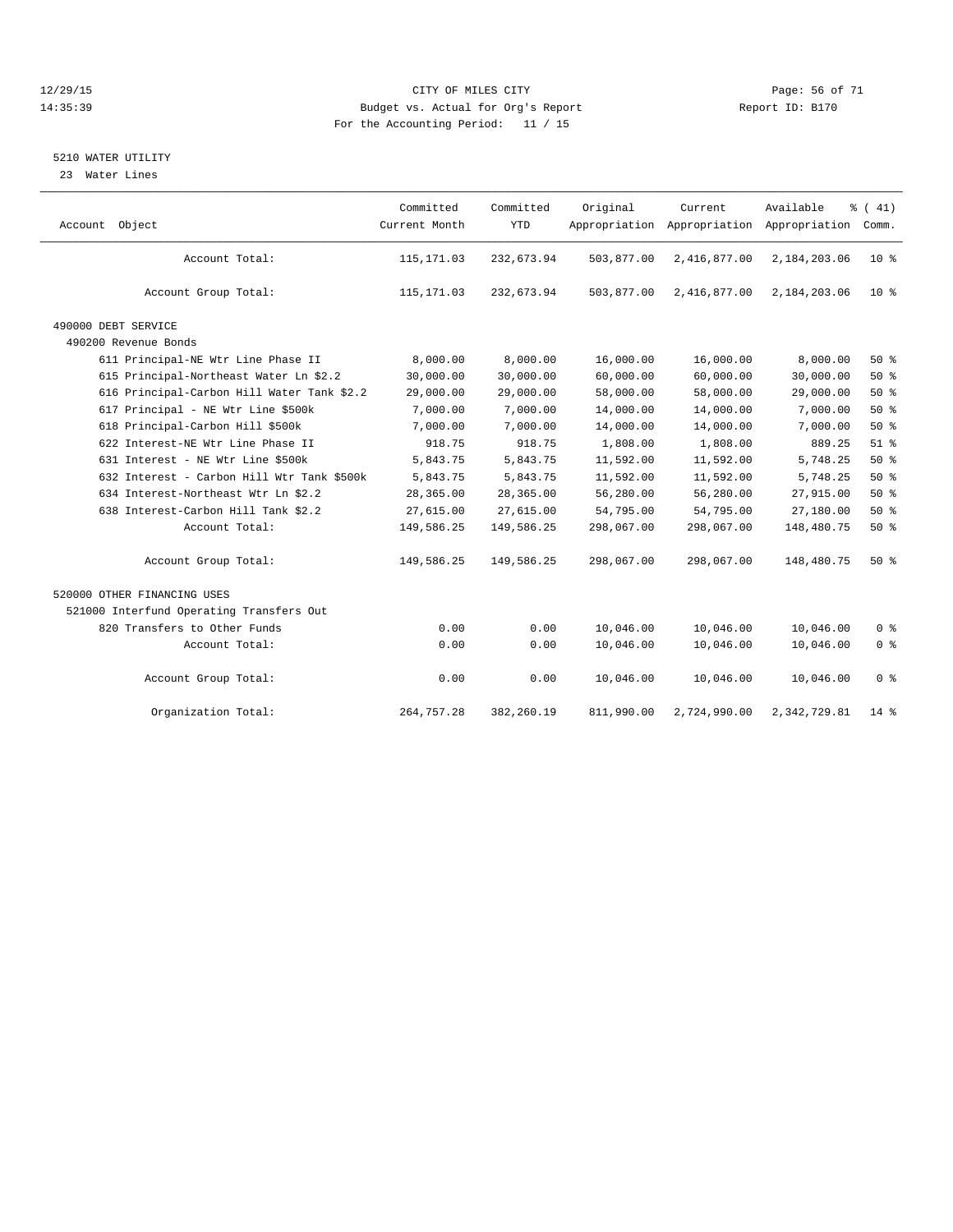#### 12/29/15 Page: 57 of 71 14:35:39 Budget vs. Actual for Org's Report Report ID: B170 For the Accounting Period: 11 / 15

#### 5210 WATER UTILITY

25 Water Administration

| Account Object                             | Committed<br>Current Month | Committed<br><b>YTD</b> | Original   | Current    | Available<br>Appropriation Appropriation Appropriation Comm. | $\frac{1}{6}$ ( 41) |
|--------------------------------------------|----------------------------|-------------------------|------------|------------|--------------------------------------------------------------|---------------------|
|                                            |                            |                         |            |            |                                                              |                     |
| 430000 Public Works                        |                            |                         |            |            |                                                              |                     |
| 430510 Water Administration(25)            |                            |                         |            |            |                                                              |                     |
| 111 Salaries and Wages - Permanent         | 2,039.43                   | 9,829.25                | 23,087.00  | 23,087.00  | 13, 257. 75                                                  | $43$ $%$            |
| 121 OVERTIME-PERMANENT                     | 0.00                       | 6.03                    | 250.00     | 250.00     | 243.97                                                       | 2 <sup>8</sup>      |
| 131 VACATION                               | 144.63                     | 597.73                  | 1,500.00   | 1,500.00   | 902.27                                                       | $40*$               |
| 132 SICK LEAVE                             | 16.39                      | 406.91                  | 1,000.00   | 1,000.00   | 593.09                                                       | 41 %                |
| 141 Unemployment Insurance                 | 3.30                       | 16.46                   | 39.00      | 39.00      | 22.54                                                        | 42 %                |
| 142 Workers' Compensation                  | 26.45                      | 133.73                  | 298.00     | 298.00     | 164.27                                                       | 45%                 |
| 143 Health Insurance                       | 321.90                     | 1,609.64                | 3,863.00   | 3,863.00   | 2,253.36                                                     | 42 %                |
| 144 FICA                                   | 168.33                     | 840.75                  | 1,977.00   | 1,977.00   | 1,136.25                                                     | 43%                 |
| 145 PERS                                   | 116.96                     | 585.04                  | 2,137.00   | 2,137.00   | 1,551.96                                                     | $27$ $%$            |
| 196 CLOTHING ALLOTMENT                     | 0.00                       | 150.00                  | 140.00     | 140.00     | $-10.00$                                                     | 107 %               |
| 210 Office Supplies and Materials          | 0.00                       | 781.95                  | 2,000.00   | 2,000.00   | 1,218.05                                                     | 39 <sup>8</sup>     |
| 214 Small Items of Equipment               | 0.00                       | 0.00                    | 3,067.00   | 3,067.00   | 3,067.00                                                     | 0 <sup>8</sup>      |
| 220 Operating Expenses                     | 1,516.71                   | 2,709.58                | 1,500.00   | 1,500.00   | $-1, 209.58$                                                 | 181 %               |
| 230 Repair and Maintenance Supplies        | 0.00                       | 0.00                    | 200.00     | 200.00     | 200.00                                                       | 0 <sup>8</sup>      |
| 311 Postage, Box Rent, Etc.                | 591.11                     | 3,550.56                | 10,000.00  | 10,000.00  | 6,449.44                                                     | 36 <sup>8</sup>     |
| 320 Printing, Duplicating, Typing &        | 0.00                       | 68.15                   | 2,100.00   | 2,100.00   | 2,031.85                                                     | 3 <sup>°</sup>      |
| 330 Publicity, Subscriptions & Dues        | 249.33                     | 919.33                  | 1,000.00   | 1,000.00   | 80.67                                                        | 92 <sup>°</sup>     |
| 345 Telephone                              | 91.54                      | 305.59                  | 600.00     | 600.00     | 294.41                                                       | $51$ %              |
| 347 Internet                               | 23.40                      | 98.71                   | 200.00     | 200.00     | 101.29                                                       | 49 %                |
| 350 Professional Services                  | 0.00                       | 3,425.85                | 2,600.00   | 2,600.00   | $-825.85$                                                    | $132*$              |
| 360 Contr R & M                            | 156.62                     | 6,759.21                | 7,000.00   | 7,000.00   | 240.79                                                       | 97 <sub>8</sub>     |
| 370 Travel                                 | 0.00                       | 0.00                    | 300.00     | 300.00     | 300.00                                                       | 0 <sup>8</sup>      |
| 380 Training Services                      | 0.00                       | 0.00                    | 300.00     | 300.00     | 300.00                                                       | 0 <sup>8</sup>      |
| 382 Books                                  | 0.00                       | 0.00                    | 50.00      | 50.00      | 50.00                                                        | 0 <sup>8</sup>      |
| 513 Liability                              | 0.00                       | 5,036.30                | 5,037.00   | 5,037.00   | 0.70                                                         | $100*$              |
| 521 Surety Bonds for Officials & Employees | 0.00                       | 0.00                    | 400.00     | 400.00     | 400.00                                                       | 0 <sup>8</sup>      |
| 531 Building & Office Rental               | 500.00                     | 2,500.00                | 6,000.00   | 6,000.00   | 3,500.00                                                     | 42.8                |
| 810 Losses (Bad debt expense - Enterprise  | $-44.27$                   | $-0.02$                 | 500.00     | 500.00     | 500.02                                                       | 0 <sup>8</sup>      |
| Account Total:                             | 5,921.83                   | 40,330.75               | 77,145.00  | 77,145.00  | 36,814.25                                                    | $52$ $%$            |
| Account Group Total:                       | 5,921.83                   | 40,330.75               | 77,145.00  | 77,145.00  | 36,814.25                                                    | $52$ $%$            |
| 520000 OTHER FINANCING USES                |                            |                         |            |            |                                                              |                     |
| 521000 Interfund Operating Transfers Out   |                            |                         |            |            |                                                              |                     |
| 820 Transfers to Other Funds               | 5,203.91                   | 20,815.64               | 62,447.00  | 62,447.00  | 41,631.36                                                    | $33$ $%$            |
| Account Total:                             | 5,203.91                   | 20,815.64               | 62,447.00  | 62,447.00  | 41,631.36                                                    | 33 <sup>8</sup>     |
| Account Group Total:                       | 5,203.91                   | 20,815.64               | 62,447.00  | 62,447.00  | 41,631.36                                                    | $33$ $%$            |
| Organization Total:                        | 11, 125.74                 | 61, 146.39              | 139,592.00 | 139,592.00 | 78,445.61                                                    | 44 %                |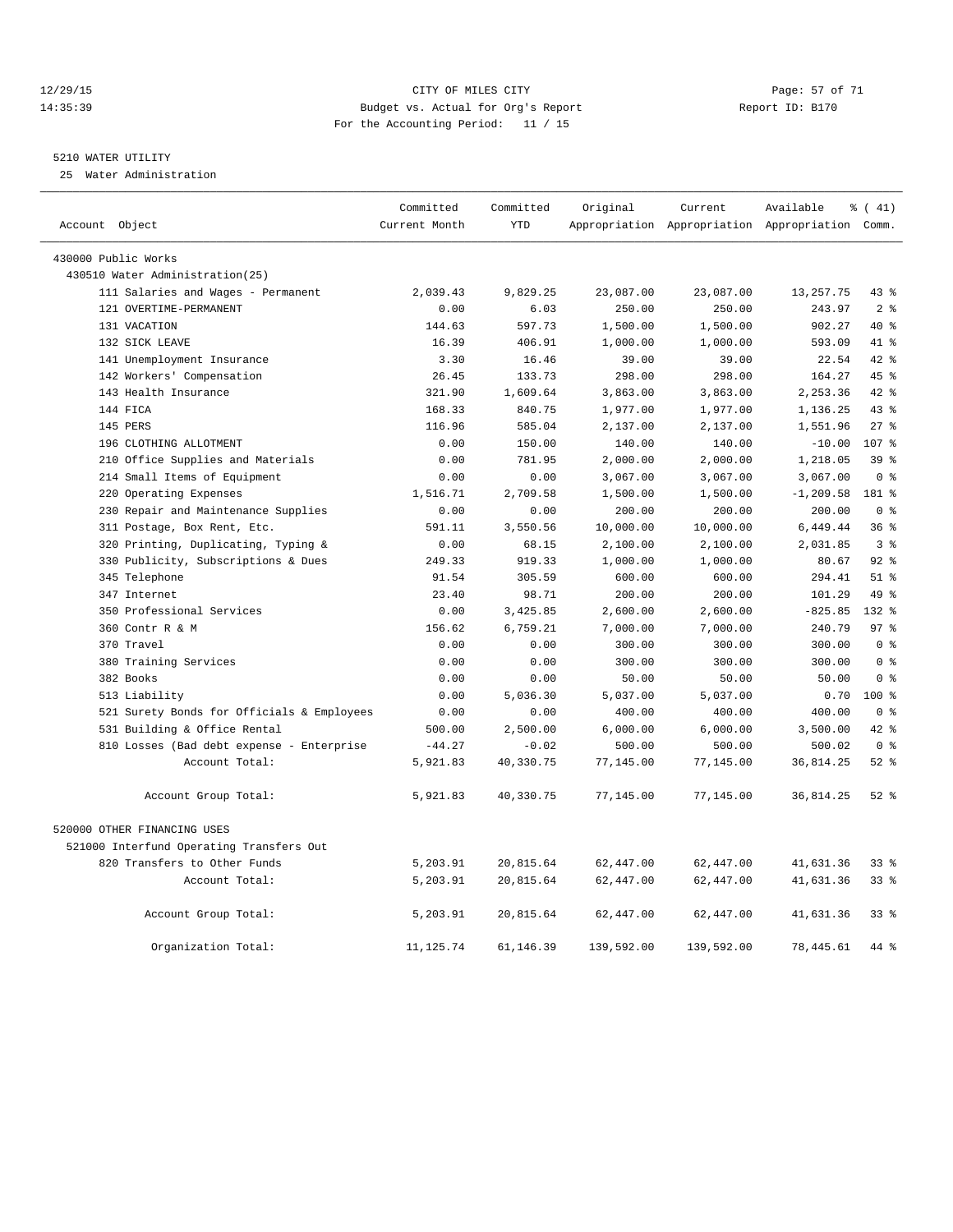#### 12/29/15 Page: 58 of 71 14:35:39 Budget vs. Actual for Org's Report Report ID: B170 For the Accounting Period: 11 / 15

# 5210 WATER UTILITY

80 Water Purification

| Account Object                          | Committed<br>Current Month | Committed<br><b>YTD</b> | Original     | Current      | Available<br>Appropriation Appropriation Appropriation Comm. | % (41)          |
|-----------------------------------------|----------------------------|-------------------------|--------------|--------------|--------------------------------------------------------------|-----------------|
|                                         |                            |                         |              |              |                                                              |                 |
| 430000 Public Works                     |                            |                         |              |              |                                                              |                 |
| 430540 Water Purification and Treatment |                            |                         |              |              |                                                              |                 |
| 210 Office Supplies and Materials       | 12.85                      | 76.63                   | 200.00       | 200.00       | 123.37                                                       | 38 %            |
| 214 Small Items of Equipment            | 0.00                       | 0.00                    | 0.00         | 9,200.00     | 9,200.00                                                     | 0 <sup>8</sup>  |
| 220 Operating Expenses                  | 155.46                     | 1,278.94                | 3,000.00     | 3,000.00     | 1,721.06                                                     | 43 %            |
| 222 Chemicals, Lab & Med Supplies       | 8,233.60                   | 32,714.13               | 58,350.00    | 58,350.00    | 25,635.87                                                    | 56%             |
| 226 Clothing and Uniforms               | 71.50                      | 110.36                  | 400.00       | 400.00       | 289.64                                                       | $28$ %          |
| 230 Repair and Maintenance Supplies     | 1,015.72                   | 2,275.49                | 0.00         | 9,500.00     | 7,224.51                                                     | $24$ %          |
| 231 Gas, Oil, Diesel Fuel, Grease, etc. | 0.00                       | 327.76                  | 1,300.00     | 1,300.00     | 972.24                                                       | 25%             |
| 241 Consumable Tools                    | 15.20                      | 28.15                   | 150.00       | 150.00       | 121.85                                                       | 19 <sup>°</sup> |
| 311 Postage, Box Rent, Etc.             | 2.28                       | 6.62                    | 150.00       | 150.00       | 143.38                                                       | 4%              |
| 320 Printing, Duplicating, Typing &     | 0.00                       | 0.00                    | 100.00       | 100.00       | 100.00                                                       | 0 <sup>8</sup>  |
| 330 Publicity, Subscriptions & Dues     | 0.00                       | 0.00                    | 400.00       | 400.00       | 400.00                                                       | 0 <sup>8</sup>  |
| 334 Memberships, Registrations & Dues   | 0.00                       | 0.00                    | 450.00       | 450.00       | 450.00                                                       | 0 <sup>8</sup>  |
| 352 Wtr/Swr Lab Testing                 | 0.00                       | 1,928.00                | 10,000.00    | 10,000.00    | 8,072.00                                                     | 19 <sup>°</sup> |
| 357 Architectual, Engineering Serv Etc. | 0.00                       | 0.00                    | 12,000.00    | 12,000.00    | 12,000.00                                                    | 0 <sup>8</sup>  |
| 360 Contr R & M                         | 518.95                     | 951.95                  | 6,000.00     | 6,000.00     | 5,048.05                                                     | 16 <sup>8</sup> |
| 369 Other Repair and Maintenance        | 0.00                       | 0.00                    | 1,500.00     | 1,500.00     | 1,500.00                                                     | 0 <sup>8</sup>  |
| 370 Travel                              | 230.79                     | 307.35                  | 1,200.00     | 1,200.00     | 892.65                                                       | $26$ %          |
| 380 Training Services                   | 0.00                       | 515.62                  | 1,000.00     | 1,000.00     | 484.38                                                       | $52$ $%$        |
| 382 Books                               | 0.00                       | 0.00                    | 200.00       | 200.00       | 200.00                                                       | 0 <sup>8</sup>  |
| 533 Machinery and Equipment Rental      | 0.00                       | 0.00                    | 1,000.00     | 1,000.00     | 1,000.00                                                     | 0 <sup>8</sup>  |
| 930 Improvements Other than Buildings   | 0.00                       | 0.00                    | 0.00         | 15,500.00    | 15,500.00                                                    | 0 <sup>8</sup>  |
| Account Total:                          | 10,256.35                  | 40,521.00               | 97,400.00    | 131,600.00   | 91,079.00                                                    | 31 %            |
| Account Group Total:                    | 10,256.35                  | 40,521.00               | 97,400.00    | 131,600.00   | 91,079.00                                                    | $31$ %          |
| Organization Total:                     | 10,256.35                  | 40,521.00               | 97,400.00    | 131,600.00   | 91,079.00                                                    | 31 %            |
| Fund Total:                             | 319,001.44                 | 687, 429.24             | 1,603,487.00 | 3,683,687.00 | 2,996,257.76                                                 | 19 %            |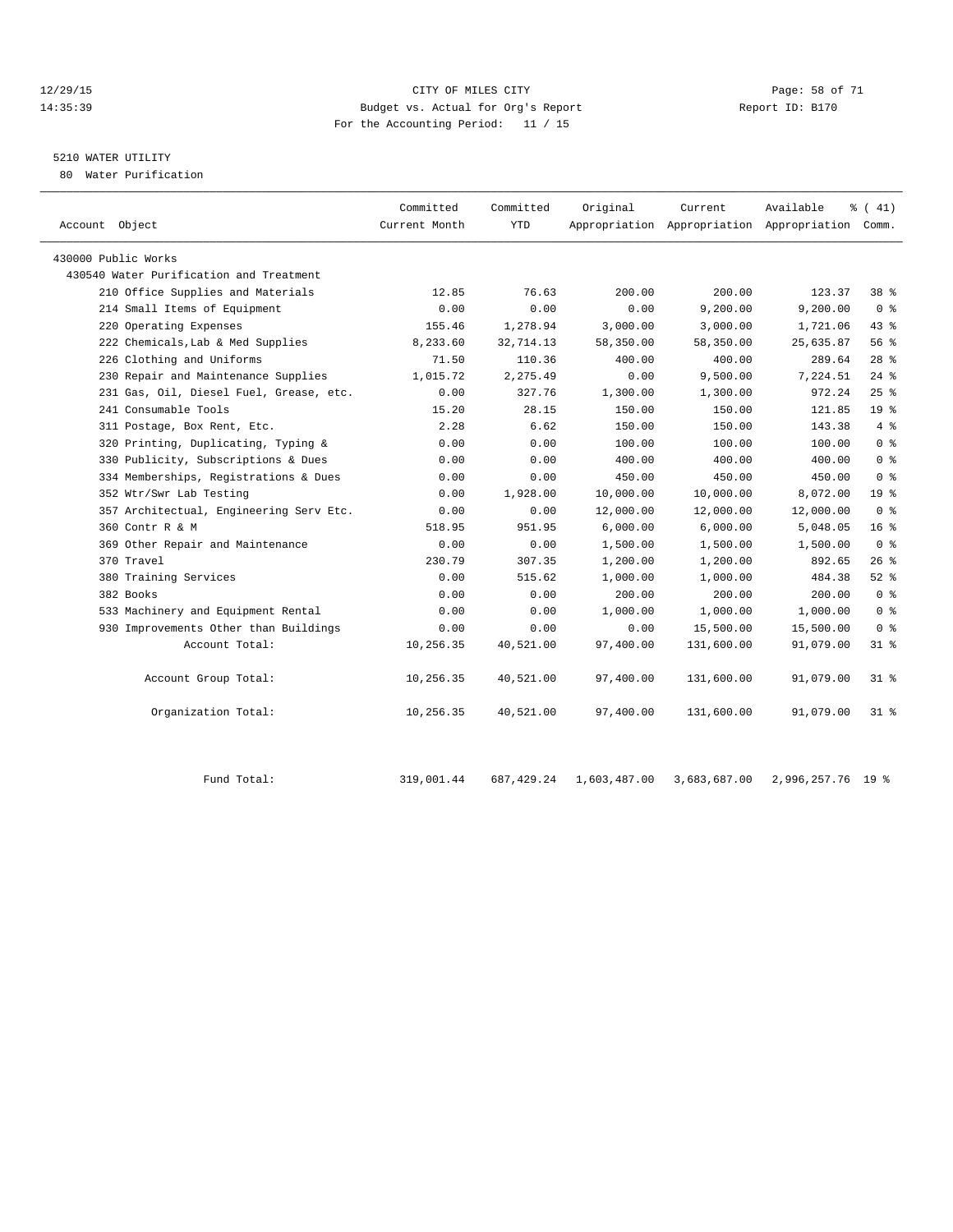#### 12/29/15 Page: 59 of 71 14:35:39 Budget vs. Actual for Org's Report Report ID: B170 For the Accounting Period: 11 / 15

————————————————————————————————————————————————————————————————————————————————————————————————————————————————————————————————————

#### 5310 SEWER UTILITY

29 Sewer Administration

|                                            | Committed     | Committed  | Original   | Current                                         | Available    | $\frac{1}{6}$ ( 41) |
|--------------------------------------------|---------------|------------|------------|-------------------------------------------------|--------------|---------------------|
| Account Object                             | Current Month | <b>YTD</b> |            | Appropriation Appropriation Appropriation Comm. |              |                     |
| 430000 Public Works                        |               |            |            |                                                 |              |                     |
| 430610 Sewer Administration(29)            |               |            |            |                                                 |              |                     |
| 111 Salaries and Wages - Permanent         | 2,039.45      | 9,828.40   | 23,087.00  | 23,087.00                                       | 13,258.60    | 43 %                |
| 121 OVERTIME-PERMANENT                     | 0.00          | 6.03       | 250.00     | 250.00                                          | 243.97       | 2 <sup>8</sup>      |
| 131 VACATION                               | 144.63        | 597.74     | 1,500.00   | 1,500.00                                        | 902.26       | 40 %                |
| 132 SICK LEAVE                             | 16.41         | 406.33     | 1,000.00   | 1,000.00                                        | 593.67       | 41 %                |
| 141 Unemployment Insurance                 | 3.29          | 16.50      | 39.00      | 39.00                                           | 22.50        | 42 %                |
| 142 Workers' Compensation                  | 26.48         | 133.85     | 298.00     | 298.00                                          | 164.15       | 45 %                |
| 143 Health Insurance                       | 321.90        | 1,609.36   | 3,863.00   | 3,863.00                                        | 2,253.64     | 42 %                |
| 144 FICA                                   | 168.35        | 840.65     | 1,977.00   | 1,977.00                                        | 1,136.35     | 43 %                |
| 145 PERS                                   | 116.94        | 584.92     | 2,137.00   | 2,137.00                                        | 1,552.08     | $27$ %              |
| 196 CLOTHING ALLOTMENT                     | 0.00          | 150.00     | 138.00     | 138.00                                          | $-12.00$     | $109$ %             |
| 210 Office Supplies and Materials          | 0.00          | 781.96     | 2,000.00   | 2,000.00                                        | 1,218.04     | 39 %                |
| 214 Small Items of Equipment               | 0.00          | 0.00       | 3,067.00   | 3,067.00                                        | 3,067.00     | 0 <sup>8</sup>      |
| 220 Operating Expenses                     | 1,517.72      | 2,710.62   | 1,500.00   | 1,500.00                                        | $-1, 210.62$ | 181 %               |
| 230 Repair and Maintenance Supplies        | 0.00          | 0.00       | 200.00     | 200.00                                          | 200.00       | 0 <sup>8</sup>      |
| 311 Postage, Box Rent, Etc.                | 591.11        | 2,483.09   | 7,000.00   | 7,000.00                                        | 4,516.91     | 35 <sup>8</sup>     |
| 320 Printing, Duplicating, Typing &        | 0.00          | 68.16      | 2,100.00   | 2,100.00                                        | 2,031.84     | 3 <sup>8</sup>      |
| 330 Publicity, Subscriptions & Dues        | 249.33        | 919.34     | 1,000.00   | 1,000.00                                        | 80.66        | $92$ $%$            |
| 345 Telephone                              | 91.50         | 305.47     | 600.00     | 600.00                                          | 294.53       | $51$ %              |
| 347 Internet                               | 39.02         | 117.06     | 225.00     | 225.00                                          | 107.94       | $52$ $%$            |
| 350 Professional Services                  | 0.00          | 3,425.89   | 4,000.00   | 4,000.00                                        | 574.11       | 86 %                |
| 360 Contr R & M                            | 156.62        | 6,759.20   | 5,000.00   | 5,000.00                                        | $-1,759.20$  | $135$ %             |
| 370 Travel                                 | 0.00          | 0.00       | 500.00     | 500.00                                          | 500.00       | 0 <sup>8</sup>      |
| 380 Training Services                      | 0.00          | 0.00       | 300.00     | 300.00                                          | 300.00       | 0 <sup>8</sup>      |
| 382 Books                                  | 0.00          | 0.00       | 100.00     | 100.00                                          | 100.00       | 0 <sup>8</sup>      |
| 521 Surety Bonds for Officials & Employees | 0.00          | 0.00       | 400.00     | 400.00                                          | 400.00       | 0 <sup>8</sup>      |
| 531 Building & Office Rental               | 333.33        | 1,666.65   | 5,500.00   | 5,500.00                                        | 3,833.35     | 30 %                |
| 540 Special Assessments                    | 0.00          | 0.00       | 5,200.00   | 5,200.00                                        | 5,200.00     | 0 <sup>8</sup>      |
| 810 Losses (Bad debt expense - Enterprise  | $-44.26$      | 0.02       | 500.00     | 500.00                                          | 499.98       | 0 <sup>8</sup>      |
| Account Total:                             | 5,771.82      | 33, 411.24 | 73,481.00  | 73,481.00                                       | 40,069.76    | 45 %                |
|                                            |               |            |            |                                                 |              |                     |
| Account Group Total:                       | 5,771.82      | 33, 411.24 | 73,481.00  | 73,481.00                                       | 40,069.76    | 45 %                |
| 490000 DEBT SERVICE                        |               |            |            |                                                 |              |                     |
| 490200 Revenue Bonds                       |               |            |            |                                                 |              |                     |
| 608 Prpl-Wastewater Project Phase I        | 30,000.00     | 30,000.00  | 61,000.00  | 61,000.00                                       | 31,000.00    | 49 %                |
| 626 Interest-Wastewater Project Phase I    | 20,040.00     | 20,040.00  | 39,630.00  | 39,630.00                                       | 19,590.00    | $51$ %              |
| Account Total:                             | 50,040.00     | 50,040.00  | 100,630.00 | 100,630.00                                      | 50,590.00    | $50*$               |
| Account Group Total:                       | 50,040.00     | 50,040.00  | 100,630.00 | 100,630.00                                      | 50,590.00    | $50*$               |
| 510000 MISCELLANEOUS                       |               |            |            |                                                 |              |                     |
| 510330 Comprehensive Liability Insurance   |               |            |            |                                                 |              |                     |
| 513 Liability                              | 0.00          | 48,557.39  | 48,558.00  | 48,558.00                                       |              | $0.61$ 100 %        |
| Account Total:                             | 0.00          | 48,557.39  | 48,558.00  | 48,558.00                                       |              | $0.61$ 100 %        |
| Account Group Total:                       | 0.00          | 48,557.39  | 48,558.00  | 48,558.00                                       |              | $0.61$ 100 %        |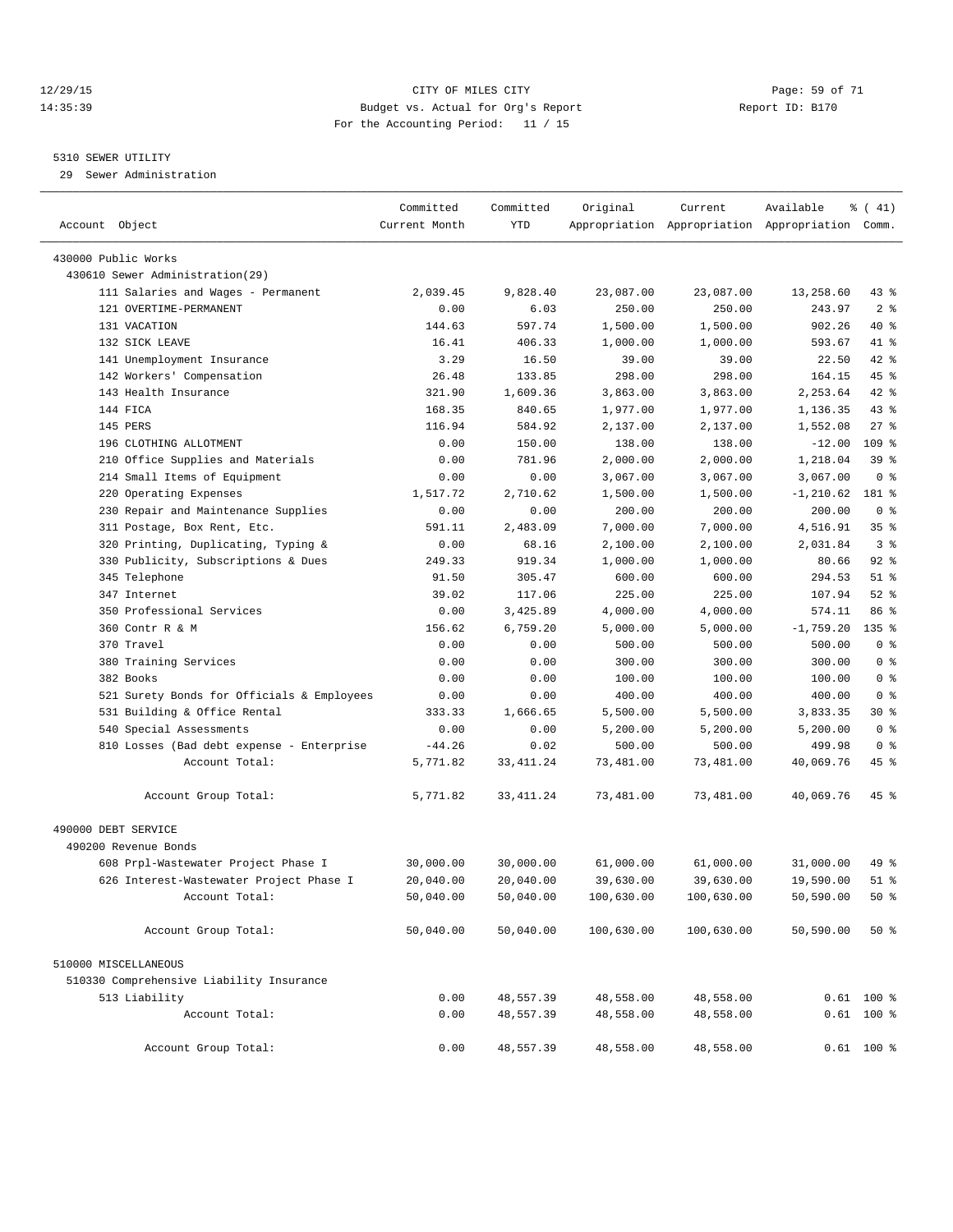#### 12/29/15 **Page: 60 of 71** CITY OF MILES CITY **Page: 60 of 71** 14:35:39 Budget vs. Actual for Org's Report Report ID: B170 For the Accounting Period: 11 / 15

# 5310 SEWER UTILITY

29 Sewer Administration

| Object<br>Account                                                       | Committed<br>Current Month | Committed<br><b>YTD</b> | Original<br>Appropriation | Current<br>Appropriation | Available<br>Appropriation | $\frac{1}{6}$ ( 41)<br>Comm. |
|-------------------------------------------------------------------------|----------------------------|-------------------------|---------------------------|--------------------------|----------------------------|------------------------------|
| 520000 OTHER FINANCING USES<br>521000 Interfund Operating Transfers Out |                            |                         |                           |                          |                            |                              |
| 820 Transfers to Other Funds<br>Account Total:                          | 3,901.29<br>3,901.29       | 15,605.16<br>15,605.16  | 46,816.00<br>46,816.00    | 46,816.00<br>46,816.00   | 31,210.84<br>31,210.84     | 338<br>338                   |
| Account Group Total:                                                    | 3,901.29                   | 15,605.16               | 46,816.00                 | 46,816.00                | 31,210.84                  | 338                          |
| Organization Total:                                                     | 59,713.11                  | 147,613.79              | 269,485.00                | 269,485.00               | 121,871.21                 | 55 <sup>8</sup>              |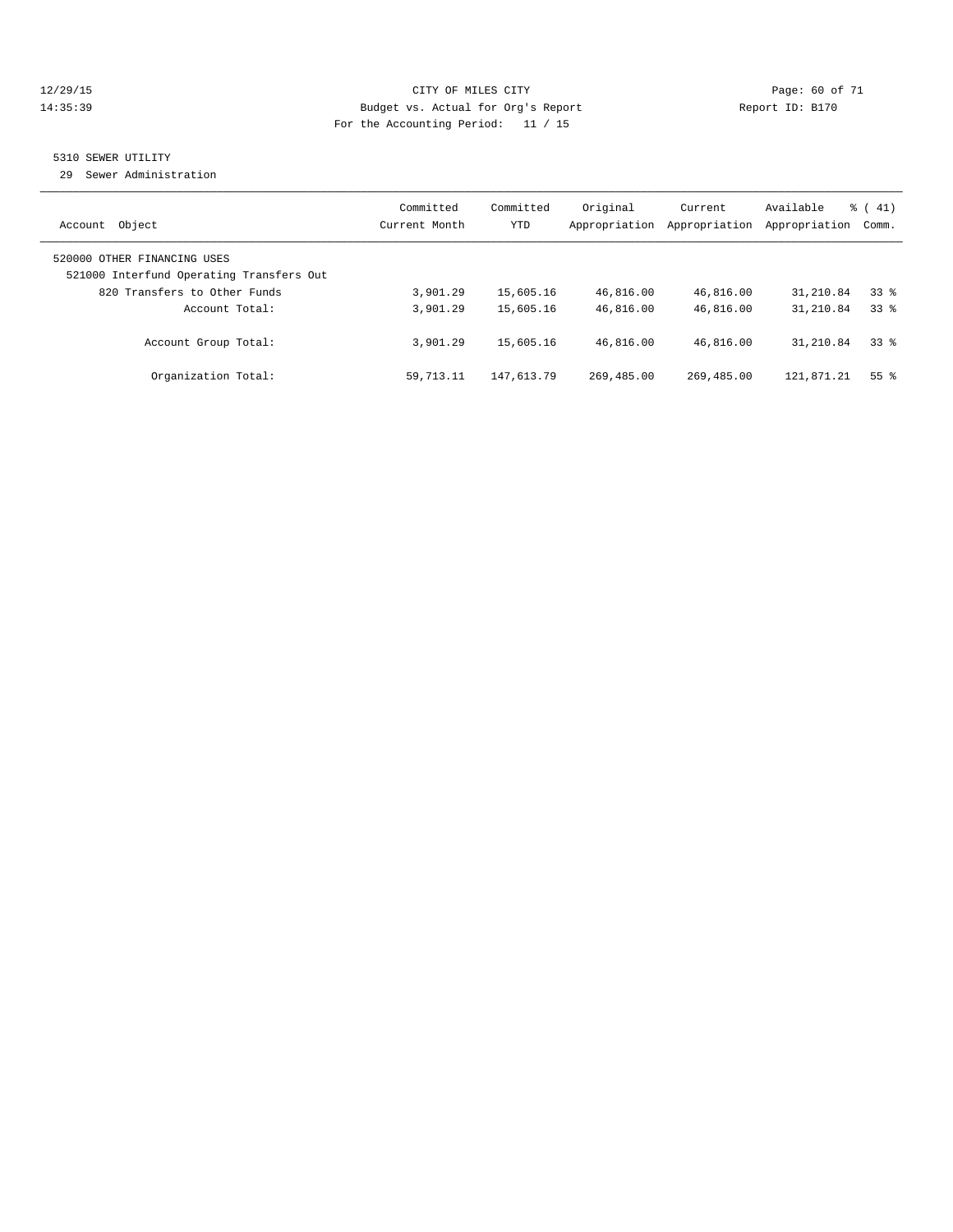#### 12/29/15 Page: 61 of 71 14:35:39 Budget vs. Actual for Org's Report Report ID: B170 For the Accounting Period: 11 / 15

————————————————————————————————————————————————————————————————————————————————————————————————————————————————————————————————————

#### 5310 SEWER UTILITY

31 Sewer Lines

| Account Object                               | Committed<br>Current Month | Committed<br>YTD | Original   | Current    | Available<br>Appropriation Appropriation Appropriation Comm. | % (41)         |
|----------------------------------------------|----------------------------|------------------|------------|------------|--------------------------------------------------------------|----------------|
| 430000 Public Works                          |                            |                  |            |            |                                                              |                |
| 430630 Sewer Collection and Transmission(31) |                            |                  |            |            |                                                              |                |
| 111 Salaries and Wages - Permanent           | 12,478.73                  | 55,801.36        | 128,296.00 | 128,296.00 | 72,494.64                                                    | 43 %           |
| 121 OVERTIME-PERMANENT                       | 819.86                     | 2,953.78         | 10,598.00  | 10,598.00  | 7,644.22                                                     | $28$ %         |
| 131 VACATION                                 | 324.22                     | 3,490.10         | 15,773.00  | 15,773.00  | 12,282.90                                                    | $22$ %         |
| 132 SICK LEAVE                               | 289.23                     | 1,175.88         | 7,093.00   | 7,093.00   | 5,917.12                                                     | $17*$          |
| 133 OTHER LEAVE PAY                          | 0.00                       | 0.00             | 1,846.00   | 1,846.00   | 1,846.00                                                     | 0 <sup>8</sup> |
| 134 HOLIDAY PAY                              | 192.51                     | 478.88           | 4,558.00   | 4,558.00   | 4,079.12                                                     | $11*$          |
| 141 Unemployment Insurance                   | 21.17                      | 96.72            | 257.00     | 257.00     | 160.28                                                       | 38 %           |
| 142 Workers' Compensation                    | 746.04                     | 3,373.64         | 8,686.00   | 8,686.00   | 5,312.36                                                     | 39 %           |
| 143 Health Insurance                         | 2,446.18                   | 10,944.08        | 27,426.00  | 27,426.00  | 16,481.92                                                    | 40 %           |
| 144 FICA                                     | 1,073.28                   | 4,897.77         | 13,099.00  | 13,099.00  | 8,201.23                                                     | 37%            |
| 145 PERS                                     | 1,166.47                   | 5,284.62         | 13,907.00  | 13,907.00  | 8,622.38                                                     | 38 %           |
| 196 CLOTHING ALLOTMENT                       | 0.00                       | 495.00           | 495.00     | 495.00     | 0.00                                                         | $100*$         |
| 210 Office Supplies and Materials            | 0.00                       | 154.95           | 350.00     | 350.00     | 195.05                                                       | 44 %           |
| 214 Small Items of Equipment                 | 0.00                       | 1,462.50         | 5,250.00   | 5,250.00   | 3,787.50                                                     | $28$ %         |
| 220 Operating Expenses                       | 81.00                      | 1,260.62         | 2,600.00   | 2,600.00   | 1,339.38                                                     | 48 %           |
| 222 Chemicals, Lab & Med Supplies            | 0.00                       | 0.00             | 3,000.00   | 3,000.00   | 3,000.00                                                     | 0 <sup>8</sup> |
| 226 Clothing and Uniforms                    | 2.43                       | 8.42             | 700.00     | 700.00     | 691.58                                                       | 1 <sup>8</sup> |
| 230 Repair and Maintenance Supplies          | 480.80                     | 2,086.73         | 7,000.00   | 7,000.00   | 4,913.27                                                     | $30*$          |
| 231 Gas, Oil, Diesel Fuel, Grease, etc.      | 251.42                     | 2,987.21         | 12,000.00  | 12,000.00  | 9,012.79                                                     | $25$ %         |
| 233 Water/Sewer Main Replacement and         | 0.00                       | 512.88           | 5,000.00   | 5,000.00   | 4,487.12                                                     | $10*$          |
| 234 Hydrant/Manhole Replacement, Valves      | 0.00                       | 0.00             | 10,000.00  | 10,000.00  | 10,000.00                                                    | 0 <sup>8</sup> |
| 241 Consumable Tools                         | 0.00                       | 0.00             | 100.00     | 100.00     | 100.00                                                       | 0 <sup>8</sup> |
| 311 Postage, Box Rent, Etc.                  | 0.00                       | 0.00             | 50.00      | 50.00      | 50.00                                                        | 0 <sup>8</sup> |
| 320 Printing, Duplicating, Typing &          | 0.00                       | 0.00             | 75.00      | 75.00      | 75.00                                                        | 0 <sup>8</sup> |
| 330 Publicity, Subscriptions & Dues          | 0.00                       | 0.00             | 125.00     | 125.00     | 125.00                                                       | 0 <sup>8</sup> |
| 334 Memberships, Registrations & Dues        | 0.00                       | 125.00           | 200.00     | 200.00     | 75.00                                                        | 63 %           |
| 341 Electric Utility Services                | 0.00                       | 23.49            | 223.00     | 223.00     | 199.51                                                       | $11$ %         |
| 344 Gas Utility Service                      | 0.00                       | 2.10             | 400.00     | 400.00     | 397.90                                                       | 1 <sup>8</sup> |
| 345 Telephone                                | 82.22                      | 288.59           | 550.00     | 550.00     | 261.41                                                       | $52$ $%$       |
| 347 Internet                                 | 22.80                      | 68.40            | 140.00     | 140.00     | 71.60                                                        | 49 %           |
| 350 Professional Services                    | 4,146.75                   | 3,196.36         | 40,000.00  | 40,000.00  | 36,803.64                                                    | 8 %            |
| 356 Purchased Services/Project               | 0.00                       | 0.00             | 2,000.00   | 2,000.00   | 2,000.00                                                     | 0 <sup>8</sup> |
| 357 Architectual, Engineering Serv Etc.      | 0.00                       | 0.00             | 5,000.00   | 5,000.00   | 5,000.00                                                     | 0 <sup>8</sup> |
| 360 Contr R & M                              | 129.01                     | 9,975.39         | 3,000.00   | 3,000.00   | $-6,975.39$                                                  | $333$ $%$      |
| 363 R&M Vehicles/Equip/Labor-PW              | 1,083.21                   | 11,594.64        | 27,000.00  | 27,000.00  | 15,405.36                                                    | $43$ %         |
| 369 Other Repair and Maintenance             | 0.00                       | 0.00             | 2,500.00   | 2,500.00   | 2,500.00                                                     | 0 <sup>8</sup> |
| 370 Travel                                   | 0.00                       | 0.00             | 400.00     | 400.00     | 400.00                                                       | $0$ %          |
| 380 Training Services                        | 0.00                       | 100.00           | 400.00     | 400.00     | 300.00                                                       | $25$ $%$       |
| 382 Books                                    | 0.00                       | 0.00             | 100.00     | 100.00     | 100.00                                                       | 0 <sup>8</sup> |
| 400 BUILDING MATERIALS                       | 0.00                       | 0.00             | 400.00     | 400.00     | 400.00                                                       | 0 <sup>8</sup> |
| 512 Insurance on Vehicles & Equipment        | 0.00                       | 1,322.47         | 1,323.00   | 1,323.00   | 0.53                                                         | 100 %          |
| 513 Liability                                | 2,132.47                   | 2,132.47         | 5,000.00   | 5,000.00   | 2,867.53                                                     | 43 %           |
| 532 Land Rental                              | 0.00                       | 707.14           | 700.00     | 700.00     | $-7.14$                                                      | 101 %          |
| 940 Machinery & Equipment                    | 0.00                       | 0.00             | 0.00       | 23,000.00  | 23,000.00                                                    | 0 <sup>8</sup> |
| Account Total:                               | 27,969.80                  | 127,001.19       | 367,620.00 | 390,620.00 | 263,618.81                                                   | 33%            |
| Account Group Total:                         | 27,969.80                  | 127,001.19       | 367,620.00 | 390,620.00 | 263,618.81                                                   | 338            |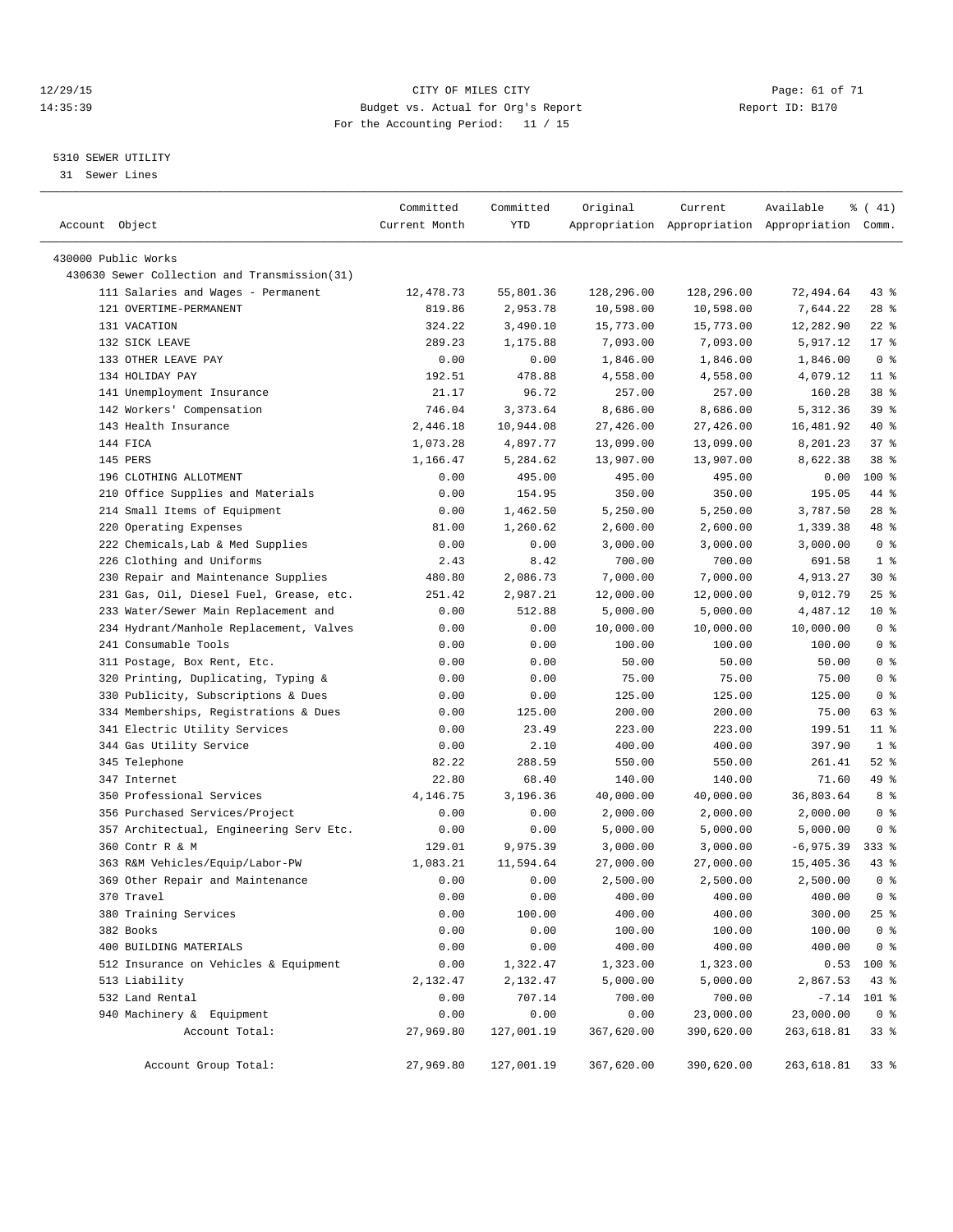#### 12/29/15 Page: 62 of 71 14:35:39 Budget vs. Actual for Org's Report Report ID: B170 For the Accounting Period: 11 / 15

## 5310 SEWER UTILITY

31 Sewer Lines

| Object<br>Account                                                       | Committed<br>Current Month | Committed<br><b>YTD</b> | Original<br>Appropriation | Current<br>Appropriation | Available<br>Appropriation | $\frac{1}{6}$ ( 41)<br>Comm.     |
|-------------------------------------------------------------------------|----------------------------|-------------------------|---------------------------|--------------------------|----------------------------|----------------------------------|
| 520000 OTHER FINANCING USES<br>521000 Interfund Operating Transfers Out |                            |                         |                           |                          |                            |                                  |
| 820 Transfers to Other Funds<br>Account Total:                          | 0.00<br>0.00               | 0.00<br>0.00            | 10,046.00<br>10,046.00    | 10,046.00<br>10,046.00   | 10,046.00<br>10,046.00     | 0 <sup>8</sup><br>0 <sup>8</sup> |
| Account Group Total:                                                    | 0.00                       | 0.00                    | 10,046.00                 | 10,046.00                | 10,046.00                  | 0 <sup>8</sup>                   |
| Organization Total:                                                     | 27,969.80                  | 127,001.19              | 377,666.00                | 400,666.00               | 273,664.81                 | 328                              |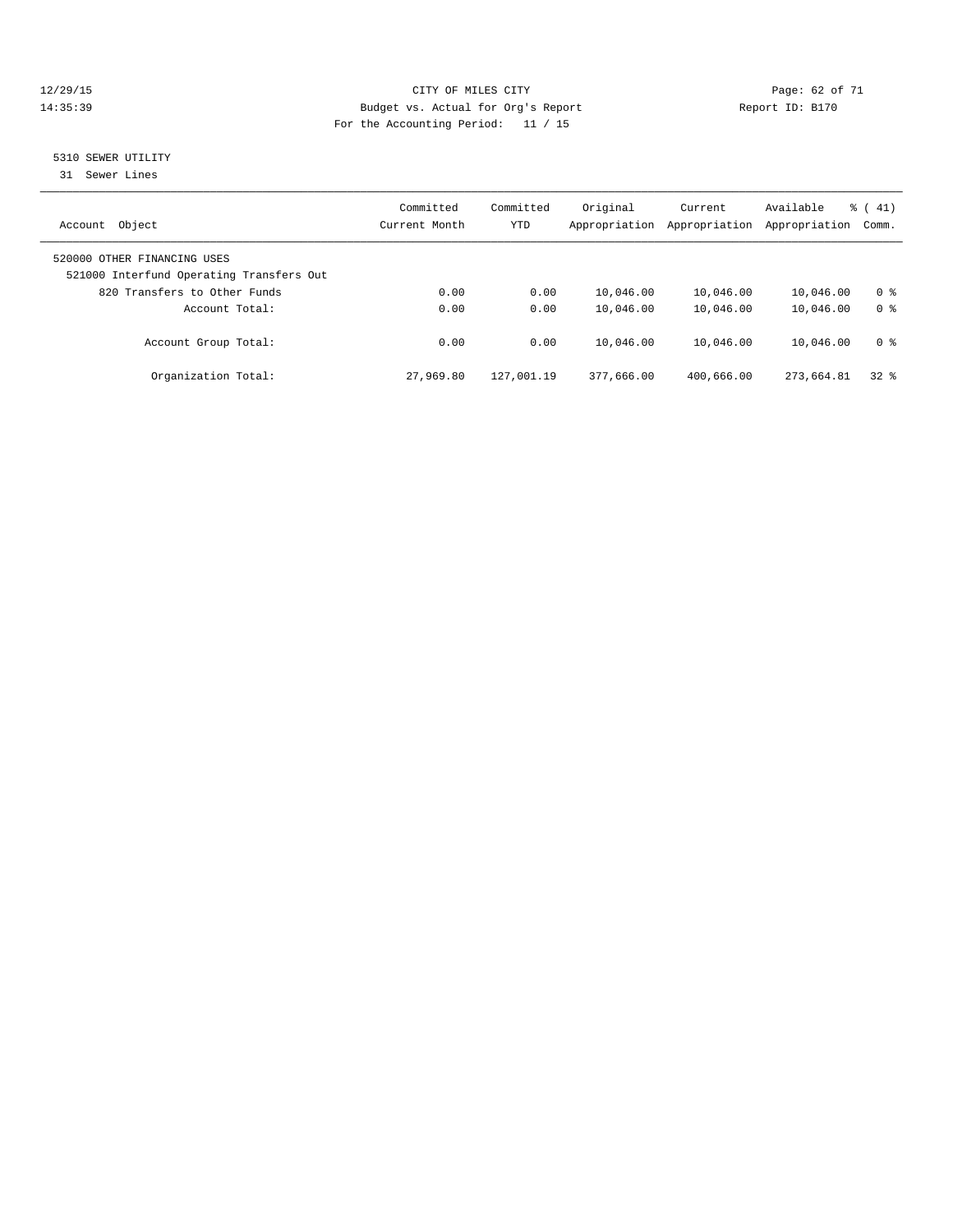#### 12/29/15 Page: 63 of 71 14:35:39 Budget vs. Actual for Org's Report Report ID: B170 For the Accounting Period: 11 / 15

#### 5310 SEWER UTILITY

32 Sewer Lifts

| Account Object                 |                                         | Committed<br>Current Month | Committed<br><b>YTD</b> | Original   | Current    | Available<br>Appropriation Appropriation Appropriation Comm. | $\frac{1}{6}$ ( 41) |
|--------------------------------|-----------------------------------------|----------------------------|-------------------------|------------|------------|--------------------------------------------------------------|---------------------|
|                                |                                         |                            |                         |            |            |                                                              |                     |
| 430000 Public Works            |                                         |                            |                         |            |            |                                                              |                     |
| 430690 Sewer Lift Stations(32) |                                         |                            |                         |            |            |                                                              |                     |
|                                | 111 Salaries and Wages - Permanent      | 5,291.18                   | 25,069.64               | 63,651.00  | 63,651.00  | 38,581.36                                                    | 39 <sup>8</sup>     |
| 121 OVERTIME-PERMANENT         |                                         | 100.18                     | 1,606.96                | 3,134.00   | 3,134.00   | 1,527.04                                                     | $51$ %              |
| 131 VACATION                   |                                         | 445.58                     | 2,020.07                | 4,206.00   | 4,206.00   | 2,185.93                                                     | 48 %                |
| 132 SICK LEAVE                 |                                         | 99.41                      | 1,634.91                | 1,840.00   | 1,840.00   | 205.09                                                       | 89 %                |
| 133 OTHER LEAVE PAY            |                                         | 0.00                       | 77.10                   | 1,159.00   | 1,159.00   | 1,081.90                                                     | 7 %                 |
| 134 HOLIDAY PAY                |                                         | 116.53                     | 498.46                  | 1,133.00   | 1,133.00   | 634.54                                                       | 44 %                |
| 141 Unemployment Insurance     |                                         | 9.08                       | 46.78                   | 113.00     | 113.00     | 66.22                                                        | 41 %                |
| 142 Workers' Compensation      |                                         | 374.91                     | 1,896.48                | 3,933.00   | 3,933.00   | 2,036.52                                                     | 48 %                |
| 143 Health Insurance           |                                         | 972.04                     | 4,861.31                | 11,666.00  | 11,666.00  | 6,804.69                                                     | 42.8                |
| 144 FTCA                       |                                         | 441.26                     | 2,273.08                | 5,747.00   | 5,747.00   | 3, 473.92                                                    | $40*$               |
| 145 PERS                       |                                         | 500.54                     | 2,522.29                | 6, 213.00  | 6,213.00   | 3,690.71                                                     | 41 %                |
| 196 CLOTHING ALLOTMENT         |                                         | 0.00                       | 226.50                  | 250.00     | 250.00     | 23.50                                                        | 91 %                |
|                                | 210 Office Supplies and Materials       | 0.00                       | 0.00                    | 150.00     | 150.00     | 150.00                                                       | 0 <sup>8</sup>      |
| 214 Small Items of Equipment   |                                         | 4,653.00                   | 4,653.00                | 0.00       | 29,500.00  | 24,847.00                                                    | 16 <sup>°</sup>     |
| 220 Operating Expenses         |                                         | 0.00                       | 266.53                  | 1,000.00   | 1,000.00   | 733.47                                                       | $27$ $%$            |
|                                | 222 Chemicals, Lab & Med Supplies       | 0.00                       | 0.00                    | 3,000.00   | 3,000.00   | 3,000.00                                                     | 0 <sup>8</sup>      |
| 226 Clothing and Uniforms      |                                         | 17.73                      | 27.44                   | 100.00     | 100.00     | 72.56                                                        | $27$ $%$            |
|                                | 230 Repair and Maintenance Supplies     | 175.69                     | 955.08                  | 5,500.00   | 14,000.00  | 13,044.92                                                    | 7 %                 |
|                                | 231 Gas, Oil, Diesel Fuel, Grease, etc. | 0.00                       | 646.34                  | 2,500.00   | 2,500.00   | 1,853.66                                                     | 26%                 |
| 241 Consumable Tools           |                                         | 0.00                       | 0.00                    | 100.00     | 100.00     | 100.00                                                       | 0 <sup>8</sup>      |
| 311 Postage, Box Rent, Etc.    |                                         | 0.00                       | 0.00                    | 50.00      | 50.00      | 50.00                                                        | 0 <sup>8</sup>      |
|                                | 341 Electric Utility Services           | 0.00                       | 2,881.82                | 15,376.00  | 15,376.00  | 12,494.18                                                    | 19 <sup>8</sup>     |
| 344 Gas Utility Service        |                                         | 0.00                       | 1,271.69                | 1,500.00   | 1,500.00   | 228.31                                                       | 85%                 |
| 346 Garbage Service            |                                         | 57.00                      | 174.00                  | 0.00       | 0.00       | $-174.00$                                                    | $***$ 8             |
| 352 Wtr/Swr Lab Testing        |                                         | 0.00                       | 0.00                    | 250.00     | 250.00     | 250.00                                                       | 0 <sup>8</sup>      |
| 360 Contr R & M                |                                         | 0.00                       | 183.90                  | 2,500.00   | 2,500.00   | 2,316.10                                                     | 7 <sup>°</sup>      |
|                                | 369 Other Repair and Maintenance        | 0.00                       | 0.00                    | 1,000.00   | 1,000.00   | 1,000.00                                                     | 0 <sup>8</sup>      |
| 370 Travel                     |                                         | 143.91                     | 199.26                  | 500.00     | 500.00     | 300.74                                                       | $40*$               |
| 380 Training Services          |                                         | 0.00                       | 257.81                  | 500.00     | 500.00     | 242.19                                                       | $52$ $%$            |
| 382 Books                      |                                         | 0.00                       | 0.00                    | 50.00      | 50.00      | 50.00                                                        | 0 <sup>8</sup>      |
| 400 BUILDING MATERIALS         |                                         | 0.00                       | 100.00                  | 100.00     | 100.00     | 0.00                                                         | 100 %               |
| 511 Insurance on Buildings     |                                         | 0.00                       | 834.52                  | 835.00     | 835.00     | 0.48                                                         | $100*$              |
| 513 Liability                  |                                         | 0.00                       | 0.00                    | 3,750.00   | 3,750.00   | 3,750.00                                                     | 0 <sup>8</sup>      |
| 532 Land Rental                |                                         | 0.00                       | 0.00                    | 700.00     | 700.00     | 700.00                                                       | 0 <sup>8</sup>      |
|                                | 533 Machinery and Equipment Rental      | 0.00                       | 0.00                    | 150.00     | 150.00     | 150.00                                                       | 0 <sup>8</sup>      |
|                                | Account Total:                          | 13,398.04                  | 55,184.97               | 142,656.00 | 180,656.00 | 125, 471.03                                                  | $31$ %              |
|                                | Account Group Total:                    | 13,398.04                  | 55,184.97               | 142,656.00 | 180,656.00 | 125, 471.03                                                  | $31$ $%$            |
|                                | Organization Total:                     | 13,398.04                  | 55, 184.97              | 142,656.00 | 180,656.00 | 125, 471.03                                                  | $31$ $%$            |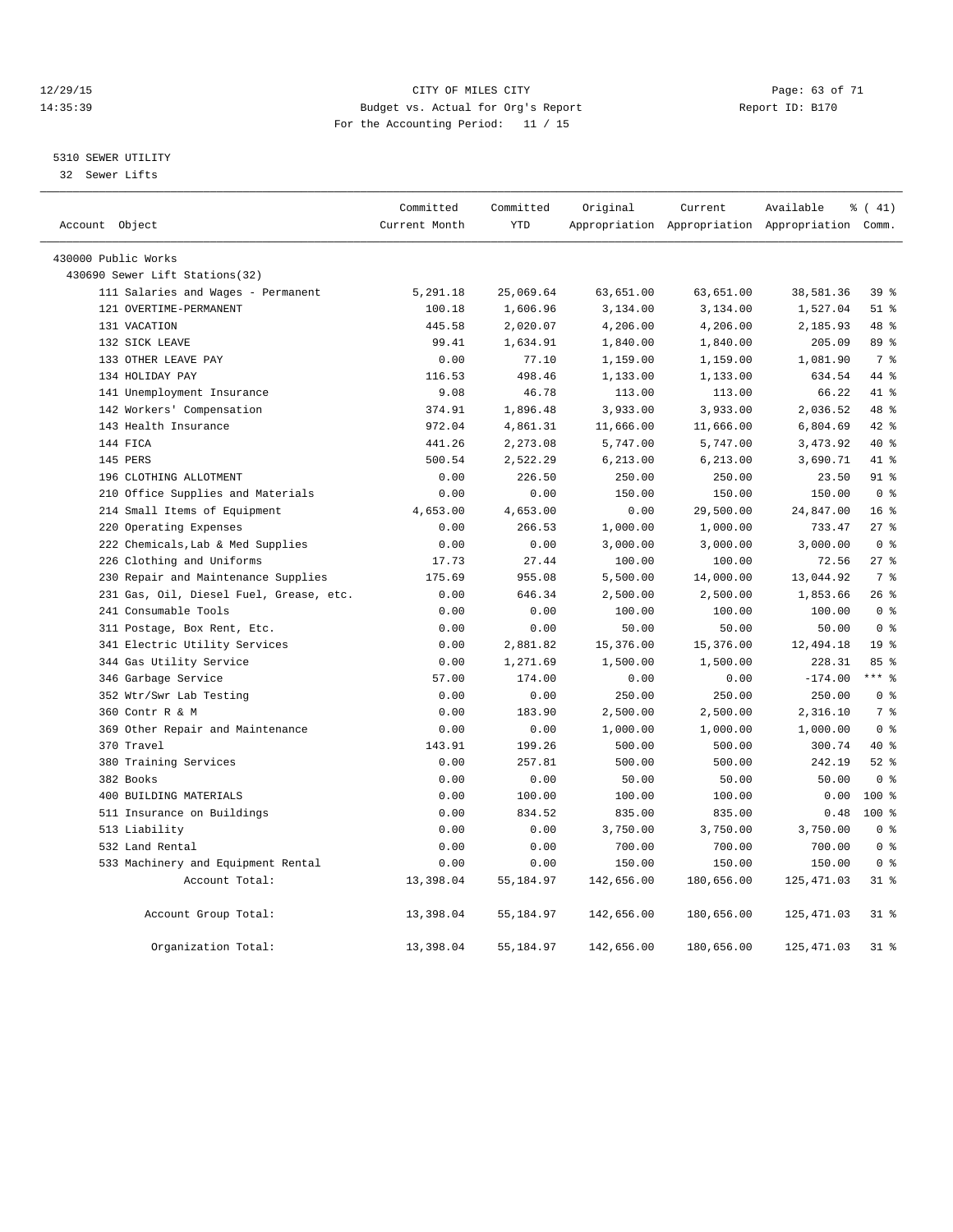#### 12/29/15 Page: 64 of 71 14:35:39 Budget vs. Actual for Org's Report Report ID: B170 For the Accounting Period: 11 / 15

————————————————————————————————————————————————————————————————————————————————————————————————————————————————————————————————————

#### 5310 SEWER UTILITY

33 Sewer Plant

|                                             | Committed     | Committed               | Original             | Current                                         | Available            | $\frac{1}{6}$ ( 41) |
|---------------------------------------------|---------------|-------------------------|----------------------|-------------------------------------------------|----------------------|---------------------|
| Account Object                              | Current Month | <b>YTD</b>              |                      | Appropriation Appropriation Appropriation Comm. |                      |                     |
| 430000 Public Works                         |               |                         |                      |                                                 |                      |                     |
| 430640 Sewer Treatment and Disposal(33)     |               |                         |                      |                                                 |                      |                     |
| 111 Salaries and Wages - Permanent          | 8,370.84      | 39,658.38               | 100,680.00           | 100,680.00                                      | 61,021.62            | 39 <sup>8</sup>     |
| 121 OVERTIME-PERMANENT                      | 150.13        | 2,410.38                | 6,848.00             | 6,848.00                                        | 4,437.62             | 35%                 |
| 131 VACATION                                | 672.77        | 3,165.61                | 6,309.00             | 6,309.00                                        | 3,143.39             | $50*$               |
| 132 SICK LEAVE                              | 149.13        | 2,452.31                | 2,810.00             | 2,810.00                                        | 357.69               | 87%                 |
| 133 OTHER LEAVE PAY                         | 0.00          | 115.64                  | 3,968.00             | 3,968.00                                        | 3,852.36             | 3 <sup>8</sup>      |
| 134 HOLIDAY PAY                             | 175.18        | 748.09                  | 2,167.00             | 2,167.00                                        | 1,418.91             | 35%                 |
| 141 Unemployment Insurance                  | 14.24         | 73.20                   | 185.00               | 185.00                                          | 111.80               | 40 %                |
| 142 Workers' Compensation                   | 586.20        | 2,966.07                | 6,575.00             | 6,575.00                                        | 3,608.93             | 45 %                |
| 143 Health Insurance                        | 1,506.35      | 7,533.57                | 17,614.00            | 17,614.00                                       | 10,080.43            | $43$ $%$            |
| 144 FICA                                    | 695.11        | 3,576.05                | 9,393.00             | 9,393.00                                        | 5,816.95             | 38 %                |
| 145 PERS                                    | 787.15        | 3,964.53                | 10,155.00            | 10,155.00                                       | 6,190.47             | 39 %                |
| 196 CLOTHING ALLOTMENT                      | 0.00          | 351.00                  | 351.00               | 351.00                                          | 0.00                 | $100$ %             |
| 210 Office Supplies and Materials           | 0.00          | 50.64                   | 150.00               | 150.00                                          | 99.36                | $34$ $%$            |
| 214 Small Items of Equipment                | 0.00          | 0.00                    | 0.00                 | 25,000.00                                       | 25,000.00            | 0 <sup>8</sup>      |
| 220 Operating Expenses                      | 0.00          | 218.82                  | 13,000.00            | 13,000.00                                       | 12,781.18            | 2 <sup>°</sup>      |
| 222 Chemicals, Lab & Med Supplies           | 468.72        | 2,564.12                | 7,000.00             | 7,000.00                                        | 4,435.88             | 37%                 |
| 226 Clothing and Uniforms                   | 89.25         | 137.81                  | 500.00               | 500.00                                          | 362.19               | $28$ %              |
| 230 Repair and Maintenance Supplies         | 204.68        | 1,137.44                | 8,000.00             | 21,500.00                                       | 20,362.56            | 5 <sup>8</sup>      |
| 231 Gas, Oil, Diesel Fuel, Grease, etc.     | 0.00          | 862.11                  | 2,000.00             | 2,000.00                                        | 1,137.89             | $43$ $%$            |
| 241 Consumable Tools                        | 0.00          | 58.75                   | 100.00               | 100.00                                          | 41.25                | 59 %                |
| 311 Postage, Box Rent, Etc.                 | 2.77          | 25.33                   | 100.00               | 100.00                                          | 74.67                | 25%                 |
| 320 Printing, Duplicating, Typing &         | 0.00          | 0.00                    | 100.00               | 100.00                                          | 100.00               | 0 <sup>8</sup>      |
| 330 Publicity, Subscriptions & Dues         | 0.00          | 0.00                    | 170.00               | 170.00                                          | 170.00               | 0 <sup>8</sup>      |
| 334 Memberships, Registrations & Dues       | 0.00          | 0.00                    | 600.00               | 600.00                                          | 600.00               | 0 <sup>8</sup>      |
| 341 Electric Utility Services               | 0.00          | 16,740.56               | 83,640.00            | 83,640.00                                       | 66,899.44            | 20 %                |
| 342 Water Utility Services                  | 60.96         | 353.42                  | 1,000.00             | 1,000.00                                        | 646.58               | 35%                 |
| 343 Sewer Utility Services                  | 45.91         | 229.55                  | 600.00               | 600.00                                          | 370.45               | 38 <sup>8</sup>     |
| 345 Telephone                               | 67.24         | 232.69                  | 800.00               | 800.00                                          | 567.31               | 29%                 |
| 346 Garbage Service                         | 120.00        | 407.42                  | 800.00               | 800.00                                          | 392.58               | $51$ %              |
| 347 Internet                                | 91.20         | 273.60                  | 500.00               | 500.00                                          | 226.40               | 55 <sup>8</sup>     |
| 350 Professional Services                   | 0.00          | 4,900.00                | 500.00               | 500.00                                          | $-4,400.00$          | 980 %               |
| 352 Wtr/Swr Lab Testing                     | 0.00          | 3,031.00                | 8,000.00             | 8,000.00                                        | 4,969.00             | 38 <sup>8</sup>     |
| 357 Architectual, Engineering Serv Etc.     | 0.00          | 0.00                    |                      |                                                 | 5,000.00             | 0 <sup>8</sup>      |
| 360 Contr R & M                             | 19.20         | 1,826.13                | 5,000.00             | 5,000.00                                        |                      | $24$ %              |
| 363 R&M Vehicles/Equip/Labor-PW             | 215.60        | 477.09                  | 7,500.00<br>8,000.00 | 7,500.00<br>8,000.00                            | 5,673.87<br>7,522.91 | 6 %                 |
| 370 Travel                                  | 0.00          | 55.35                   | 750.00               | 750.00                                          | 694.65               | 7 %                 |
| 380 Training Services                       | 96.18         | 482.89                  | 750.00               | 750.00                                          | 267.11 64 %          |                     |
|                                             |               |                         |                      |                                                 |                      |                     |
| 382 Books                                   | 0.00<br>0.00  | 0.00<br>321.22          | 200.00<br>500.00     | 200.00<br>500.00                                | 200.00               | 0 <sup>8</sup>      |
| 400 BUILDING MATERIALS                      |               |                         |                      |                                                 | 178.78               | 64 %                |
| 511 Insurance on Buildings                  | 0.00          | 7,179.41                | 7,180.00             | 7,180.00                                        | 0.59                 | 100 %               |
| 512 Insurance on Vehicles & Equipment       | 0.00          | 211.26                  | 212.00               | 212.00                                          | 0.74                 | $100*$              |
| 513 Liability                               | 0.00          | 0.00                    | 2,000.00             | 2,000.00                                        | 2,000.00             | 0 <sup>8</sup>      |
| 533 Machinery and Equipment Rental          | 0.00          | 0.00                    | 2,000.00             | 2,000.00                                        | 2,000.00             | $0$ %               |
| 920 Buildings                               | 0.00          | 3,563.12                | 0.00                 | 0.00                                            | $-3, 563.12$         | $***$ $_{8}$        |
| 940 Machinery & Equipment<br>Account Total: | 0.00          | 76,300.00<br>188,654.56 | 0.00                 | 6,800,000.00                                    | 6,723,700.00         | 1 <sup>°</sup>      |
|                                             | 14,588.81     |                         | 328,707.00           | 7,167,207.00                                    | 6,978,552.44         | 3 <sup>8</sup>      |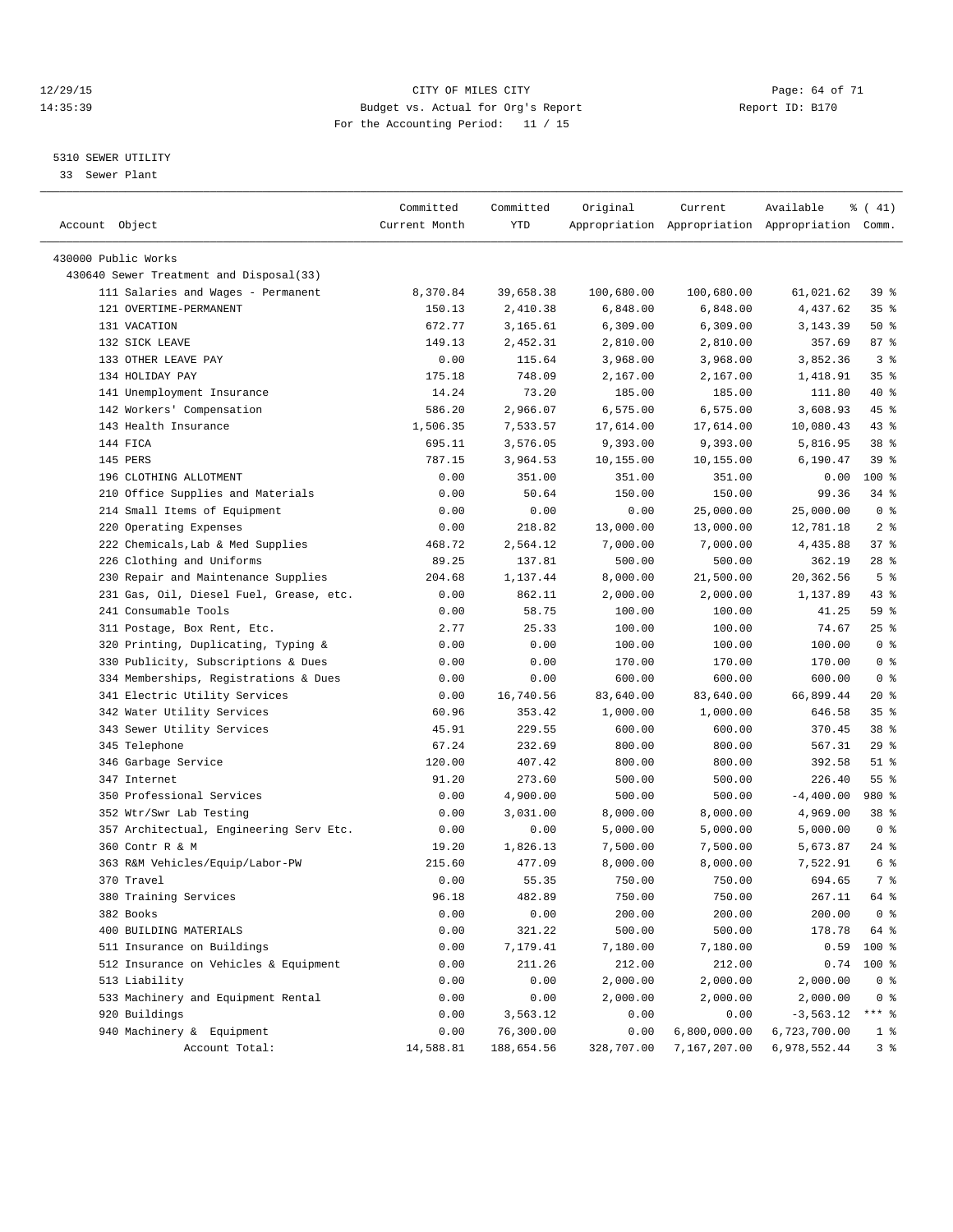#### 12/29/15 Page: 65 of 71 14:35:39 Budget vs. Actual for Org's Report Report ID: B170 For the Accounting Period: 11 / 15

#### 5310 SEWER UTILITY

33 Sewer Plant

| Account Object       | Committed<br>Current Month | Committed<br><b>YTD</b> | Original     | Current<br>Appropriation Appropriation | Available<br>Appropriation Comm. | $\frac{1}{6}$ ( 41) |
|----------------------|----------------------------|-------------------------|--------------|----------------------------------------|----------------------------------|---------------------|
| Account Group Total: | 14,588.81                  | 188,654.56              | 328,707.00   | 7,167,207.00                           | 6,978,552.44                     | 3 <sup>8</sup>      |
| Organization Total:  | 14,588.81                  | 188,654.56              | 328,707.00   | 7,167,207.00                           | 6,978,552.44                     | 3 <sup>8</sup>      |
|                      |                            |                         |              |                                        |                                  |                     |
| Fund Total:          | 115,669.76                 | 518, 454.51             | 1,118,514.00 | 8,018,014.00                           | 7,499,559.49                     | 6 %                 |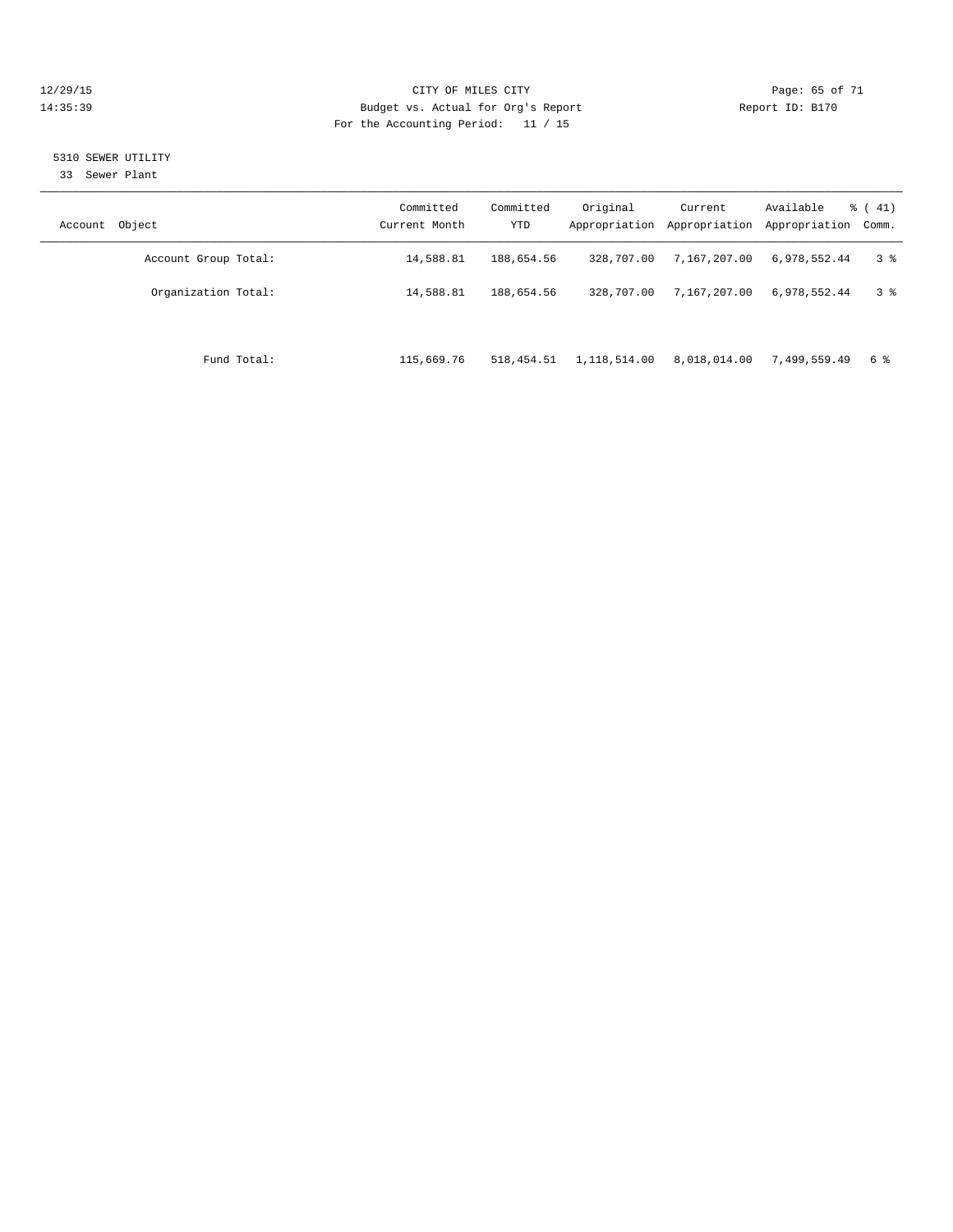#### 12/29/15 **Page: 66 of 71** CITY OF MILES CITY **Page: 66 of 71** 14:35:39 Budget vs. Actual for Org's Report Report ID: B170 For the Accounting Period: 11 / 15

#### 5510 AMBULANCE FUND

10 Ambulance

| Account Object       |                                             | Committed<br>Current Month | Committed<br>YTD | Original   | Current    | Available<br>Appropriation Appropriation Appropriation Comm. | $\frac{1}{6}$ ( 41) |
|----------------------|---------------------------------------------|----------------------------|------------------|------------|------------|--------------------------------------------------------------|---------------------|
| 420000 PUBLIC SAFETY |                                             |                            |                  |            |            |                                                              |                     |
|                      | 420730 Emergency Medical Services-Ambulance |                            |                  |            |            |                                                              |                     |
|                      | 111 Salaries and Wages - Permanent          | 16, 141.41                 | 73, 424.54       | 162,303.00 | 162,303.00 | 88,878.46                                                    | 45 %                |
|                      | 112 SALARIES AND WAGES - PART PAID          | 239.35                     | 3,435.75         | 8,000.00   | 8,000.00   | 4,564.25                                                     | $43$ %              |
|                      | 121 OVERTIME-PERMANENT                      | 2,075.40                   | 12,240.84        | 84,000.00  | 84,000.00  | 71,759.16                                                    | 15 <sup>°</sup>     |
|                      | 122 OVERTIME-CNTY FIRE OVT                  | 4.96                       | 4.96             | 0.00       | 0.00       | $-4.96$                                                      | $***$ $%$           |
|                      | 131 VACATION                                | 2,215.79                   | 6,205.26         | 10,000.00  | 10,000.00  | 3,794.74                                                     | 62 %                |
|                      | 132 SICK LEAVE                              | 978.12                     | 3,154.95         | 7,000.00   | 7,000.00   | 3,845.05                                                     | 45 %                |
|                      | 133 OTHER LEAVE PAY                         | 133.44                     | 299.87           | 2,000.00   | 2,000.00   | 1,700.13                                                     | 15 <sup>°</sup>     |
|                      | 134 HOLIDAY PAY                             | 276.24                     | 1,318.75         | 7,000.00   | 7,000.00   | 5,681.25                                                     | 19 <sup>°</sup>     |
|                      | 141 Unemployment Insurance                  | 33.14                      | 150.18           | 378.00     | 378.00     | 227.82                                                       | 40 %                |
|                      | 142 Workers' Compensation                   | 783.86                     | 3,538.14         | 6,409.00   | 6,409.00   | 2,870.86                                                     | 55%                 |
|                      | 143 Health Insurance                        | 2,435.64                   | 12,188.45        | 30,284.00  | 30,284.00  | 18,095.55                                                    | 40 %                |
| 144 FICA             |                                             | 344.29                     | 1,657.61         | 4,000.00   | 4,000.00   | 2,342.39                                                     | 41 %                |
|                      | 147 Firemen's Pension                       | 2,246.70                   | 10,706.03        | 36,113.00  | 36,113.00  | 25,406.97                                                    | $30*$               |
|                      | 210 Office Supplies and Materials           | 64.09                      | 204.34           | 1,000.00   | 1,000.00   | 795.66                                                       | $20*$               |
|                      | 214 Small Items of Equipment                | 41.82                      | 47.84            | 5,000.00   | 5,000.00   | 4,952.16                                                     | 1 <sup>8</sup>      |
|                      | 220 Operating Expenses                      | 533.93                     | 722.34           | 3,000.00   | 3,000.00   | 2,277.66                                                     | $24$ %              |
|                      | 222 Chemicals, Lab & Med Supplies           | 231.94                     | 5,099.89         | 15,000.00  | 15,000.00  | 9,900.11                                                     | 34%                 |
|                      | 230 Repair and Maintenance Supplies         | 0.00                       | 14.00            | 5,000.00   | 5,000.00   | 4,986.00                                                     | 0 <sup>8</sup>      |
|                      | 231 Gas, Oil, Diesel Fuel, Grease, etc.     | 0.00                       | 2,917.49         | 18,000.00  | 18,000.00  | 15,082.51                                                    | 16 <sup>8</sup>     |
|                      | 241 Consumable Tools                        | 0.00                       | 0.00             | 1,000.00   | 1,000.00   | 1,000.00                                                     | 0 <sup>8</sup>      |
|                      | 300 PURCHASED SERVICES                      | 0.00                       | 0.00             | 2,000.00   | 2,000.00   | 2,000.00                                                     | 0 <sup>8</sup>      |
|                      | 311 Postage, Box Rent, Etc.                 | 0.00                       | 12.98            | 100.00     | 100.00     | 87.02                                                        | 13 <sup>8</sup>     |
|                      | 320 Printing, Duplicating, Typing &         | 0.00                       | 8.12             | 200.00     | 200.00     | 191.88                                                       | 4%                  |
|                      | 341 Electric Utility Services               | 81.92                      | 655.07           | 2,645.00   | 2,645.00   | 1,989.93                                                     | 25%                 |
|                      | 342 Water Utility Services                  | 23.03                      | 121.82           | 400.00     | 400.00     | 278.18                                                       | $30*$               |
|                      | 343 Sewer Utility Services                  | 15.18                      | 75.89            | 250.00     | 250.00     | 174.11                                                       | $30*$               |
|                      | 344 Gas Utility Service                     | 18.55                      | 35.14            | 1,270.00   | 1,270.00   | 1,234.86                                                     | 3 <sup>8</sup>      |
|                      | 345 Telephone                               | 215.07                     | 786.97           | 1,500.00   | 1,500.00   | 713.03                                                       | $52$ $%$            |
|                      | 346 Garbage Service                         | 0.00                       | 309.21           | 500.00     | 500.00     | 190.79                                                       | 62 %                |
|                      | 347 Internet                                | 56.48                      | 169.44           | 400.00     | 400.00     | 230.56                                                       | 42 %                |
|                      | 350 Professional Services                   | 2,413.89                   | 10, 417.44       | 55,500.00  | 55,500.00  | 45,082.56                                                    | 19 <sup>°</sup>     |
|                      | 352 Wtr/Swr Lab Testing                     | 0.00                       | 0.00             | 2,500.00   | 2,500.00   | 2,500.00                                                     | 0 <sup>8</sup>      |
|                      | 360 Contr R & M                             | 0.00                       | 333.96           | 3,000.00   | 3,000.00   | 2,666.04                                                     | $11$ %              |
|                      | 364 R&M Vehicles - Fire/Amb                 | 0.00                       | 3,932.84         | 10,200.00  | 10,200.00  | 6,267.16                                                     | 39 %                |
|                      | 370 Travel                                  | 149.95                     | 1,526.54         | 2,500.00   | 2,500.00   | 973.46                                                       | 61 %                |
|                      | 380 Training Services                       | 0.00                       | 0.00             | 2,500.00   | 2,500.00   | 2,500.00                                                     | 0 <sup>8</sup>      |
| 382 Books            |                                             | 0.00                       | 731.74           | 1,000.00   | 1,000.00   | 268.26                                                       | 73 %                |
|                      | 400 BUILDING MATERIALS                      | 0.00                       | 58.53            | 3,000.00   | 3,000.00   | 2,941.47                                                     | 2 <sub>8</sub>      |
|                      | 512 Insurance on Vehicles & Equipment       | 0.00                       | 1,193.24         | 1,194.00   | 1,194.00   | 0.76                                                         | 100 %               |
|                      | 810 Losses (Bad debt expense - Enterprise   | 0.00                       | $-1,388.58$      | 100,000.00 | 100,000.00 | 101,388.58                                                   | $-1$ %              |
|                      | 811 Contractual Allowances (Ambl)           | 15,577.85                  | 86,169.74        | 150,000.00 | 150,000.00 | 63,830.26                                                    | 57%                 |
|                      | Account Total:                              | 47,332.04                  | 242, 481.32      | 746,146.00 | 746,146.00 | 503,664.68                                                   | $32$ $%$            |
|                      | Account Group Total:                        | 47,332.04                  | 242,481.32       | 746,146.00 | 746,146.00 | 503,664.68                                                   | $32$ $%$            |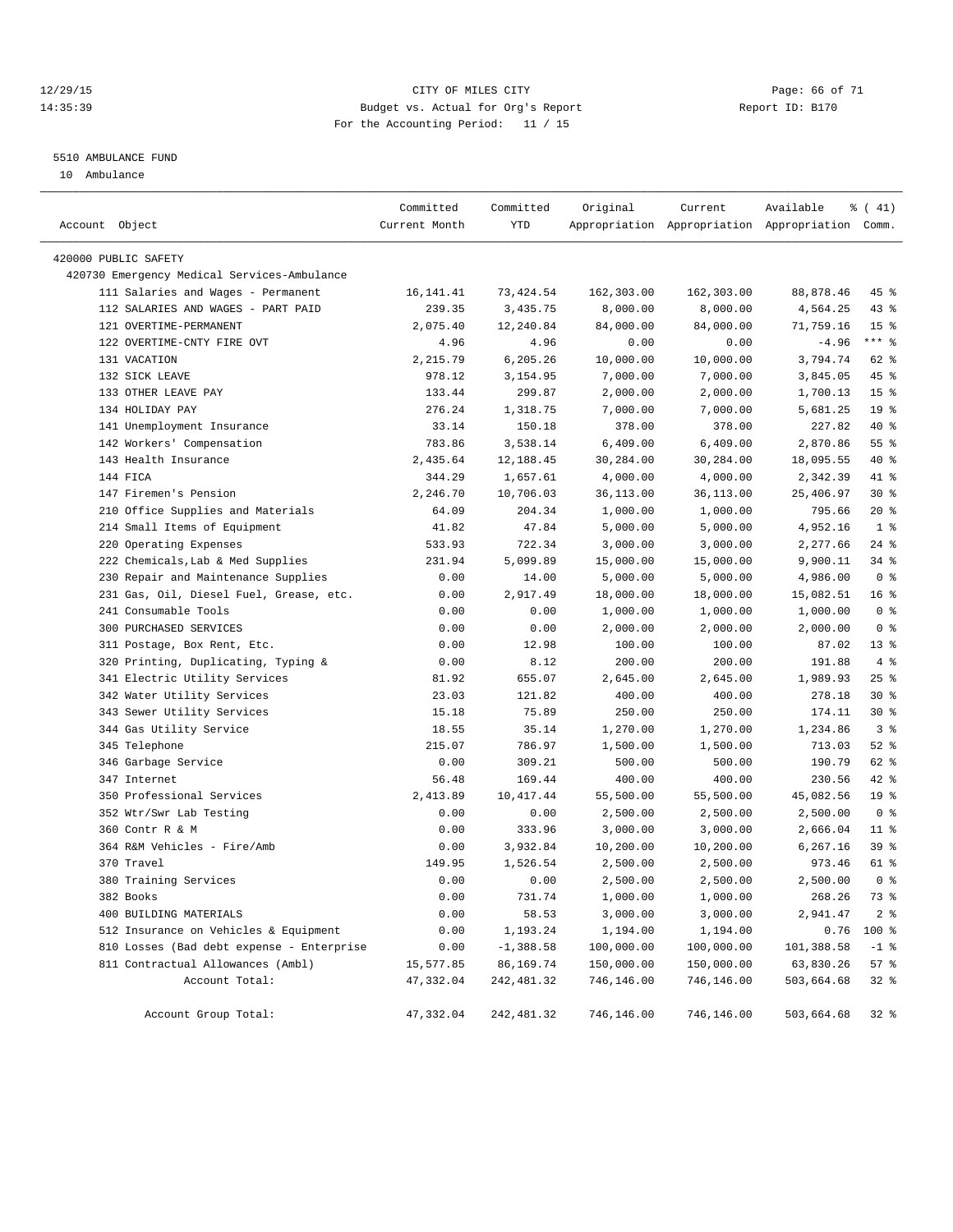#### 12/29/15 Page: 67 of 71 14:35:39 Budget vs. Actual for Org's Report Report ID: B170 For the Accounting Period: 11 / 15

## 5510 AMBULANCE FUND

10 Ambulance

| Account Object                           | Committed<br>Current Month | Committed<br><b>YTD</b> | Original    | Current     | Available<br>Appropriation Appropriation Appropriation | $\frac{1}{6}$ ( 41)<br>Comm. |
|------------------------------------------|----------------------------|-------------------------|-------------|-------------|--------------------------------------------------------|------------------------------|
| 490000 DEBT SERVICE                      |                            |                         |             |             |                                                        |                              |
| 490500 Other Debt Service Payments       |                            |                         |             |             |                                                        |                              |
| 602 Prpl-Ambulance                       | 0.00                       | 13,098.72               | 26,320.00   | 26,320.00   | 13, 221. 28                                            | $50*$                        |
| 629 Interest-Ambulance                   | 0.00                       | 244.84                  | 412.00      | 412.00      | 167.16                                                 | 59%                          |
| Account Total:                           | 0.00                       | 13, 343.56              | 26,732.00   | 26,732.00   | 13,388.44                                              | 50%                          |
| Account Group Total:                     | 0.00                       | 13, 343.56              | 26,732.00   | 26,732.00   | 13,388.44                                              | $50*$                        |
| 510000 MISCELLANEOUS                     |                            |                         |             |             |                                                        |                              |
| 510330 Comprehensive Liability Insurance |                            |                         |             |             |                                                        |                              |
| 513 Liability                            | 0.00                       | 3,030.47                | 3,031.00    | 3,031.00    | 0.53                                                   | $100*$                       |
| Account Total:                           | 0.00                       | 3,030.47                | 3,031.00    | 3,031.00    | 0.53                                                   | 100 %                        |
| Account Group Total:                     | 0.00                       | 3,030.47                | 3,031.00    | 3,031.00    |                                                        | $0.53$ 100 %                 |
| 520000 OTHER FINANCING USES              |                            |                         |             |             |                                                        |                              |
| 521000 Interfund Operating Transfers Out |                            |                         |             |             |                                                        |                              |
| 820 Transfers to Other Funds             | 2,044.29                   | 8,177.16                | 34,532.00   | 34,532.00   | 26, 354.84                                             | $24$ $%$                     |
| Account Total:                           | 2,044.29                   | 8,177.16                | 34,532.00   | 34,532.00   | 26, 354.84                                             | $24$ $%$                     |
| Account Group Total:                     | 2,044.29                   | 8,177.16                | 34,532.00   | 34,532.00   | 26, 354.84                                             | $24$ $%$                     |
| Organization Total:                      | 49, 376. 33                | 267,032.51              | 810, 441.00 | 810, 441.00 | 543, 408.49                                            | 33 <sup>8</sup>              |
|                                          |                            |                         |             |             |                                                        |                              |
| Fund Total:                              | 49, 376. 33                | 267,032.51              | 810, 441.00 | 810, 441.00 | 543,408.49                                             | 338                          |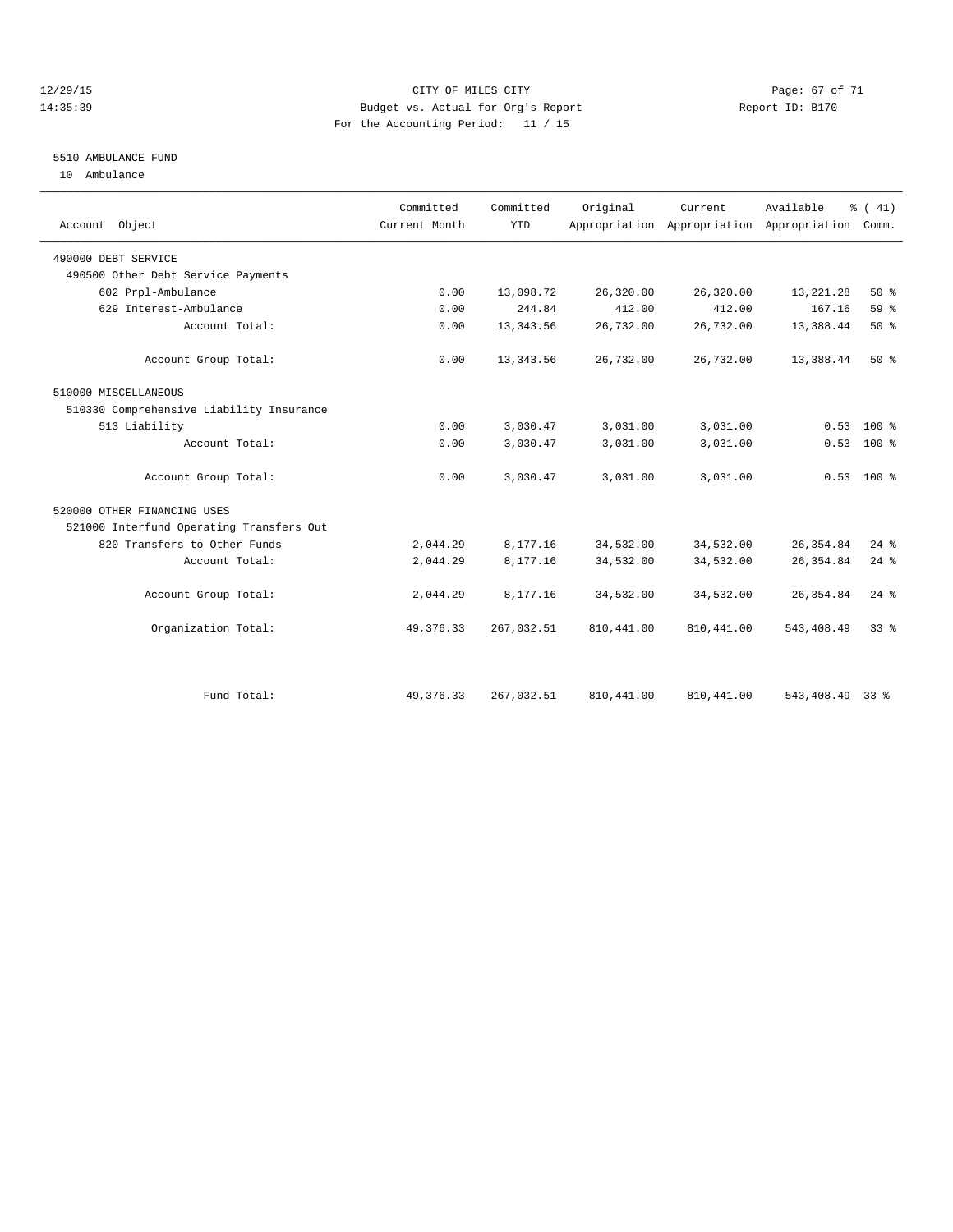#### 12/29/15 **Page: 68 of 71** CITY OF MILES CITY **Page: 68 of 71** 14:35:39 Budget vs. Actual for Org's Report Report ID: B170 For the Accounting Period: 11 / 15

————————————————————————————————————————————————————————————————————————————————————————————————————————————————————————————————————

#### 5610 AIRPORT OPERATING

87 Airport

|                                            | Committed     | Committed                       | Original     | Current      | Available                                       | $\frac{1}{6}$ ( 41) |  |
|--------------------------------------------|---------------|---------------------------------|--------------|--------------|-------------------------------------------------|---------------------|--|
| Account Object                             | Current Month | YTD                             |              |              | Appropriation Appropriation Appropriation Comm. |                     |  |
|                                            |               |                                 |              |              |                                                 |                     |  |
| 430000 Public Works<br>430300 Airport (87) |               |                                 |              |              |                                                 |                     |  |
| 111 Salaries and Wages - Permanent         | 7,792.07      | 34,709.90                       | 77,386.00    | 77,386.00    | 42,676.10                                       | 45 %                |  |
| 121 OVERTIME-PERMANENT                     | 0.00          | 0.00                            | 4,500.00     | 4,500.00     | 4,500.00                                        | 0 <sup>8</sup>      |  |
| 131 VACATION                               | 0.00          | 0.00                            | 8,000.00     | 8,000.00     | 8,000.00                                        | 0 <sup>8</sup>      |  |
| 132 SICK LEAVE                             | 0.00          | 0.00                            | 4,500.00     | 4,500.00     | 4,500.00                                        | 0 <sup>8</sup>      |  |
| 133 OTHER LEAVE PAY                        | 0.00          | 0.00                            | 2,500.00     | 2,500.00     | 2,500.00                                        | 0 <sup>8</sup>      |  |
| 134 HOLIDAY PAY                            | 0.00          | 0.00                            | 2,100.00     | 2,100.00     | 2,100.00                                        | 0 <sup>8</sup>      |  |
| 141 Unemployment Insurance                 | 11.67         | 52.61                           | 550.00       | 550.00       | 497.39                                          | $10*$               |  |
| 142 Workers' Compensation                  | 425.54        | 1,919.59                        | 4,330.00     | 4,330.00     | 2,410.41                                        | 44 %                |  |
| 143 Health Insurance                       | 1,287.25      | 4,826.22                        | 15,451.00    | 15,451.00    | 10,624.78                                       | $31$ $%$            |  |
| 144 FICA                                   | 550.27        | 2,638.17                        | 6,327.00     | 6,327.00     | 3,688.83                                        | 42 %                |  |
| 145 PERS                                   | 580.79        | 2,495.43                        | 6,839.00     | 6,839.00     | 4,343.57                                        | 36%                 |  |
| 196 CLOTHING ALLOTMENT                     | 0.00          | 375.00                          | 300.00       | 300.00       | $-75.00$                                        | $125$ %             |  |
| 210 Office Supplies and Materials          | 7.50          | 356.07                          | 1,250.00     | 1,250.00     | 893.93                                          | $28$ %              |  |
| 214 Small Items of Equipment               | 51.99         | 51.99                           | 795.00       | 795.00       | 743.01                                          | 7 %                 |  |
| 220 Operating Expenses                     | 270.63        | 3,391.54                        | 3,225.00     | 3,225.00     | $-166.54$                                       | 105 %               |  |
| 230 Repair and Maintenance Supplies        | 3,209.91      | 15,797.77                       | 15,500.00    | 15,500.00    | $-297.77$ 102 %                                 |                     |  |
| 231 Gas, Oil, Diesel Fuel, Grease, etc.    | 0.00          | 164.48                          | 5,625.00     | 5,625.00     | 5,460.52                                        | 3%                  |  |
| 237 Aviation Fuel                          | 0.00          | 160,205.70                      | 250,567.00   | 250,567.00   | 90,361.30                                       | 64 %                |  |
| 239 Tires, Tubes Etc.                      | 0.00          | 0.00                            | 650.00       | 650.00       | 650.00                                          | 0 <sup>8</sup>      |  |
| 250 Supplies for Resale                    | 0.00          | 0.00                            | 300.00       | 300.00       | 300.00                                          | 0 <sup>8</sup>      |  |
| 311 Postage, Box Rent, Etc.                | 0.00          | 0.00                            | 375.00       | 375.00       | 375.00                                          | 0 <sup>8</sup>      |  |
| 319 Other Communication and Transportation | 52.64         | 263.20                          | 656.00       | 656.00       | 392.80                                          | 40 %                |  |
| 330 Publicity, Subscriptions & Dues        | 0.00          | 82.17                           | 70.00        | 70.00        | $-12.17$                                        | 117 %               |  |
| 341 Electric Utility Services              | 505.30        | 3,353.32                        | 9,659.00     | 9,659.00     | 6,305.68                                        | 35 <sup>8</sup>     |  |
| 344 Gas Utility Service                    | 125.81        | 429.94                          | 7,599.00     | 7,599.00     | 7,169.06                                        | 6 %                 |  |
| 345 Telephone                              | 205.47        | 1,218.42                        | 3,500.00     | 3,500.00     | 2,281.58                                        | 35%                 |  |
| 347 Internet                               | 45.60         | 326.24                          | 628.00       | 628.00       | 301.76                                          | $52$ $%$            |  |
| 350 Professional Services                  | 0.00          | 278.50                          | 3,800.00     | 3,800.00     | 3,521.50                                        | 7 %                 |  |
| 356 Purchased Services/Project             | 0.00          | 8,645.00                        | 0.00         | 0.00         | $-8,645.00$                                     | $***$ $-$           |  |
| 363 R&M Vehicles/Equip/Labor-PW            | 0.00          | 2,000.00                        | 4,500.00     | 4,500.00     | 2,500.00                                        | 44 %                |  |
| 367 Plumbing, Heating, Electrical          | 0.00          | 0.00                            | 1,500.00     | 1,500.00     | 1,500.00                                        | 0 <sup>8</sup>      |  |
| 511 Insurance on Buildings                 | 0.00          | 3,154.82                        | 3,155.00     | 3,155.00     | 0.18                                            | 100 %               |  |
| 512 Insurance on Vehicles & Equipment      | 0.00          | 1,695.30                        | 1,696.00     | 1,696.00     | 0.70                                            | $100$ %             |  |
| 513 Liability                              | 0.00          | 0.00                            | 4,700.00     | 4,700.00     | 4,700.00                                        | 0 <sup>8</sup>      |  |
| 530 Rent                                   | 1,850.00      | 9,250.00                        | 22,500.00    | 22,500.00    | 13,250.00                                       | 41 %                |  |
| 939 AIP-3-30-055-016-2015                  |               | 1, 332, 390.27 2, 795, 823.64   | 3,482,252.00 | 3,482,252.00 | 686,428.36                                      | $80*$               |  |
| Account Total:                             |               | 1, 349, 362. 71 3, 053, 505. 02 | 3,957,285.00 | 3,957,285.00 | 903,779.98                                      | 77 %                |  |
| Account Group Total:                       |               | 1, 349, 362. 71 3, 053, 505. 02 | 3,957,285.00 | 3,957,285.00 | 903,779.98                                      | 77 %                |  |
| 490000 DEBT SERVICE                        |               |                                 |              |              |                                                 |                     |  |
| 490500 Other Debt Service Payments         |               |                                 |              |              |                                                 |                     |  |
| 641 Principal - Aeronautics Loan 08        | 0.00          | 0.00                            | 4,921.00     | 4,921.00     | 4,921.00                                        | 0 <sup>8</sup>      |  |
| 642 Interest - Aeronautics Loan 08         | 0.00          | 0.00                            | 535.00       | 535.00       | 535.00                                          | 0 <sup>8</sup>      |  |
| 645 Equipment-Principle                    | 422.14        | 2,110.70                        | 5,715.00     | 5,715.00     | 3,604.30                                        | 37%                 |  |
| 646 Equipment-Interest                     | 54.09         | 270.45                          | 553.00       | 553.00       | 282.55                                          | 49 %                |  |
| 648 MT Aero Principle 06-2015              | 0.00          | 0.00                            | 3,340.00     | 3,340.00     | 3,340.00                                        | 0 <sup>8</sup>      |  |
| 649 MT Aero Interest06-2015                | 0.00          | 0.00                            | 565.00       | 565.00       | 565.00                                          | 0 <sup>8</sup>      |  |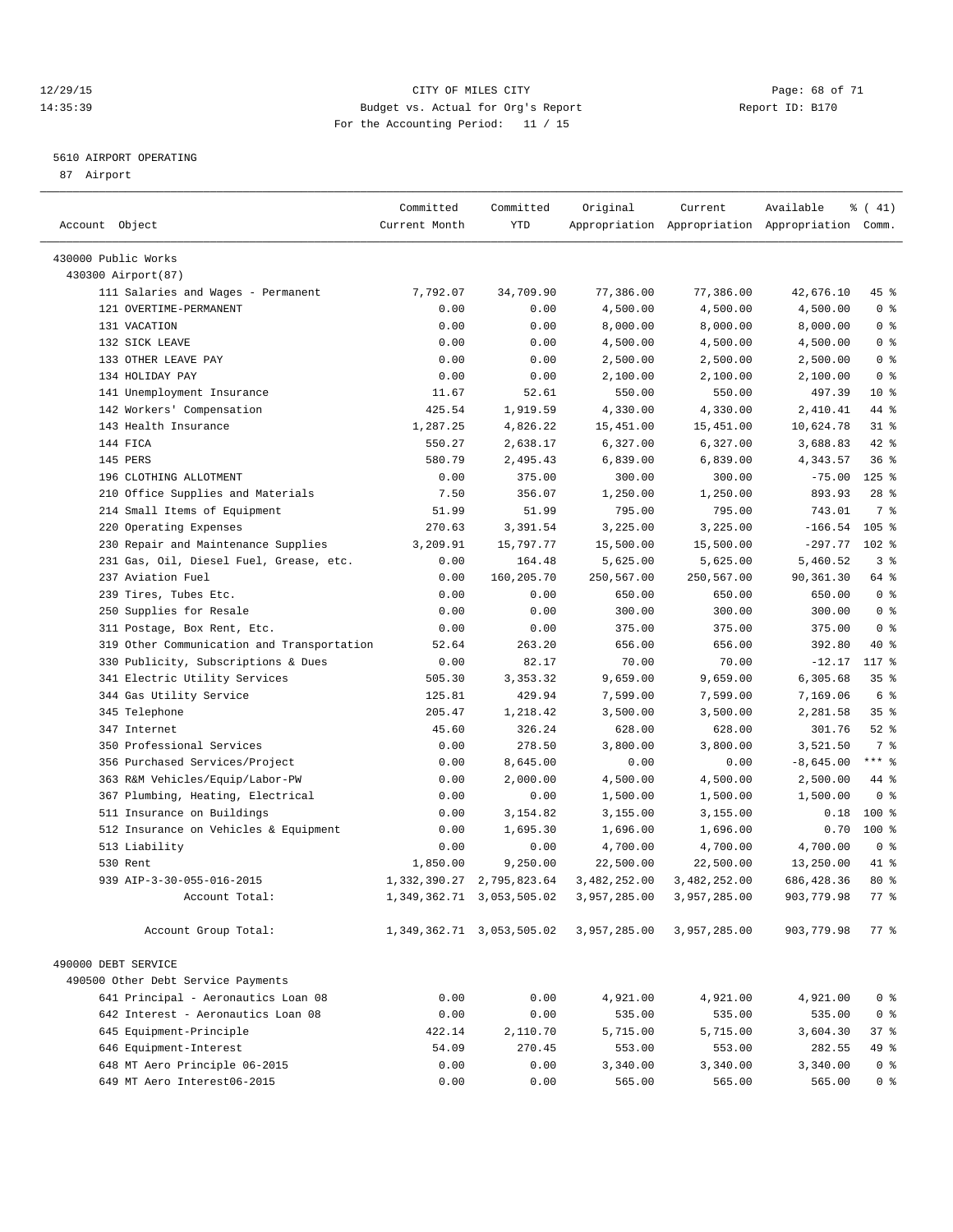#### 12/29/15 **Page: 69 of 71** CITY OF MILES CITY **Page: 69 of 71** 14:35:39 Budget vs. Actual for Org's Report Report ID: B170 For the Accounting Period: 11 / 15

#### 5610 AIRPORT OPERATING

87 Airport

| Account Object                                                                                                            | Committed<br>Current Month | Committed<br>YTD          | Original               | Current<br>Appropriation Appropriation | Available<br>Appropriation | $\frac{1}{6}$ ( 41)<br>Comm. |
|---------------------------------------------------------------------------------------------------------------------------|----------------------------|---------------------------|------------------------|----------------------------------------|----------------------------|------------------------------|
| Account Total:                                                                                                            | 476.23                     | 2,381.15                  | 15,629.00              | 15,629.00                              | 13,247.85                  | 15 <sup>8</sup>              |
| Account Group Total:                                                                                                      | 476.23                     | 2,381.15                  | 15,629.00              | 15,629.00                              | 13,247.85                  | $15*$                        |
| 520000 OTHER FINANCING USES<br>521000 Interfund Operating Transfers Out<br>820 Transfers to Other Funds<br>Account Total: | 1,527.96<br>1,527.96       | 6,111.84<br>6,111.84      | 18,335.00<br>18,335.00 | 18,335.00<br>18,335.00                 | 12,223.16<br>12,223.16     | $33*$<br>33 <sup>8</sup>     |
| Account Group Total:                                                                                                      | 1,527.96                   | 6,111.84                  | 18,335.00              | 18,335.00                              | 12,223.16                  | 338                          |
| Organization Total:                                                                                                       |                            | 1,351,366.90 3,061,998.01 | 3,991,249.00           | 3,991,249.00                           | 929,250.99                 | 77 %                         |
| Fund Total:                                                                                                               |                            | 1,351,366.90 3,061,998.01 | 3,991,249.00           | 3,991,249.00                           | 929,250.99                 | 77 %                         |